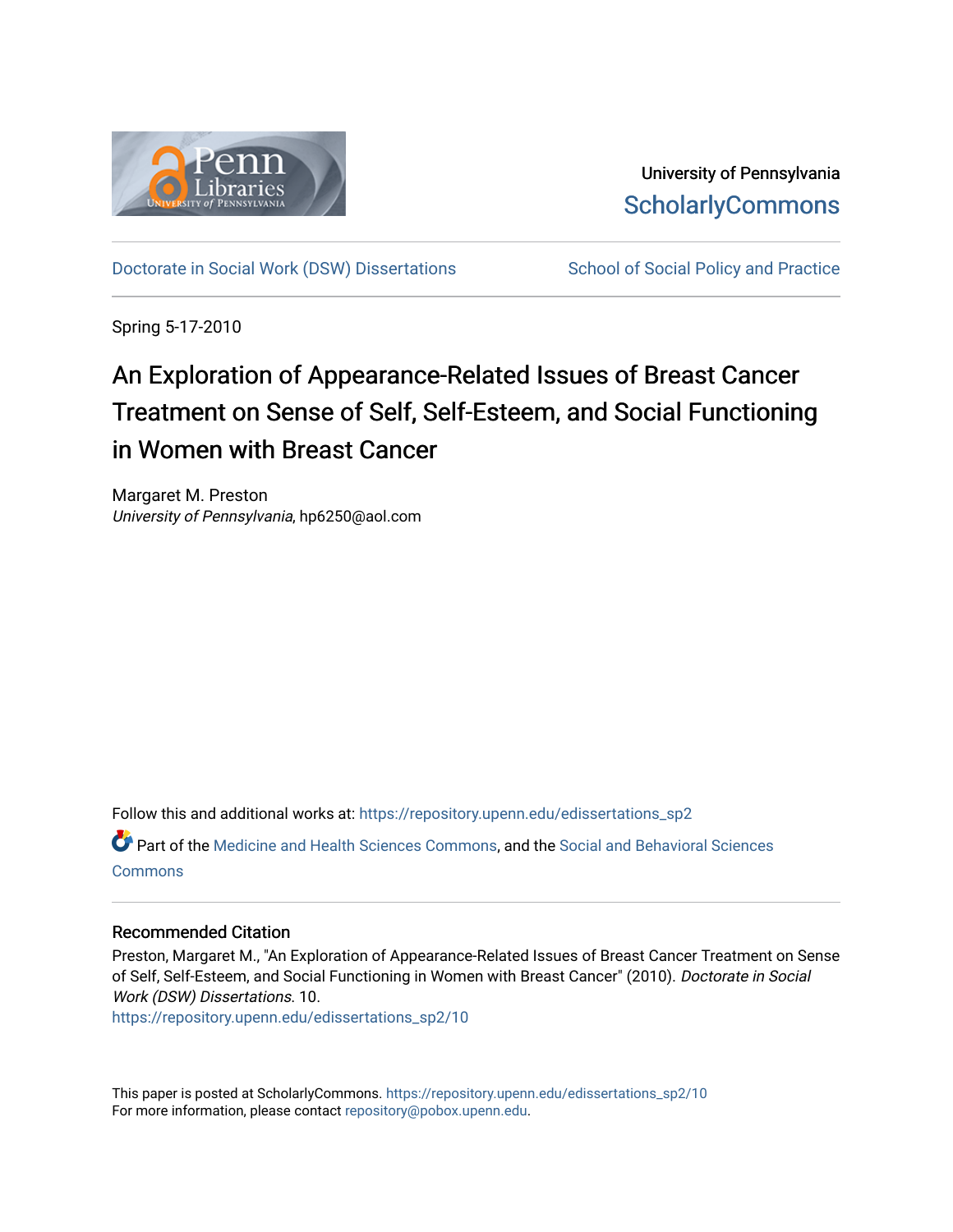# An Exploration of Appearance-Related Issues of Breast Cancer Treatment on Sense of Self, Self-Esteem, and Social Functioning in Women with Breast Cancer

# **Abstract**

ABSTRACT AN EXPLORATION OF APPEARANCE-RELATED ISSUES OF BREAST CANCER TREATMENT ON SENSE OF SELF, SELF-ESTEEM, AND SOCIAL FUNCTIONING IN WOMEN WITH BREAST CANCER Margaret M. Preston Joretha N. Bourjolly We, as individuals, and in most cases, become the designers of our external appearance. Through hair styles, cosmetics, grooming behaviors, tattoos, piercing, and our style of dress, our outward appearance sends messages about ourselves to others. This outward appearance is the primary focus in identity recognition and first impressions. As humans, we are influenced by our social interactions and the impressions we give and receive from others. To date, very little attention has been given related to altered appearance in women who are receiving treatment for breast cancer. The personal impact of appearance-related changes due to cancer treatment can be devastating for most women. The importance of looking like yourself (the "you" that you created) throughout the cancer process has received little attention by the social work profession. The purpose of this qualitative descriptive study is to describe the appearance-related issues involving breast cancer treatment and whether they affect one's sense of self, social functioning, and self-esteem from the women themselves. Twelve women (N=12) who had been treated for breast cancer participated in audio taped interviews. The analysis of the interviews revealed that appearance-related issues resulting from breast cancer treatment were a major source of disruption of the women's sense of self which affected their self-esteem and areas of social functioning. The findings were consistent with interpersonal, cognitive behavioral, and status generalization theories which describe that people are social in nature, require acceptance by others, and can be discriminated against based on their appearance. Often times altered appearance can lead to misperceptions or assumptions about oneself and how one feels they are being perceived by others. The rich description provided in this study identifies the need to further investigate appearancerelated issues resulting from breast cancer treatment to gain an understanding of how social workers can better serve this population.

# Degree Type

**Dissertation** 

Degree Name Doctor of Social Work (DSW)

First Advisor Joretha N. Bourjolly, PhD.

Second Advisor Ram A. Cnaan, PhD.

Third Advisor Terry A. Badger, PhD., RN, FAAN

# Keywords

breast cancer, appearance-related issues, self-esteem, social functioning, sense of self, psychotherapy

## Subject Categories

Medicine and Health Sciences | Social and Behavioral Sciences

This dissertation is available at ScholarlyCommons: [https://repository.upenn.edu/edissertations\\_sp2/10](https://repository.upenn.edu/edissertations_sp2/10)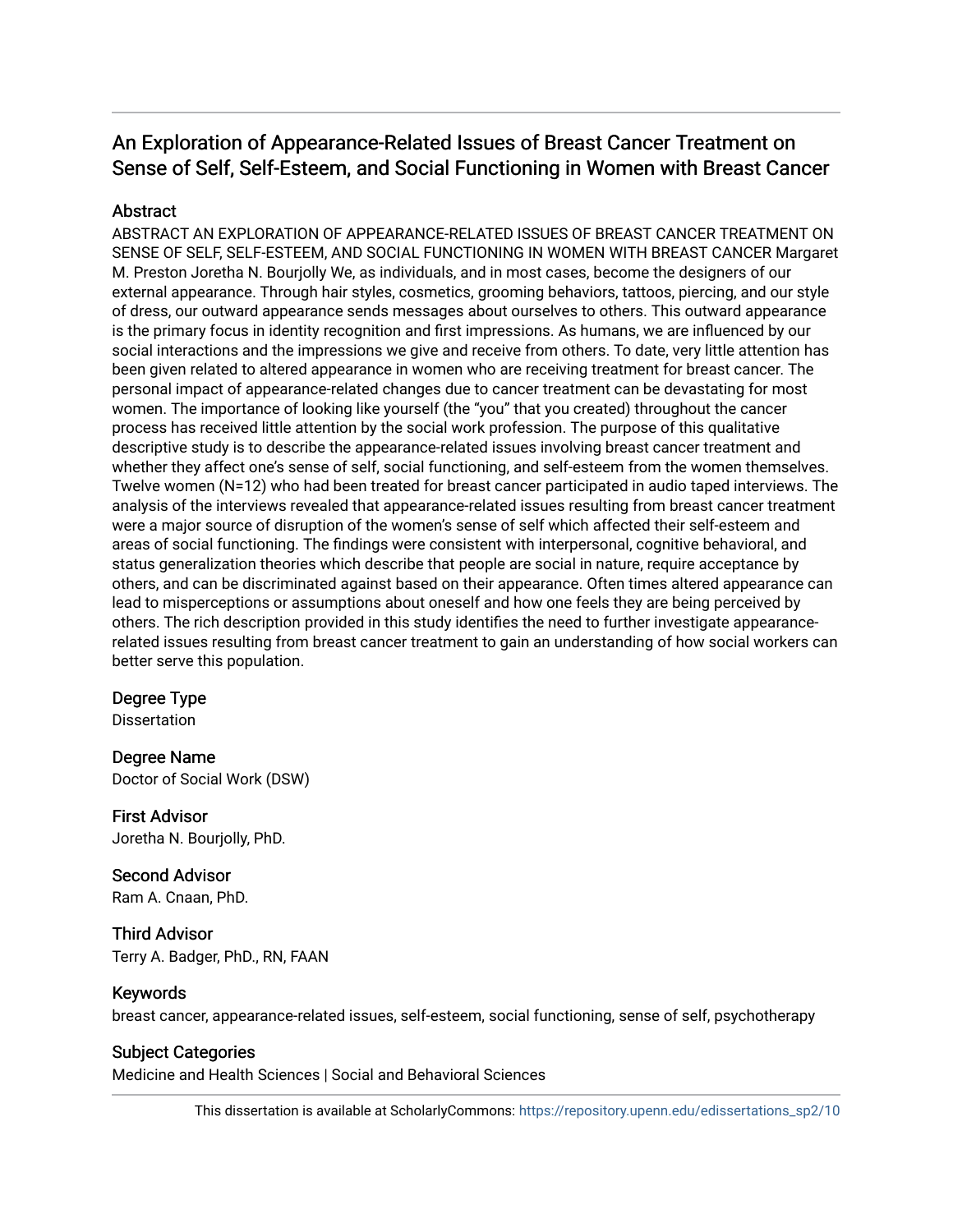# AN EXPLORATION OF APPEARANCE-RELATED ISSUES OF BREAST CANCER TREATMENT ON SENSE OF SELF, SELF-ESTEEM, AND SOCIAL FUNCTIONING

# IN WOMEN WITH BREAST CANCER

### **Margaret M. Preston**

### A DISSERTATION

In

# Social Work

Presented to the Faculties of the University of Pennsylvania

In

Partial Fulfillment of the Requirements for the Degree of Doctor of Social Work

2010

Joretha N. Bourjolly, Ph.D.

\_\_\_\_\_\_\_\_\_\_\_\_\_\_\_\_\_\_\_\_

Supervisor of Dissertation

Richard J. Gelles, Ph.D.

\_\_\_\_\_\_\_\_\_\_\_\_\_\_\_\_\_\_\_\_

Dean, School of Social Policy and Practice

Dissertation Committee

Joretha N. Bourjolly, Ph.D.

Ram A. Cnaan, Ph.D.

Terry A. Badger, Ph.D., RN, FAAN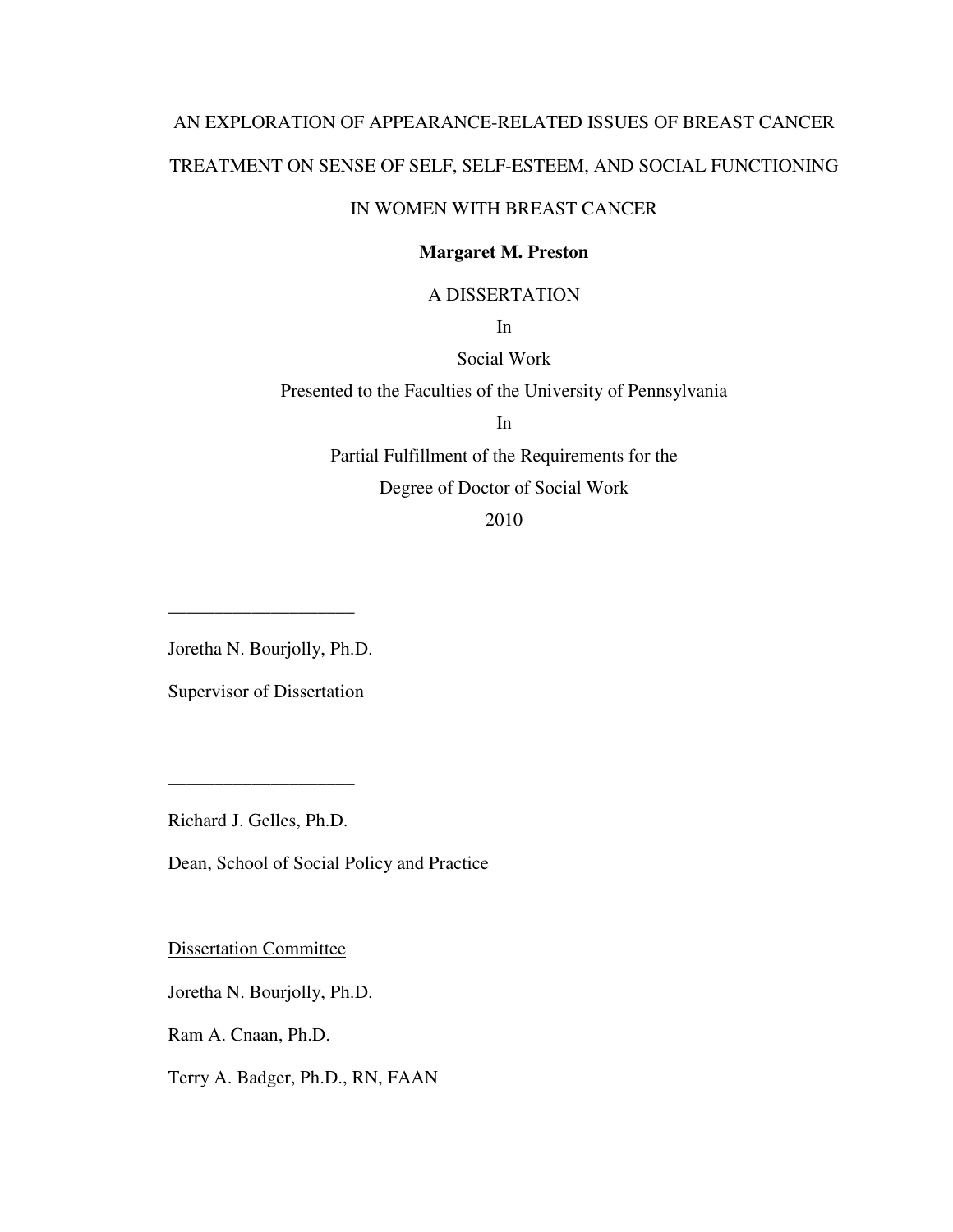AN EXPLORATION OF APPEARANCE-RELATED ISSUES OF BREAST CANCER TREATMENT ON SENSE OF SELF, SELF-ESTEEM, AND SOCIAL FUNCTIONING IN WOMEN WITH BREAST CANCER COPYRIGHT 2011 Margaret M. Preston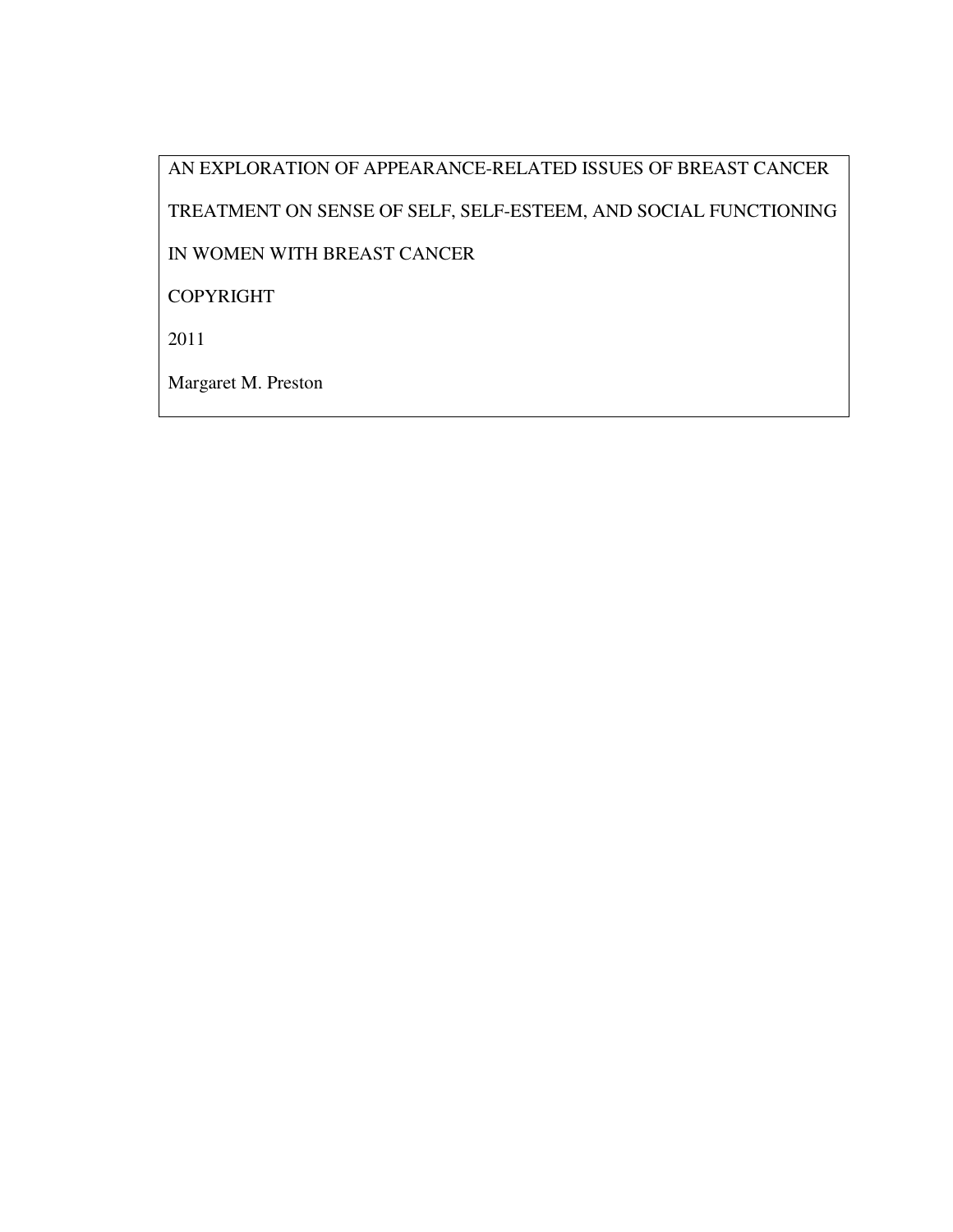# **DEDICATION**

To the light that leads me. I call him father.

Thy will be done.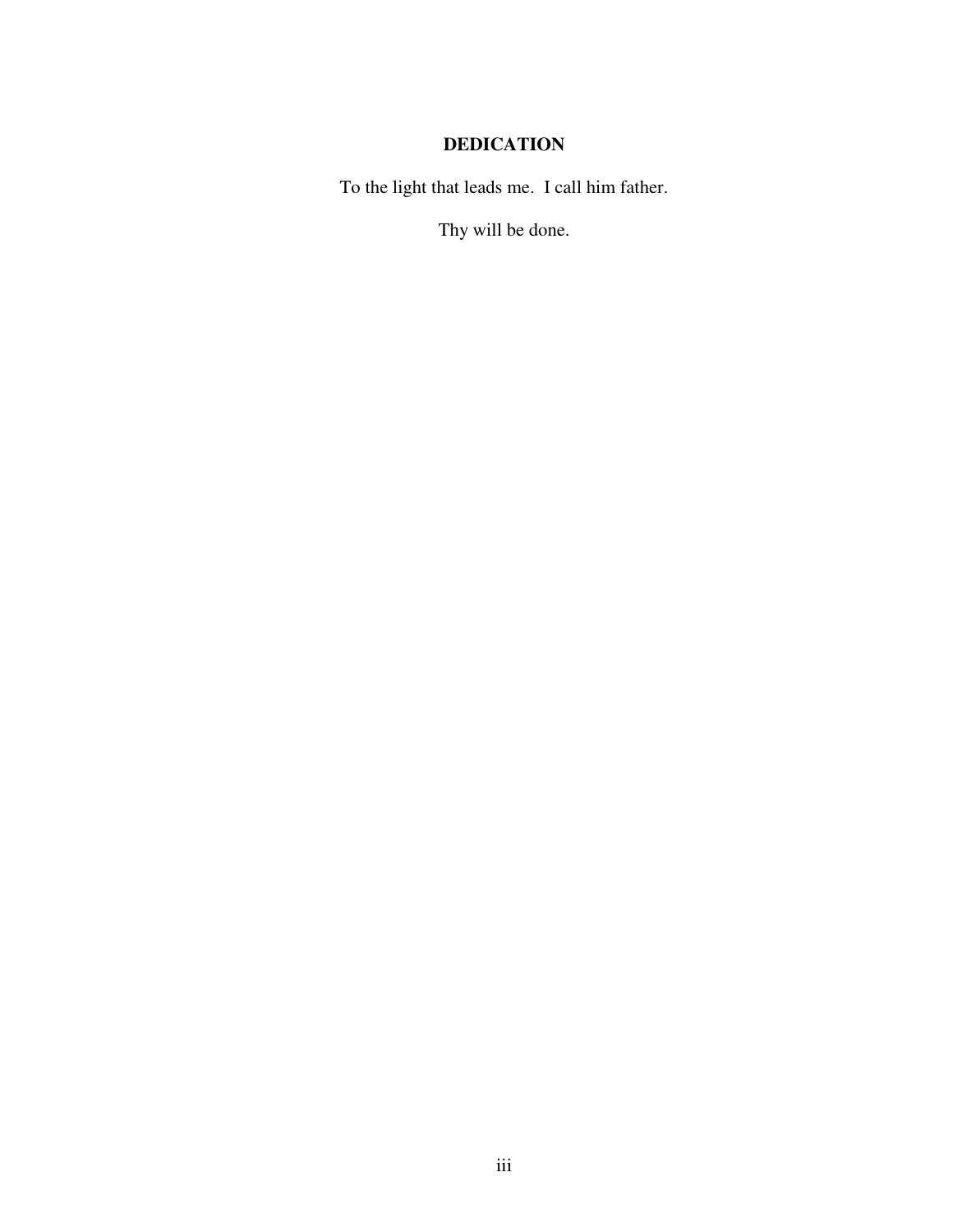### **ACKNOWLEDGEMENT**

I would like to begin by thanking my family: My husband, Phil, you're my hero. My daughter: Carla, thanks for believing in me. I thank you both for your love and support. My dogs: Millie and Spock, who waited patiently many nights for me to go to bed.

I thank all of the pivotal people in my life beginning with my parents who are watching from above, Michael Preston, my brother, Sam Joseph, Dr. Barbara Lewis, Dr. Pat Lewis, Dr. Gerry Dawson, Martha Madigan, Bill Robbins and Dr. Hack Chung.

I wish to extend a very special thank you to my committee members for their guidance throughout this process. A special thanks to Dr. Jerri Bourjolly for her mentorship, to Dr. Ram Cnaan for his support and encouragement. I am forever grateful to Dr. Terry Badger who was an angel, there when I needed her most.

Most importantly, I wish to extend my sincere appreciation to all of the brave women who agreed to tell their stories. Without them there would be no study. May this study help to further the goal of addressing concerns related to breast cancer treatment.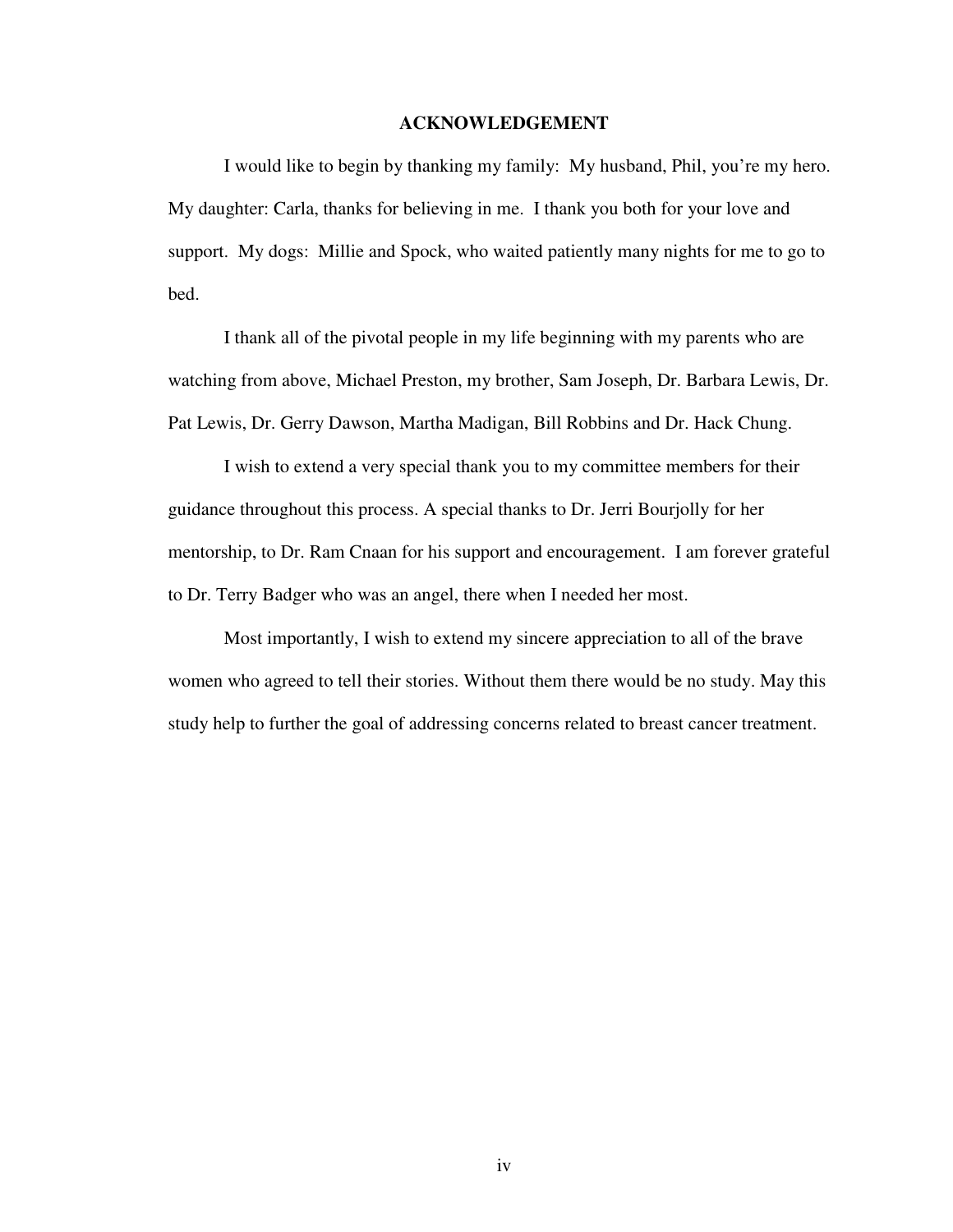#### **ABSTRACT**

# AN EXPLORATION OF APPEARANCE-RELATED ISSUES OF BREAST CANCER TREATMENT ON SENSE OF SELF, SELF-ESTEEM, AND SOCIAL FUNCTIONING IN WOMEN WITH BREAST CANCER

Margaret M. Preston

Joretha N. Bourjolly

We, as individuals, and in most cases, become the designers of our external appearance. Through hair styles, cosmetics, grooming behaviors, tattoos, piercing, and our style of dress, our outward appearance sends messages about ourselves to others. This outward appearance is the primary focus in identity recognition and first impressions. As humans, we are influenced by our social interactions and the impressions we give and receive from others. To date, very little attention has been given related to altered appearance in women who are receiving treatment for breast cancer. The personal impact of appearance-related changes due to cancer treatment can be devastating for most women. The importance of looking like yourself (the "you" that you created) throughout the cancer process has received little attention by the social work profession. The purposes of this qualitative descriptive study is to describe the appearance-related issues involving breast cancer treatment and whether they affect one's sense of self, social functioning, and self-esteem from the women themselves. Twelve women  $(N=12)$  who had been treated for breast cancer participated in audio taped interviews. The analysis of the interviews revealed that appearance-related issues resulting from breast cancer treatment were a major source of disruption of the women's sense of self which affected their self-

v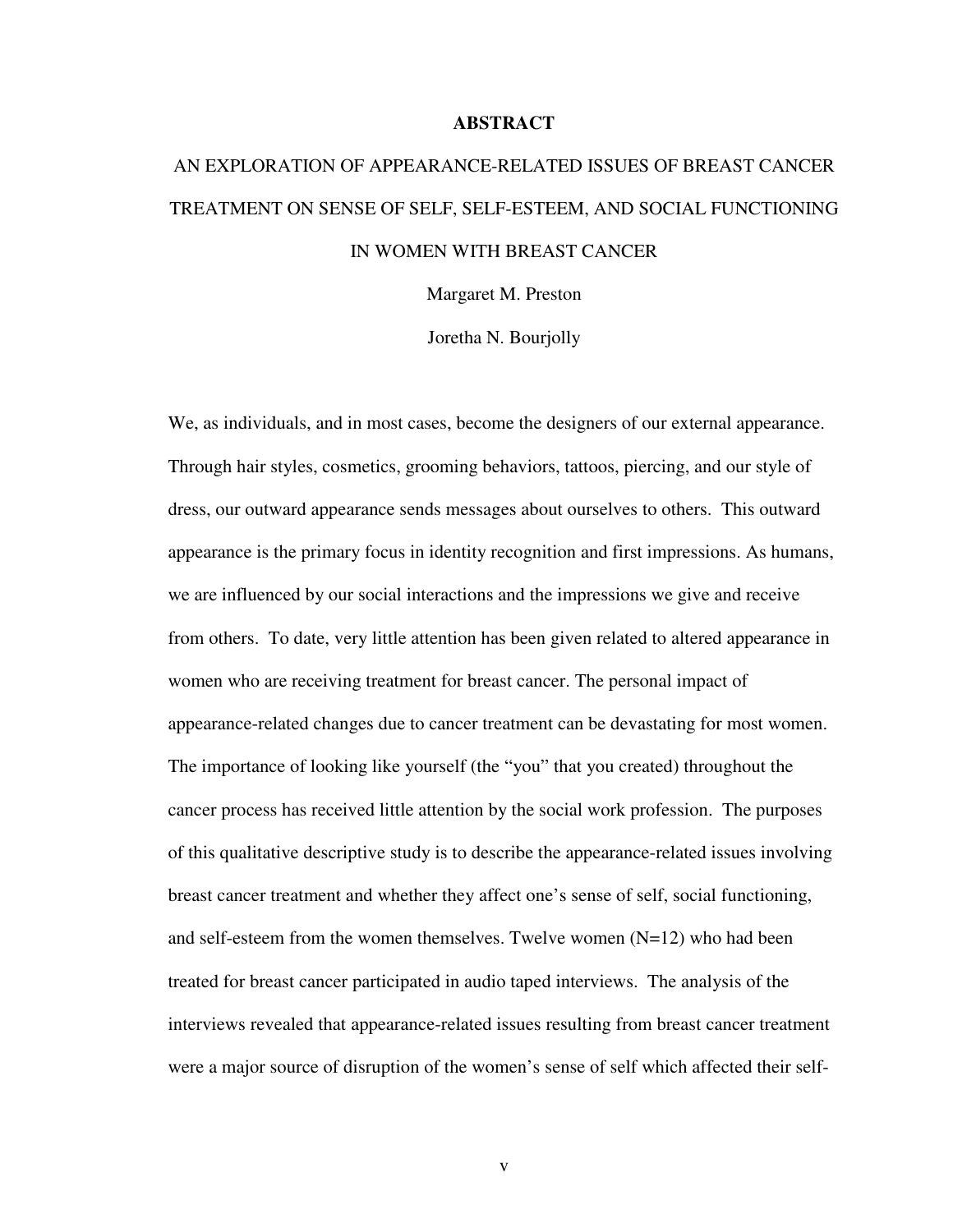esteem and areas of social functioning. The findings were consistent with interpersonal, cognitive behavioral, and status generalization theories which describe that people are social in nature, require acceptance by others, and can be discriminated against based on their appearance. Often times altered appearance can lead to misperceptions or assumptions about oneself and how one feels they are being perceived by others. The rich description provided in this study identifies the need to further investigate appearancerelated issues resulting from breast cancer treatment to gain an understanding of how social workers can better serve this population.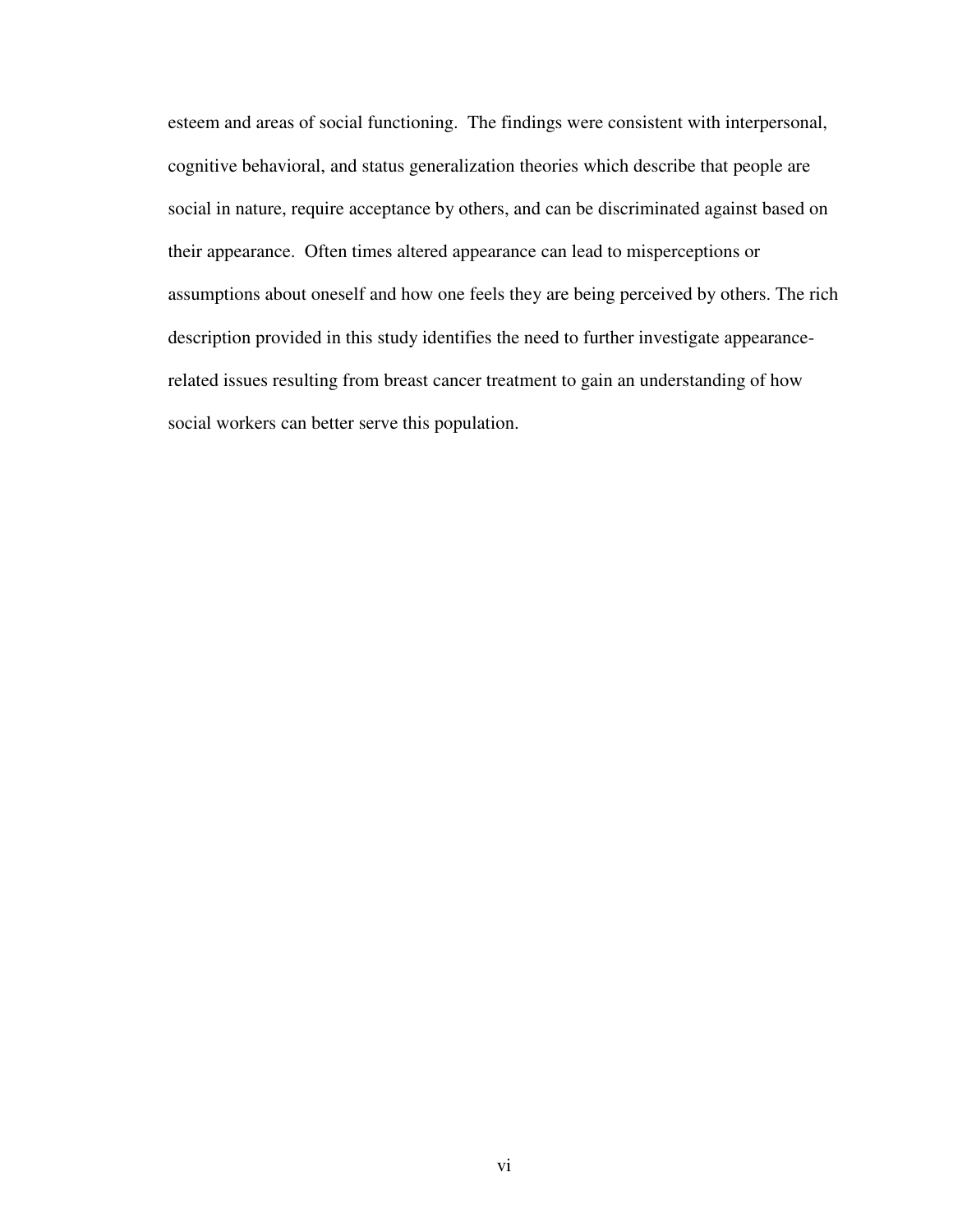# **TABLE OF CONTENTS**

| Acknowledgment |                                                  |    |
|----------------|--------------------------------------------------|----|
|                |                                                  |    |
|                |                                                  | 1  |
| 1.1.           |                                                  | 2  |
| 1.2.           |                                                  | 3  |
| 1.3.           |                                                  | 4  |
| 1.4.           |                                                  | 5  |
| 1.5.           |                                                  | 6  |
| 1.6.           | Side Effects of Treatment and Altered Appearance | 11 |
| 1.7.           |                                                  | 12 |
| 1.8.           |                                                  | 14 |
| 1.9.           |                                                  | 15 |
| 1.10.          |                                                  | 20 |
| 1.11.          |                                                  | 21 |
| 1.12.          |                                                  | 27 |
|                | Chapter 2: Theoretical Orientation               | 30 |
| 2.1.           |                                                  | 30 |
| 2.2.           |                                                  | 31 |
| 2.3.           |                                                  | 32 |
| 2.4.           |                                                  | 34 |
| 2.5.           |                                                  | 36 |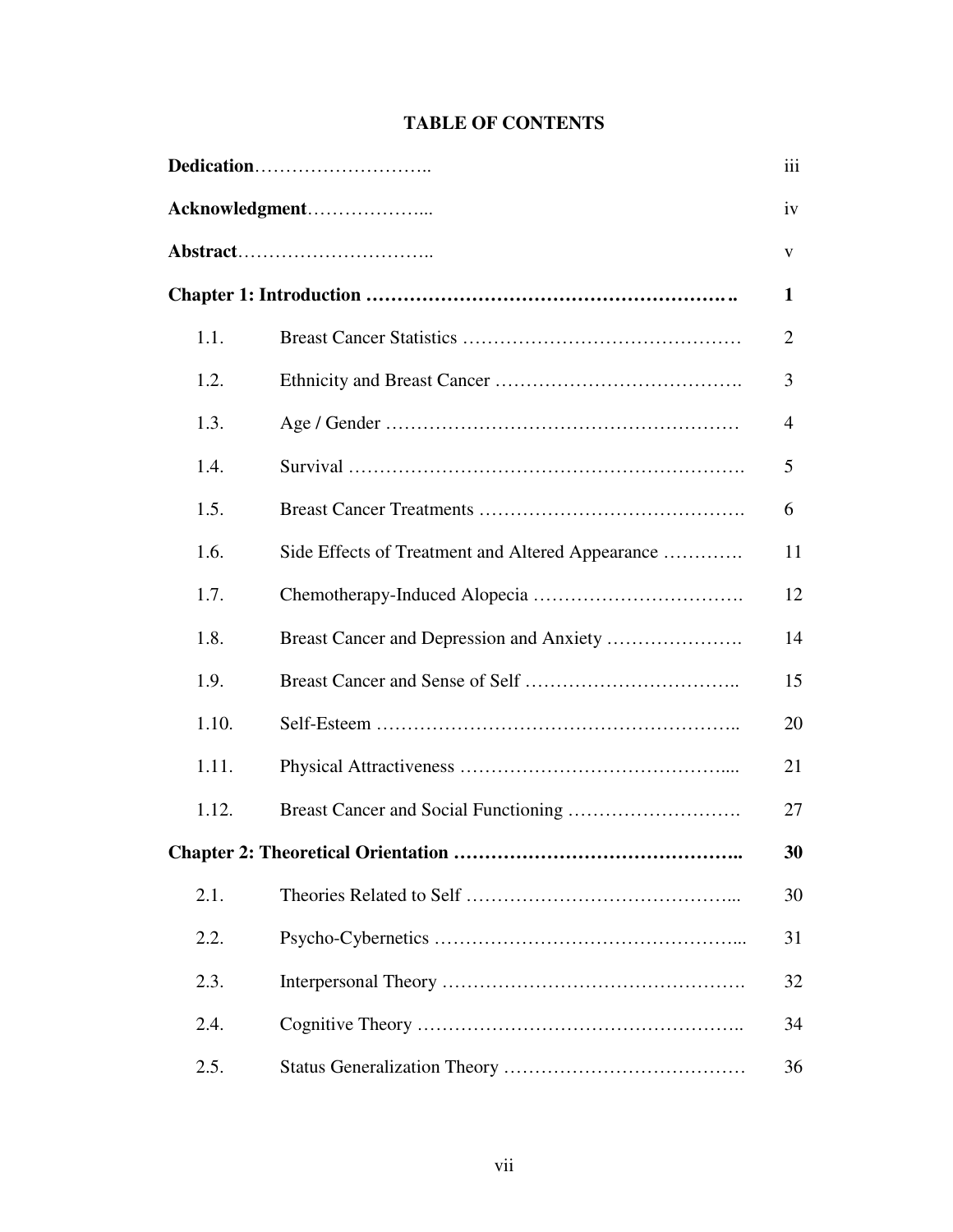|       |                                                        | 38 |
|-------|--------------------------------------------------------|----|
| 3.1.  |                                                        | 38 |
| 3.2.  |                                                        | 39 |
| 3.3.  |                                                        | 39 |
| 3.4.  |                                                        | 40 |
| 3.5.  |                                                        | 40 |
| 3.6.  |                                                        | 41 |
| 3.7.  |                                                        | 42 |
| 3.8.  |                                                        | 44 |
| 3.9.  |                                                        | 45 |
| 3.10. |                                                        | 45 |
| 3.11. |                                                        | 45 |
| 3.12. |                                                        | 46 |
|       |                                                        | 49 |
| 4.1.  | Changes in Self-Concept due to Changes in Appearance   | 51 |
| 4.2.  | Changes in Social Functioning and Social Network       | 56 |
| 4.3.  |                                                        | 61 |
| 4.4.  | Support for A Cosmetic and Grooming Behavior Clinic As |    |
|       |                                                        | 66 |
|       |                                                        | 69 |
| 5.1.  |                                                        | 71 |
| 5.2.  |                                                        | 77 |
| 5.3.  |                                                        | 77 |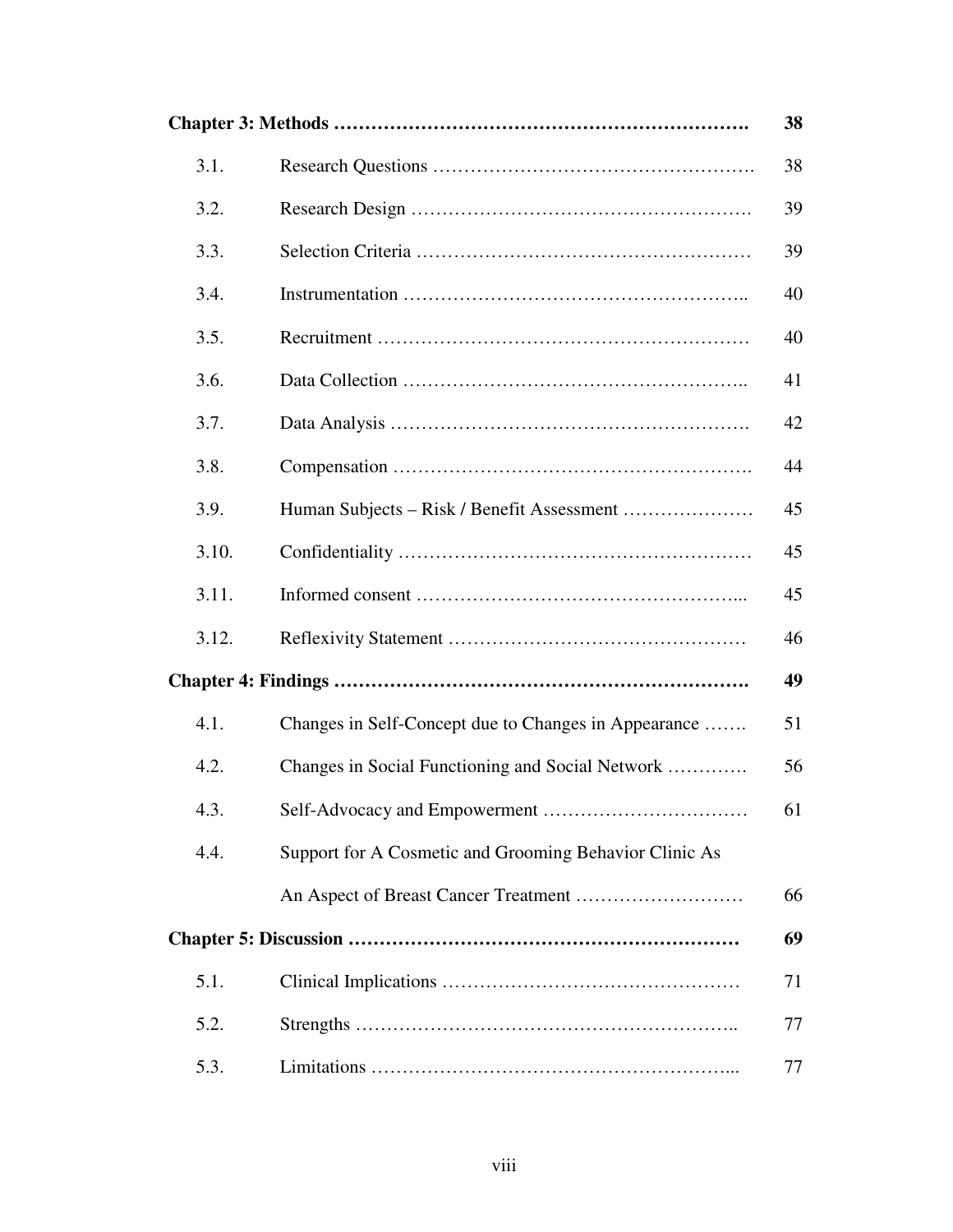| 5.4 | 77 |
|-----|----|
|     | 80 |
|     | 81 |
|     | 85 |
|     | 87 |
|     | 90 |
|     | 95 |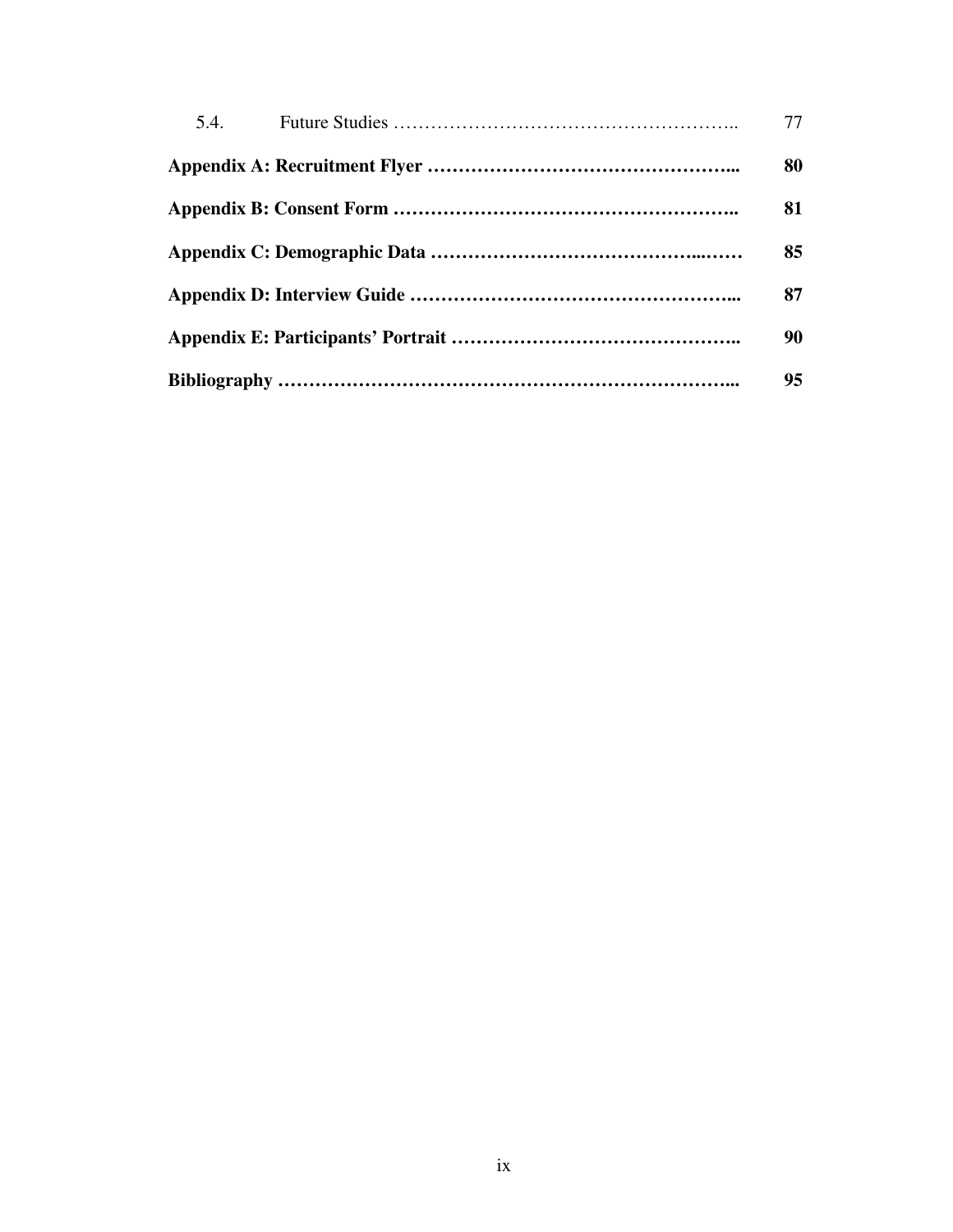#### **CHAPTER 1**

#### **Introduction**

It has been well documented by both interpersonal and cognitive theorists that a person's thoughts, beliefs, and assumptions shape their perceptions and interpretations related to self, others, and situations (Beck, 1979; Ellis & Harper, 1961; Freeman & Dattilio, 1992; Maltz, 1960; Sullivan, 1953). Often, one's assumptions or faulty beliefs can lead to negative and irrational thoughts resulting in feelings of anxiety, depression, and avoidant behaviors. Status generalization theory reinforces these irrational beliefs by creating performance expectations. One of the central themes of status generalization theory relates to physical attractiveness and the belief that "beautiful is good". Status generalization theory suggests that attractive individuals are more competent than less attractive individuals. In this study the aim was to explore whether appearance-related issues of breast cancer treatment resulted in assumptions about oneself that interfered with their overall sense of self, self-esteem, and social functioning. The aim was also to determine the impact appearance-related side effects of breast cancer treatment had on sense of self, self-esteem, and social functioning.

The past two decades have given us much information and new technologies related to the diagnosis and treatment of breast cancer. To date, understanding the appearance-related concerns women have as they move through their breast cancer journey has not been widely explored. Becoming aware of this aspect of treatment can make it possible for clinical social workers to target these specific concerns and provide the necessary education, resources, and interventions to women receiving treatment for breast cancer. Does altering one's appearance matter to women who are in treatment for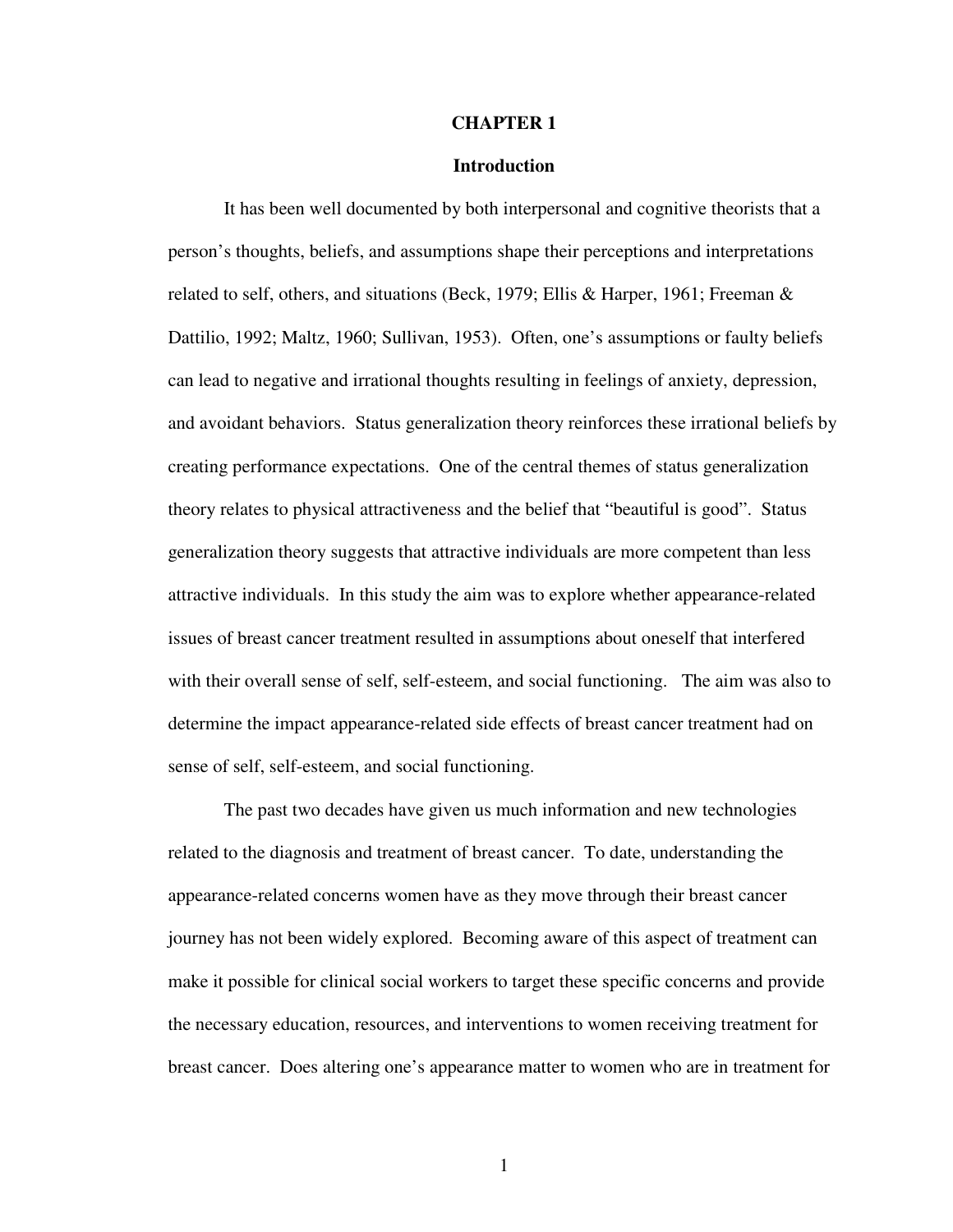breast cancer? The study will allow breast cancer survivors to tell their story, enabling the reader to get a first hand description of any appearance related concerns that surfaced while the women navigated through their breast cancer journey and how these concerns affected their functioning.

#### **1.1. Breast Cancer Statistics**

"Somewhere in the world, a woman dies of breast cancer every 68 seconds" (Susan G. Komen for the Cure, 2009). According to the American Cancer Society breast cancer is the second leading cause of cancer death in women (American Cancer Society, 2009). It was estimated that in 2009, a staggering 192,370 new cases of invasive breast cancer were diagnosed and 40,170 women would die from breast cancer. Recent reports identify breast cancer as one of the most frequently diagnosed cancers among women (The Sidney Kimmel Comprehensive Cancer Center at Johns Hopkins, 2009; National Breast Cancer Foundation, 2009). Currently a woman living in the United States has a 1 in 8 lifetime risk of developing breast cancer (American Cancer Society, 2009). This risk was about 1 in 11 in 1975 (National Breast Cancer Coalition, 2009). There is about a 1 in 35 chance that breast cancer will be responsible for a woman's death (American Cancer Society, 2009).

It is no wonder that women tend to shudder when awaiting the results of their yearly mammogram. This dreaded disease can wreak havoc on the most confident women dismantling their very sense of self. A breast cancer diagnosis ravages the mind, body and spirit of a woman and brings serious doubts to her ability to remain the same woman she was before the diagnosis.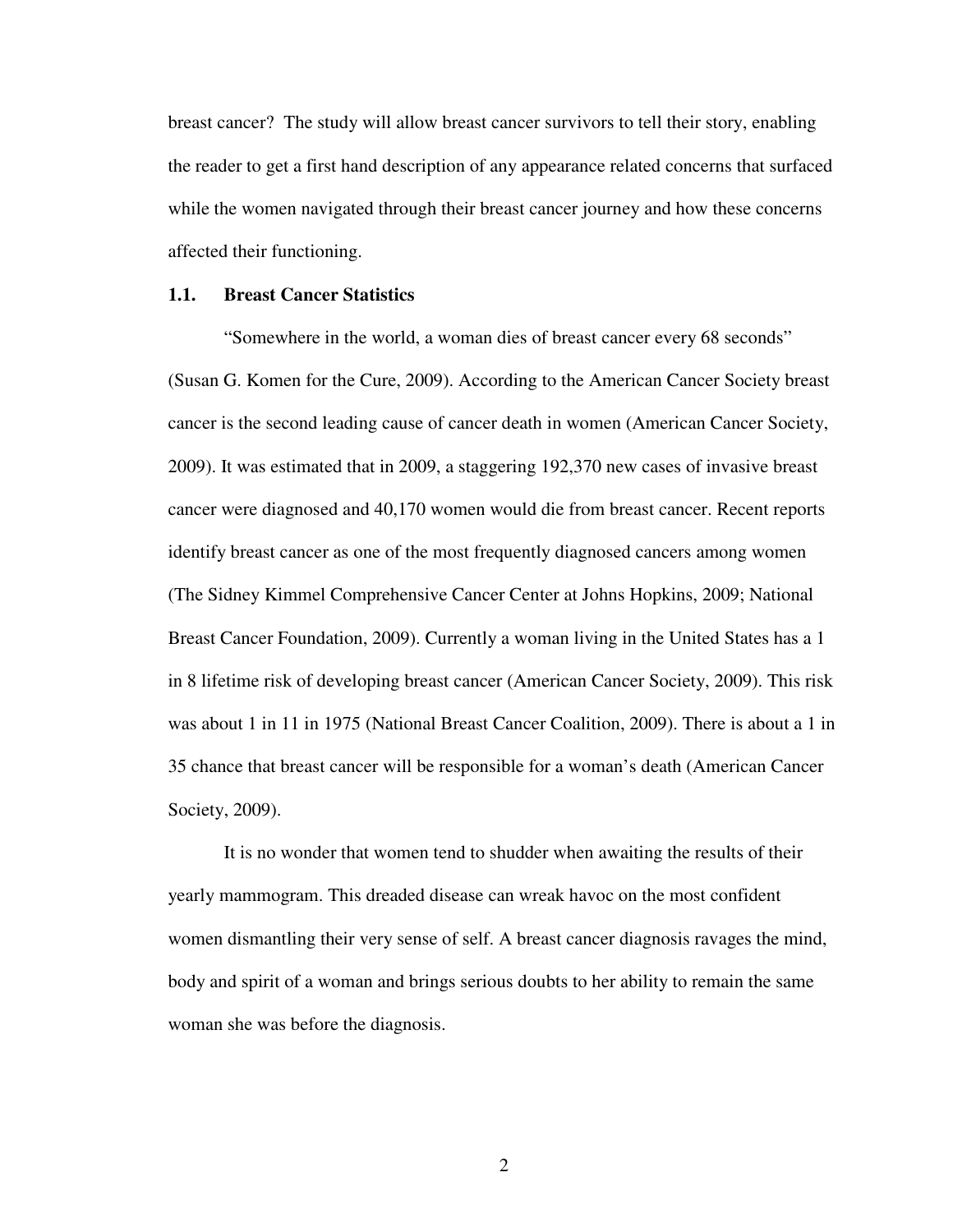Following a diagnosis of breast cancer a number of areas in a woman's life become impaired (Beatty, Oxlad, Koczwara, & Wade, 2008). According to Frierson and Anderson (2006), a woman's responses related to her body changes as a result of having breast cancer consist of "psychological adjustment, social adjustment, relationships with sexual partners, physical symptoms, and related concerns" (p.173)

#### **1.2. Ethnicity and Breast Cancer**

This devastating disease strikes women of all ethnic groups. According to the Centers for Disease Control and Prevention (2010) breast cancer affects all women regardless of ethnicity. White women are diagnosed more often than Latina/Hispanic, African American, Asian or Native American women; although, on average, African Americans are more likely to die from the disease. Breast cancer is the number one cause of death in Hispanic women. Breast cancer is the second leading cause of cancer death in women who include White, Black, Asian/Pacific Islanders and American Indian/Alaskan Native women. White, Hawaiian and African American are reported to have the highest incidence of invasive breast cancer in the United States. Korean, American Indian and Vietnamese women have the lowest incidence of invasive breast cancer in the United States.

As reported by the American Cancer Society (2009), "African American women with breast cancer are less likely than white women to survive five years" (p. 8). They are identified as having the highest death rate from breast cancer and are more likely to be diagnosed with a later stage than white women. African American women's five-year survival rate is 74% compared to 88% in White women (Sisters Network, 2009). These observed differences in survival rates have been attributed to two factors which include a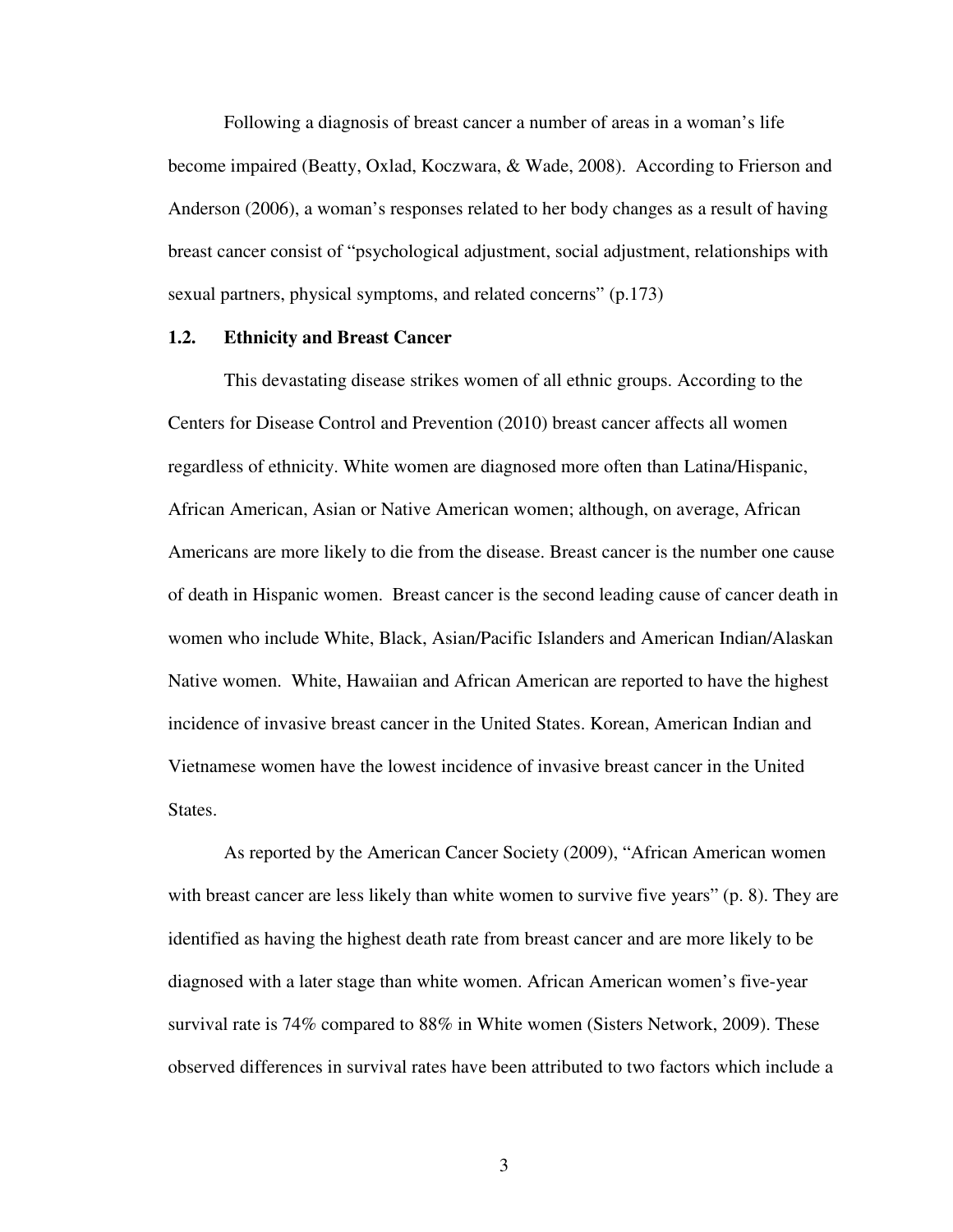later stage at detection and poorer stage specific survival. Contributing to these factors are the lack of health insurance, unequal access to medical care, lower socioeconomic status, the presence of other illnesses as well as disparities in treatment.

A report by Susan G. Komen for the Cure (2009) recognizes breast cancer as the most common cancer among Latina/Hispanic women. This is attributed to the fact that they are less likely to have mammography screenings. This population is more likely to be diagnosed at a later stage of breast cancer. Some factors contributing to these statistics may include low income, lack of medical insurance, lack of getting prompt follow-up after an abnormal mammogram, lack of education, lack of cancer awareness as well as cultural and language barriers.

#### **1.3. Age/Gender**

**Men.** Although rare in men, it was estimated that 1,910 new cases of invasive breast cancer was diagnosed in men in 2009 (American Cancer Society, 2009). The lifetime risk for men in getting breast cancer is about 1 in 1,000. The survival rates for men are about equal to those in women when looking at the same stage of breast cancer (American Cancer Society, 2009). Cancer Survival Rates (2009) reported that breast cancer survival rates have been lower for men due to late detection and lack of awareness. A recent newsletter from the Susan G. Komen for the Cure (2009) reported that 440 men die of breast cancer each year in the United States. The strongest risk factor for breast cancer in men is Klinefelter's syndrome. This syndrome is related to high levels of estrogen in men who are born with two X chromosomes instead of XY (Susan G. Komen for the Cure, 2009).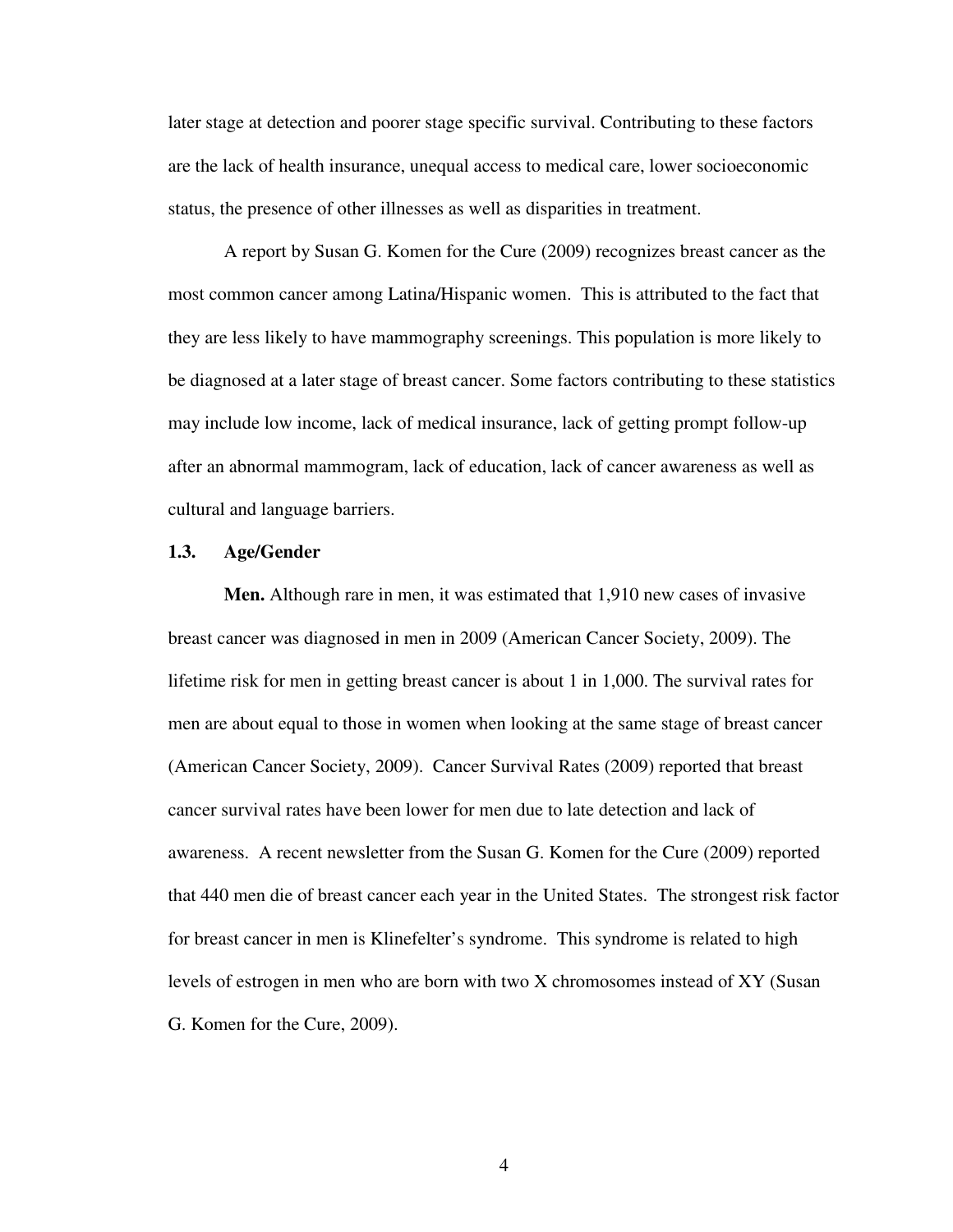**Lesbians.** There is a reported greater risk of breast cancer in lesbians and women who partner with women (Susan G. Komen for the Cure, 2009). This has absolutely nothing to do with sexual orientation but is linked to other risk factors which may include not having children and having lower rates of screening mammograms. According to reports, reproductive health issues are identified as a woman's main link to the healthcare system where issues such as breast exams and yearly mammograms are discussed. It is believed that because fewer lesbians have children they may not seek routine health care, lessening the opportunities to have the screening tests for breast cancer (Susan G. Komen for the Cure, 2009).

According to the Centers for Disease Control and Prevention (2009) the risk of developing breast cancer as well as the risk of dying from breast cancer increases with age. According to a report by Imaginis (2010), about 77% of cases of breast cancer occur in women over 50 years of age. The statistics for age are as follows: The probability of developing breast cancer within ten years for women age 20 is 1 in 1,985. This rate increases with age, by age 30 it jumps to 1 in 229. Women age 40 have a 1 in 68 chance of developing breast cancer within a ten year period. Chances continue to increase and at age 50 a startling 1 in 37, age 60 reporting 1 in 26 and age 70, one in 24. Every woman is at risk for breast cancer. The National Breast Cancer Coalition (2009) reports that 90- 95% of all women who develop breast cancer do not have a family history of the disease; therefore, attributing only 5-10% of breast cancers to heredity.

#### **1.4. Survival**

Breast cancer statistics indicate that breast cancer is less common in younger women, i.e., women in their thirties. However, younger women appear to have more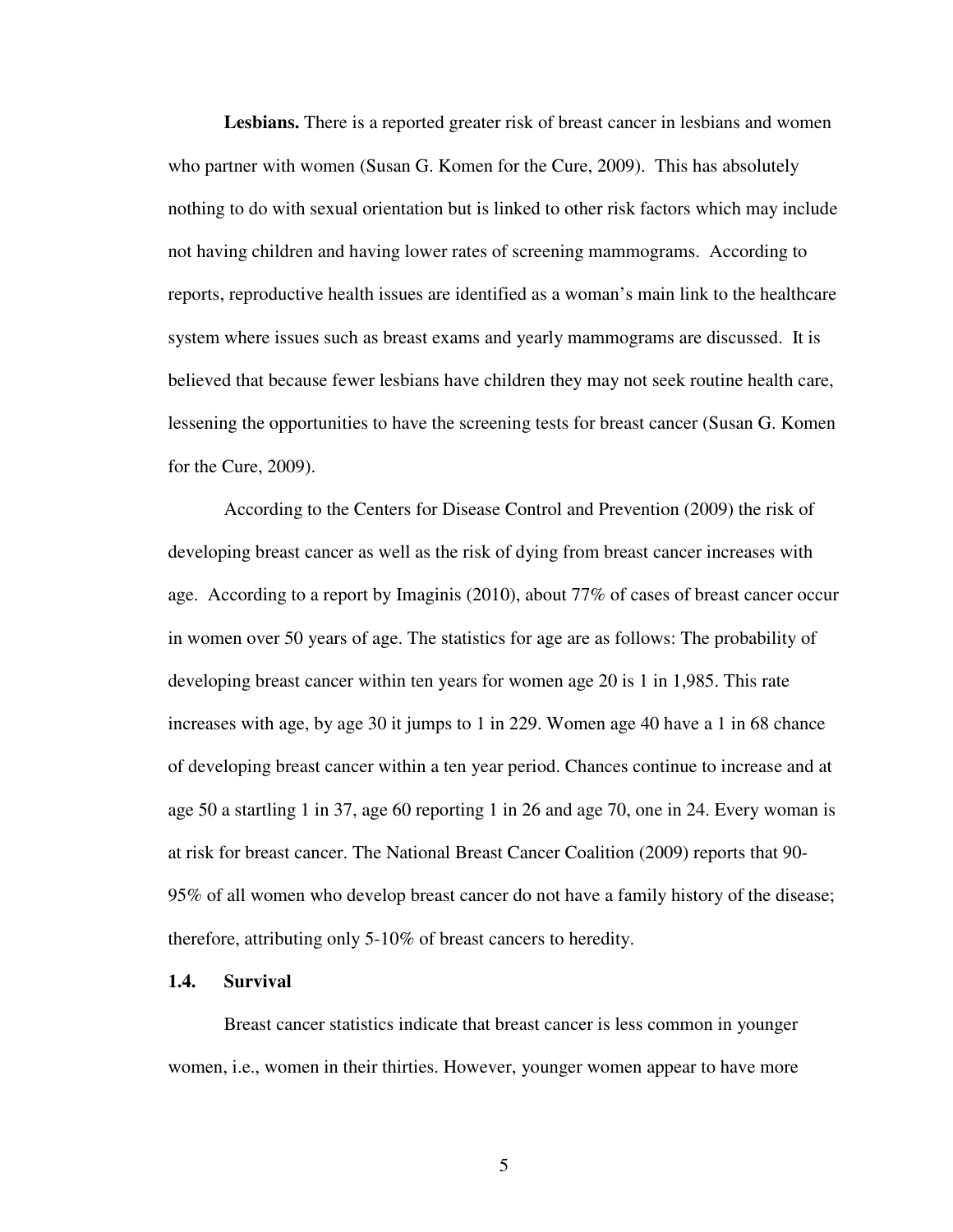aggressive cancer with a lower survival rate than older women. According to a report by Imaginis (2008) each patient's individual tumor characteristics, state of health, genetic background, etc. will impact her survival rate. Levels of stress, immune function, will to live, and other immeasurable factors play a role in the survival rate. According to Cancer Survival Rates (2009) the current 5 year breast cancer survival rate is 86% and the ten year survival rate is 76%. The survival rate for women whose breast cancer has not metastasized is 96%. It is important to consider the stage at which the cancer is detected. Early stage breast cancers are associated with high survival rates.

#### **1.5. Breast Cancer Treatments**

**Staging.** Lange (1998) described a process of staging used to assess the size and location of the cancer. This process also determines who should get what treatment. Staging is based on the size of the tumor, the presence of cancer cells in the lymph nodes, and metastasis to other organs. Stage 0 indicates a very early form of cancer, Stage 1 indicates that the tumor is approximately  $\frac{3}{4}$  inch or smaller. Stage II is usually about  $\frac{3}{4}$  to 2inches. The axillary lymph nodes may or may not be positive for cancer. At stage III the tumor is larger than 2 inches and axillary lymph nodes are positive. Stage IV indicates advanced, metastatic breast cancer. In addition to the breast cancer characteristics, there are other factors that play a significant role in a patient's survival. It is important to look at genetic predisposition as well as other non-related health issues.

**BRCA Mutation.** BRCA1 and BRCA2 are two genes that have been associated with the development of breast cancer. According to Lange (1998) these specific genes found on Chromosome 17 correlate with an increased incidence of hereditary breast cancer. BRCA mutations do not guarantee that a person will develop breast cancer.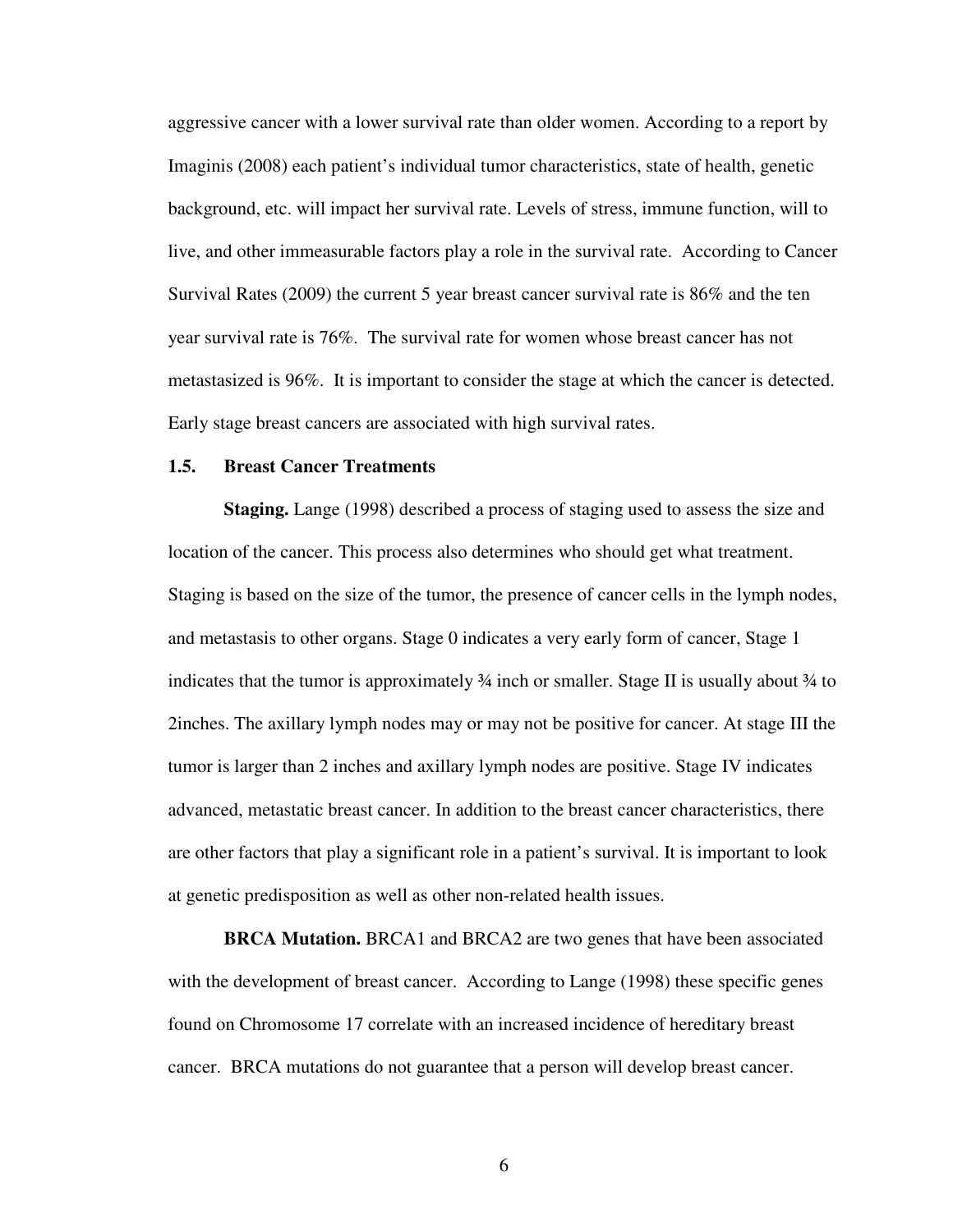There is BRCA gene testing available but it is not recommended for everyone. Women who have a family history of BRCA mutation should get screened for the mutation. Genetic testing is most often accompanied with a qualified genetic risk counselor to discuss any ramifications.

**Mastectomy.** When it has been determined that the cancers have metastasized beyond the ducts and lymph nodes of the breast they are considered invasive. These cancers are called regional stage at which point the oncologist would apply a numeric rating based on the system described above. The surgical option becomes removal of the entire breast, also known as a mastectomy. This has been a dreaded treatment option for women with breast cancer for many years; however, today the techniques are much less disfiguring. In some cases, as a precautionary measure, where there has been a family history of breast cancer placing them at a high risk for the disease, some women will choose to undergo a "prophylactic" mastectomy (Lloyd, et al., 2000).

**Lumpectomy.** Over the past two decades the treatment options for breast cancer have changed encouraging women to take ownership of their treatment decisions. The lumpectomy has become the breast cancer treatment of choice due to its conservative approach in saving the breast. This breast-saving treatment option removes just the malignant tumor, marginal surrounding tissue, and lymph nodes which are sent for pathological analysis. This procedure is usually followed by radiation therapy to destroy any cancer cells that may have been present in the breast area (American Cancer Society, 2008).

**Radiation Therapy.** Radiation Therapy (XRT) uses what we have commonly known as x-rays to deliver higher doses and intensity of radiation to destroy the ability of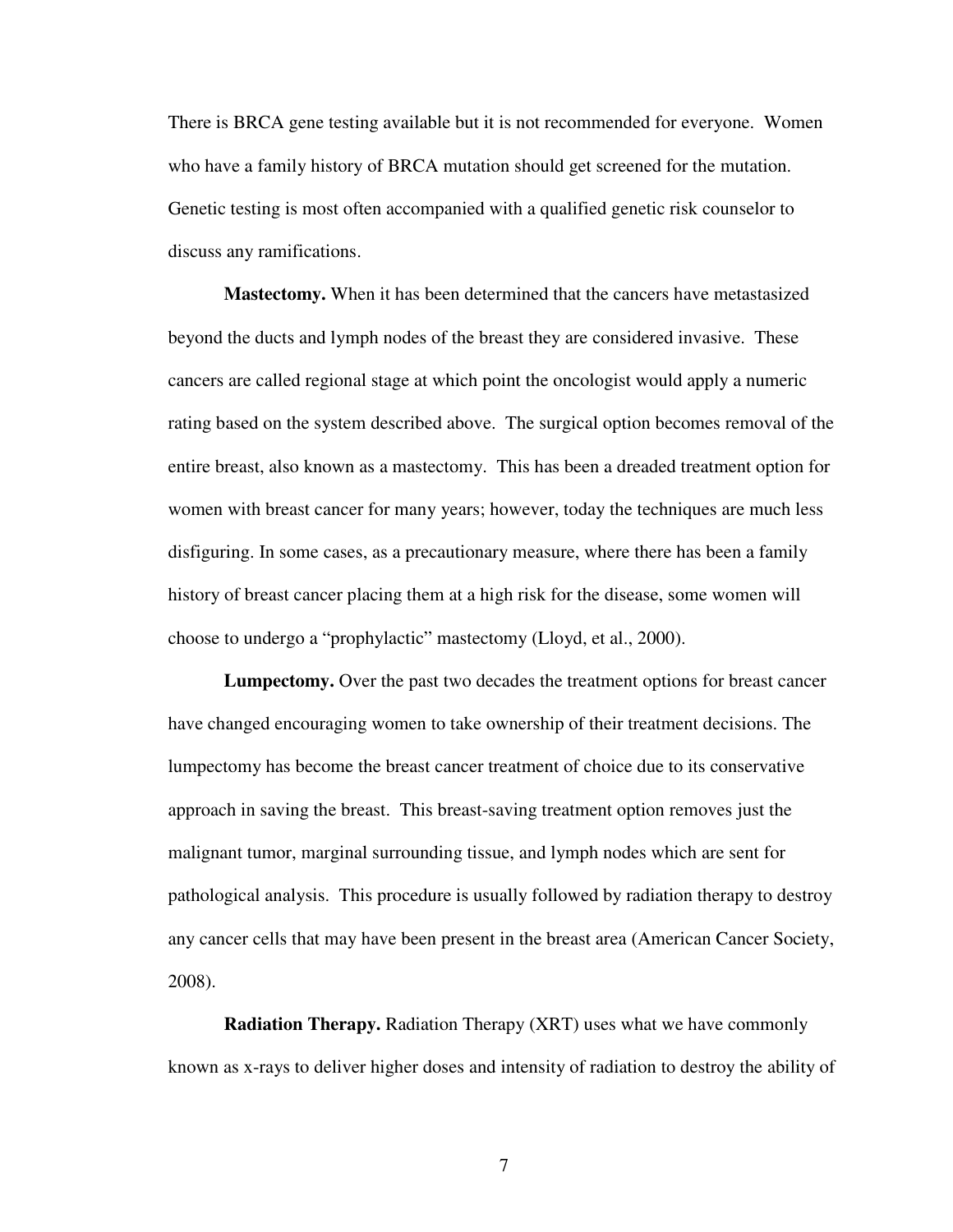cells to grow and multiply in women who are being treated for breast cancer (Lange, 1998). Radiation therapy, described by Lange (1998), as a painless procedure with minimal side effects treats only the site of the original cancer by using a sophisticated machine known as a linear accelerator. This machine is positioned over the patient providing beams from different angles to treat the breast area. According to Robinson and Petrek (1994), the radiation therapy doesn't usually begin until about four to six weeks after surgery to give the body time to heal. Recent data from a meta-analysis suggests that radiation may offer therapeutic benefits for patients with StageII disease with one to three positive lymph nodes (Buchholtz et al., 2008).

**Chemotherapy.** Cytotoxic drugs, known as chemotherapy, are the most powerful tools used to kill cancer cells (Lange, 1998). These anti-cancer drugs are administered to prevent the cancer cells from growing and dividing. Chemotherapy is a systemic treatment, unlike surgery and/or radiation which focuses on a part of the body, chemotherapy reaches all parts of the body. This is necessary when it is suspected that cancer cells have metastasized to other parts of the body.

There are numerous different chemotherapy drugs which are designed to interfere with the process of cell division. An oncologist selects a combination of the drugs designed for each individual patient based on the characteristics of the breast cancer and the patient's overall health (Lange, 1998).

The chemotherapy drugs are administered orally, in a pill form, or by injection into a vein. This injection usually, but not always, involves the placement of a port. This port is a device that is surgically inserted under the skin, just below the collar bone or arm where it is easily accessible. The port is a way to administer the drugs with the least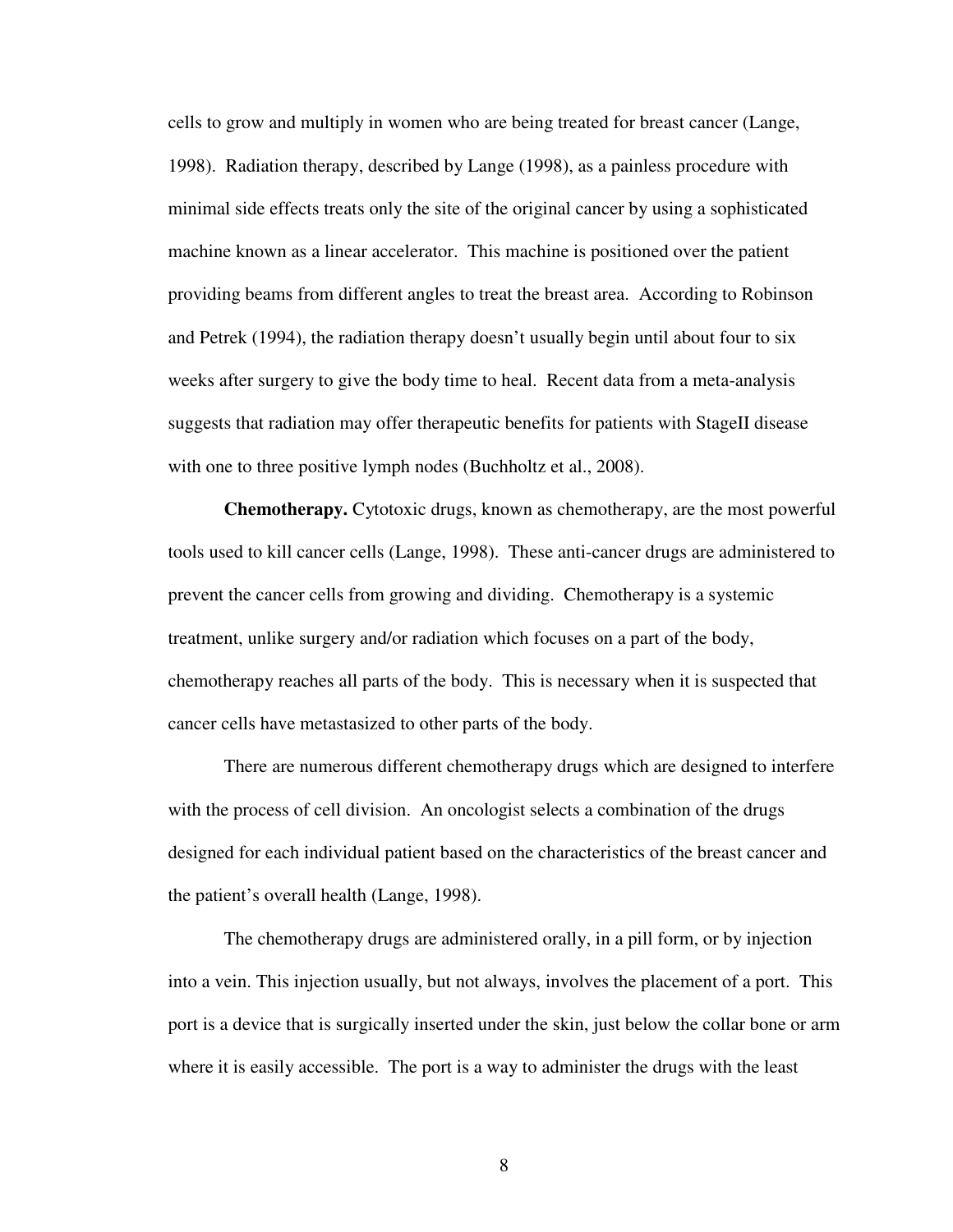damage to the lining of a woman's veins. Ports can also be used for drawing blood during doctor or clinic visits (Lange, 1998).

**Reconstruction.** For many years the standard treatment for women with breast cancer was the radical mastectomy. The consequences of such surgery consisted of cosmetic deformity, loss of arm function, and significant pain and tightness across the chest (Ganz, 2008). Many women who have had a mastectomy have chosen to have their breast reconstructed to enhance their self-image. This is a personal decision and may not be right for everyone. According to Lange (1998), some women choose to view their scars as battle scars electing to forego reconstruction.

Mounting evidence of the efficacy of breast conserving surgery in early stage breast can now lead to less invasive procedures (Frierson & Andersen, 2006). In the past two decades the trauma of breast cancer surgery has diminished substantially lessening the episodes of cosmetic deformity and restoring body image with reconstructive surgical implants (Ganz, 2008). Immediate reconstruction was not widespread until the turn of the 21<sup>st</sup> century. Today, due to the successful use of cancer screenings, women have been diagnosed at earlier stages resulting in less radical surgeries (Frierson & Anderson, 2006). However, women are still suffering from both physical and psychological problems as a result of cancer treatments. The life-threatening diagnosis of breast cancer itself begins a woman's physical and psychological journey. According to Pruzinsky (2002), "Research on the psychological effects of breast reconstruction consistently documents post surgical body image improvement" (p. 445).

Contemporary surgeries for breast cancer consist of mastectomy, mastectomy with reconstruction, or lumpectomy. All of these treatment options can induce a level of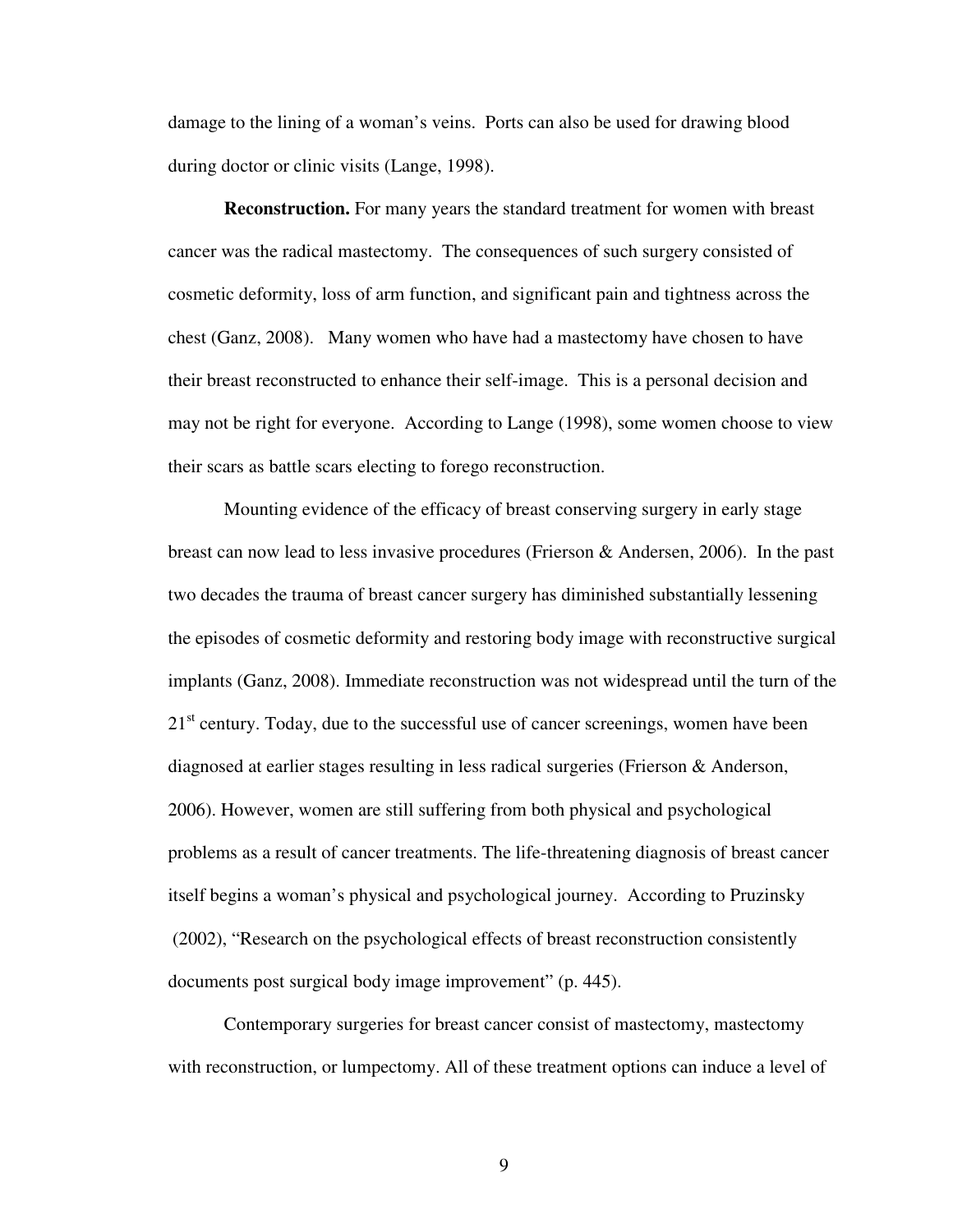scarring and disfigurement to a woman's breast. An experimental study by Ogden and Lindridge (2008) concluded that scarring resulted in lower ratings of attractiveness and self-esteem.

Frierson and Andersen (2006) reported that the majority of women receiving breast reconstruction are between the ages of 35 years and 64 years of age. They suggested several factors contributing to the lower rates of reconstruction for older women, which may include higher rates of medical comorbidities raising the risk for complications and less concern, for some, about having an altered breast. Also, rates of reconstruction were higher among women with higher incomes.

Breast reconstruction can be done by transferring tissue from another part of the body. This procedure is known as a myo-cutaneous flap, most often referred to as a "flap" (Lange, 1998). Today, there are many different types of flaps. One of these is known as the TRAM flap. TRAM flaps are constructed by pulling a muscle from the abdomen along with fat and skin without cutting the original blood vessels. The flap is then shaped into the form of a breast requiring no implant. A cosmetic benefit of this procedure is that it also gives the woman what is known as a "tummy tuck".

Another flap, referred to as a LAT flap, takes a portion of the muscle, fat, and skin covering from the upper back and pulls it through a skin tunnel under the arm to reconstruct the breast. This procedure may require a synthetic implant to match the other breast because in most cases it does not provide enough bulk (Lange, 1998).

A free flap is a procedure that also removes muscle, fat, and skin from other parts of the body, usually the abdomen (SIEA flap or DIEP flap) and buttocks (GAP flap). However, in this case the blood supply is cut requiring a microsurgical procedure to re-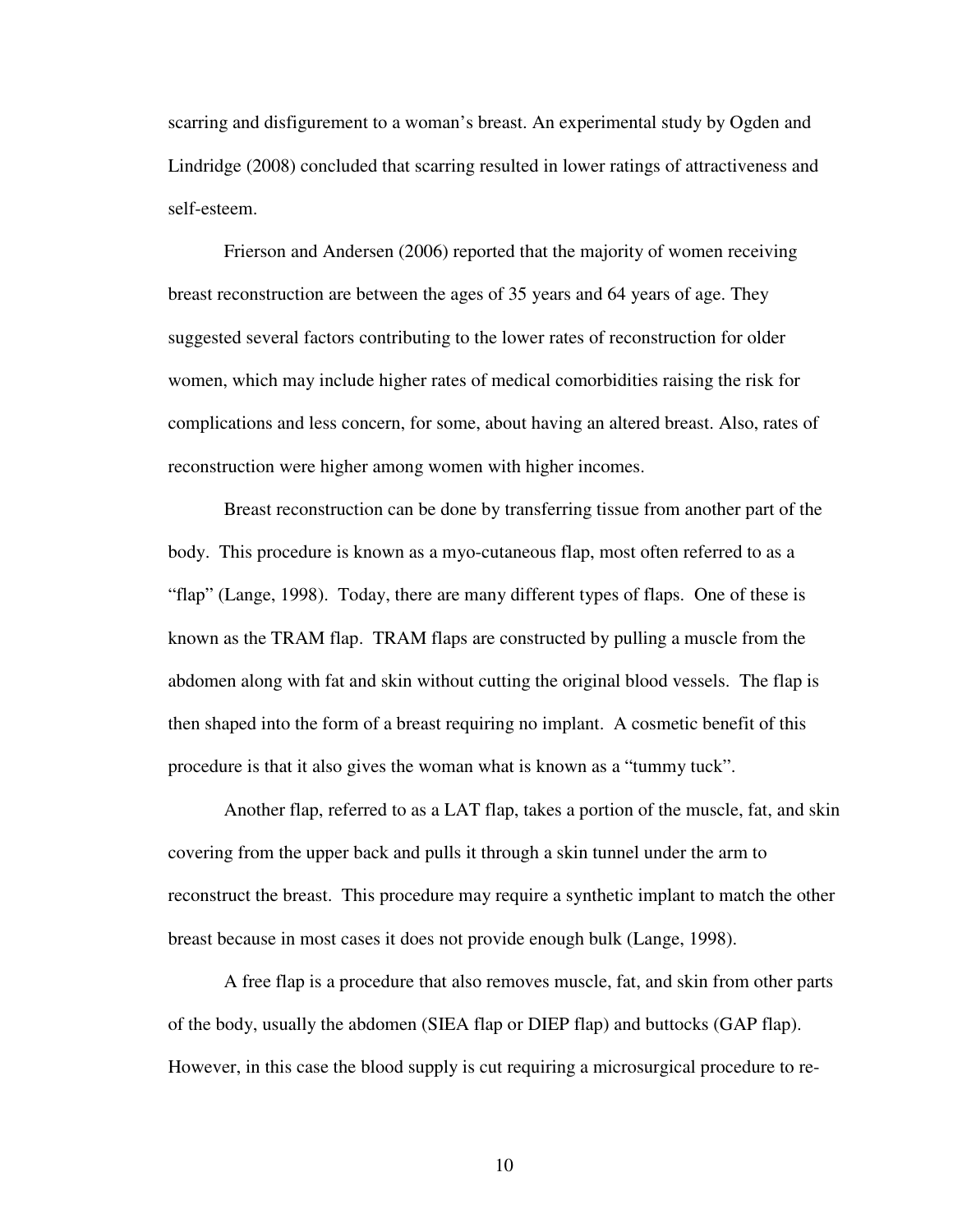connect the thin blood vessels. These tiny blood vessels are responsible for supplying nutrients to the tissue (perforators). This technique is referred to as perforator flap breast reconstruction (Wellnesspick, 2010).

#### **1.6. Side Effects of Treatment and Altered Appearance**

Breast cancer treatment may involve surgery, chemotherapy, radiotherapy and in some cases, all three. Although the trauma of a more radical surgery may be diminished, the alternative treatments can be extremely damaging to a woman's physical and psychological health. Some of the treatment related side effects are scarring, from surgery, weight loss/weight gain, swelling and changes to both reproductive and sexual functioning. Harcourt and Frith (2008), reported concerns from breast cancer patients receiving chemotherapy that these changes in appearance can reveal disease status to others. Moorey (2007) described:

Cancer and its treatment can have devastating effects on the body. In its early stages the disease itself may not present with much change in physical appearance, but the treatment the patient undergoes to reach a cure or remission may be disfiguring. Surgery is the most obvious example of this, such as the amputation of a breast or extensive excision of the skin surrounding a melanoma. But less invasive treatments also cause body changes, such as hair loss and weight loss from chemotherapy or the menopausal effects of endocrine therapy. In the later stages the disease itself may cause significant problems, perhaps with large visible tumors or ulcers or the general effects of extreme weight loss. Whether these changes are immediately visible to the outside world, as in skin and head and neck cancers, or are more hidden, they nonetheless pose a threat to body integrity (p. 72).

Chemotherapy treatment for women with breast cancer can have a devastating effect on the already vulnerable self. Women undergoing chemotherapy experience a number of treatment related physical problems. Some of these problems have been identified as nausea and vomiting, fatigue, change in weight, mouth ulcers, dark circles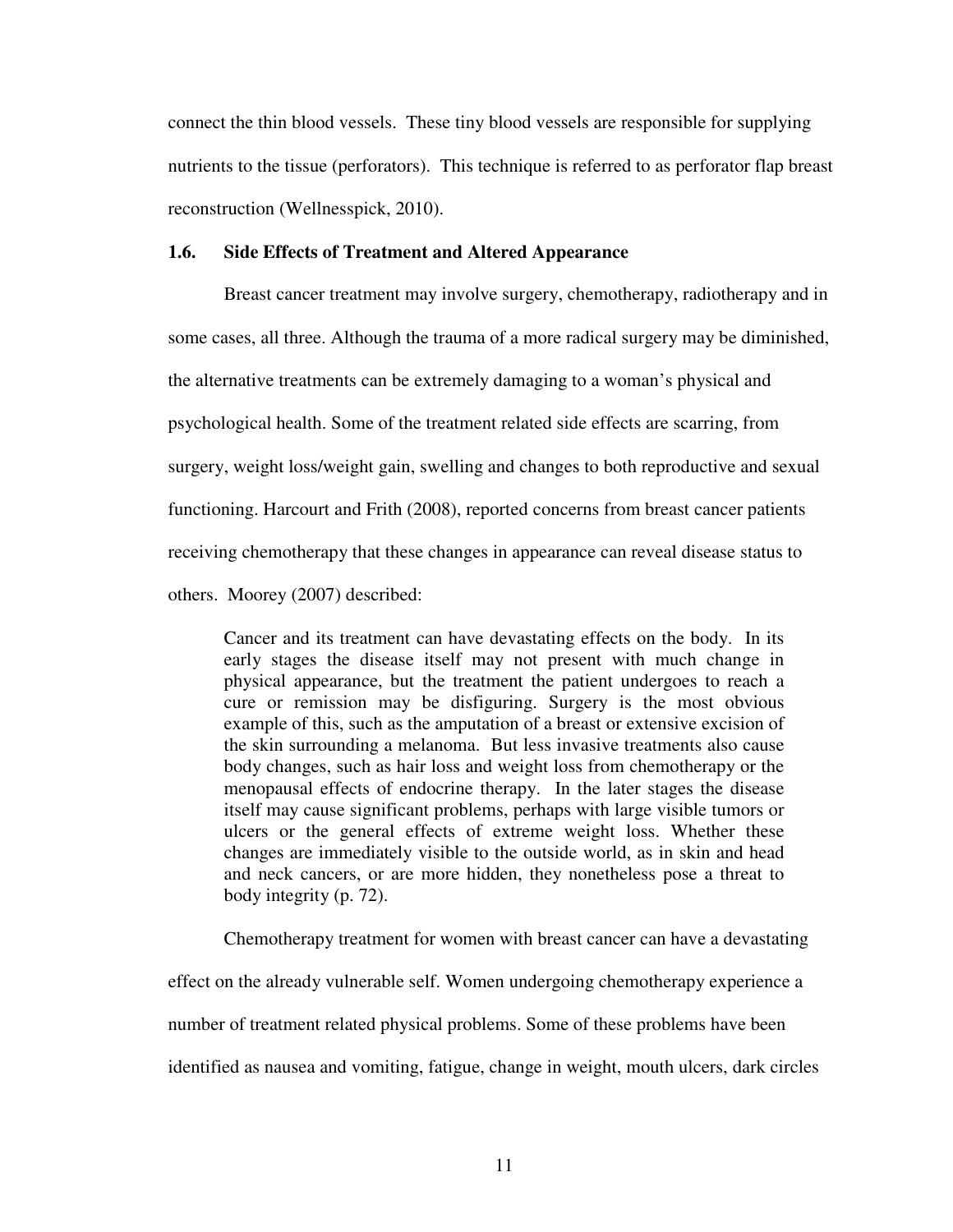around the eyes, ridges in finger and toe nails, alopecia and dry and discolored skin. More serious side effects can be anemia, infection and bleeding (Breast Cancer Survivor Guide, 2009). Chemotherapy has been known to damage a woman's ovaries and cause infertility. Therefore, women associate chemotherapy with premature menopause and the negative results it may have on their appearance and body image (Harcourt & Frith, 2008).

Side effects from radiation therapy vary from patient to patient. Radiotherapy can cause skin to turn red (similar to sunburn) or tan and sometimes swelling and soreness will occur in the treated area (American Cancer Society, 2009). The outline marks for treatment ports using colored ink concerns some patients in addition to the visible dermatological changes (White, 2002). White reported:

These appearance related changes resulting from treatment are often ranked as more severe than side effects such as nausea, insomnia, breathlessness, and fatigue. Patients' responses to such changes, though not always apparent, can significantly affect their self-confidence and overall well-being and therefore warrant careful consideration. In some instances, diminished self-confidence does not return to pretreatment levels, even when prior appearance is restored (p. 381).

#### **1.7. Chemotherapy**-**Induced Alopecia**

Any one of these changes can be difficult to adjust to; however, the research literature that follows emphasizes that when a woman experiences hair loss, particularly on her head, eyebrows and eyelashes, the implications are enormous, both physically and psychologically. "From early childhood, women learn the importance of hair. Mothers style their young daughters locks, who soon associate hair with feminine beauty" (Bauman, 2008, p. 65). According to Chassin (2008), it is perfectly normal to mourn the loss of the hair. She emphasizes that women actually go through the grief stages because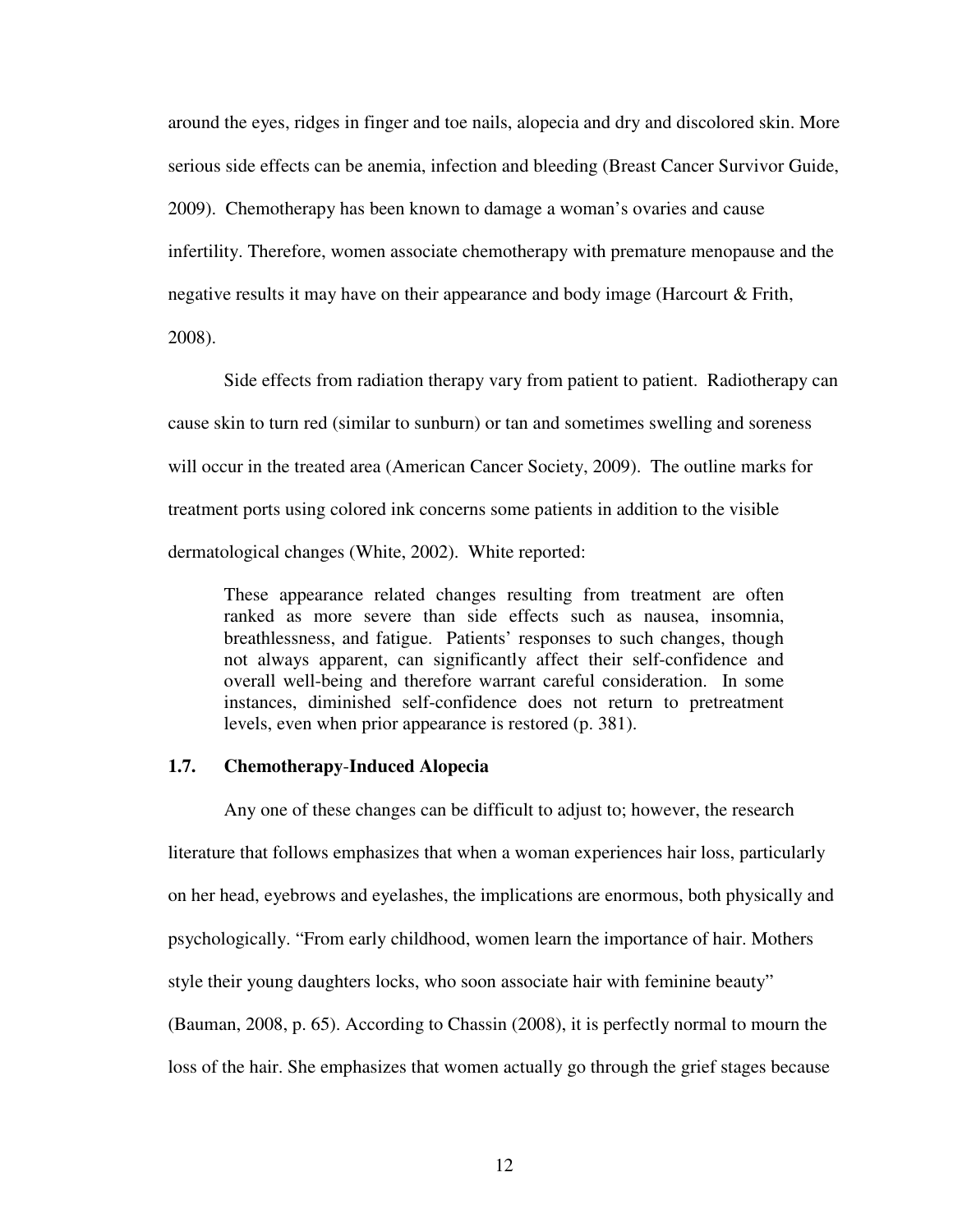they have lost a part of themselves. Moorey (2007) stated that hair loss for some women may be more distressing than the loss of her breast. Moorey identified depression, shame and loss of confidence related to alopecia in women with breast cancer. As described by Moorey, "It is the most feared side effect of chemotherapy for 56% of women, and as many as 8% may be at risk of refusing chemotherapy because of this fear" (p. 83). Lemieux, Maunsell and Provencher (2007), in their literature review of 38 articles, concurred that chemotherapy-induced alopecia was considered as a traumatic side effect of treatment which could lead to refusal of chemotherapy and could possibly have an impact on body image.

According to The Breast Care Site (2010), hair loss is a reported to be a substantial issue for women of color. African-American women reported that they obsess about their hair and their fear of hair loss. Whether wearing their hair natural, in Afro's, cornrows, weaves, or having it straightened, hair and the loss of it, has long been a focus for African American women. In Africa much importance was placed on grooming and styling hair as a cultural ritual. 'African-American hair is viewed as a political statement, a matter of pride, and a way in which to show individuality' (The Breast Care Site, 2010). African-American women, like most women, associate 'femaleness' with their hair (Johnson & Harris, 2001).

Frith, Harcourt and Fussell (2007) argued that anticipating and preparing for altered aspects of appearance, specifically alopecia, can be a form of coping for these women. Preparing helps these women to feel more in control of the treatment related side-effects. Four key themes were identified from their interview studies which were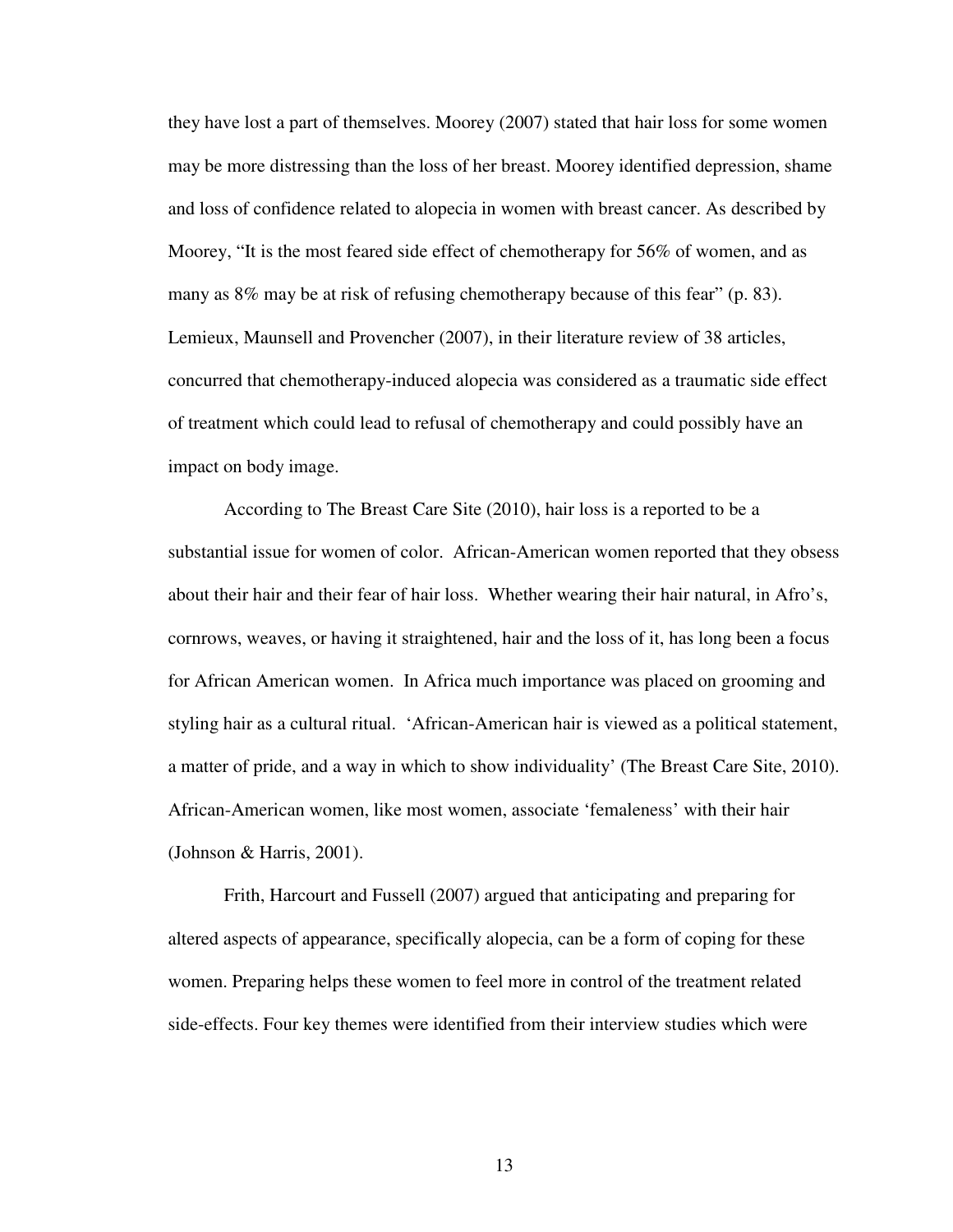identified as: (1) anticipating hair loss, (2) coming to terms with the inevitability of hair loss, (3) becoming ready, and (4) taking control.

Not all women view chemotherapy-induced alopecia as a negative. Lemieux, Maunsell and Provencher (2007), reported that for a minority of women alopecia as a side effect of treatment was viewed as a positive, confirming the efficacy of the chemotherapy. More recently, women have begun to adopt the strategy of total disclosure and expression of individuality by exposing their baldness as a symbol of beauty. Blynn (2003) began her own campaign to encourage women to embrace their cancer journey with an understanding that beauty and femininity come from within. She reported that her decision to expose her bald head after her own cancer treatment was a badge of courage and survival. She stated:

If enough people see a bald head like mine in the context of visual media in which people seek out what is fashionable, then it will engender compassion and acceptance from the public-at-large for women who are so deserving of a big societal hug (baldisbeautiful.org).

#### **1.8. Breast Cancer and Depression and Anxiety**

According to a report by Ganz (2008), a prior history of depression and serious life events in the five years preceding the cancer diagnosis were predictive of high levels of distress after breast cancer. Episodes of anxiety and depression are to be expected after a woman receives a diagnosis of breast cancer. It is important to for a woman to understand the difference between what can be managed by coping on her own and what requires professional help.

There are certain signs to be aware of that are consistent with clinical depression such as continuous feelings of sadness, decreased interest and pleasure, feelings of worthlessness and guilt, lack of interest in intimacy and thoughts about suicide (Lange,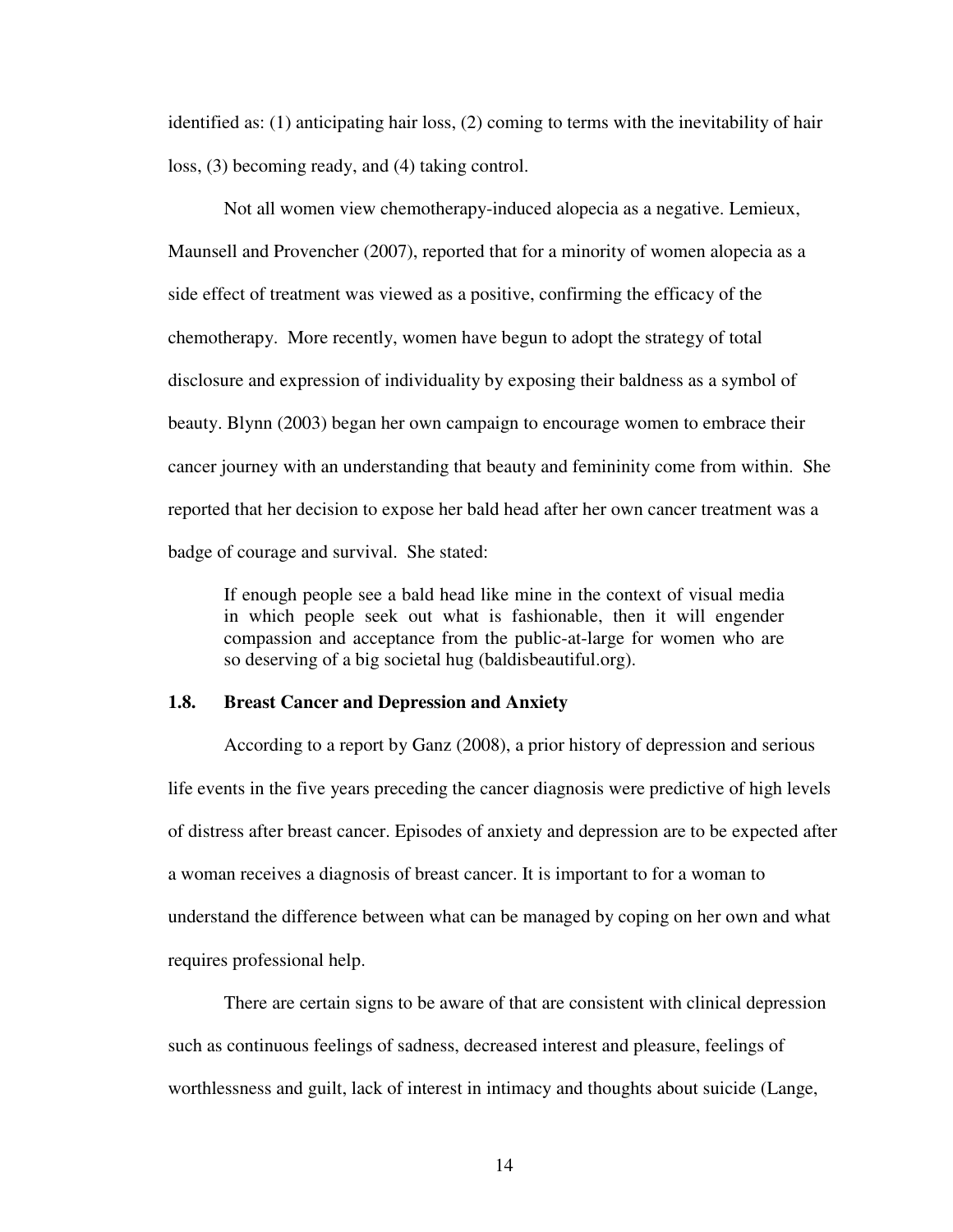1998). The negative consequences of breast cancer and its treatment can cause dramatic changes in relationships and psychological health of both the cancer victim as well as their family members (Badger, Segrin, Dorros, Meek, & Lopez, 2007).

 Although anxiety and depression are common in women who have been diagnosed with breast cancer, these disorders are often ignored and left untreated worsening the treatment outcome (Lueboonthavatchai, 2007). Anllo (2000) reported that psychotherapy may be useful in the first few months after diagnosis due to heightened levels of emotional distress.

Other changes identified resulting from breast cancer diagnosis and surgical treatment may consist of insomnia, loss of appetite, inability to concentrate, nightmares, and difficulty returning to work and social activities (Ganz, 2008). Psychological concerns such as infertility, mortality, finances, and family responsibilities are important factors not to be overlooked (Anllo, 2000).

#### **1.9. Breast Cancer and Sense of Self**

According to McKay and Fanning (1992), "One of the main factors differentiating humans from other animals is the awareness of self: the ability to form an identity and then attach a value to it" (p. 1). Some aspects of our sense of self may include our selfimage, self-perception, self-worth, self-confidence, self-concept, and self-esteem. All of these aspects of self are associated with our own view of who we are as well as how we believe we are perceived by others.

Beatty et al. (2008) found that breast cancer challenges women's self concept to a point where they did not know who they were anymore. As described below:

Women with breast cancer report difficulties with multiple areas of selfconcept, including physical, personal, and social aspects. With regard to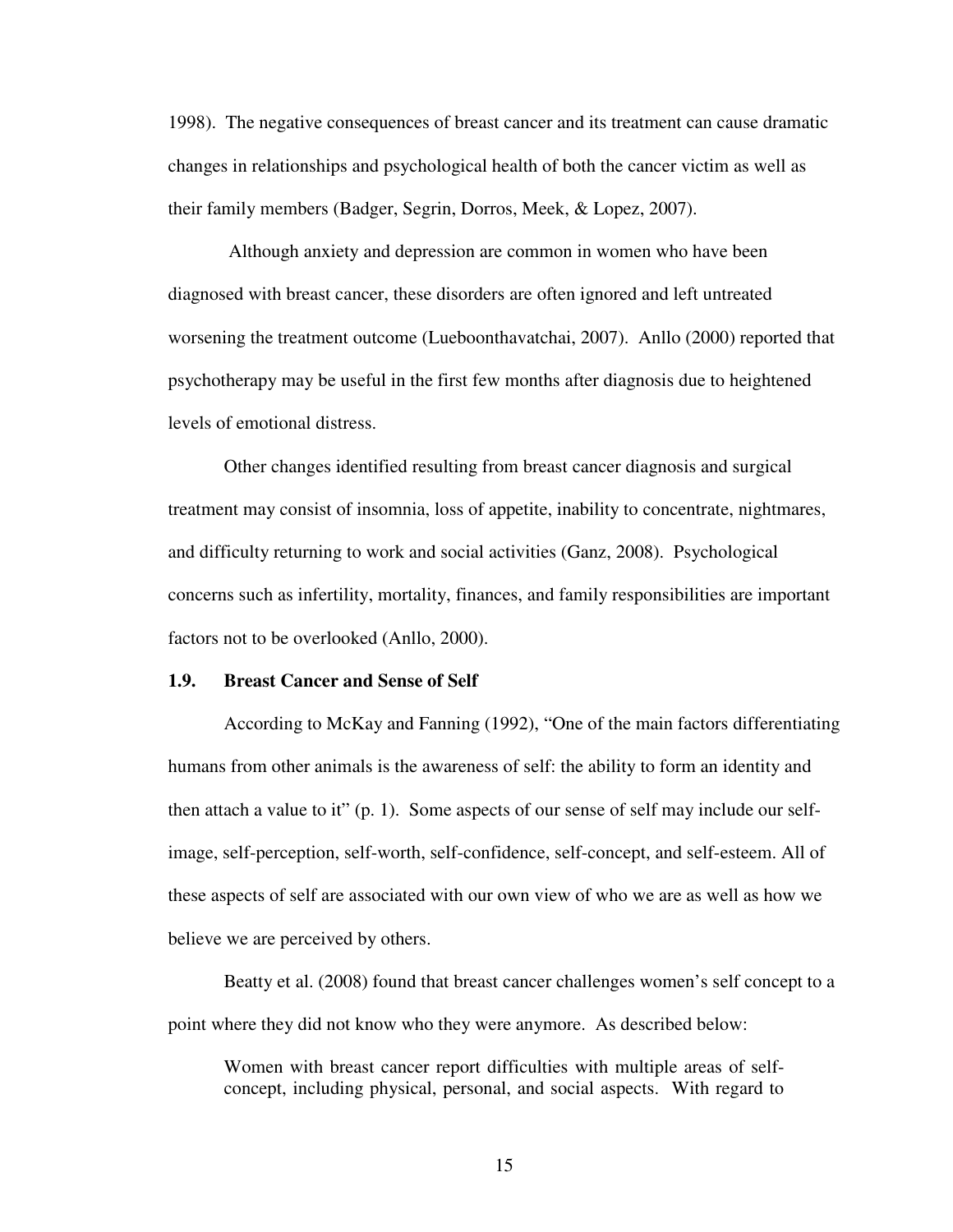physical self-concept, body image was one of the most frequently mentioned themes by participants in all groups. Almost all patients reported that some aspect of their body image had been challenged by breast cancer, such as feeling unattractive, missing their breasts, feeling 'lopsided', and coping with weight change and hair loss (p. 336).

A meta-synthesis of 30 qualitative research reports published between 1990 and 2003 investigated the effect of breast cancer on a woman's self (Bertero & Wilmoth, 2007). They identified four aspects of the self affected by the diagnosis of breast cancer and its treatment. The first interpretation, awareness of their own mortality, caused these women to go on a psychological journey analyzing accomplishments and reorganizing their priorities in life. While on this journey the women experience fear, sadness and fright leading them to question what was happening to them and the very real possibility of their own death.

The second interpretation, living with an uncertain certainty, describes the only certainty for these women are that they will always be a breast cancer patient as well as the uncertainty of many other aspects of their life. For instance, will they have a reoccurrence? What would be the quality of their lives? Information and support was said to have reduced some of their uncertainty. Practical and emotional support was key to adjusting to this new situation. This uncertain certainty was explained to have affected both the individual self and the relational self.

The third interpretation, attachment validation, was present in four dimensions described by Bertero and Wilmoth (2007). These four dimensions were identified as, (1) validation by one's own self, (2) their significant other, (3) their family and (4) their healthcare team. This involved a life review and a decision that they were not ready to die. In attachment validation many women focused on self-improvement with a focus on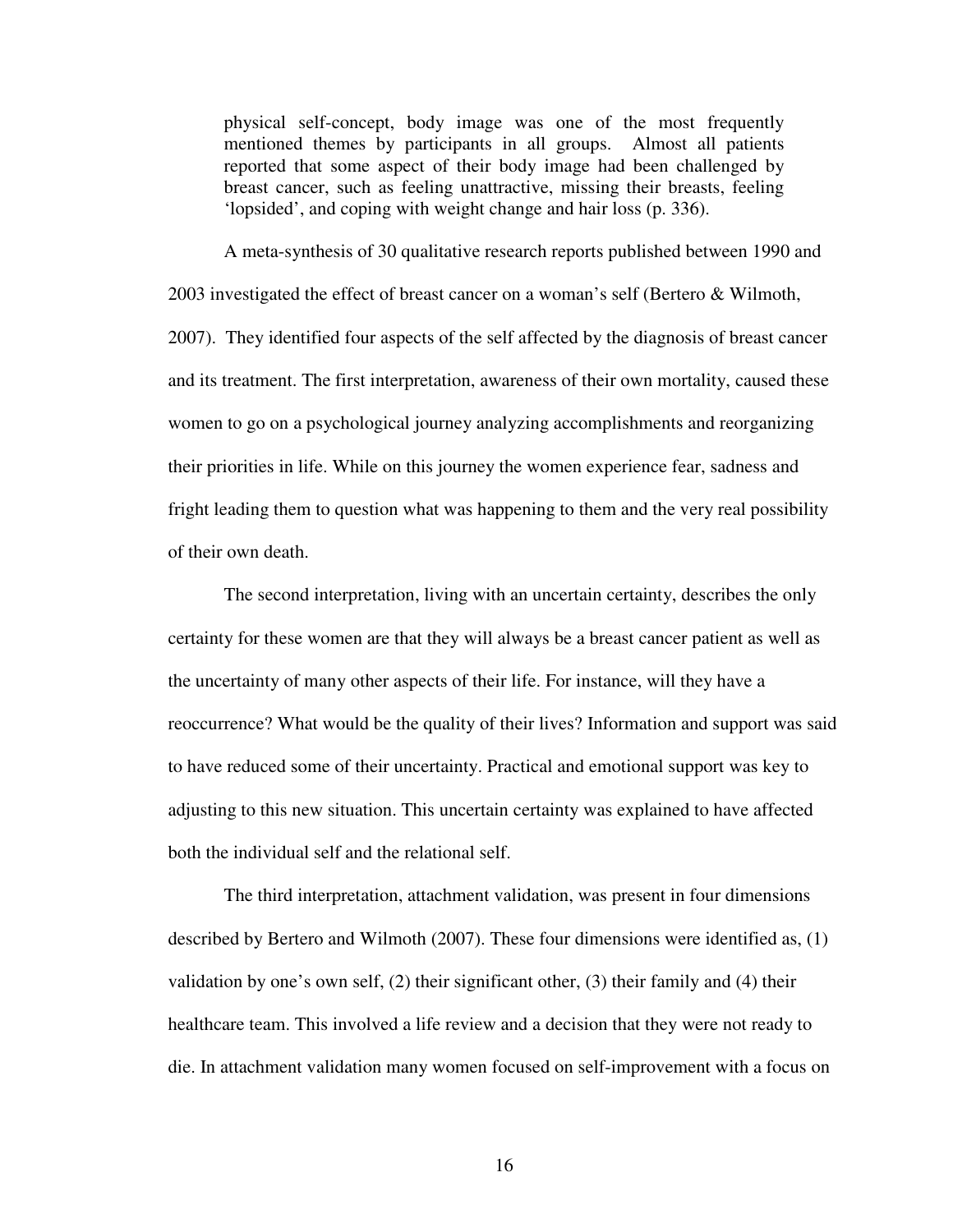the inner and physical self. Spiritual reflection helped many to realize that they had value in their lives.

Validation also occurred when the women's significant other demonstrated physical and emotional love. In addition, it was important for the women's family to be understanding and aware of her limitations. And it was essential that the healthcare team recognized these women as individuals and provided empathy. Support, love and respect were the overall needs which, when present, affected the self positively. When these needs were not met and the women were ignored it affected the self negatively.

The remaining interpretation is identified as redefinition of self. Here, Bertero and Wilmoth (2007) described both a physical redefinition and a mental redefinition of self occurring along three lines. The first, body picturing, interprets how the combination of breast surgery and treatment side effects caused some women to report that they were unable to recognize their own bodies. They were described as viewing their bodies as "altered" causing them to feel imperfect and "not normal".

The second, physical functioning caused the women to place less of a value on themselves because they were no longer able to physically manage the things they were once able to do. In some women the physical functioning also disrupted aspects of their sexual intimacy. Decreased feelings of enjoyment during sex as well as loss of fertility as a result of chemotherapy became problematic. Younger women of child bearing years were fearful of being "incomplete women".

The third, womanhood/femaleness, the women had many questions related to self as described as," Am I still a desirable woman?"; "Am I still a woman even though I don't look like one?"; and "Am I still lovable even though things are different with me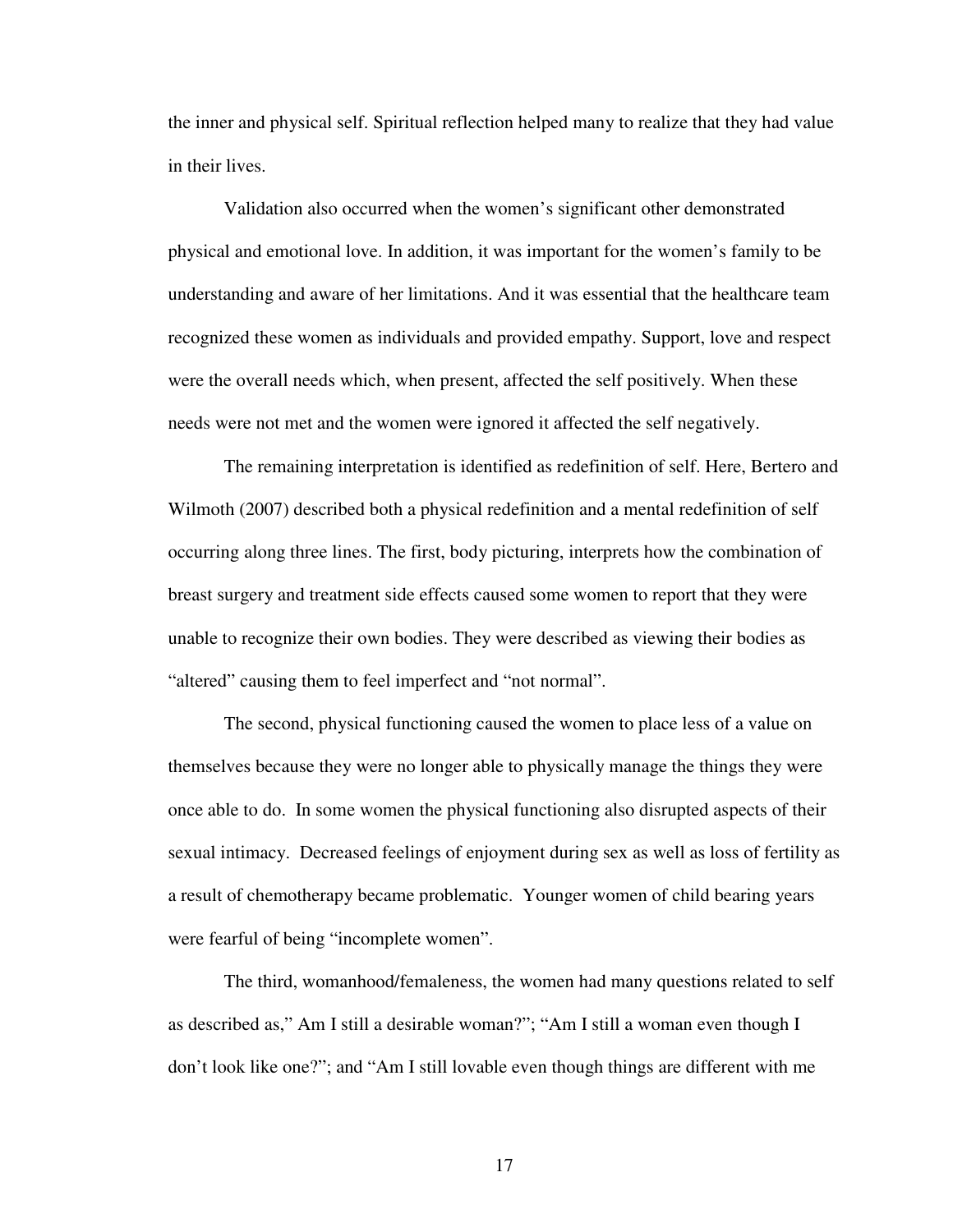sexually?"

Bertero and Wilmoth (2007) concluded that regardless of a woman's ethnicity or race, breast cancer affects the self in much the same way. The belief that death may be imminent caused these women to ask more existentialistic questions and prioritize their lives in a way that they no longer focused on the small stuff. Additionally, the importance of attachment validation by both the women's significant other and the woman, herself, will forever impact her perception of herself.

According to Bertero and Wilmoth, redefining the self caused these women to take a look at themselves before and after their breast cancer diagnosis. A direct quote from their findings:

The dialogue about "who am I now as a woman" that occurred in the women from varying cultures across the multiple studies supports the notion that, at her core, a woman defines the self as female. To the extent that breast cancer alters a women's perception of herself as female, it threatens the very core of a woman's psychological framework (p. 200).

Moorey (2007) supported these findings describing body image as an important predictor of sexual self in women with breast cancer. How a woman perceives her partner's reaction to her diagnosis and treatment of breast cancer can influence not only the marital satisfaction but her own adjustment to the diagnosis. Some women report a negative change in their sexual relationship due to their own shame and fear of rejection by their partner. A more recent study by Karabulut and Erci (2009) also supported the importance of attachment validation and femininity. In their study of 123 married women who underwent mastectomies supporting needs of femininity and body image was statistically significant. They identified that sexual activity involves interpersonal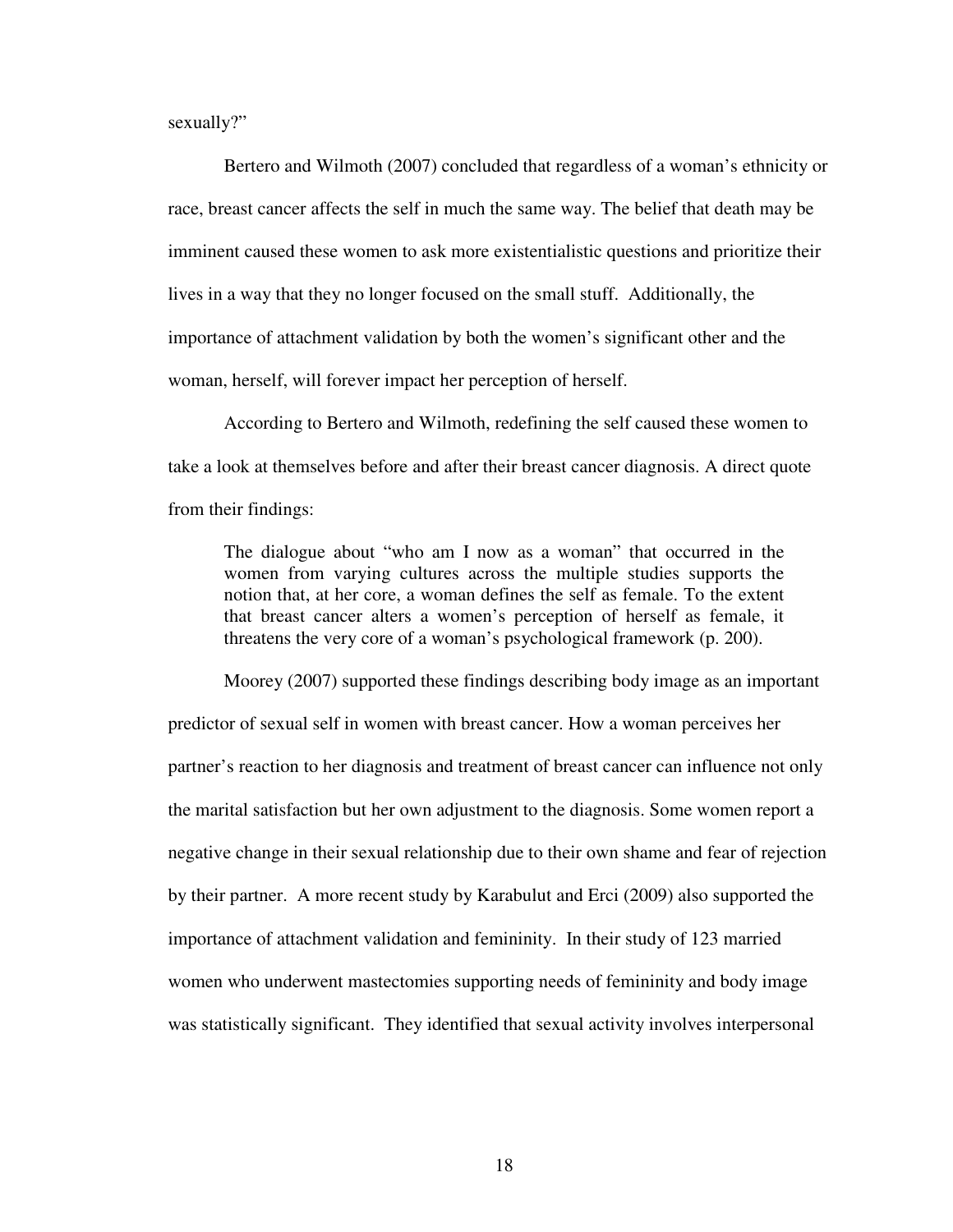relationships and that breast cancer can alter both the physical and psychological symbols of femininity in women resulting in decreased feelings of sexuality.

Beatty et al. (2008) substantiated the findings of Bertero and Wilmoth in their qualitative study exploring psychosocial concerns and needs of Australian women diagnosed with breast cancer. They reported that symptoms of fear and anxiety persisted in the participants related to reoccurrence as well as the implications that a reoccurrence might have on their partners and children. Body image, career concerns, physical limitations, and relationship/intimacy echoed as concerns in the study. According to Beatty et al. (2008), "Given that the time of diagnosis and adjuvant treatment are key times for psychological intervention, it is important to identify these needs as early intervention may prevent long term psychological morbidity from occurring" (p. 332).

A qualitative study by Wallace, Harcourt, Rumsey, and Foot (2007) described the unique difficulties presented to adolescent females experiencing cancer such as scarring and disfigurement, permanent limb loss, temporary or permanent hair loss as well as weight loss and gain. Appearance-related side effects were of high concern for these adolescent females, reporting hair loss as the worst part of their treatment, despite other physically painful and uncomfortable side-effects.

A study by Harcourt and Frith (2008) reported that fears about an altered appearance by women diagnosed with breast cancer can be just as consuming as the reality. "It is the outward changes that publicly identified participants as having cancer and as a consequence, presented them with an additional array of potential stressors" (p. 603). An initial randomized controlled study of 27 patients with breast cancer identified alopecia as one of the most difficult side effects of treatment (Titeca, et al., 2006). Lucas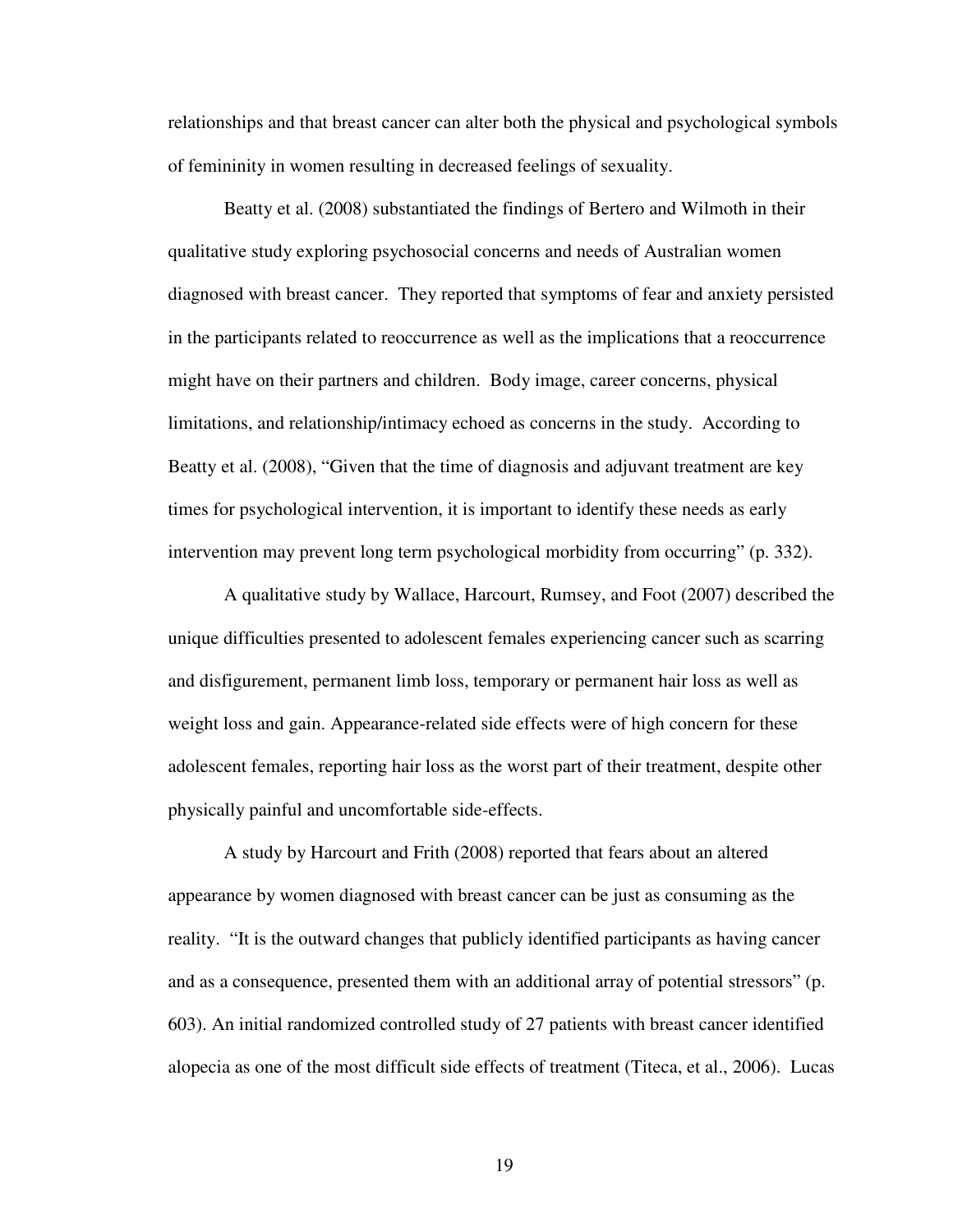(2004), a breast cancer survivor, stated: "Losing my hair is harder than losing my breast because everyone can see it happening" (p. 77).

A study surveying a random sample of 73 healthy women with severe facial blemishes concluded that facial appearance plays a major role in one's self-perception as well as their interactions with others (Balkrishnan, et al., 2004). The general consensus held by most cancer patients, in addition to the disease itself, is their concern related to the negative effects cancer can have on their appearance. A woman's ability to successfully view herself as attractive is an important aspect of going through cancer treatment. This study is a first step toward exploring whether appearance-related changes due to breast cancer treatment manifest into other areas of a woman's life.

#### **1.10. Self-Esteem**

*By self-esteem we refer to the evaluation which the individual makes and customarily maintains with regard to himself. It expresses an attitude of approval or disapproval, and indicates the extent to which the individual believes himself to be capable, significant, successful, and worthy. In short, self-esteem is a personal judgment of worthiness that is expressed in the attitudes the individual holds toward himself.* 

#### *Stanley Coopersmith*

Branden (1992) described self-esteem as having internal roots. He stressed the importance of understanding that these roots are in one's mental operations and not based on external successes or failures. He cautioned that lack of understanding into this principle can lead to anguish and self-doubt. In his work as a psychotherapist, Branden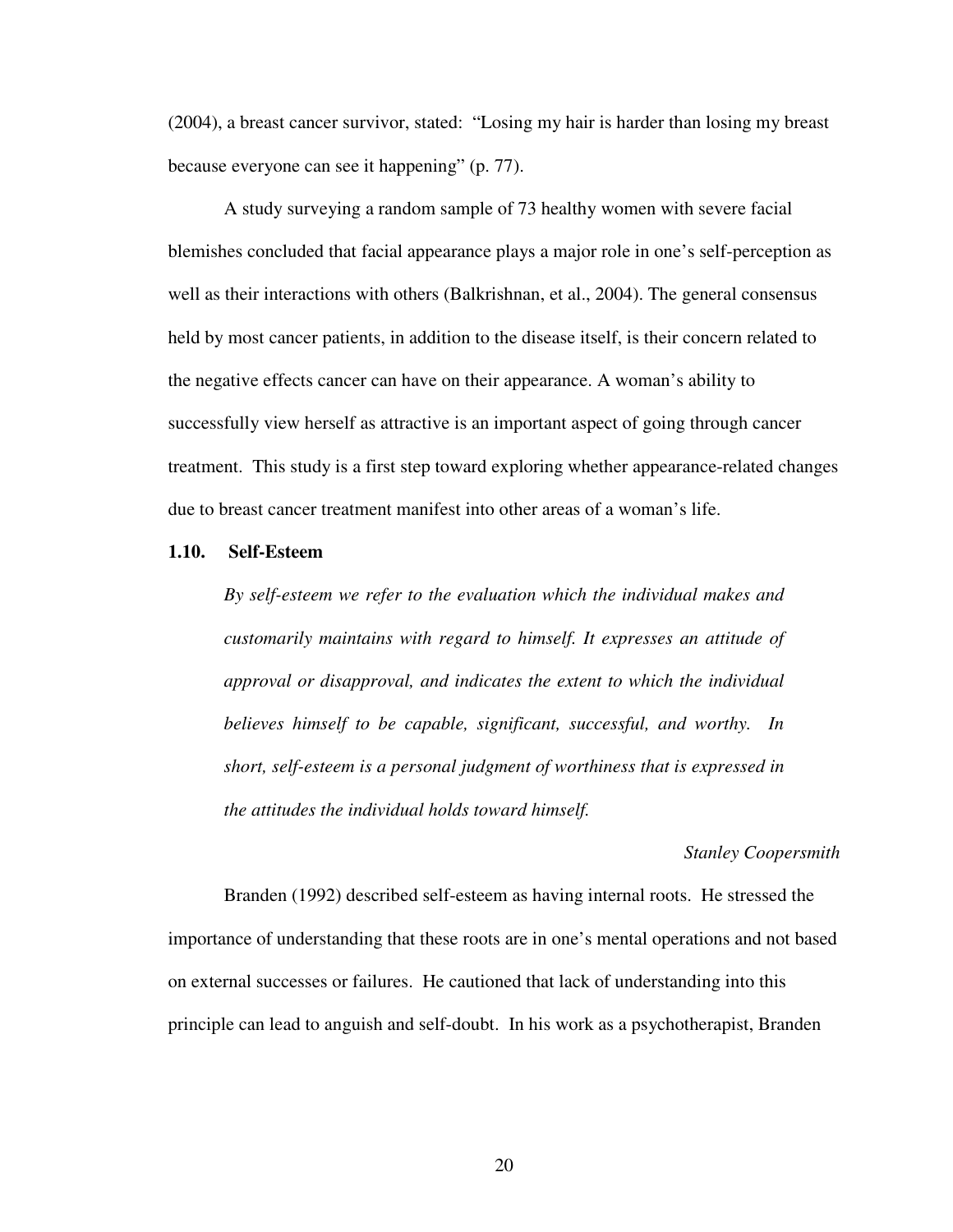stressed that self-acceptance and self- responsibility were indispensable to a healthy selfesteem.

Nezu & Nezu (2003) reported, "The way we think and feel about ourselves, our abilities, our self-worth, that is, our self-esteem, can affect the way we think and feel about the future" (p. 2). They concurred that we often fall into a trap of comparing ourselves to others. This self evaluation by comparison to others can disturb our sense of self resulting in self-doubt and an inability to reach goals. They define one's spirit as their "vital essence" or "true self". In order to achieve one's goals an individual must direct their efforts to discover this true self; otherwise, one can find that their self-esteem is riding a roller coaster of ups and downs. In other words, if one has not identified this true self, their self-esteem can be knocked off balance when certain life situations arise that cause them to compare themselves or their abilities to others. The diagnosis, treatment, and appearance related side effects of breast cancer are one example of a life situation that can alter one's self-esteem and cause one to question their established sense of self.

#### **1.11. Physical Attractiveness**

"Whether we admit it or not, our appearance really does matter. What was once considered trivial vanity is now seen as a legitimate concern for some people. Maintaining and improving appearance and body image is an important part of our quality of life," (Hyland, 2008, p. 1). For some women with breast cancer self-worth based on appearance becomes a huge challenge for her self-esteem. To date, it has been well documented that visible facial problems such as scarring, blemishes, disfigurement, facial wasting, etc., have been found to decrease self-esteem, self-confidence, and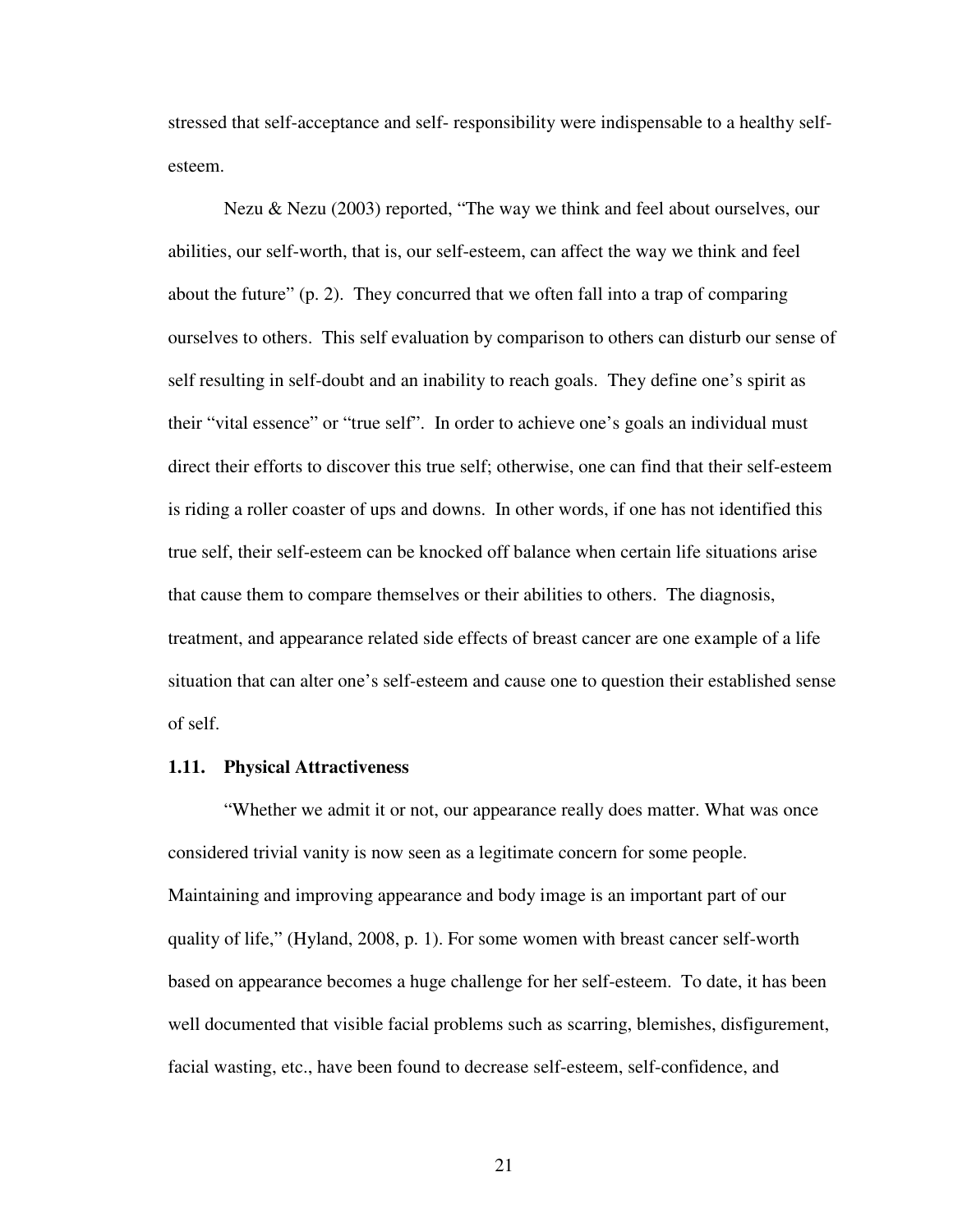promote a negative self-image (Cohen, Cullen, & Martin, 1982; Cash & Pruzinsky, 2002; Sarwer, Pruzinsky, & Cash, 2006; Titeca, et al., 2006; Wallace, et al., 2007).

Bodily impairments can cause as much psychological damage as facial disfigurement according to an experimental study investigating the impact of breast scarring on physical attractiveness (Ogden & Lindridge, 2008). They concluded that women often experience a negative perception of self following breast cancer surgery. Often women compare themselves to others.

Ongoing research into 'mirror neurons' tells us that when we relate to another person, they become a mirror that reflects back to us our own vision of ourselves. This network of cortical regions in both monkey and human brains provides this interpersonal coding (Gallese, 2001). If we experience our bodies as negative or lacking, others will then experience us that way. We are just beginning to understand how our brains exist in relationship to other brains (Cozolino, 2006). Breast cancer, therefore, not only poses a threat to the physical health of these women but also to their image of self and how they feel they are being perceived by others.

As clinical social workers we typically work with vulnerable populations. The people who come through our doors generally report a low self-esteem. Self-esteem usually refers to the view and feelings one holds about themselves. One aim of this study is to explore whether women who have received treatment for breast cancer identify any appearance related concern. Does looking good actually help a woman recovering from breast cancer feel better about herself. To what extent do the appearance-related side effects of breast cancer treatment affect social functioning? This study will explore several spheres of interaction including spouse/partner, family, work relations,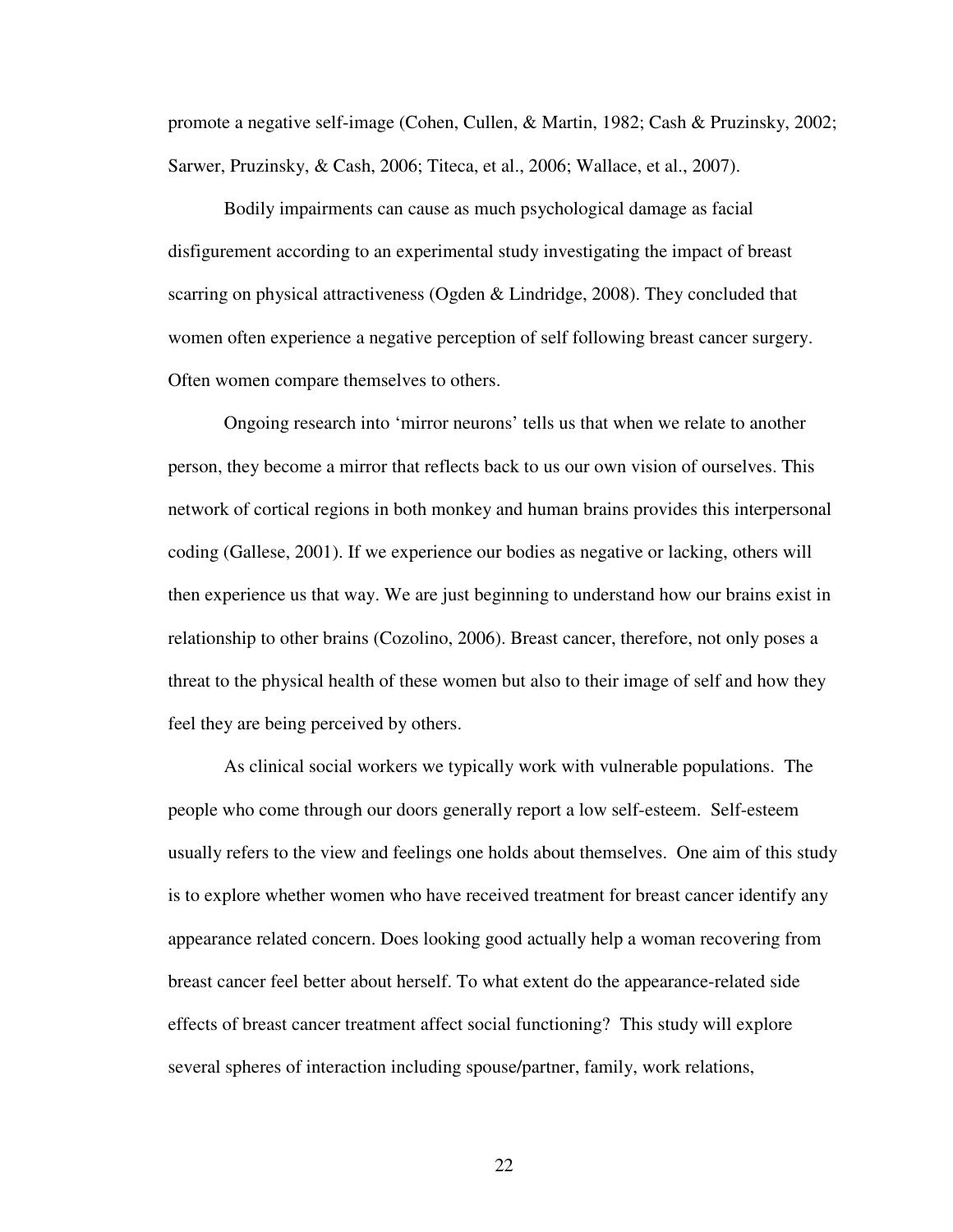recreational and school. Do the appearance-related side effects of breast cancer treatment inhibit one from engaging in social activities? Do these women who are going through appearance-related changes develop schemas about themselves that interfere with their functioning?

The importance of attractiveness for women has been well documented (Bloch  $\&$ Richins, 2006; Ganz, 2008; Nash, Fieldman, Hussey, Leveque, & Pineau, 2006; Ogden & Lindridge, 2008; Sarwer, et al., 2006; Titeca, et al., 2006; Wallace, et al., 2007). Research has repeatedly shown that knowledge of the benefits of attractiveness are shared by the general public resulting in billions of dollars spent annually on appearance-enhancing products (Bloch & Richins, 2006). Researchers have discovered that the attribute of physical attractiveness can indeed influence positive job outcomes (Poon, 2000). Sarwer et al. (2008) stated, "there is now a large body of research that has developed since the 1970's that shows the situation across the lifespan, that more attractive people are seen in a more favorable light and are also treated more positively than other people" (p. 3).

Numerous studies have shown the extent to which self-perception of physical appearance can influence one's psychological state (Cash & Pruzinsky, 2002; Maltz, 1960; Roizen & Oz, 2009; Sarwer, et al., 2006). This study will explore whether assumptions play a role in women dealing with appearance-related side effects of breast cancer and whether assumptions affect their social functioning.

A study by Nash, Fieldman, Hussey, Leveque and Pineau (2006) concluded that using make-up had a beneficial impact upon the perception of many aspects of a woman's life which included her confidence, earning potential, health, and professional class. Their results from web-based questionnaires suggested that women employing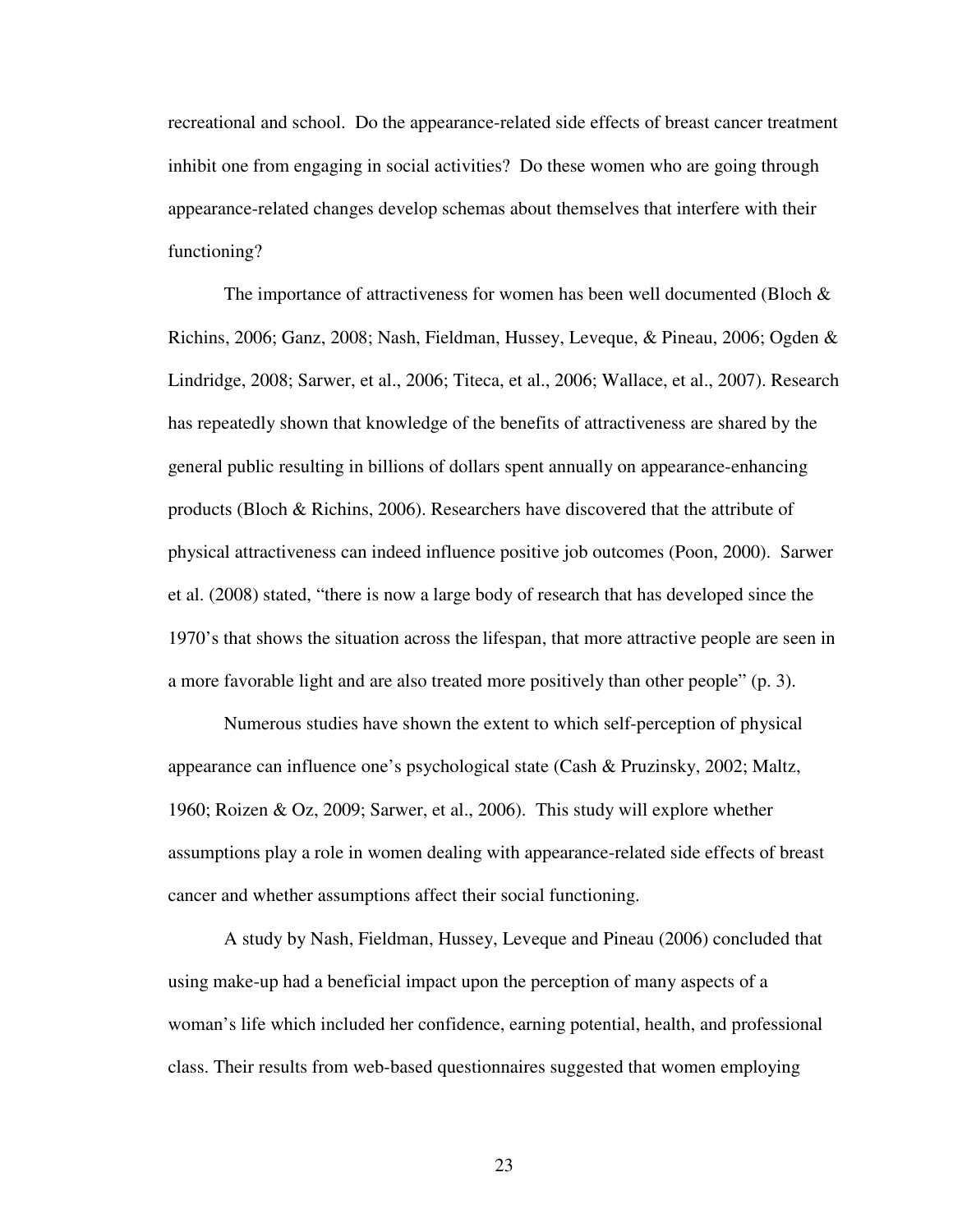cosmetics to manipulate appearance may benefit from a boost in their self-perception and well–being.

Etcoff (1999) described appearance as "the most public part of the self" (p. 7). Throughout history women have attempted to alter their appearance through piercing, tattooing, tweezing, painting, cutting and burning different parts of their bodies. Although seemingly shallow, our attraction to beauty is based in reality ( Roizen & Oz, 2008). What is known as the 'attractiveness halo' appears to occur cross-culturally, ascribing a list of positive traits to those who are found to be more physically attractive. According to Ettcoff (1999), these expectations start in childhood with teachers ascribing intelligence and popularity to good looking students. Etcoff reported (p. 48):

Teachers in four hundred classrooms in Missouri were given a report card of a fifth-grade student, including grades, evaluation of attitude, work habits, and attendance. The only variant was the attached photograph of the child, an attractive or unattractive boy or girl. Despite the wealth of information about behavior and performance, looks swayed opinions.

Further, according to Shanon and Stark (2003), numerous research findings support the notion that attractive individuals have an advantage in the job market. Physically attractive men and women are more likely to be hired, promoted, and receive higher salaries (Etcoff, 1999).

According to Cash and Pruzinsky (2002) sociocultural perspective focuses on how our cultural values influence and shape our individual values and behaviors. This approach to human behavior is said to be important in understanding how we develop our perceptions of self and the perception we have of others. For instance, in our western culture the importance of physical attractiveness is high on the rating scale; therefore,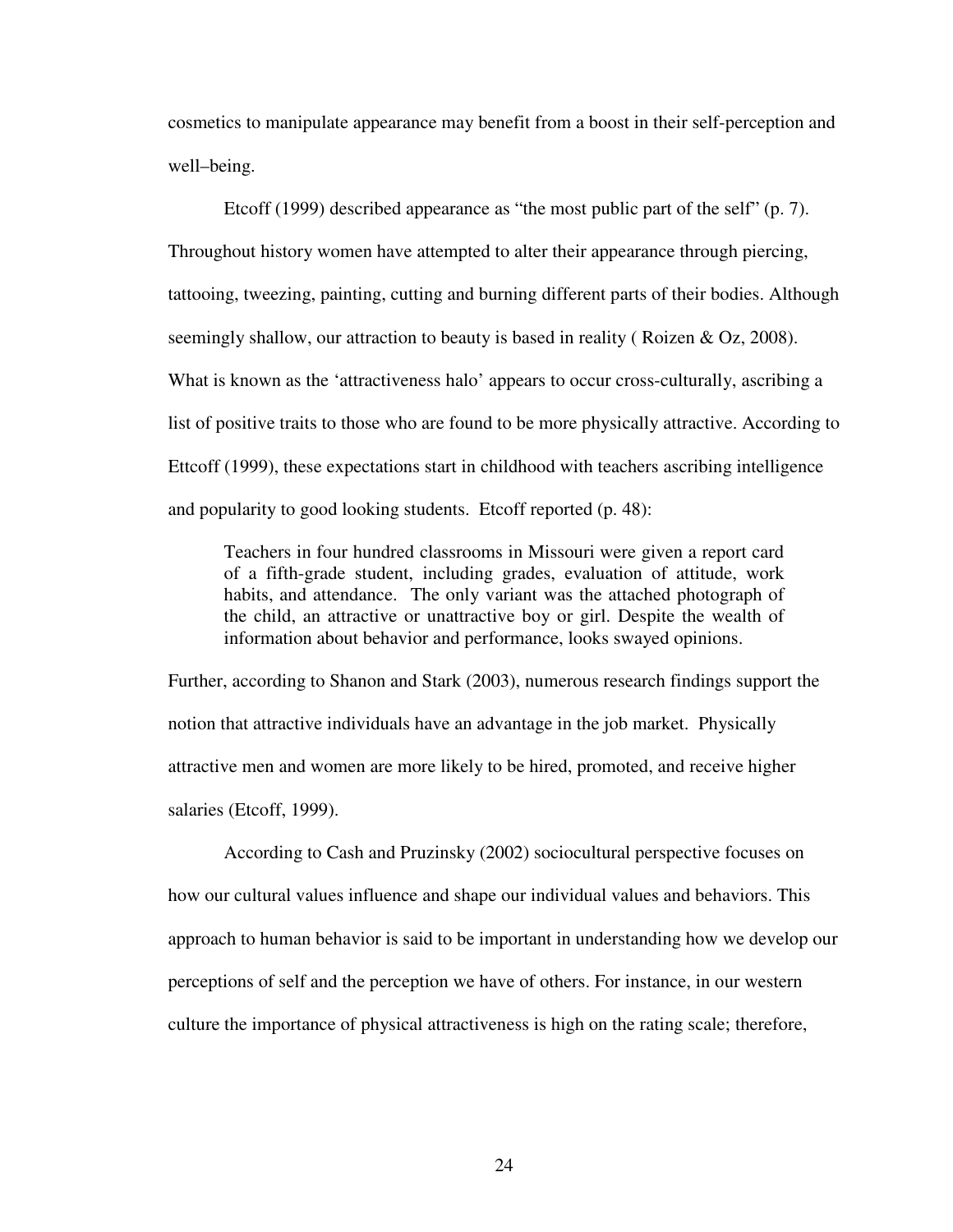individuals in our western culture will value this quality for themselves and for others (Cash & Pruzinsky, 2002).

Sarwer et al. (2006) elaborated on Darwin's conceptualization of natural selection when tracing the roots of the earliest discussions of the importance of physical attractiveness. According to the natural selection theory, survival and successful reproduction is the primary goal of all species. In order to achieve this goal a mate must be identified who can successfully contribute to reproduction. "Through natural selection, specific physical characteristics have evolved in ways to signal an animal's (or human's) reproductive availability" (p. 23). These characteristics become the foundation for what is considered attractive.

During adolescence, females become more preoccupied with their appearance and how they will be perceived by both their male and female friends. The struggle to "fit in" is an important aspect of their sense of self. As girls begin to develop women's bodies during adolescence they are said to dissociate from their own body hungers and instead internalize a "male gaze" (Tolman, Impett, & Tracy, 2006). Wallace et al. (2007) described altered appearance in adolescent female cancer patients as an enormous concern. They report that this altered appearance can have an impact on self-esteem as well as social interaction with peers. Carr (2008) described appearance related changes of cancer treatment as visual clues that point out the illness. She compared these changes to wearing a scarlet letter "C".

To understand the impact altered appearance from cancer treatment can have on self-esteem it is important to use methods to uncover the rich descriptions from real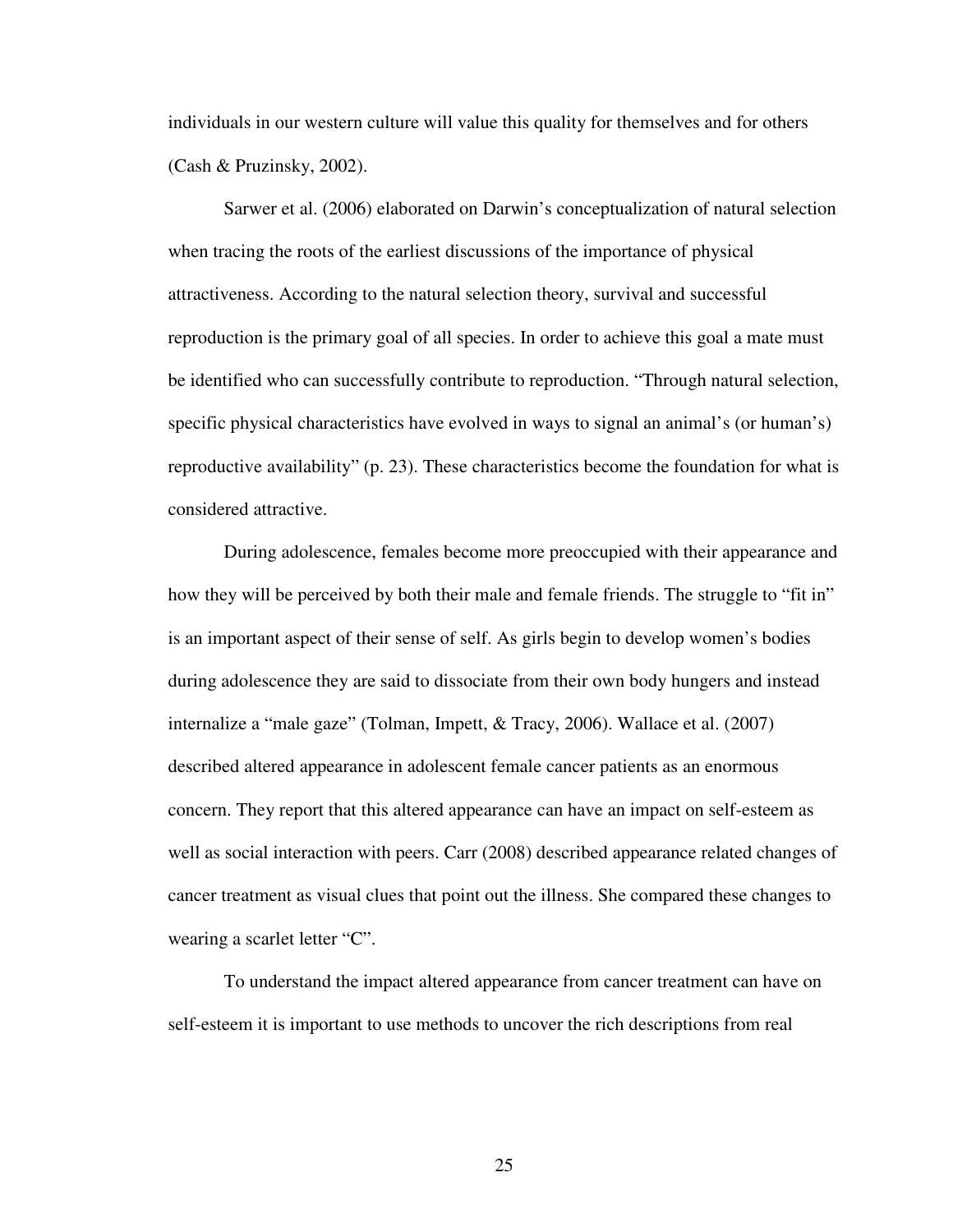people. This study assumes the importance of looking like oneself throughout the cancer journey. This study, therefore, gathered the data from the women themselves.

There is a need for research in the area of appearance-related side effects of breast cancer treatment to underpin an appropriate method of support and intervention for women who are dealing with these issues. This is an aspect that has been largely overlooked in existing breast cancer research in the United States despite the acknowledgement of the problem. As clinical social workers and psychotherapists, this study can help us to better understand the needs these women may have related to embodiment, improving their overall sense of self, both inside and out. Ultimately, this information can lead to evidence-based interventions to help these women approach their diagnosis and treatment with improved coping strategies, symptom reduction, and greater confidence.

The advancement of clinical social work knowledge requires not only that we look at the inner working of the mind but the embodiment of the self. According to Cash and Pruzinski (2002), "The experience of embodiment is central to the quality of human life" (p. 516). We need to challenge the notion that altering one's appearance is controversial. This requires that we open the door to change. By recognizing that there is a need to address appearance-related issues with women who are receiving treatment for breast cancer social workers can learn to validate these women's feelings and build a resource base to address their needs. When we fail to pay attention to these issues we continue to deny that they exist. Harcourt and Frith (2008) concluded that one aspect that was clear with women who had been diagnosed and receiving treatment for breast cancer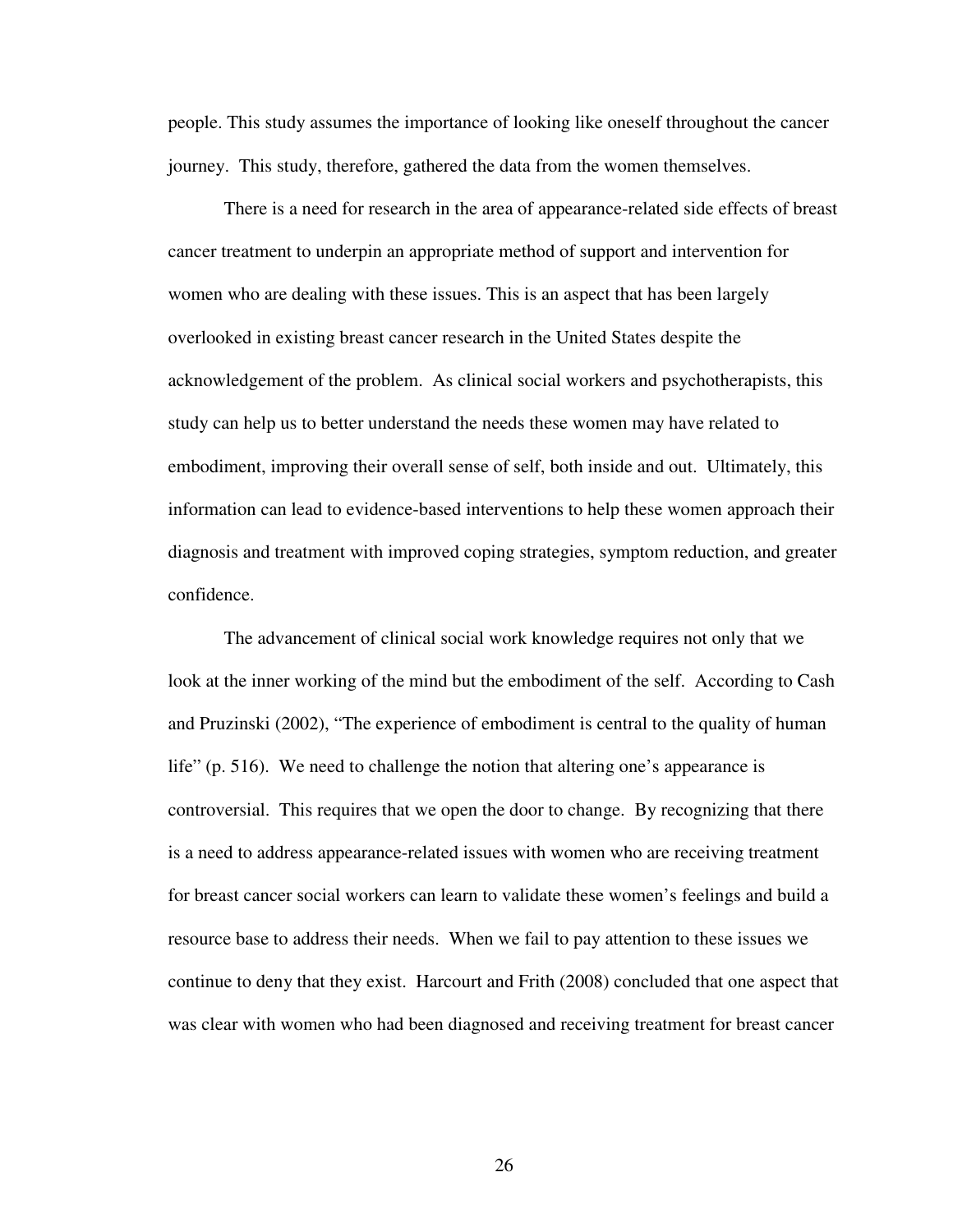was that they worried about the possible changes to their appearance even before they

occurred. They suggested that (p. 604):

Those providing care and support for people who are about to embark on (or who are currently undergoing) treatment that will alter their appearance (if only for a relatively short period of time) should also be aware of the impact this can have on the individuals concerned. Attempts should be made to facilitate the discussion of appearance-related issues with women who are undergoing chemotherapy treatment in order that concerns about an altered appearance can be aired and appropriate supports made available, if necessary before those changes take place.

The future of science and social work practice related to altered appearance

depends on the willingness to assess these aspects of breast cancer treatment.

# **1.12. Breast Cancer and Social Functioning**

Throughout history addressing social functioning has been an important aspect of

social work as a profession. The National Association of Social Workers (2010, pp. 1-2)

provides the definition below:

Clinical social work shares with all social work practice the goal of enhancement and maintenance of psychosocial functioning of individuals, families, and small groups. Clinical social work practice is the professional application of social work theory and methods to the treatment and prevention of psychosocial dysfunction, disability, or impairment including emotional and mental disorders. It is based on knowledge of one or more theories of human development within a psychosocial context

The perspective of person in situation is central to clinical social work practice. Clinical social work includes interventions directed to interpersonal interactions, intrapsychic dynamics, and life support and management issues. Clinical social work services consist of assessment, diagnosis, treatment, including psychotherapy and counseling, clientcentered advocacy, consultation, and evaluation.

Women function in many different roles in society, for example, as a parent,

spouse, employee, employer, etc. Bourjolly, Kerson, & Nuamah (1999) identified social

functioning roles in women with breast cancer to include household, family, social and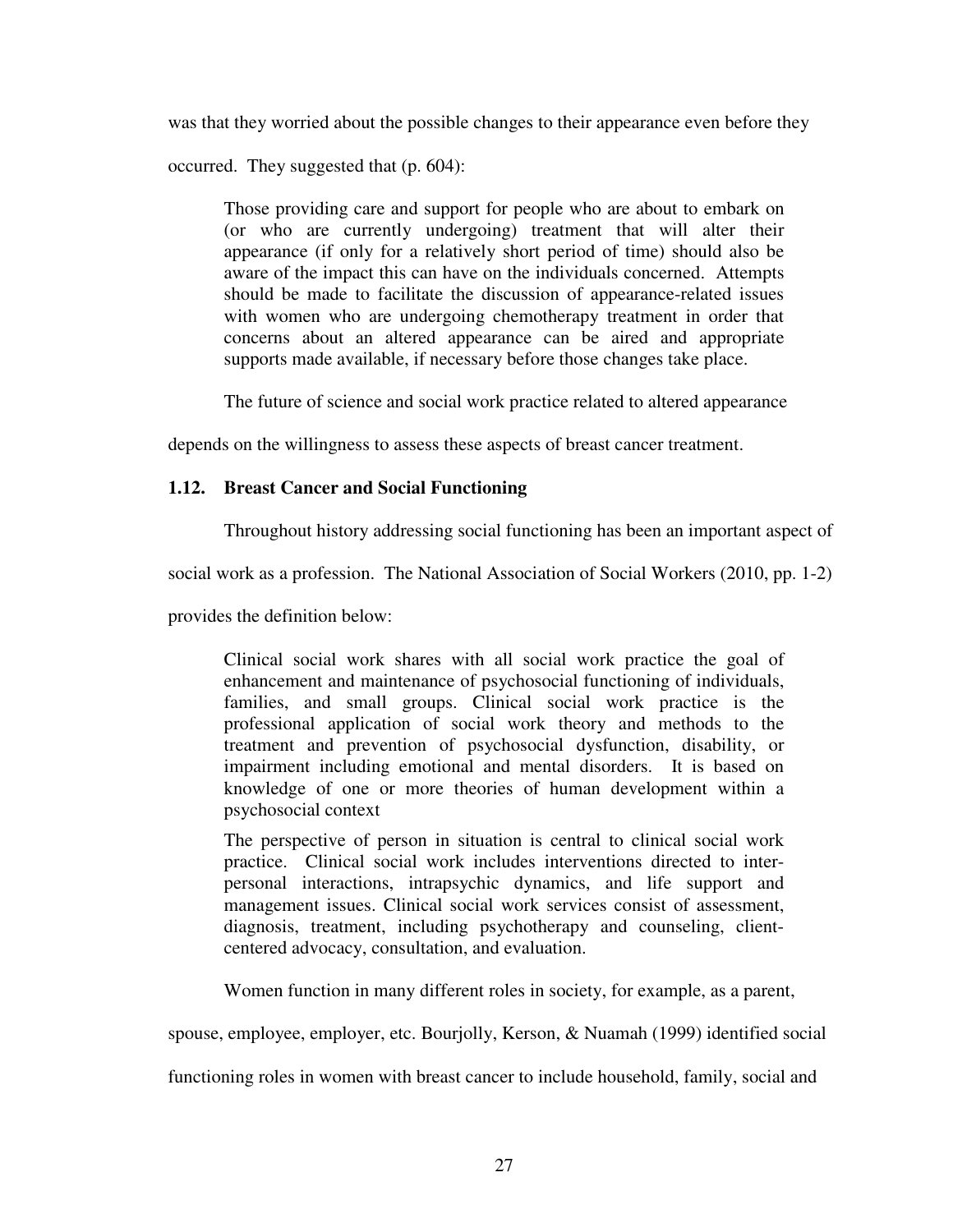community, self-care, and occupational activities. Social functioning has been defined as "normative behavior in a social situation" (Blakely & Dziadosz, 2007). Frierson and Andersen (2006) reported that women's responses to her breast change must be considered in the context of "psychological adjustment, social adjustment, relationships with sexual partners, physical symptoms, and related concerns" (p. 173). They noted that a high incidence of sexual disruption may prompt concern related to disruptions in marriages. Further concerns related to a cancer history included financial difficulties, narrowing of employment options as well as the concerns related to health care coverage.

The need to form interpersonal connections and function in society is described as one of our most fundamental human motivations (Murray, Rose, & Griffin, 2003). Breast cancer diagnosis can lead to impairment in many areas of a woman's life, including her social functioning. Women with appearance-related side effects of cancer treatment may become preoccupied with their appearance and with possible negative reactions by others in society. Bandura (1986) proposed that social functioning depends on how the individual interprets the results of their behavior and alters their behavior to fit societal expectations.

Social changes resulting from appearance-related breast cancer treatment are potentially disrupting. Visible facial problems can lead to avoidance of social situations. Women with altered appearance related to breast cancer treatment have changed their plans, kept away from social settings, and avoided shopping, gardening, and even answering the door because they didn't want to be viewed by others as looking different (Harcourt & Frith, 2008). Bourjolly, Kerson, & Nuamah (1999) reported that, "social functioning was better if women did not use escape-avoidance coping, feel as though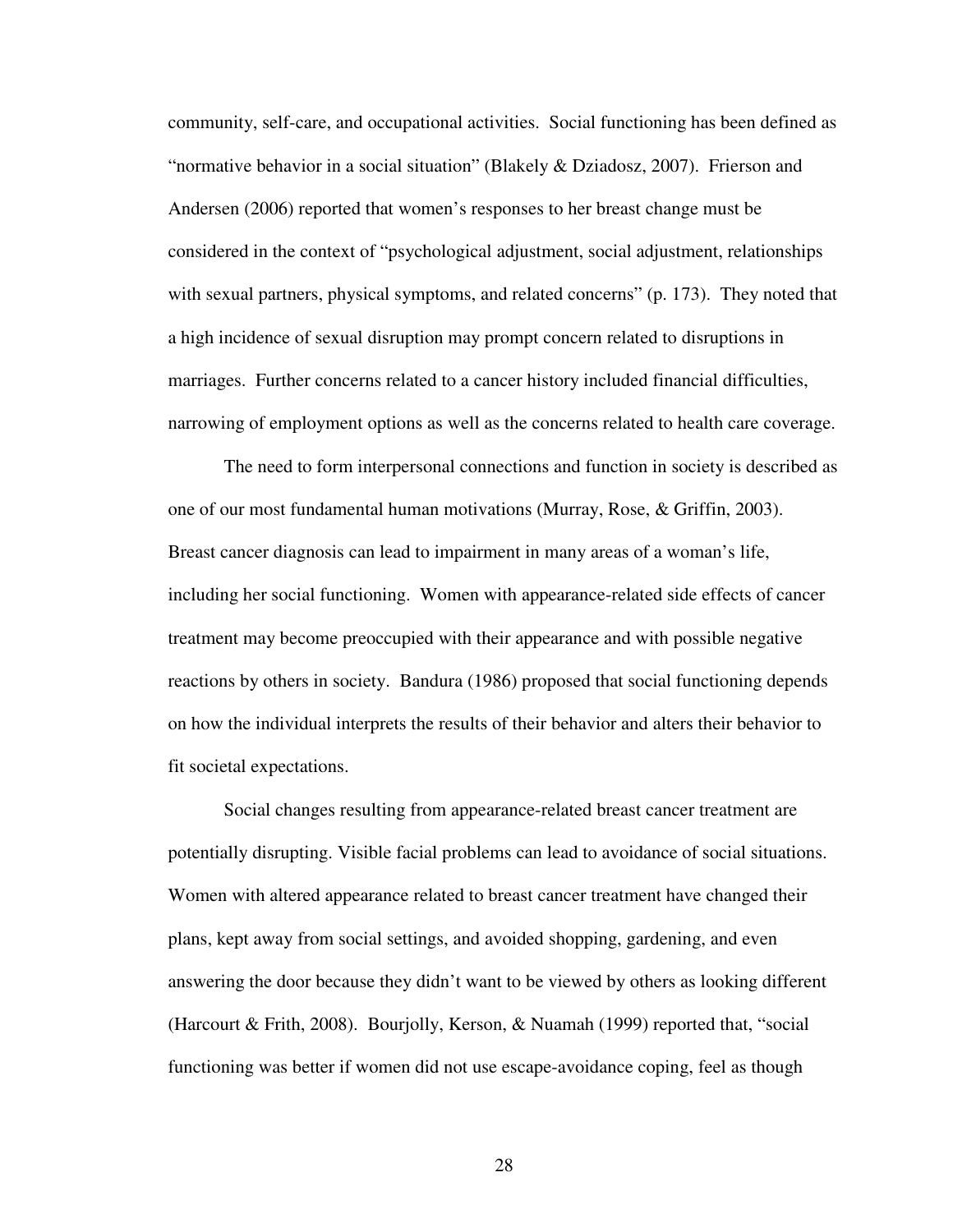their breast cancer held them back from doing what they wanted to do, or was a threat to their self-esteem" (p. 16).

Women in treatment for breast cancer have reported dissatisfaction with bodyimage as well as difficulty in sexuality and sexual functioning (Fobair, Stewart, Chang, D'Onofrio, Banks, & Bloom, 2005; Schover, 1994). Body image has been identified as a component of a larger concept of self that relates to femininity and womanhood. Most breast cancer survivors continue to report difficulty in areas of sexuality for up to three years post diagnosis (Ganz, Rowland, Desmond, Meyerowitz, & Wyatt, 1998). Surgery, chemotherapy, and hormonal therapy are some contributing factors impacting sexuality. Chemotherapy can result in ovarian failure leading to premature menopause for young women (Anllo, 2000).

In sum, chapter one provided the reader with current breast cancer statistics as well as the description of various treatment options. This chapter identified side effects of those treatment options as they related to altered appearance in women with breast cancer. Finally, this chapter cited several studies related to self-esteem, body-image, and attractiveness and how a negative perception of self can affect psychological and social adjustment in women undergoing treatment for breast cancer.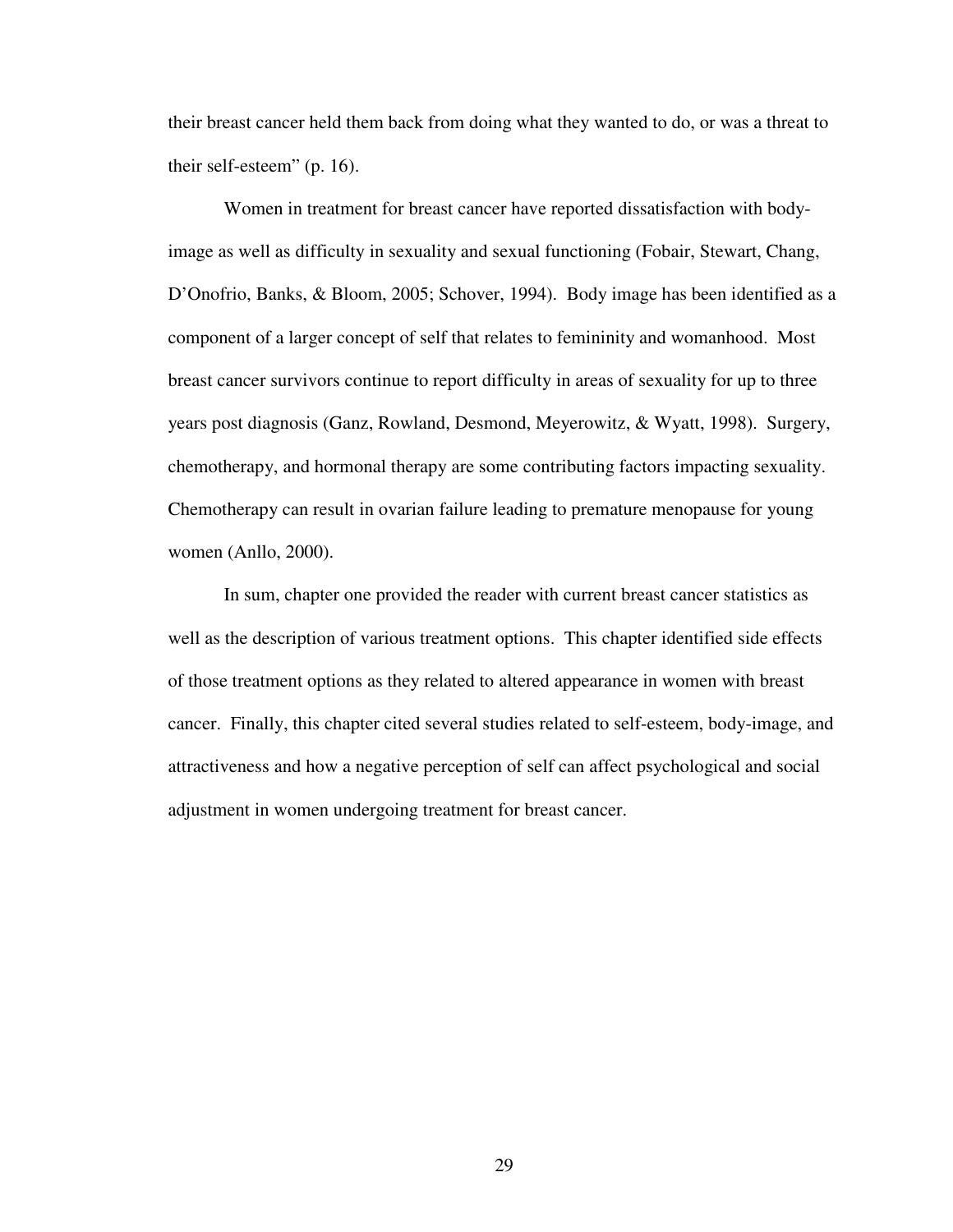#### **CHAPTER 2**

#### **Theoretical Orientation**

# **2.1. Theories Related to Self**

According to Bertero and Wilmoth (2007), there is no universally accepted definition of self. The self is comprised of one's perceptions, thoughts and beliefs about oneself as well as how one is perceived by others. In their work with women and breast cancer they describe three basic representations of self, the individual self, the collective self, and the relational self. These three representations have to do with differentiating oneself from others, relationship with others and inclusion in groups. They have found that women with breast cancer struggle to redefine themselves, often perceiving that they are not complete women. Breast cancer can be viewed as an assault on the self leaving these women to begin a self-reflexive process (Bertero & Wilmoth, 2007). A diagnosis of breast cancer directly alters a woman's sense of self. In return, this altered sense of self directly affects one's self-esteem.

Likewise, a study by Leary, Terdal, Tambor, and Downs (1995) confirmed the importance of the relational self. They explained the self-esteem motive:

The most widely acknowledged explanation is that people strive for selfesteem because high self-esteem promotes positive affect by buffering the person against stress and other negative emotions and by enhancing personal adjustment, whereas low self-esteem is associated with depression, anxiety, and maladjustment (p. 518).

In an effort to clarify the undisputed link between self-esteem, affect adjustment, and health, the authors offer three sets of explanations. First, "because self-esteem is associated with confidence and high expectations of success, high self-esteem is associated with optimism and lowered anxiety" (p. 518). Second, high self-esteem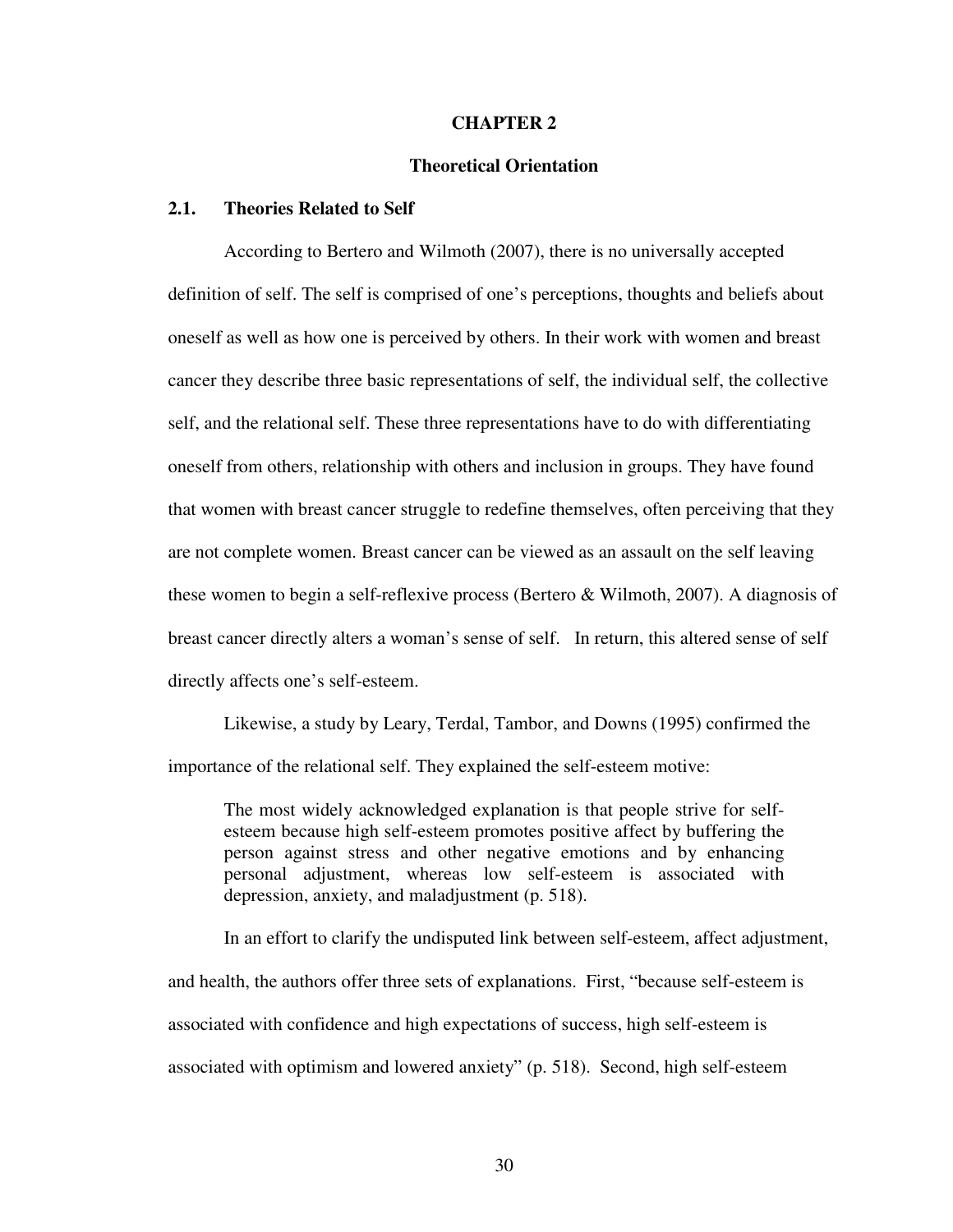promotes goal achievement. People will strive toward their goals despite obstacles. Lastly, it is suggested that people seek self-esteem for its own sake, to maintain a sense of integrity or adequacy.

Leary et al. (1995) emphasized one's need for inclusion in a group. The hypothesis of their study was that self-esteem function acts as a sociometer to monitor whether the individual is being included or excluded by others; ultimately, causing the individual to adjust their behaviors to avoid rejection by others. They explained that psychological systems evolved to motivate individuals to develop social relationships and groups as a way of survival and reproduction.

In a study by Murray, Rose, and Griffin (2003) using the basic tenets of the sociometer model of self-esteem, it was determined that married partners who felt more positively regarded perceived greater acceptance and love. Their longitudinal study also revealed that people who felt less positively regarded by their partner internalized acute experiences of rejection.

### **2.2. Psycho-Cybernetics**

Maltz (1960) introduced his analogy of goal visualization. Maltz was responsible for popularizing the term "self-image". He believed that each of us carry with us a mental blueprint of ourselves. This blueprint is based on our self-image. This self-image is built up from our belief about ourselves. These beliefs can be formed by our successes as well as our failures. They can be based on how we view ourselves and how others have reacted to us. Social factors, indeed, contribute to the personality development of the individual.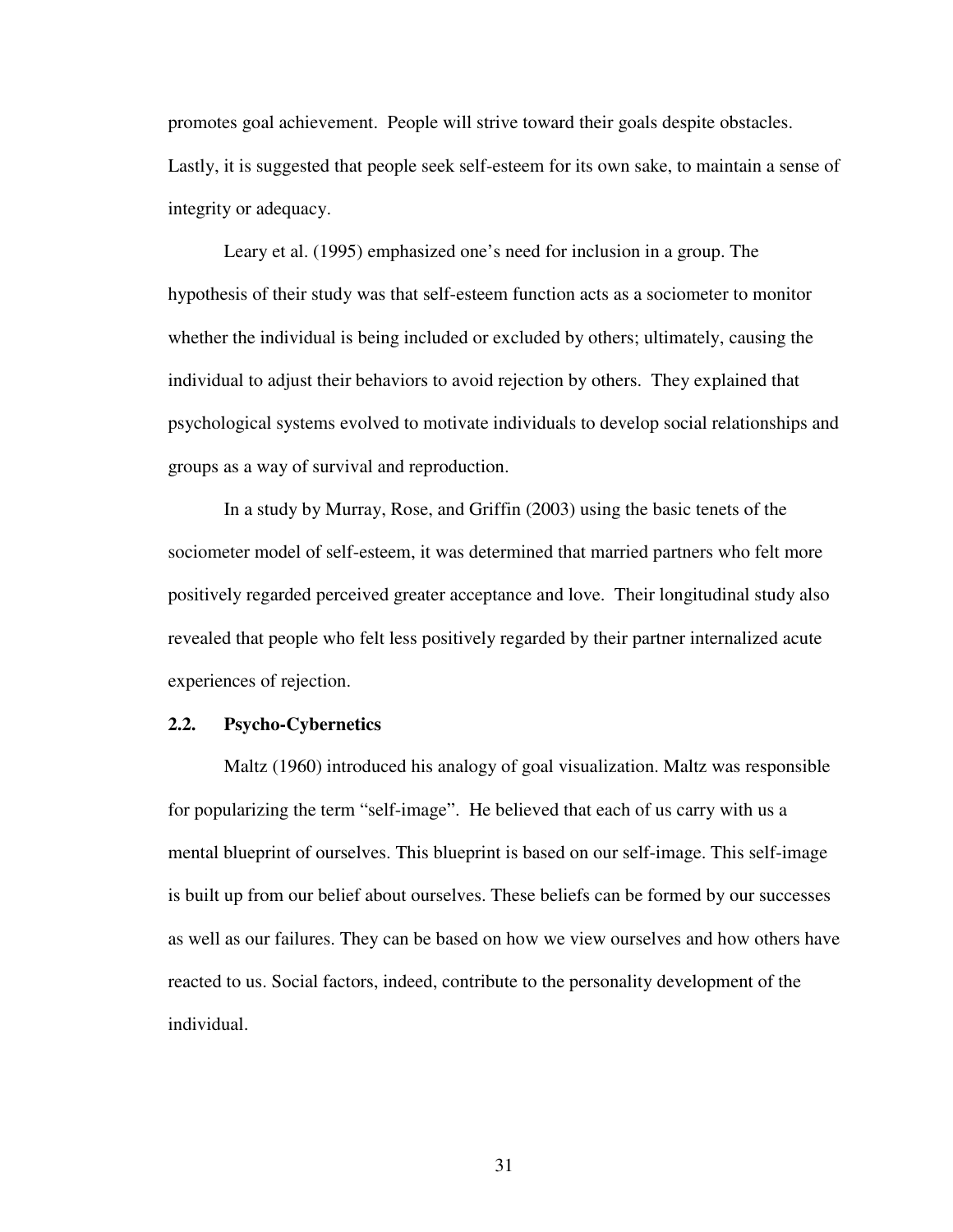Today, our sense of self may be a cumulative result of judgments related to our appearance, academic achievements, social skills, physical challenges and so on. According to Leary et al. (1995), practically everyone cares about what people think of them including those who insist they are not affected by others opinions.

Maltz (1960) believed that everyone has the ability to change ones self-image. He insists, however, that positive thinking isn't enough when focusing on our goals. We have to change our self-image by changing both our outer appearance as well as our thinking of the "self". This concept is consistent with cognitive theory. Utilizing an automatic thought record can help an individual to challenge and restructure negative distortions. Psycho-Cybernetics takes the cognitive behavioral approach a step further realizing that it is not enough to change this thinking without believing in the "self" to follow through. By self, Maltz refers to the conscious reflection of one's own being or identity.

To relate this to altered appearance, we must understand that women are social in nature. Their identity is influenced by their interactions with others in society. The very visible signs of cancer are enough to change this self-image based on society's reaction.

#### **2.3. Interpersonal Theory**

Many theories have arisen over the years related to self-esteem and selfperception. Sullivan (1953) explored the importance of how one perceives oneself and how they are perceived by others. His concept was that the self was "based on an interactive, mutual influencing process in which the individual is constantly adapting to the environment, learning by and attending to the linguistic and bodily cues delivered by others" (Cushman, 1995, p. 177). Our very self, according to Sullivan's theory, is motivated by our need for security. This security need is met when our interaction with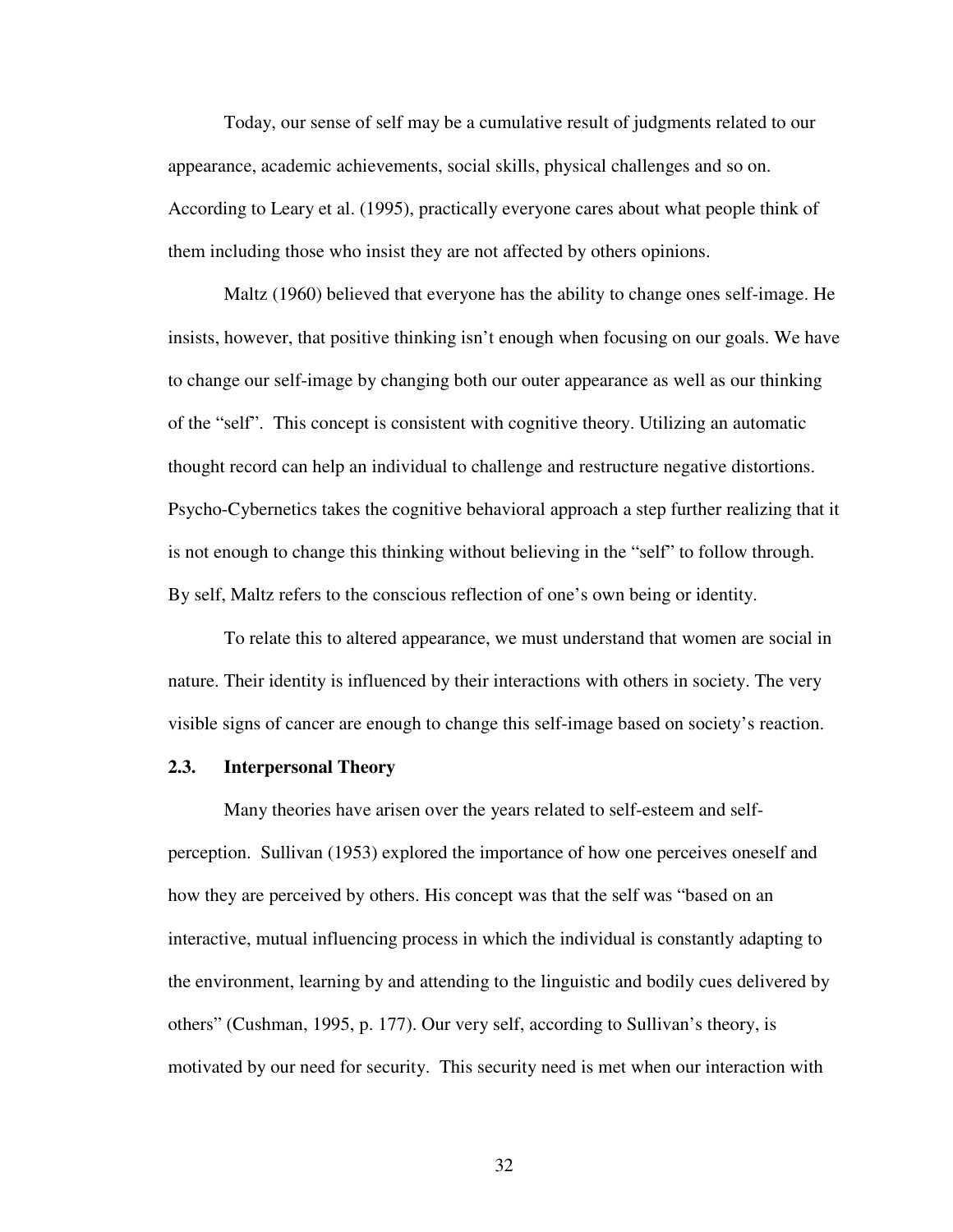others do not produce feelings of anxiety or depression. He described the self as the "primary and most important element of the person" (Cushman, 1995, p. 270).

Several neurobiological studies have contributed to the understanding of brain functioning and perception. The foundational theory of interpersonal neurobiology describes our brain as a social organ that is built through our experiences with others. According to Cozolino (2006), the human brain exists in relationship to other brains. Our own brains develop in the context of our relationships. Our relationships have the power to reshape our brains throughout life. Sometimes the brain shaping can become disordered by a negative event, such as breast cancer. Healing interactions, which can be identified as acceptance by others, can trigger changes in our brains which can help them grow in positive ways and if, and when, the conditions are right, heal suffering through these neural changes known as plasticity (Cozolino, 2002).

What is known as the "mirror neuron system" clarifies the profoundly social nature of the human brain. This system reveals how the brain is able to perceive the expressions of other individuals creating an internal state that resonates with that other person (Siegel, 2007). Therefore, first impressions can be lasting ones. Women diagnosed with breast cancer report side effects contributing to how they perceive themselves and fear of how they may be perceived by others. If women who are in treatment for breast cancer can feel better about themselves through techniques that can help them to prepare for the devastating side effects of cancer treatment, then they may very well project this more confident sense of self to others.

How we perceive ourselves and how we are perceived by others is central to our development and existence. One of the problems is that perceptions of self can be based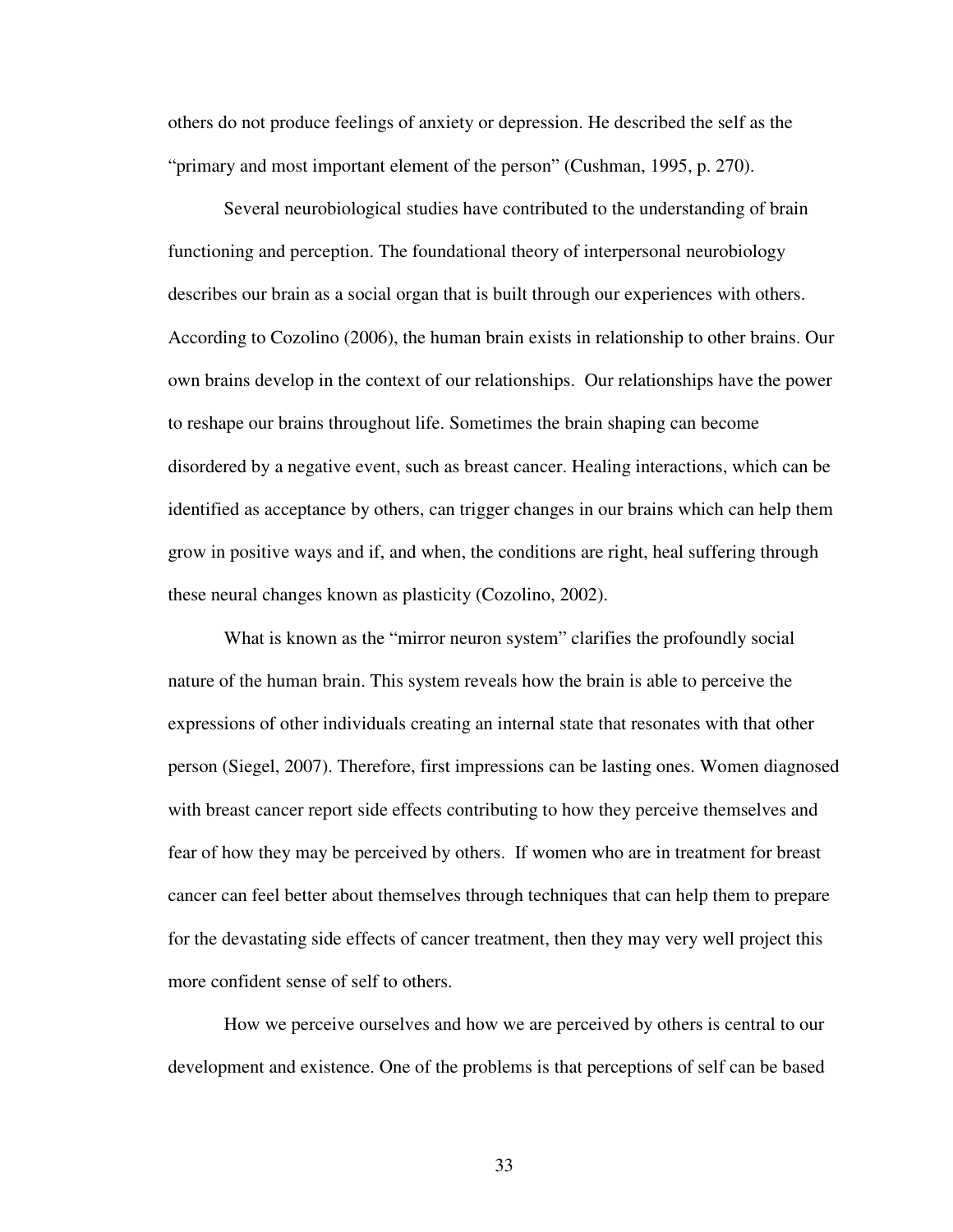on truths or one's imagination. These perceptions can be built by false messages given to us by our parents, our teachers, our friends, the media, or by our own distorted thinking.

Accordingly, women struggling with the side effects of breast cancer may be at risk for losing their very sense of perception of self based on these false messages, also known as "assumptions."

### **2.4. Cognitive Theory**

*We are disturbed not so much by the events but by the views which we take of them.* 

# *Epictetus, Greek philosopher (55AD-135AD)*

It has been written that the origins of cognitive theory date as far back as the first century A.D. During the 1950's Wolpe (1988) shook up the therapeutic community with his theory on patients who suffered from fears. He minimized Freud's drive theory when he reasoned that an irrational fear of something could very well be the "whole phobia". Wolpe hypothesized that if a fear could be removed, it would ultimately extinguish the phobia.

Drawing on the same conclusion almost a decade later, Albert Ellis developed a cognitive approach to depression known as Rational Emotive Therapy (RET). Rational Emotive Therapy was found to be more highly effective in obtaining significantly better results with his clients (Ellis & Harper, 1961). This theory was based on the belief that the human being is normally kind and loving to other human beings. However, when one becomes enmeshed in illogical thinking, this can lead to self-destructive behavior. Ellis and Harper (1961) further hypothesized that this irrational thinking can be exacerbated by one's culture. These early years of formation are highly influenced by family and social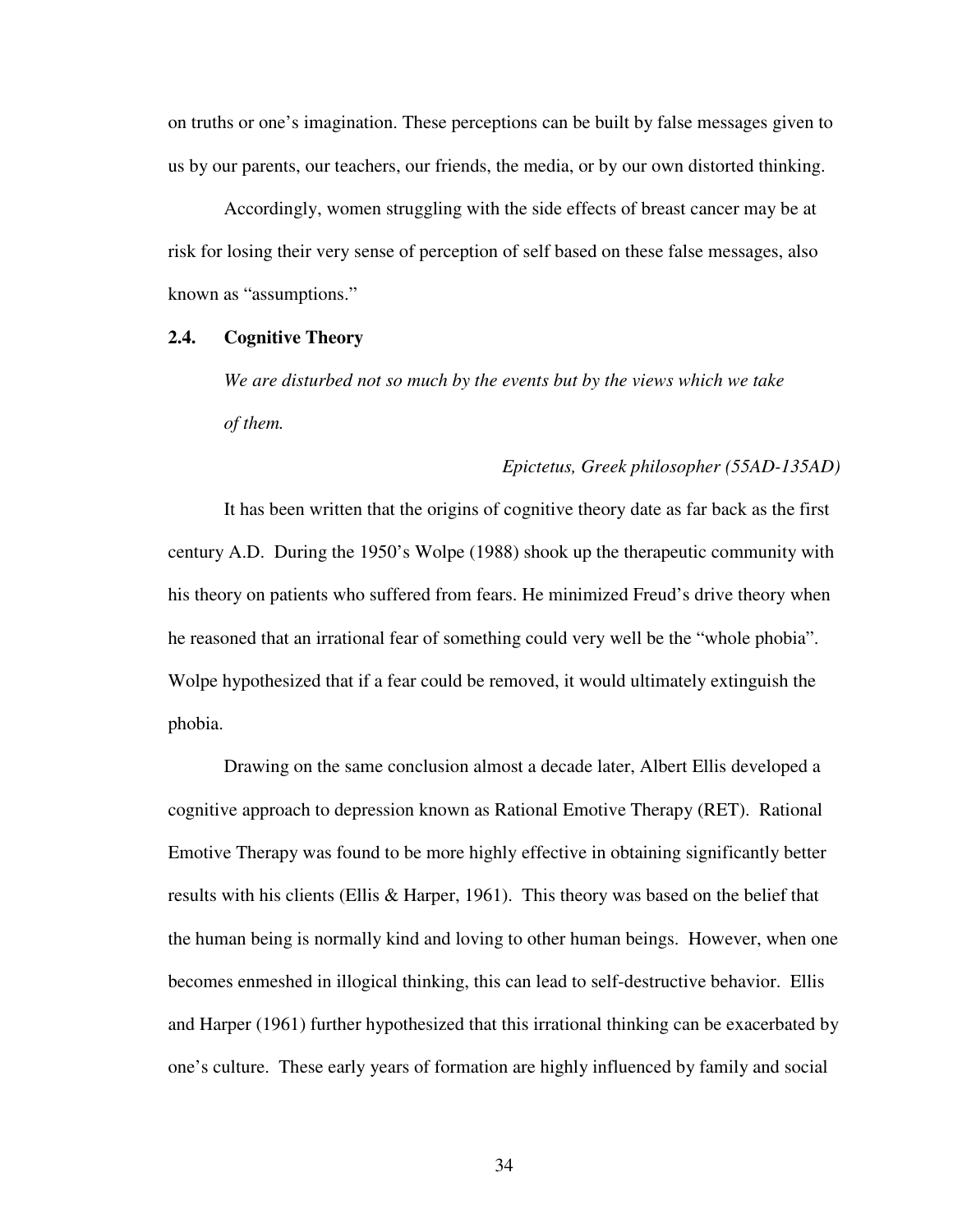pressures. Many of the irrational "self-sentences" can come from parents, teachers, peer groups, contact with the general culture, and the mass media. According to Ellis, to understand a person's behavior, we must first understand how people perceive, think, emote, and act (Ellis & Harper, 1961).

Following on the same path, Beck (1979) trained as a psychoanalyst, began to question Freud's theories. Beck agreed with Ellis, that emotion comes from what we think. He believed that if an individual can identify and change their habits of thought this could relieve their symptoms of depression. Simply stated, that if the thoughts can be changed, the feelings will change. This led Beck to conceptualize what are known as "cognitive schemas". In his observations with depressed patients Beck concluded that an individual's schema consisted of three basic themes of personal ineffectiveness, personal degradation, and viewing the world as an unpleasant place (Walsh, 2006). These schemas are defined by Young (1990) as "extremely stable and enduring themes that develop during childhood and are elaborated on throughout an individual's lifetime" (p 9). This concept of schema helps the individual to understand their own cognitive representation of past experiences with people and situations and how these past experiences may continue to distort present situations. Moorey (2007) described that there are schema's for all aspects of an individuals life but the most emotionally salient are known as "self schemas". He reported:

These schemas are likely to be activated in certain situations where the body is likely to be exposed to the gaze of self or others, such as trying on clothes, wearing a bathing costume or having sex. If the body image is basically positive there may be no difficulty in these settings, but when a negative body schema is present a set of negative thoughts will ensue, such as, "I look awful, I'm too fat, and I'm ugly." These will be accompanied by negative affect – shame of disgust. This self-critical attitude may then lead on to actions to reduce the sense of shame of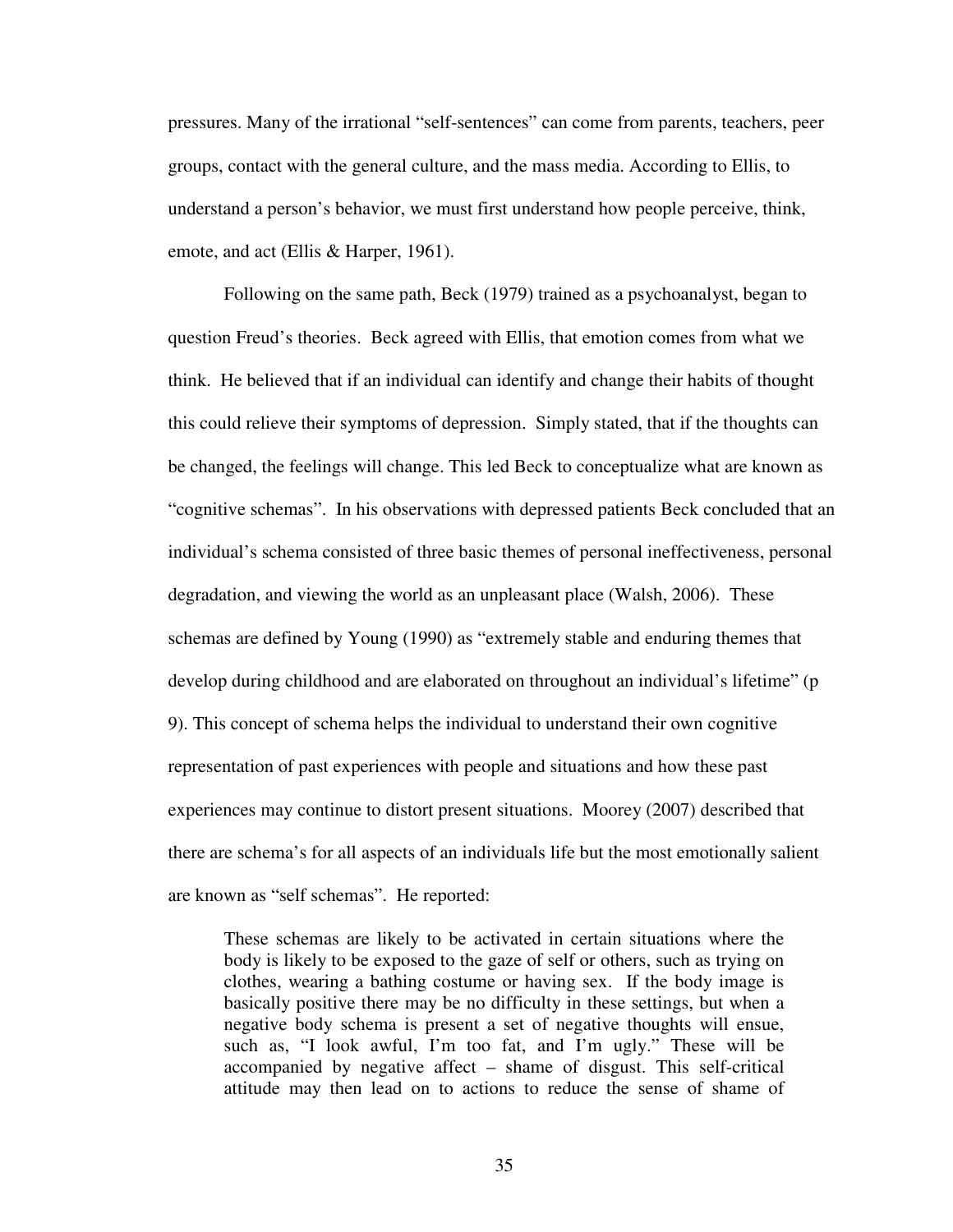exposure, such as avoiding situations where the body is exposed, wearing loose fitting clothing or making love in the dark (p. 74).

Cognitive theory asserts that human behavior and emotional experiences are rooted in conscious thinking (Walsh, 2006). According to Walsh, "Cognitive theory postulates that we develop habits of thinking that form the basis for our screening and coding of environmental input, categorizing and evaluating experience, and judgment about how to behave" (p. 132). Moorey (2007) concluded that, "Cognitive behavioral models of body image emphasize how negative schemas become activated when there is a change in body appearance through illness or disfigurement" (p. 85). Cognitive therapy, a reality-based intervention, can help an individual accept their life situation while focusing on the assumptions which they hold about themselves, often preventing them from generating active solutions (Freeman & Dattilio, 1992). How a woman feels about herself throughout her cancer journey can impact how she functions in various social roles in her life.

#### **2.5. Status Generalization Theory**

According to Jackson (2002), status generalization theory, which evolved from two sociological theories known as expectation states theory and status characteristics theory, focuses on how external status characteristics influence social interactions. This theory states that society discriminates among individuals who do not meet societal expectations and establishes performance expectancies based on appearance. Jackson (2002) reported that not only are people judged by their physical appearance but society behaves differently toward them as a result. This is consistent with the results of a study by Ogden and Lindridge (2008) which explored whether scarring following a lumpectomy generated negative judgments. Their study found lower ratings of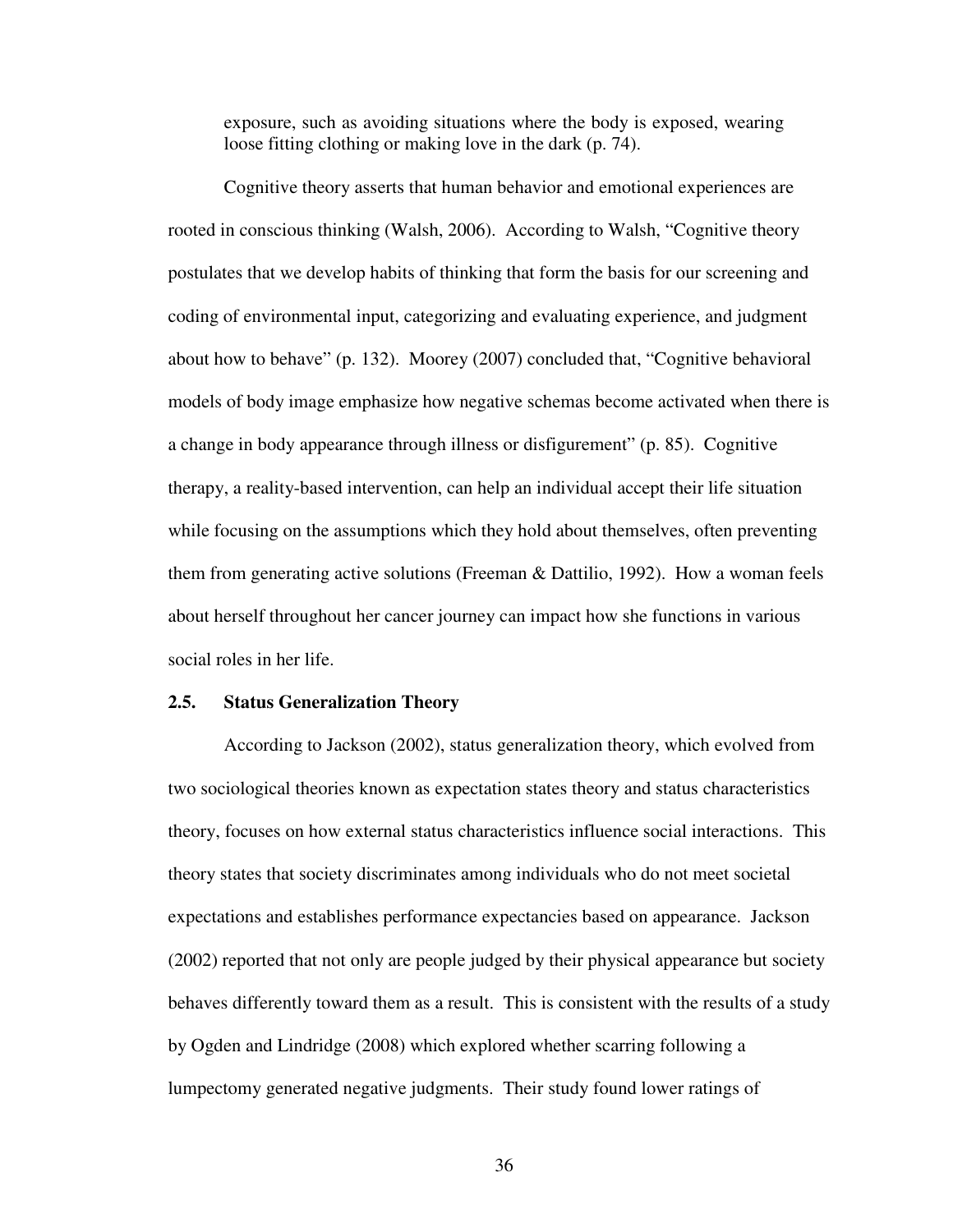attractiveness and self-esteem confirming some women's assumptions that they will be judged more harshly following breast cancer surgery.

In sum, this Chapter presented a description of theories related to one's sense of self, which include, but are not limited to, self-esteem and self-image. This chapter began by laying the foundation for the theoretical framework. The chapter described how social factors play a role in personality development. Interpersonal theory describes how one's sense of self can be affected by their interactions and approval or disapproval from society. Cognitive theory is woven into this framework to describe how one's assumptions and false beliefs related to physical appearance can affect their social interactions. Additionally, information related to neurobiology and interpersonal experience was explained to develop an understanding of brain functioning and how it connects to these theories. This chapter attempted to make the connection between altered appearance related to breast cancer treatment and how it may affects one's perception of self as well as how one feels they are being perceived by others.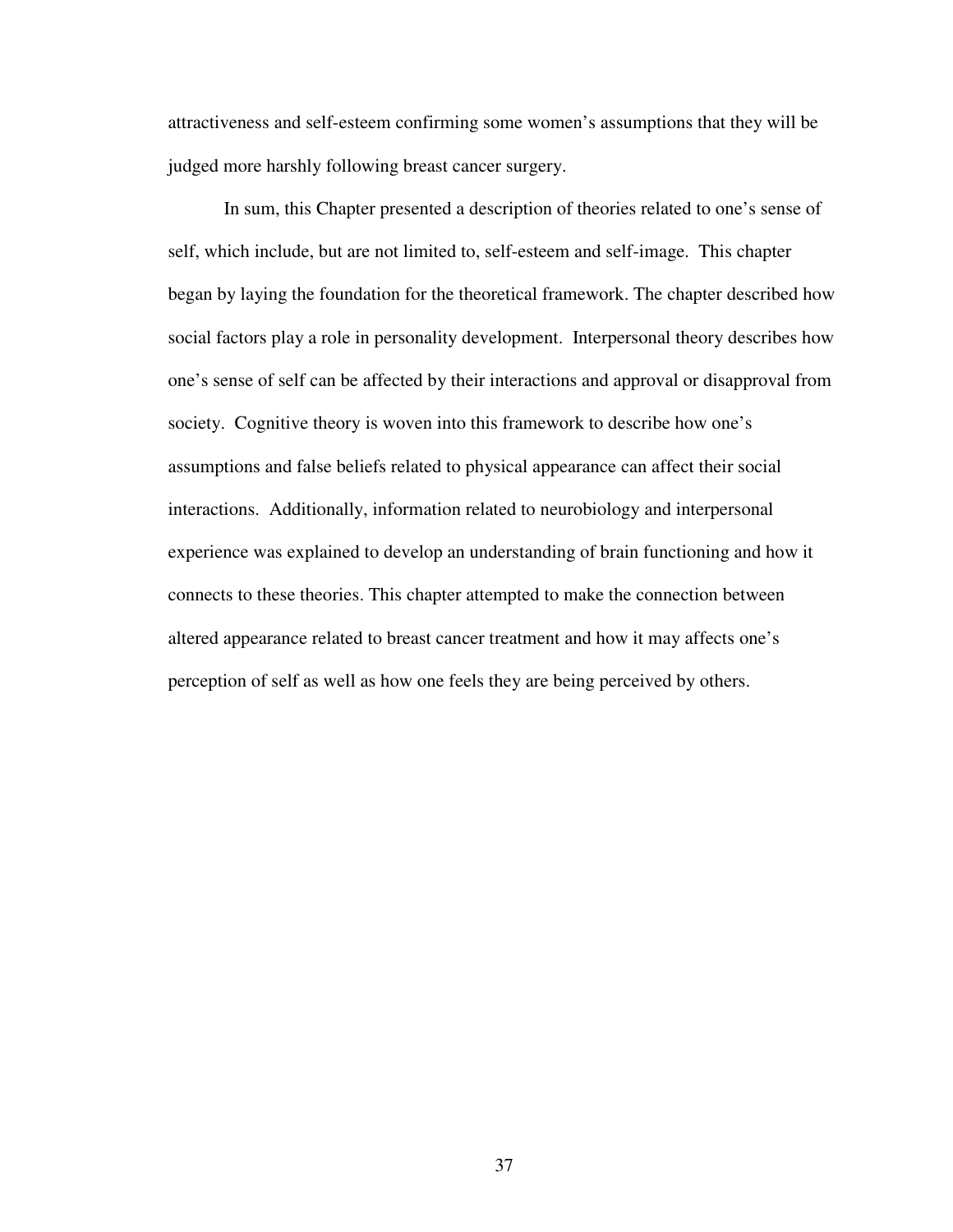#### **CHAPTER 3**

#### **Methods**

### **3.1. Research Questions**

The purpose of this study was to explore and describe the appearance-related issues of breast cancer treatment on a woman's sense of self, self-esteem, and social functioning by interviewing the women themselves. This chapter presents the methodology used in this exploratory, descriptive study. Information in this chapter will include problem statement, sampling and recruitment, data collection, and human subjects risk/benefit assessment. Through the use of qualitative descriptive methods (Denzin & Lincoln, 2005, Morse, 1994; Padgett, 2008; Thorne, 2008), we can bring phenomena to the awareness of our colleagues as a first step in creating an empirical basis for generating additional questions related to those phenomena. The term "description" in this research study is used for the purpose of telling what has been observed (Sandelowski, 2000).

The research aim was to elicit participants' views of their breast cancer journey by having the women tell their own stories. These stories included personal experiences, feelings, and concerns as the women described the appearance-related aspects of breast cancer treatment and whether it impacted their sense of self, self-esteem, and social functioning. The study described and reported to the reader what was heard from the participants. This study built the findings based on inductive reasoning with the hope of bringing phenomena to the awareness of clinical social workers (Thorne, 2008). The purpose of the study was to explore the following issues: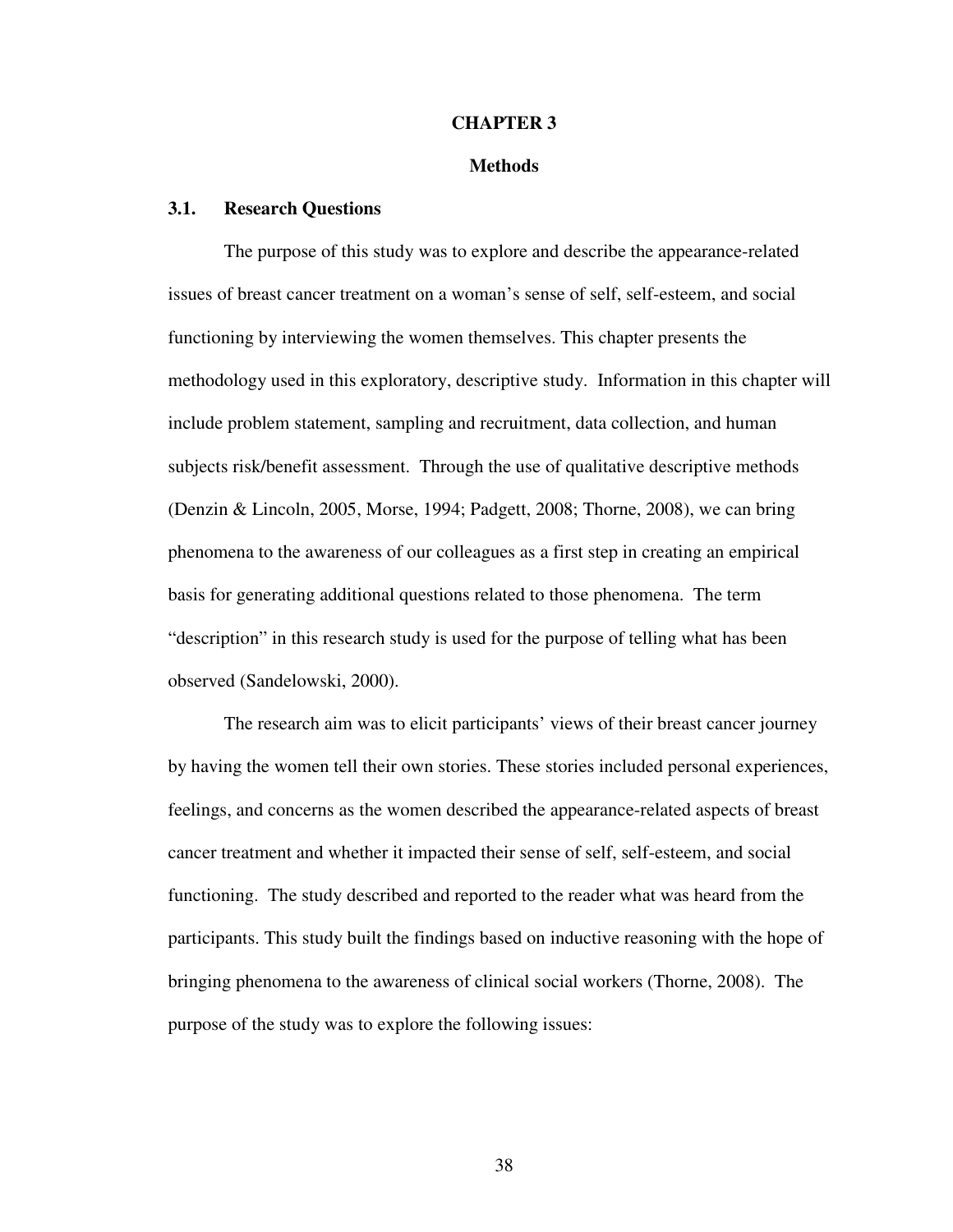- 1) Of the participants, did appearance-related issues affect their overall sense of self.
- 2) How did the women interviewed feel about their self-esteem prior to, during, and following their treatment for breast cancer?
- 3) To what extent did the appearance-related issues interfere with the women's overall social functioning which may have included shopping, social events, sexual intimacy, and spiritual activities?
- 4) Were assumptions involved related to appearance-related changes?

### **3.2. Research Design**

This study utilized a qualitative descriptive research method consisting of semistructured in-depth interviews using a prepared interview guide (Appendix D). Openended questions and probes were used directed at eliciting responses from a number of women who had been diagnosed with breast cancer and had received treatment which may have resulted in appearance-related issues. Questions were made open-ended to avoid leading the participant. The interviews were audio-recorded. They were transcribed using the raw data which included word-for-word quotations of the participant's responses. Notes were also used to recall comments and treatments that were unclear on the tape. The data was analyzed identifying major themes common to all participants. These open-ended interview questions were used to encourage the women to describe any appearance-related changes of breast cancer treatment and how these changes may have affected their sense of self, self-esteem, and social functioning.

### **3.3. Selection Criteria**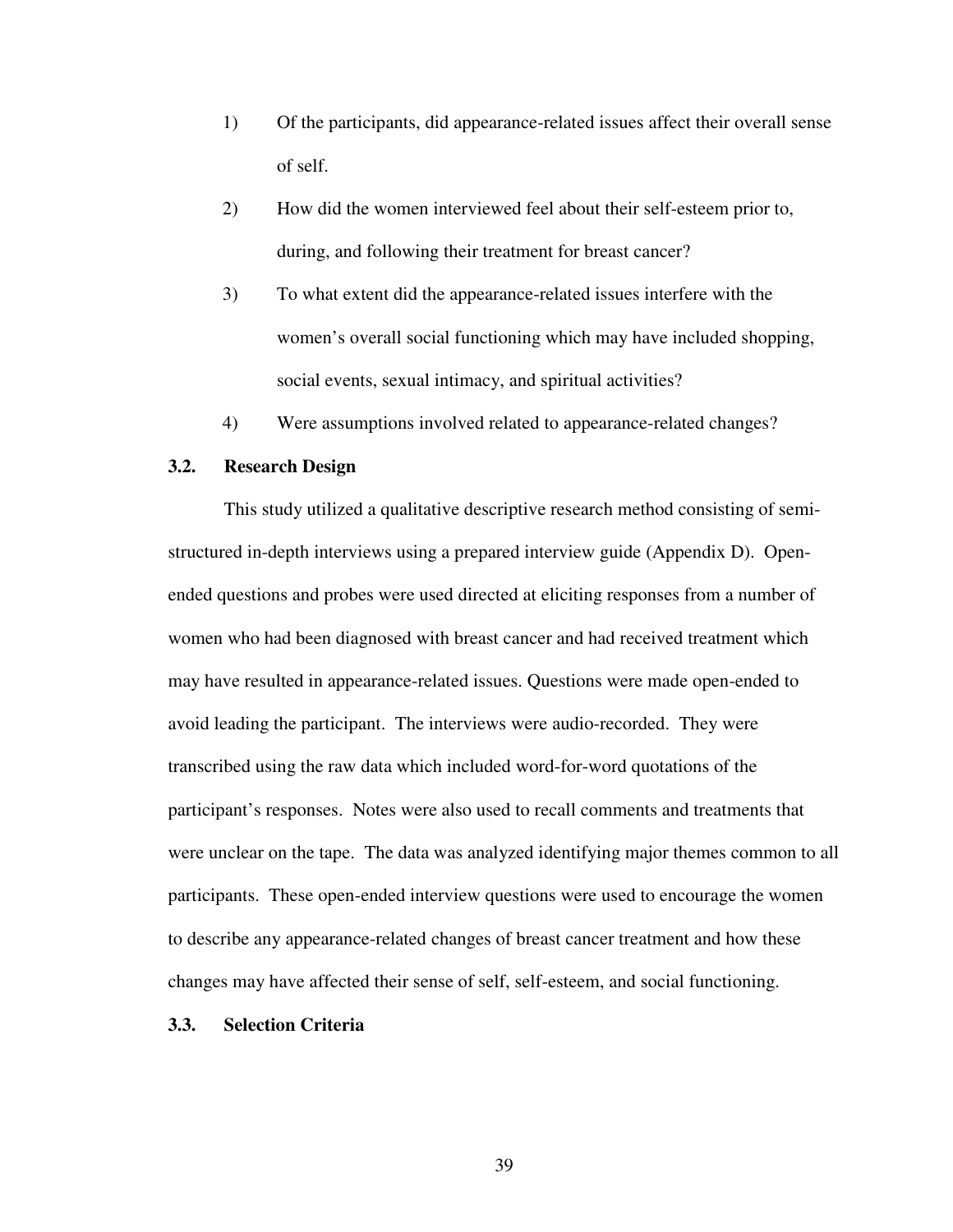Participants were selected because they were representative of the same experience, receiving treatment for breast cancer (Morse, 1994). The initial plan was to conduct 15-25 interviews; however, theme saturation was reached after twelve interviews with no new data forthcoming. This total of  $N=12$  women met the inclusion criteria of being over the age of 18, English speaking, and had received treatment for breast cancer. This purposeful selection of participants ensured gaining access to the details of their individual lived experiences.

### **3.4. Instrumentation**

An in depth, open-ended interview guide (Appendix D) was developed for this study to elicit responses related to the aims of the study. This interview guide was comprised of 27 questions and probes designed to understand appearance-related issues. A survey was also developed to collect background demographic data.

#### 3.5. **Recruitment**

Purposive sampling included 12 female breast cancer patients who were introspective and able to provide descriptions of their breast cancer treatment experience. The sample was comprised of women who had received treatment for breast cancer in metropolitan and rural areas of Philadelphia (Southeast Region), New Jersey, Delaware, and Chicago that serve a range of socioeconomic statuses as well as a range of cultural diversity and sexual minorities.

Participants were recruited through postings of an IRB approved flyer (Appendix A). This flyer was created and distributed to a network of providers of breast cancer services, such as physicians and hospitals asking them to post it in their office. The flyer was also posted on the bulletin board of local supermarkets describing the research study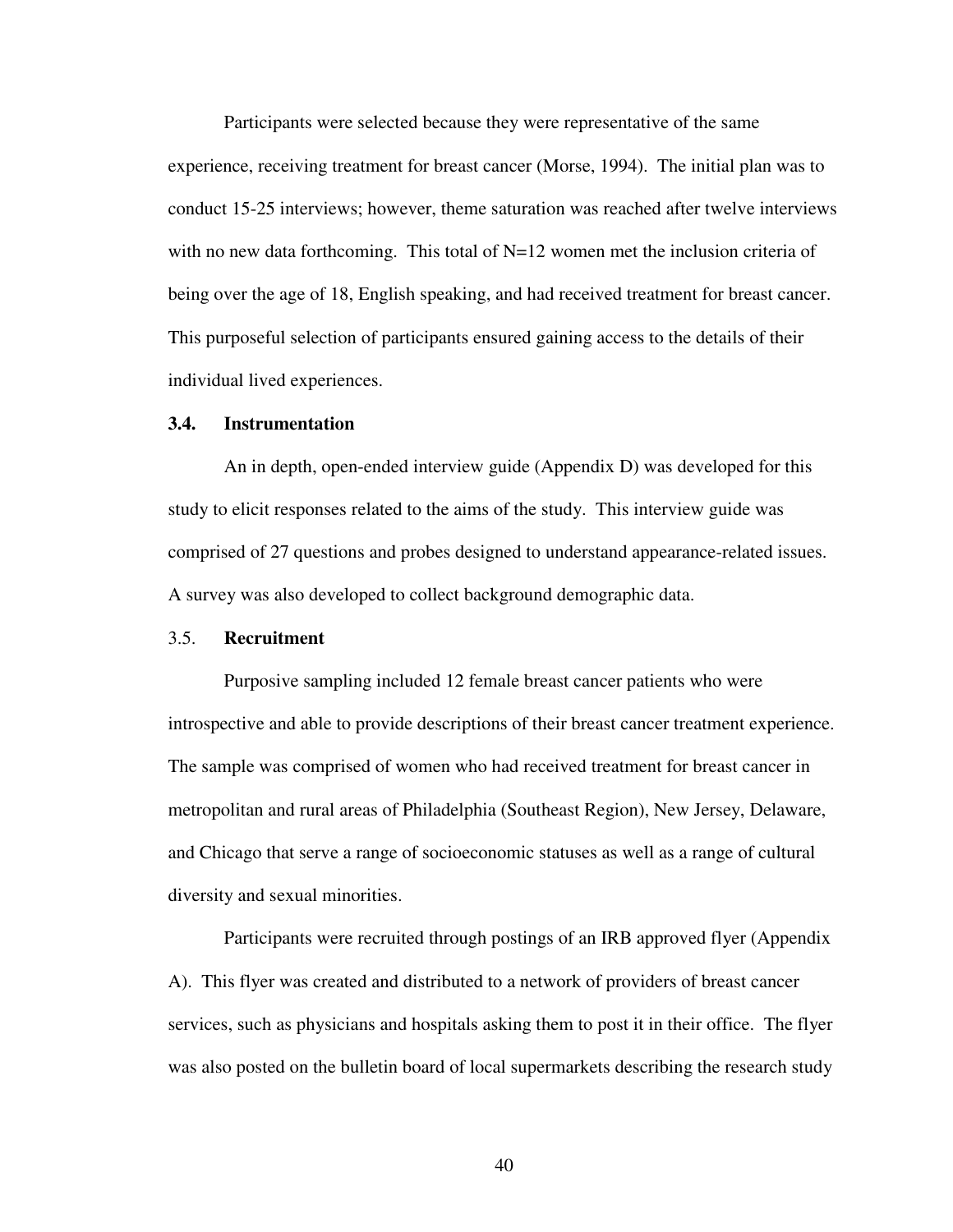and asking for voluntary participants. In addition, the flyer was posted on the doors of two private practice offices, which provide mental health services in the suburbs of Philadelphia.

Participants were screened through a telephone interviewed to determine if they met inclusion criteria. Further explanation of the study and any questions the respondents may have had related to the study were answered at this time. An interview was then arranged either in person or via telephone at a time and place that was most convenient for the participant. The interviews ultimately took place in one of the two private mental health offices in the suburbs of Philadelphia. After receiving consent (Appendix B) and the background survey on demographic data (Appendix C), participants were interviewed individually with the interview lasting approximately 30 to 60 minutes. Participants were asked if they could be contacted in the future to read what was written about them (member checking) (Oktay, 2005) and determine if it seemed plausible to them. Subjects were made aware that they could withdraw from the study at any point and for any reason.

### **3.6. Data Collection**

All interviews were collected between October 2009 and January 2010. All data collected was kept confidential. The confidential background surveys were kept in a locked file cabinet. The audiotapes were transcribed by a professional legal secretary who understood and abided by client confidentiality. This legal secretary was provided only with the coded tapes and no other identifiable information. To continue to assure anonymity and confidentiality the audiotapes have been erased following transcription. The transcripts were secure in a separate locked file cabinet in the same office to ensure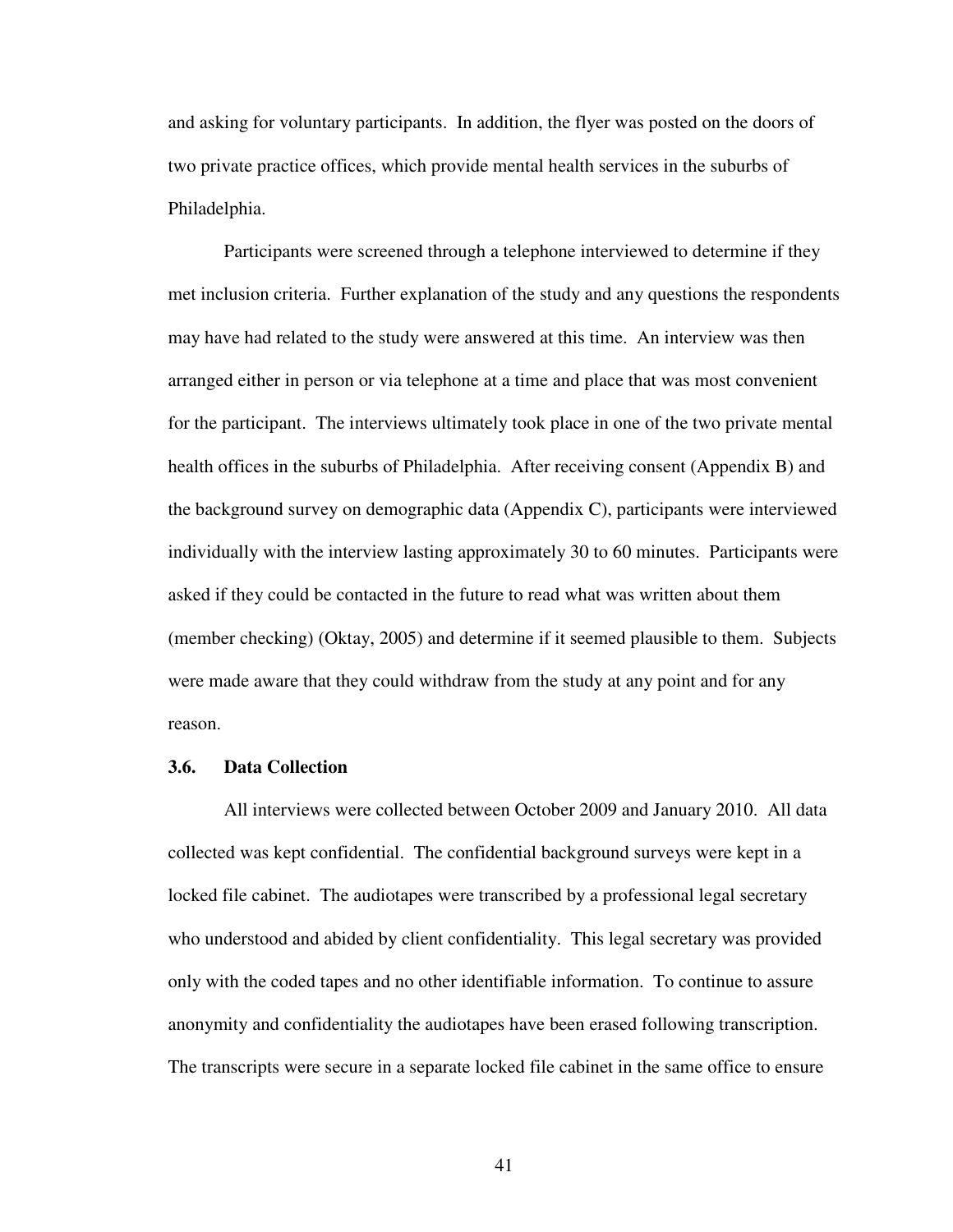that they could not be connected to any information related to background demographics. The anonymity of all of the participants was protected in presentation of the findings.

### **3.7. Data Analysis**

The data was qualitatively analyzed to determine whether the participants experienced appearance-related issues of breast cancer treatment. If so, how did these issues impact the women's sense of self, self-esteem, and social functioning? Were assumptions involved in impacting any of these areas? The analysis of findings used the four stages outlined by Morse and Field (1996). These four stages involve: comprehending, synthesizing, theorizing, and recontextualisation.

First, during the comprehending stage, the transcripts were read and re-read to retrieve all comments made by the participants and become familiar with the data. Marking was done by bracketing passages of transcript that held meaning. This line by line analysis of each interview transcript was done to identify labels and make sense of the data. Memo writing was used to record comments and thoughts. Persistent words and phrases were noted. Codes were then developed, assigning units of meaning to the data.

Two methods were used, described in First Cycle coding outlined by Saldana (2009) to help to manage the data. These methods consisted of "attribute coding", a notation at the beginning of the data providing a basic description of participant's characteristics such as age, occupation, diagnosis, etc. A method of "emotion coding" was used to describe human emotion, such as, anxiety, uncertainty, self-consciousness, etc.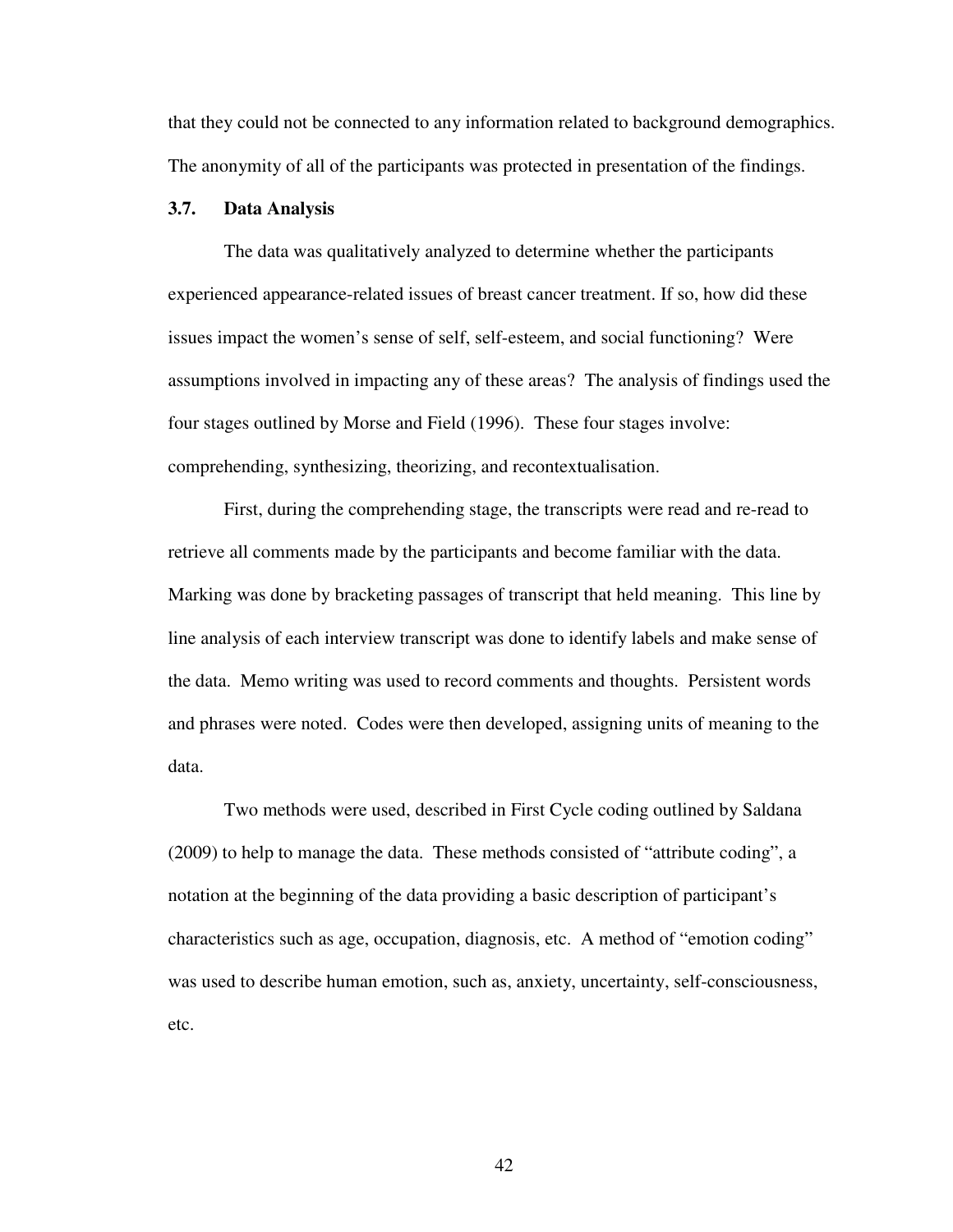During the synthesizing stage the information was organized by sifting data into a pattern during which norms, ranges, and variations began to emerge. This was done by cutting segments of transcript with the sub-concepts, emerging themes, and commonalities and placing them into folders, taking all of these parts of data to form the whole. This process led to theorizing, moving the sub-concepts to a higher level of abstraction to develop the initial concepts. During the recontextualizing stage theory began to link findings with the literature in Chapter 2 related to both interpersonal and cognitive theories.

A method from Second Cycle coding known as Focused Coding, was used to merge similar codes together (Saldana, 2009). For instance, 'annoyance' and 'anxiety' became persistent emotional codes when strangers approached cancer patients in public. A unit of meaning assigned to this data was "perceived as a cancer patient" and "stigmatized". When using what cognitive behavioral therapists refer to as the "Colombo" approach to questioning, such as asking, "So what", or "Tell me more", the data began to lead to new discoveries and take on a more abstract meaning. Morse (1994) described this process as piecing together the data through astute questioning. In this case, the theme that emerged was 'violation of boundaries by strangers'. The heading encapsulated both positive and negative emotional codes related to overstepping boundaries.

To help corroborate the findings, reduce bias, and look to achieve inter-rater reliability, several devices were employed. A colleague, who is a Psy.D., Licensed Psychologist, was recruited to be a "second set of eyes". This colleague agreed to code a sub-sample of the transcripts. The colleague had previously not done qualitative coding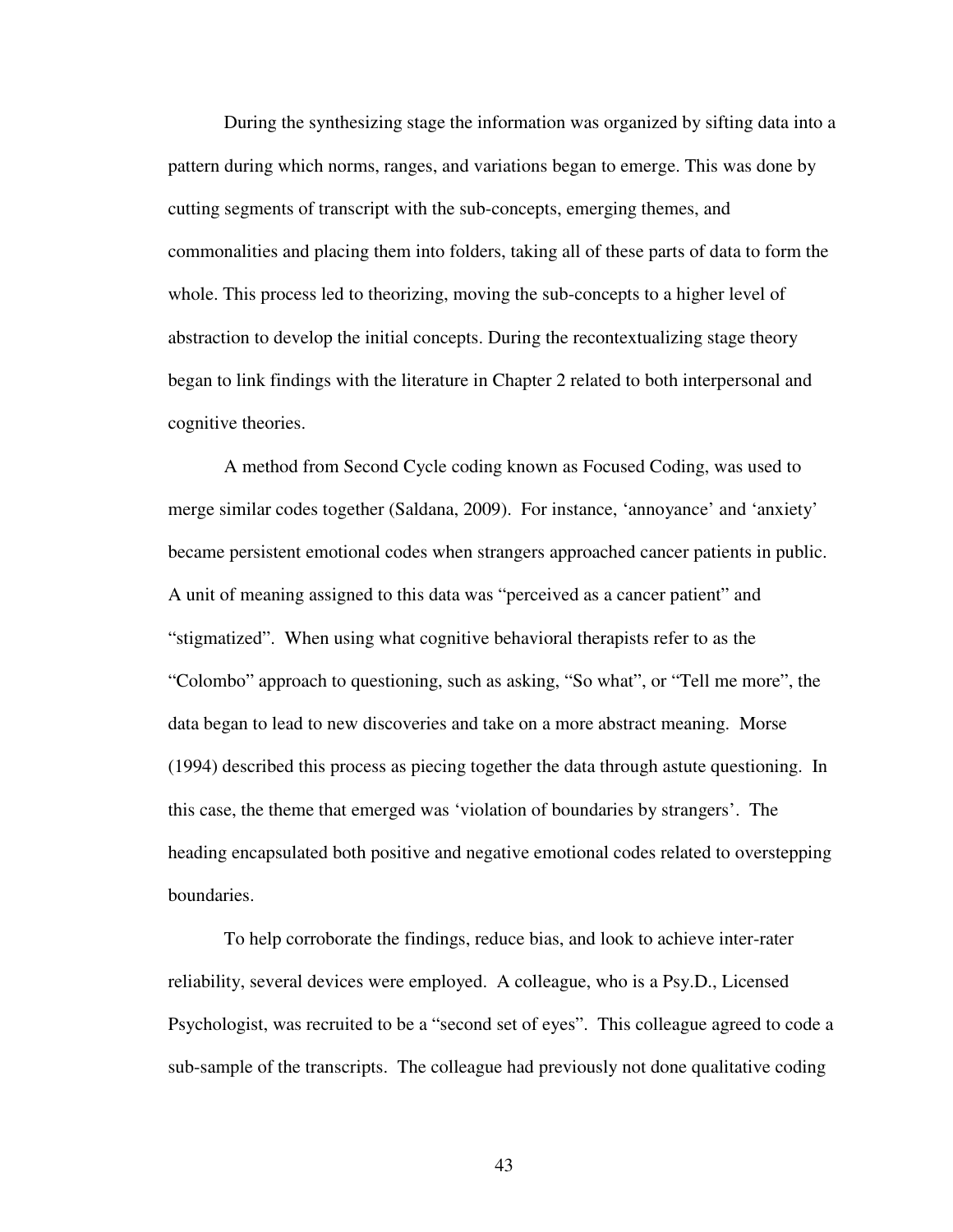and was given a brief overview of the four stages of the coding process as described by Morse and Field (1996). She was then briefed about the study. The colleague chose three transcripts from a pile of twelve to develop her own themes based on what she was reading to determine transferability of the findings. This colleague had no prior knowledge of the study, other than the posted flyer on the door of the office. The colleague agreed to analyze the interviews by doing open coding. The colleague used line by line and "emotional coding" to arrive at the themes.

This colleague described her process of marking and bracketing certain passages in the interviews that seemed to be interesting in relation to the study. Next, a label was given to the marked passages that provided meaning to the data. The codes were then sorted together to form initial concepts. Upon completion of her coding, a discussion took place to compare themes as they related to the study's variables. An executive decision was made that, although not exact, the themes were similar.

Member checking was done by a colleague in order to help the women to feel less pressured and more open to agree or disagree with the codes that were developed. Verification was sought from the study participants by randomly choosing five of the interviewees and placing phone calls to them to determine if what was captured and described in the interviews was what was intended by the interviewee and that the themes generated from the interviews were valid. No conflicting perspectives or disagreements were identified. Oktay (2005), described member checking as one of the most important devices to ensure trustworthiness.

#### **3.8. Compensation**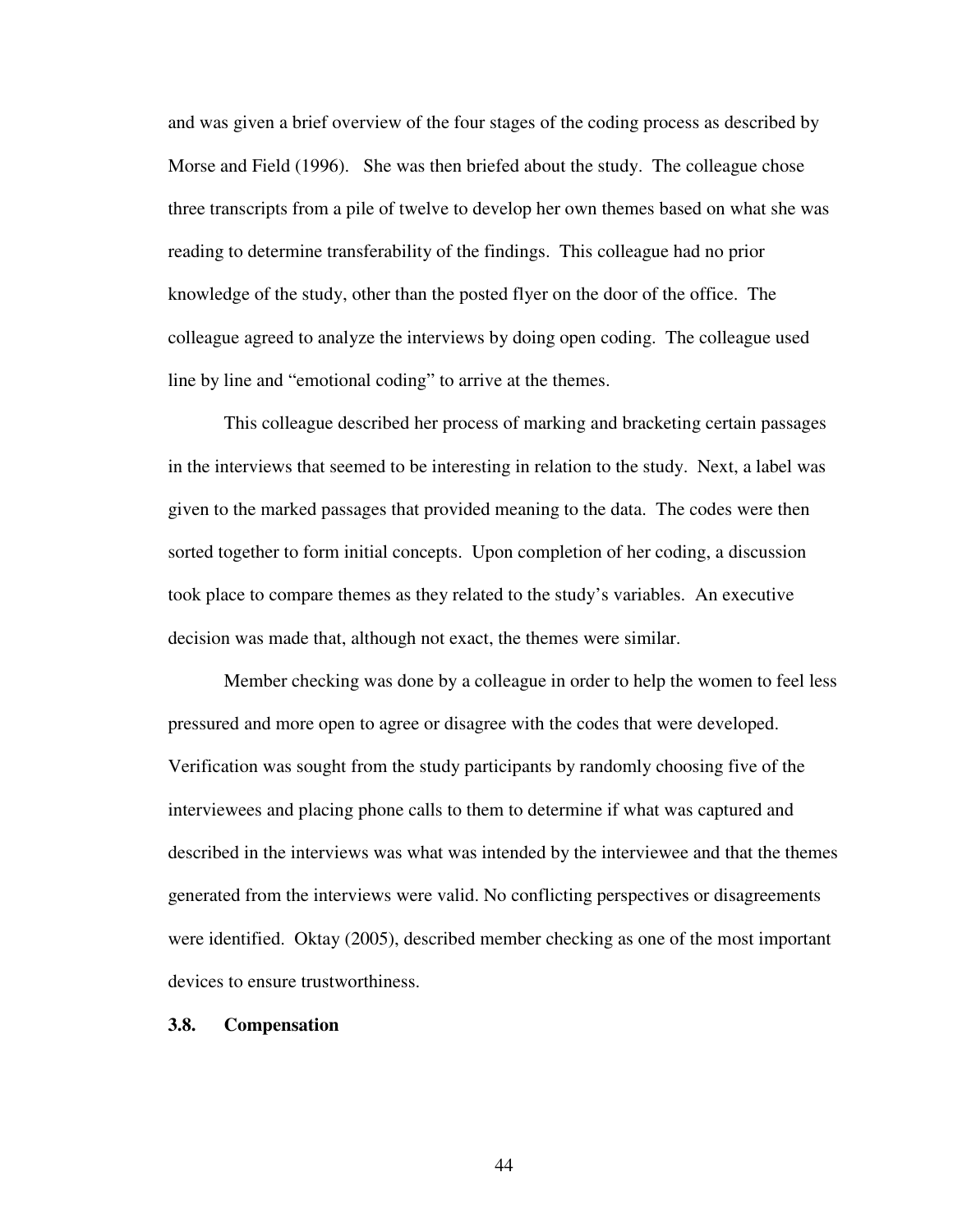Participants were given a ten dollar (\$10.00) gift certificate to either Borders or Barnes & Noble Bookstore.

# **3.9. Human Subjects – Risk/Benefit Assessment**

**Benefits of participating.** This study allowed the participants to process and validates their feelings related to their issues with altered appearance as it pertained to their breast cancer treatment. Their answers assisted in gathering data that was useful in understanding whether appearance-related side effects of breast cancer treatment affect a woman's sense of self, self-esteem, and social functioning. Further, the study helped to gain a better understanding of the assumptions these women have in regards to their appearance during their cancer treatment.

**Risks of participating.** There were no known risks of participating in this study. A potential risk may have involved the psychological discomfort of discussing the diagnosis of breast cancer and the appearance related side effects of treatment. The women did not report feeling any discomfort at any time, causing them to stop the interview. All identifying information was stored separately from the individual data in locked files.

#### **3.10. Confidentiality**

The participants were made aware that the information they shared was kept confidential. Anything with their name on it, such as consent forms, or any other document that could be used to identify them, was kept in a locked file cabinet, separate from their interview tapes and transcripts of those tapes. The information was strictly used for the purpose of this research study.

### **3.11. Informed consent**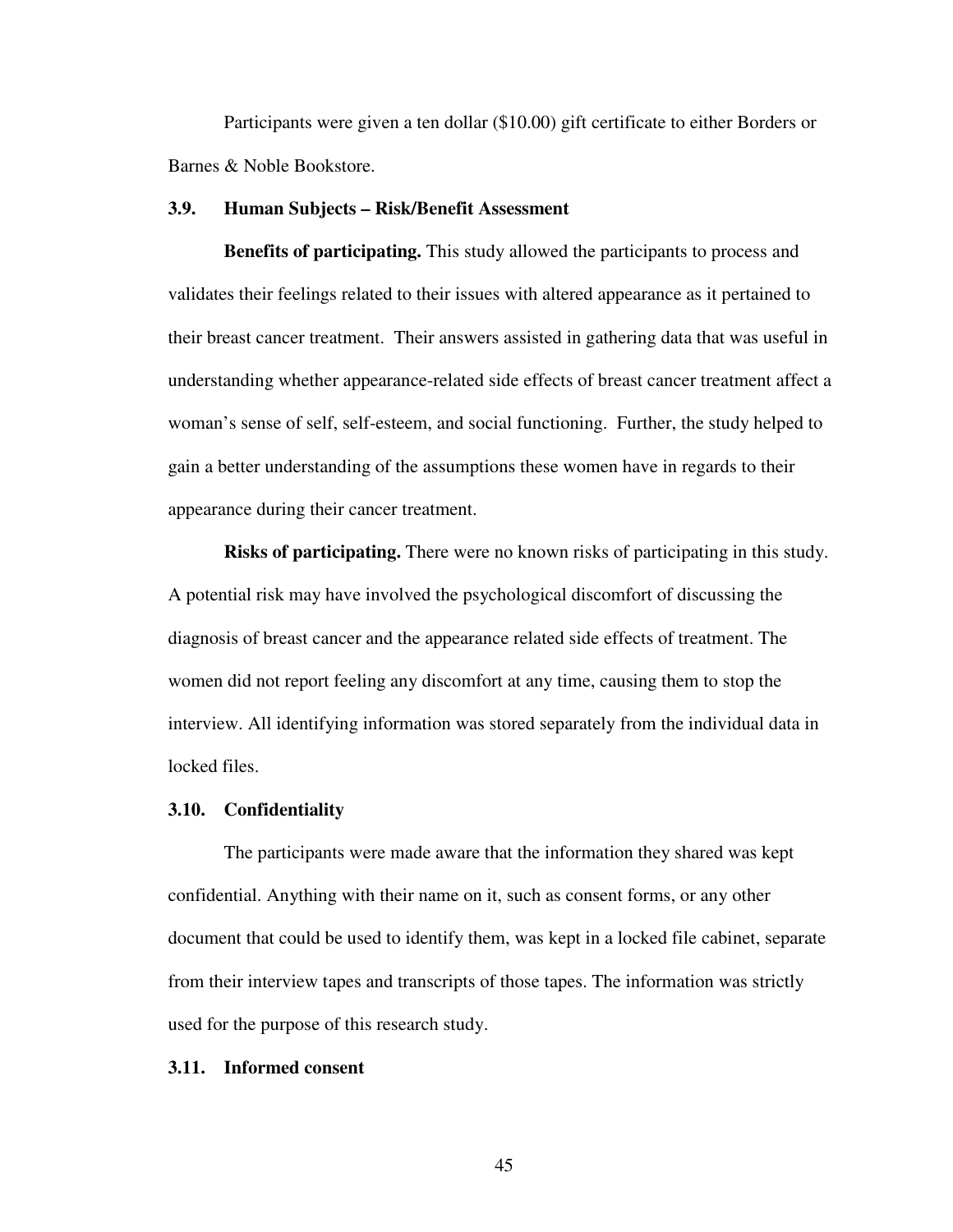Consent forms met approval by the IRB, following all of the necessary guidelines to conduct this study. The consent forms were read and signed by the research participant after they were screened and agreed to voluntarily participate in the research study.

#### **3.12. Reflexivity Statement**

Over the past decade I've had several close friends who have been diagnosed and survived breast cancer. I'm not so sure I truly understood the impact this disease had on many aspects of their lives until I began this research study. To sit in my office and listen while the participants chronicled their stories was heartbreaking. I had to remind myself that these were survivor stories. These women had made it; although I couldn't help to wonder what lies ahead for them. I felt sad and helpless.

My feelings of helplessness took me back many years to a time when my younger sister was in a car accident and had her forehead ripped off. She had hit the windshield of a car but didn't go through it, instead it took her forehead. The surgeon had to graft skin from her buttocks to cover the area. I can still remember the blood curdling screams as I sat in the waiting room of the doctor's office. He had just removed the bandages. The tears ran down my face and I remember thinking I would change places with her in a minute just to take her pain away.

As the days, and weeks, and years went by my sister's life took many turns. She was in a downward spiral. She became isolative and withdrawn. She dropped out of college and sunk into a depression. She never was quite the same. Over the years she had a series of painful surgeries to minimize the graft. She had tissue expanders to stretch the skin every few years. She had her hair cut into bangs and began to wear make-up to cover the scar. At first glance, no one would have known that she was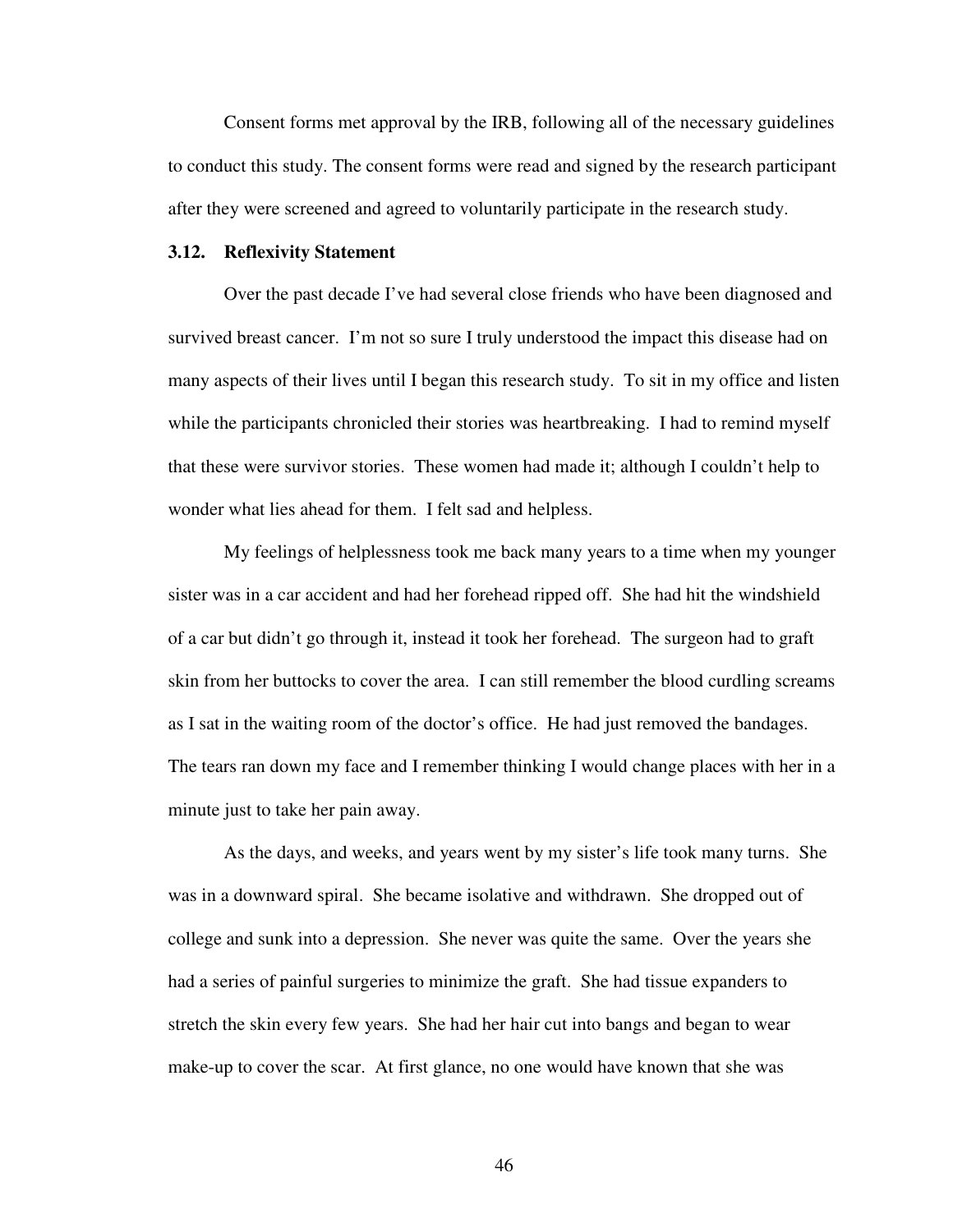disfigured. I can still remember everyone telling her how beautiful she looked and I couldn't understand why she couldn't move forward with her life. What I didn't realize at the time was that her scars were much deeper than anyone could see. They were her private psychological scars.

Today, as a psychotherapist, I am much more aware of the psychological scars that people carry. This research study brought with it feelings of guilt, pain, and sadness. It reminded me that it's not about appearance; it's about our sense of self. As a young woman I wasn't aware of the need to validate my sister's feelings. Because she is a beautiful woman everyone just took for granted that she should "get over it".

Interestingly, in one of the interview, a lesbian participant was describing her anger, disappointment and sadness due her botched breast surgery. She described how awful her breasts turned out and asked if I wanted to see them. Because we were taping and I was caught off guard I didn't respond at that moment and she kept talking. Later, after the interview was over she again asked if I wanted to see her breasts. Without waiting for an answer she pulled up her top exposing her scarred and disfigured breasts. I remember feeling shocked, angry, and saddened at what I witnessed. I instantly knew she needed validation. I remembered reading, as reported by Fobair et al. (2002), that "lesbians were significantly more comfortable in showing their bodies to others both prior to and following breast cancer" (p. 427). My sadness was gently verbalized in the words, "I'm so sorry". We sat quietly for a while feeling connected in that moment by our feelings of sadness, anger and shock.

When I realized what was happening in these interviews and how it was triggering my humanness, I didn't feel the need to "fix". I was able to validate and be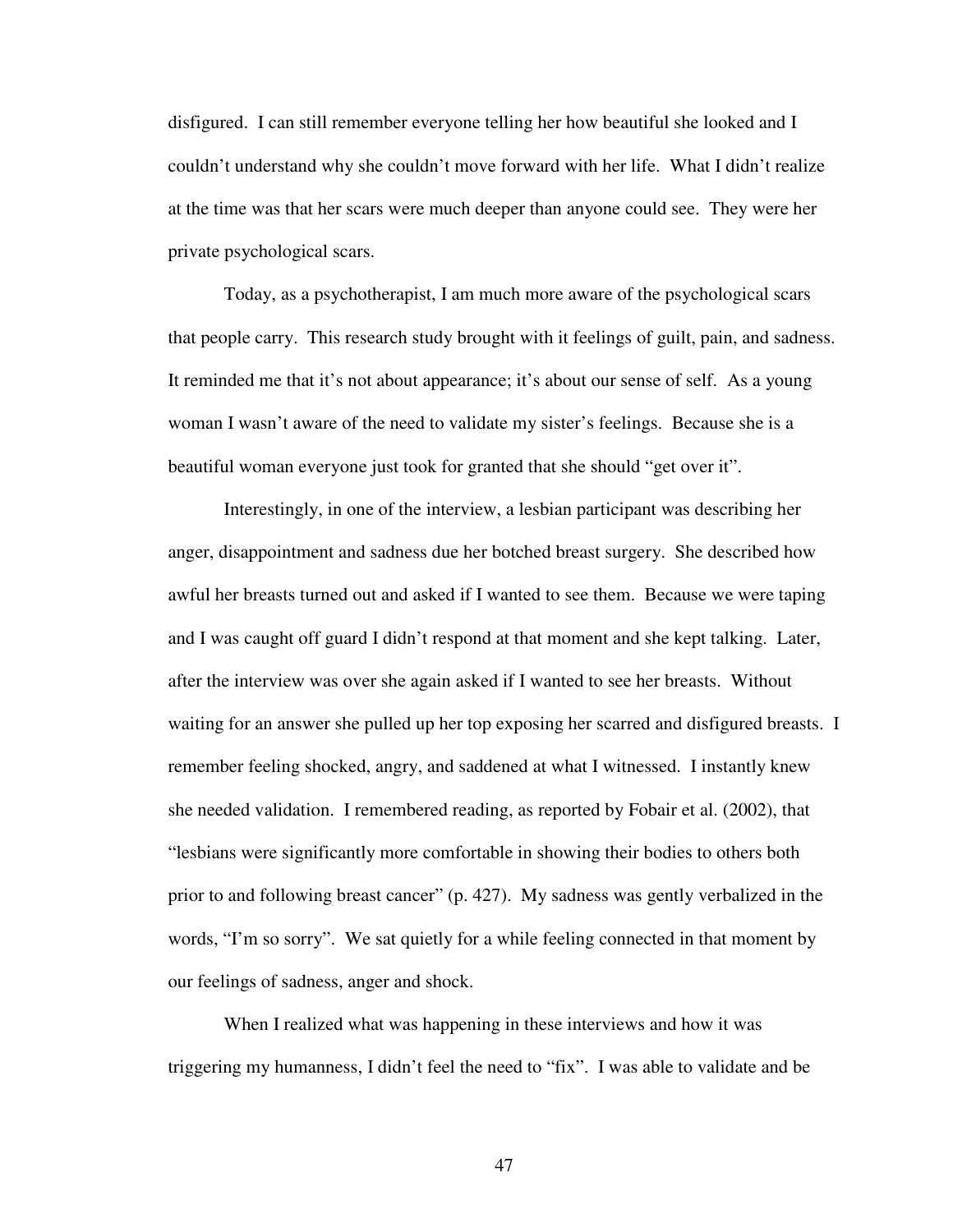present in that moment. My own mindfulness meditation practice has helped me to remain in the moment and know that there is a reason I am doing this research study.

In summary, Chapter three covered methods of the study beginning with the research question. The research design, its implementation, and data analysis were detailed to identify the main approaches and ensure trustworthiness and credibility. This chapter provided the risk/benefit assessment for human subject research and ended with a reflexivity statement.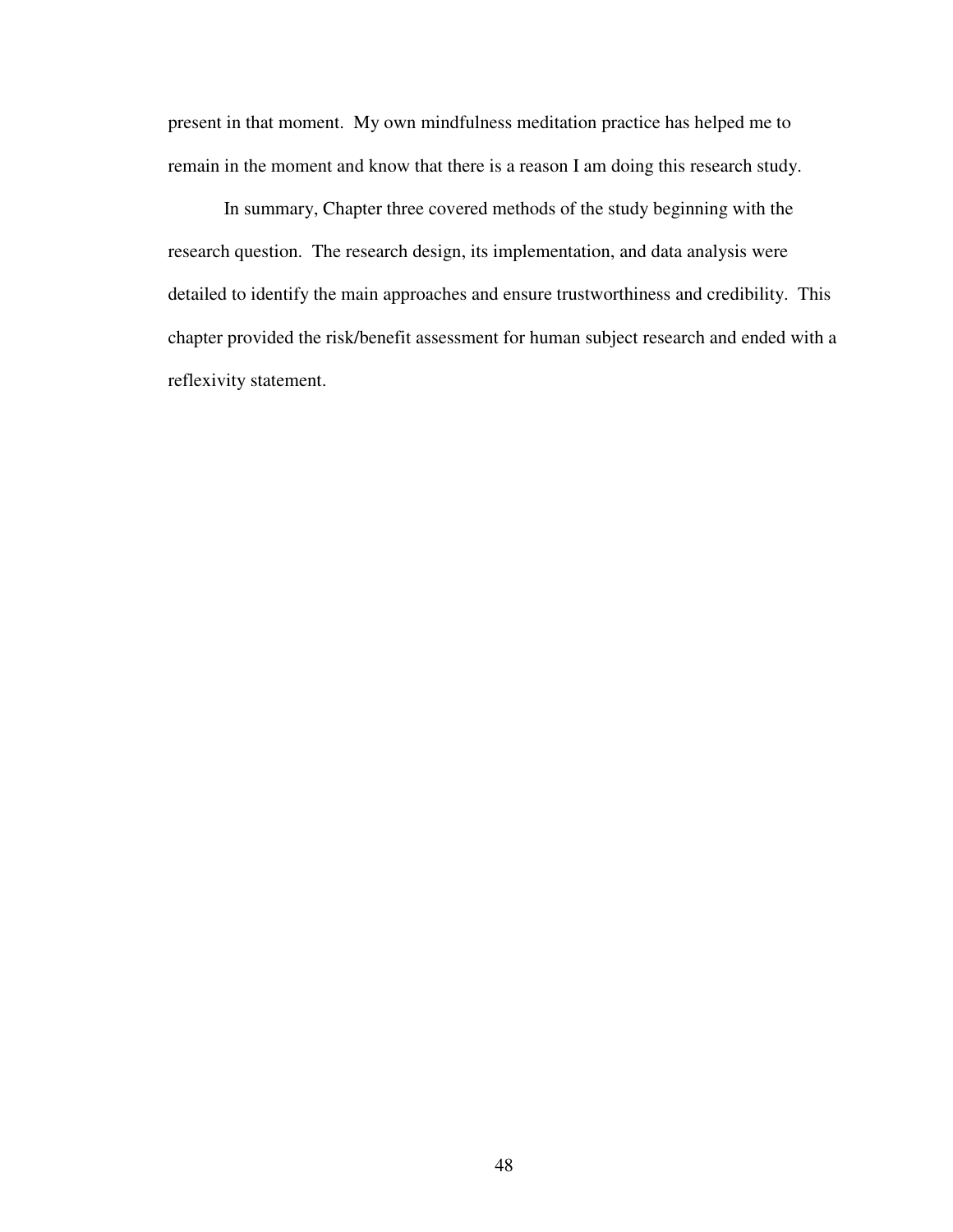#### **CHAPTER 4**

### **Findings**

A total of 12 women were interviewed. Of the twelve women, all were employed at the time of their diagnosis of breast cancer. The mean age was 52.4 years, ranging from 41 to 65 years of age. The mean age at the time of the breast cancer diagnosis was 45.6 years, ranging from 35 to 52 years of age. Four of the twelve women reported a family history of breast cancer. All of the women were high school graduates, seven were college graduates, and five had completed Graduate School (see Appendix E - Participants' Portrait).

Several key themes emerged as a result of analyzing the data. The following sections focus on the women's accounts of how the appearance-related issues of breast cancer treatment affected their sense of self, self-esteem, and social functioning. For the purpose of this study self was described to the women as how one views oneself or their self-concept, which included self-image and body-image. The term self-esteem was described as how one feels about oneself. And lastly, social functioning was explained to the women as how well they were able to function in their role in society (such as wife, mother, employee, etc.) as a result of appearance-related changes. A list of these themes and sub-themes is as follows:

1. Changes in self-concept due to changes in appearance

### Sub-themes:

- 1a. Losing hair is traumatic not feeling feminine
- 1b. Scarring, tattoos, and body changes feeling imperfect/not normal
- 1c. Feelings of depression / anxiety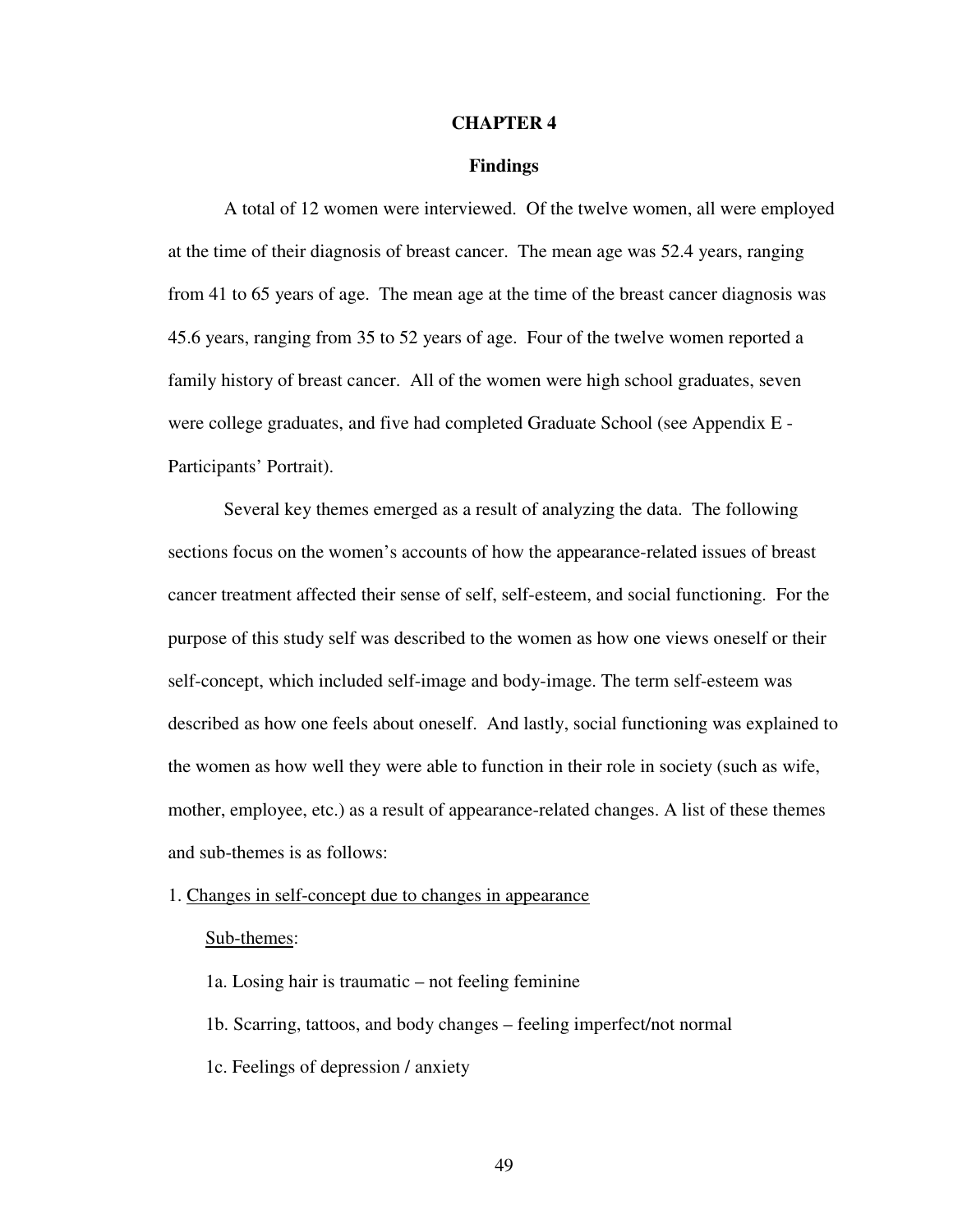1d. Unprepared for some of the appearance-related changes

2. Changes in social functioning and social network, such as work and other activities Sub-themes:

2a. Disruptions – physical functioning – womanhood / femaleness (impact on social functioning)

2b. Importance of support network to help with social functioning, emotional support, and self-esteem

2c. Crossed boundaries – both positive and negative in terms of support

#### 3. Advocacy and empowerment

Sub-themes:

3a. Finding a voice

3b. Light at the end of the tunnel

3c. Gained sense of control

Self-esteem, a very critical variable, was at the root of each theme and sub-theme. The threads of self-esteem were tightly interwoven throughout these other variables, sense of self and social functioning. Throughout the interviews it became obvious that appearance-related side effects of breast cancer treatment took the participants on a roller coaster ride related to their self-esteem. These threads of self-esteem quickly became unraveled throughout the breast cancer journey as discussed in the themes below. Themes are illustrated by verbatim quotes from the interviews. Names used in reporting this research data are pseudonyms.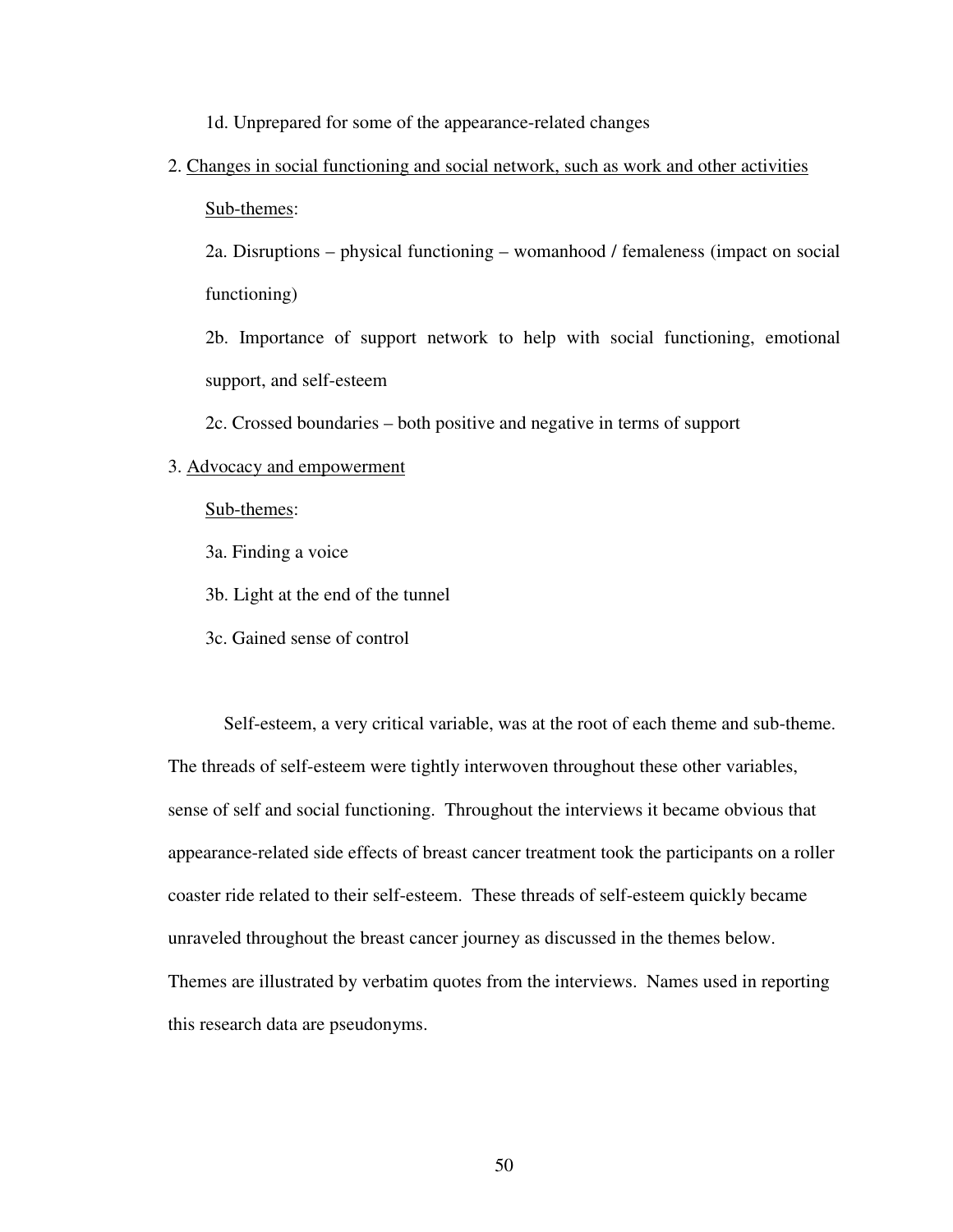### **4.1. Changes in self-concept due to changes in appearance**

One of the women described the appearance-related changes to her body as "the new normal". Many of the women described just wanting to go back to looking like themselves, the self that they created. They described that losing hair on both their head and body left them unrecognizable to themselves. These personal changes resulting from breast cancer treatment were described as being traumatic to the women's established sense of self and self-esteem often causing it to plummet. The women described just wanting to look "normal". In this first theme several of the sub themes are interwoven throughout. As recounted below:

- **Tara:** Obviously**,** having a mastectomy and losing your breast, and having reconstruction, um, I felt, obviously, it wasn't me, I felt, um, I felt lots of people who knew what had happened were looking at me in a different way. (1b)
- **Betty:** Well, I think breast cancer victims need all the support they can get. And one of the areas to support is appearance, to help them look the way they want to look. Not necessarily all made up for whatever, but the way each individual woman would like to look.
- **Jane:** I was, it was much. I just felt very unattractive and I didn't feel feminine and, um, everybody I looked at I thought just looked prettier and healthier and it reminded me that I had cancer and it could come back and I felt horrible about myself. Um, people would come up and tell me how strong I was and how pretty you look and I never believed it. Because, first of all, you don't know how strong you are. I didn't really have much of a choice. I mean, what are you going to do? You have cancer and you need to get treatment. I didn't feel like I did anything heroic, I just, you know, was treated. And, um, okay, I didn't, you know, maybe I didn't look, um, you know, as unattractive to other people as I thought I did. But, you know, clearly they're kind of trying to make me feel good because, you know, you're wearing a wig. How great can you look, you know? (1a,b,c,d)

Jane detailed a time when she was feeling self-conscious in the supermarket:

**Jane:** I remember being in the check-out, this is vivid. At \*\*\*\*\*\*\* and the checker was, when I was talking to her she wasn't like looking me in the eye. I could see her looking up at my part where the wig was and I'm thinking, oh God did my wig move or is it up too far and she sees…., like stubble? And I just couldn't wait to get out of there so I could look in the mirror to see if I had to adjust my wig. And I simply remember just crying in the car over that. Um, and as I remember,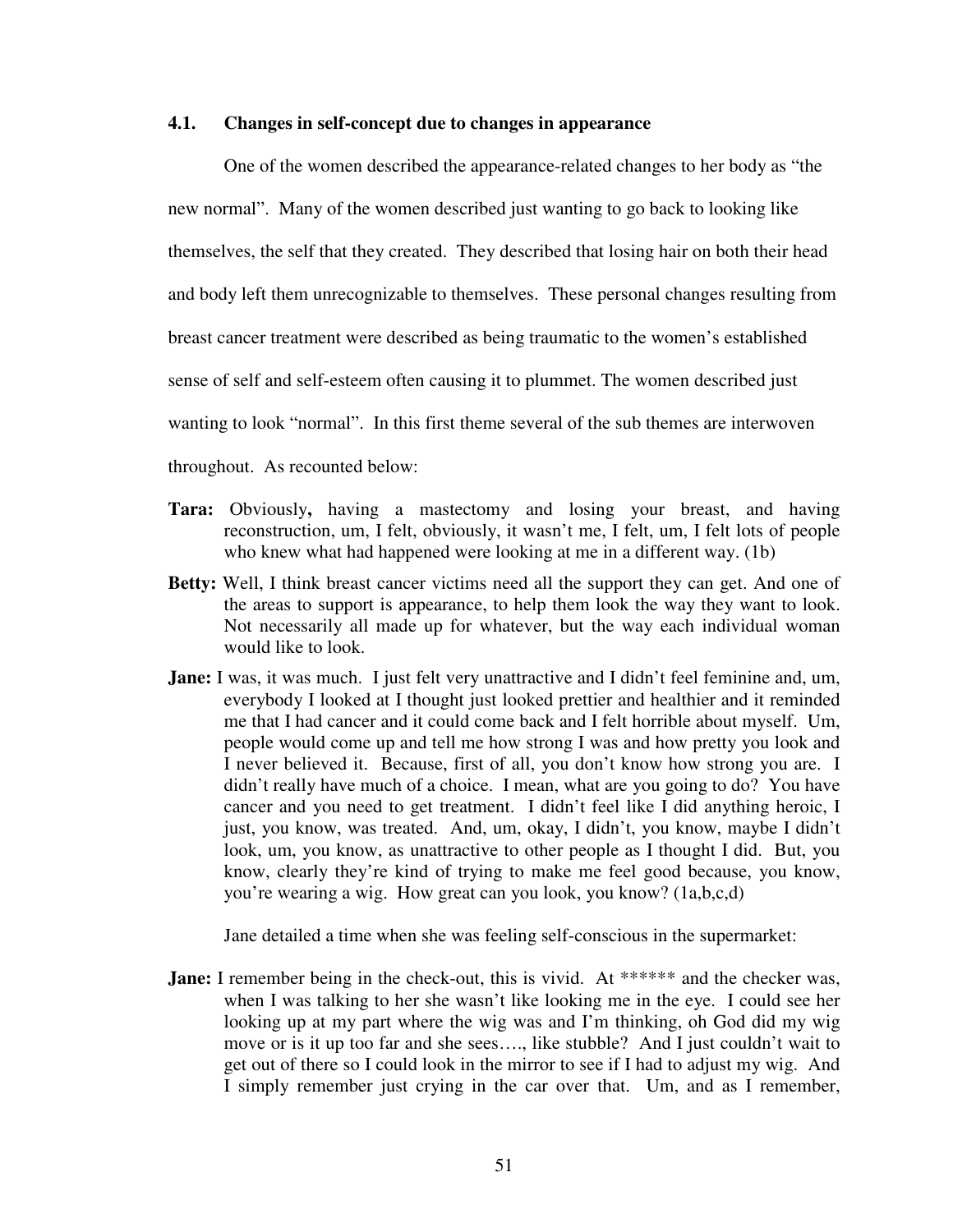nothing was moved. It was just she was looking at the part, probably trying to figure out is that her hair or is that a wig. (1a,b,c,d)

Losing one's hair was described as the worst part of breast cancer treatment.

Eleven of the twelve women described losing their hair as the worst issue they had during

their cancer journey. The twelfth woman did not lose her hair because she had radiation

therapy and no chemotherapy treatment. One of the women described her hair loss as,

"worse than the breast cancer itself". Another woman stated that her hair loss was worse

than any of the surgeries.

- Jane: I didn't shop as much. I avoided parties. Um, just going out with friends, I avoided a lot of that. Again, that wasn't due to the physical changes, that was due to the hair. (1a)
- **Karen:** Well, you know, of course, losing my hair was probably as traumatic as having my breast removed. So, that was very difficult, losing my hair. (1a)
- **Susan:** The hair loss was devastating and my self-esteem went in the toilet until I got my hair back. (1a)
- **Tara:** Um, self-esteem, I think when you have cancer and you lose your hair and you feel horrible and you look horrible and you're pale, dark rims under my eyes. I wasn't sleeping. I just, I was very conscious and when I started losing my hair, I didn't want to leave the house. (1a,b,c,d)

Many of the women eventually dealt with losing their hair by cutting it off,

wearing wigs, baseball caps, scarves, and turbans. Kathy, a 42-year old woman details

her hair experience below:

**Kathy:** Um, I don't know. I mean, I, um, think I've handled it pretty well, quite honestly. It's a little unnerving when you're bald, that was, that was, a shock. Um, I think of anything that was probably the part that I didn't think was going to be as big of a deal as it was. Um, you know there is a like a 90 something or other percent chance that you're going to lose your hair and like, yeah, you really probably are. And then when it happens and it starts to come out that's something that you're just not ready for. Um, I had really long hair, longer than yours actually, it was way down my back. I, uh, got a haircut and I took 15 inches off giving it to Locks of Love and then they said around your  $14<sup>th</sup>$  or  $15<sup>th</sup>$  day after your first chemo, that's when your hair is going to start to fall out, and it did. It would be all over my pillow. I would get a shower and I would have hair just falling off of me and it was just horrible. Um, and that was upsetting and then I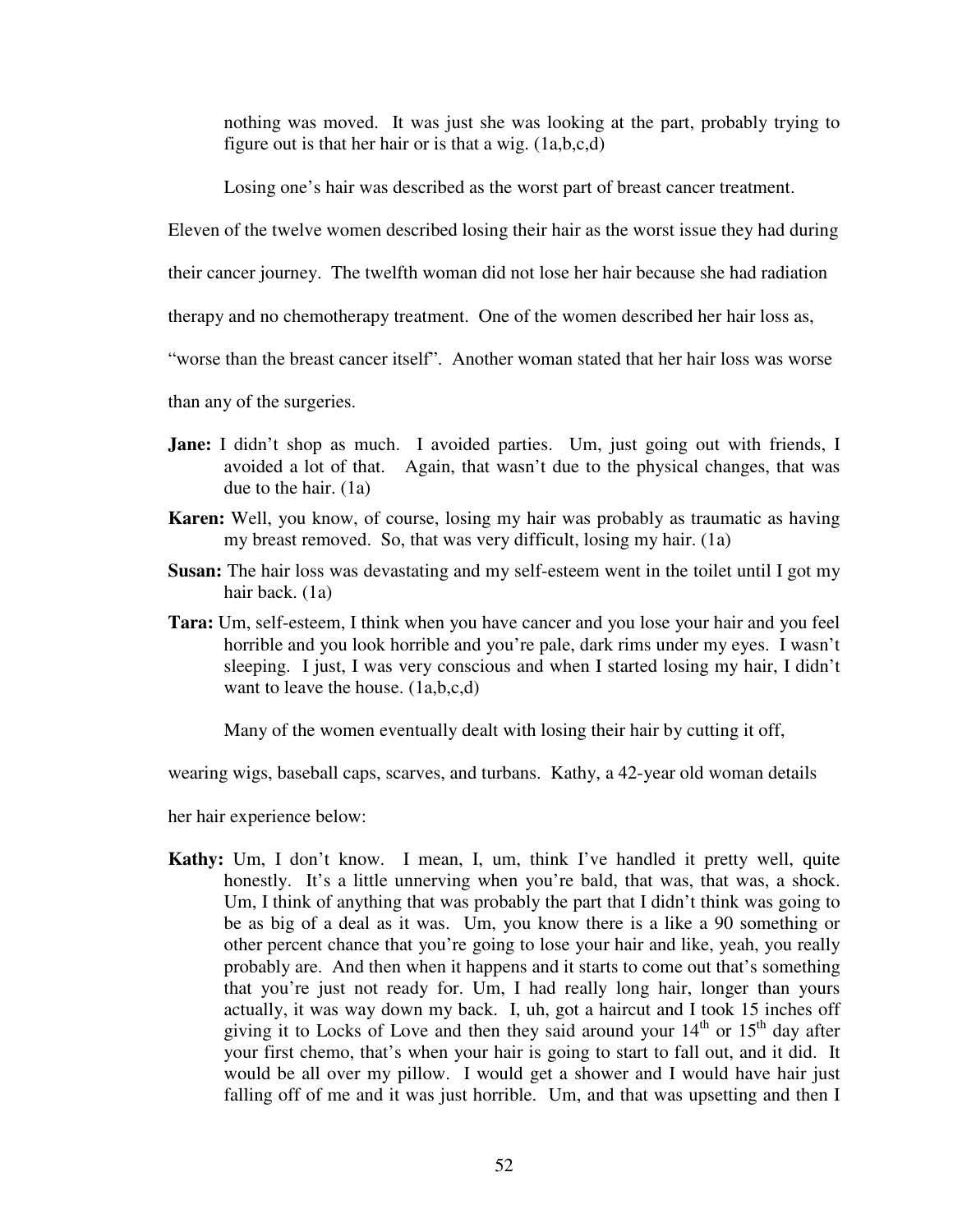remember one night, I'd say around St. Patrick's day, in March, my last haircut was in February, yeah, so it would have been two weeks later, I said to my husband, we're just gonna have to shave it all off, I can't handle this anymore. You know, I would be at work, cause I worked through the whole thing, and I would like, I'd sit like this a lot (leaning her head over the desk) and I would like (laughing) have hair all over my desk. It was just exhausting, and so, we shaved it cause it was falling out anyway. Um, I felt better once it came out, but that was something that I thought I was ready for and then when it finally happened, I was really upset about it. (1a,d)

Scarring, disfigurement, and tattoos from radiation were concerns expressed by

these women. Many of the women in this study described being left with visible signs of

scarring from the surgeries and tattoos from the radiation treatment that made them feel

ugly. Radiation treatment consists of body marking used for treatment planning. Some

of the women expressed feelings of anger and disappointment following their treatment:

- **Susan:** Yes. Well, that I have scars. First of all, I have tattoos from the radiation and they messed up the first set so I have double tattoos. The first set was single dots, the second set is double dots. And that bothered me because I knew they'd be permanent and when I wear a low-cut shirt they tend to show and until a few years after the surgery it upset me if the dots showed. And, I also have scars from where the surgery had been done for the port and where it had been done to remove the port. And those bother me again, when a blouse is low cut a little bit, those scars show and I feel self conscious. But I'm not going to let it stop me from wearing a top or a dress that I like (pause), I think people should know ahead of time that there could be some scarring from other things, other than the breast surgery and, for instance, that they will be getting permanent tattoos. Most women only have one tiny dot that would show in anything. I was lucky enough to have a second set so mine show more. And so, yeah, I was angry because I thought, you know, you people, it didn't affect your bodies but you are making noticeable marks on my body and ones that will make me feel ugly rather than pretty. (1b,d)
- **Mary:** And, I really do have an issue with the doctor because the doctor was late for the procedure and when I questioned him why, why are my breasts like this, they shouldn't be flat, the nipples look like there's a silver dollar and it's flat and the profile is flat. There's a flat breast, and…. there's a large breast and a small breast. And, I asked him if it could be corrected and he said, no, it can't be corrected. But he was late for the procedure and he marked my body while I was lying down and that's why there's a difference………And, if he would just say that.  $(1b,d)$
- **Jan:** Um, there were periods where you feel ugly and you don't have your wig on and you look at all the scars because it is major surgery and you know, especially the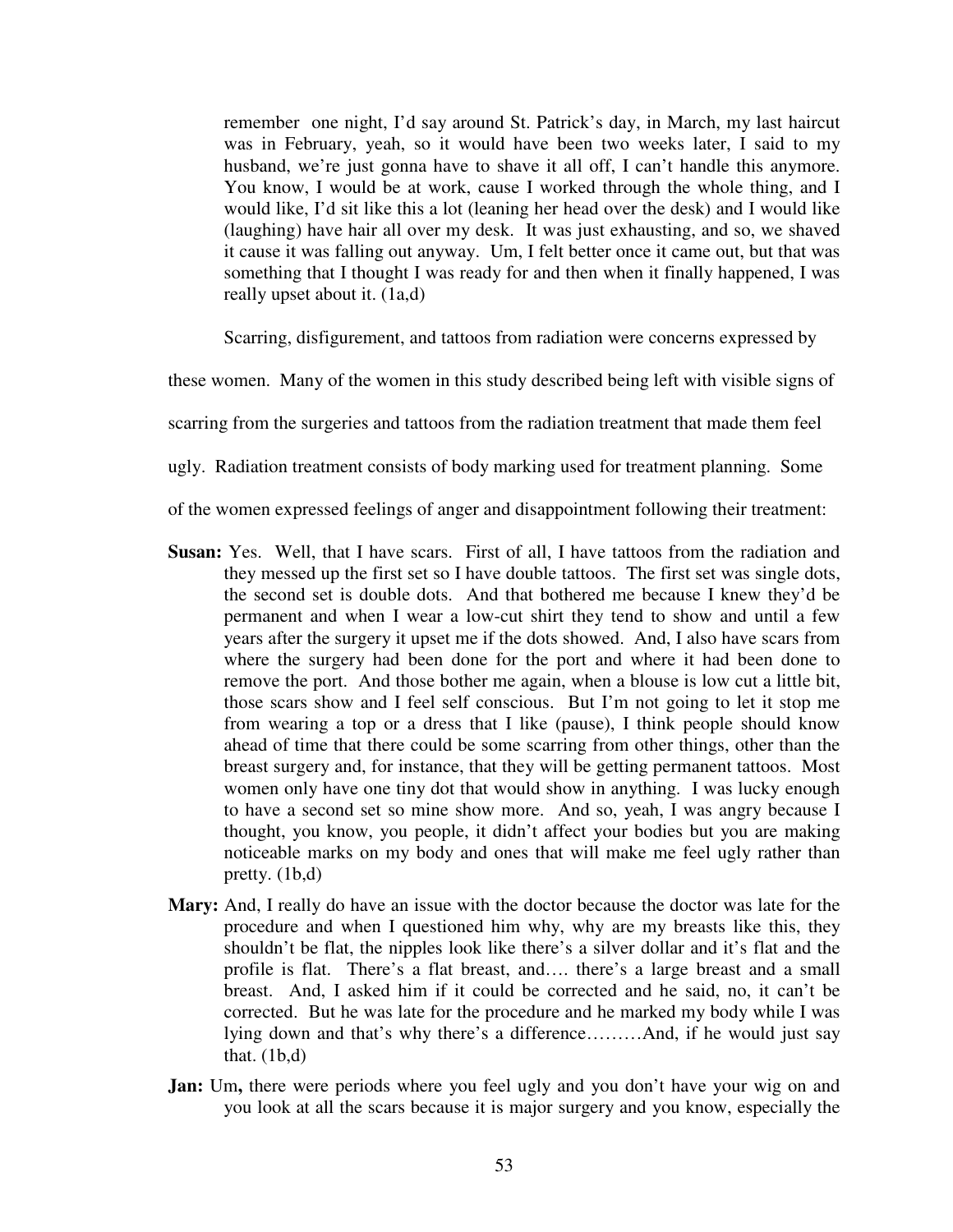stomach surgery is from hip to hip. Um, the reconstruction, of course there is scars there, kind of in the shape of an anchor. And then on the other side where I had the reconstruction it really isn't bad, it's just kind of one straight line from the middle of my chest going over to underneath my arm and then, of course, where the lymph nodes, there's another 2½-inch scar. So, you feel kind of ugly, you know, when you look in the mirror, but thank God I have a wonderful husband and he never made me feel any less. (1b,d)

Although most of the women reported that they knew chemotherapy would cause

them to lose their hair, they reported being unprepared for some of the other appearance-

related aspects of their breast cancer treatment. Some unexpected appearance-related

issues are detailed below:

- **Tammy:** Okay. You know short term, of course, I've had, you know, all the hair loss. Um, I lost my eyebrows, my eyelashes, everything, except for some reason, the hair on my knees continued to grow (laughing). Horrifically, actually, which is a little strange, I looked like I had bags on my knees. You know, it was very funny. And, I have two, probably 8-inch scars across my back from the reconstruction where they took my dorsal muscles and used those. Um, I have no feeling really in my new breasts. Um, and it was kinda weird cause, you know, I still don't have my nipples which is odd. Um, what else, my hair's growing back. It's completely a different color. It's black and white, actually, which is kind of odd because I normally have brown hair. Oh, I forgot this, I had profound acne from the steroids. (1a,b,d)
- **Jan:** Um, prepared for it? It's a shock. It's a shock the day that, it was 11 days After I started my chemotherapy that I started brushing my hair and it, my hairbrush was just loaded with hair and it just fell out like in globs. And by the next day, I had none. So, you're never quite prepared for what you'll look like. Um, the scars were quite hideous to look at, especially the stomach. (1a,b,d)

One of the participants described feeling surprised when she lost her eyelashes

and today, six years later, "They never returned". Another participant discussed the

effects of losing her nose hair:

**Kathy:** Oh, yeah. You definitely feel insecure when you don't have hair (laughing). (1a)

**Kathy:** I mean through the whole thing I wasn't feeling that confident at all. Um, I think the make-up helped. Um, and I think, I'm really good at strong appearances, especially when I was at work. I tried not to let people see if I wasn't feeling good or something like that. I think I certainly had to try harder (1a,c, 2a).

When asked if she thought it was important to address appearance-related issues: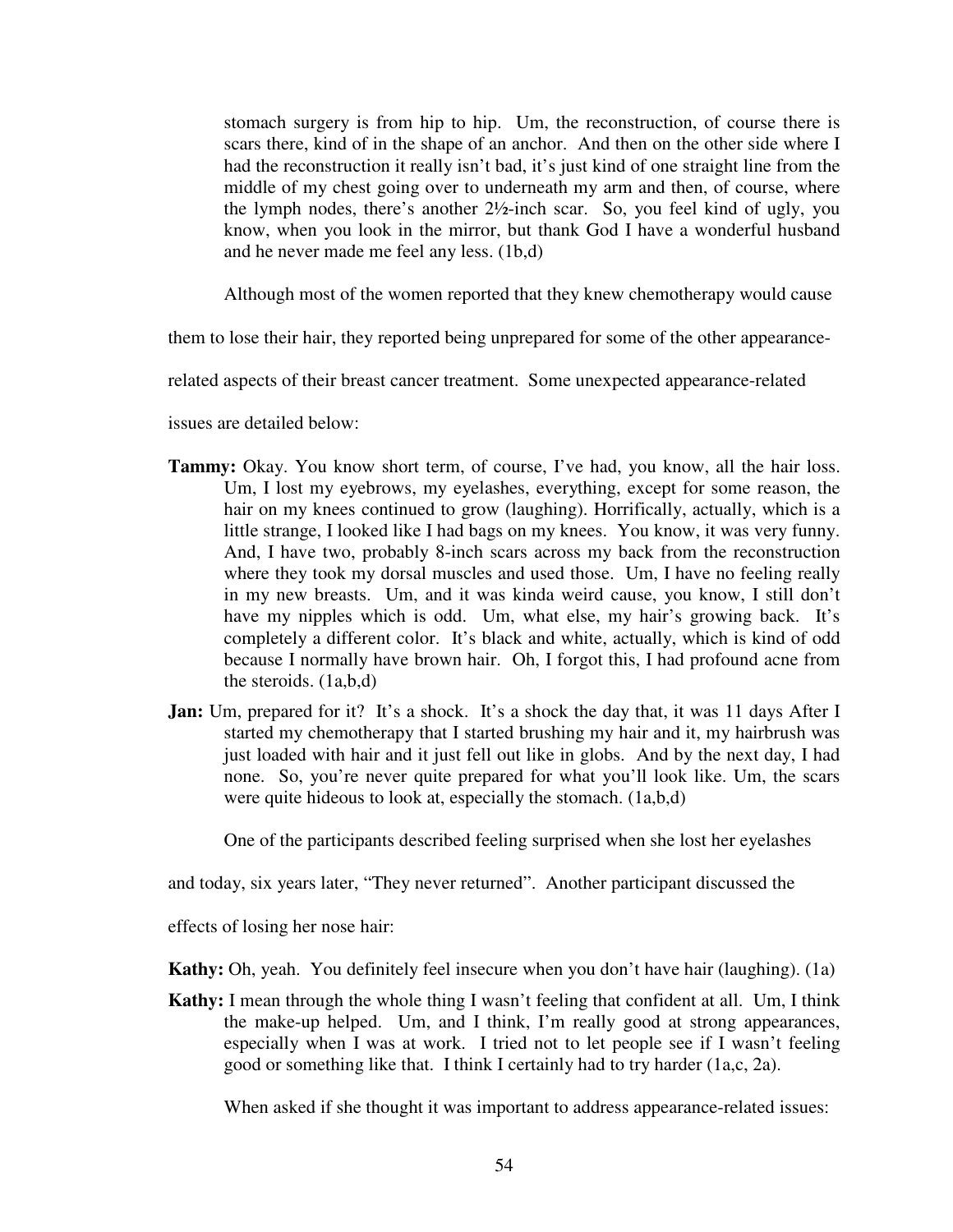**Kathy:** I think yeah, definitely. Um, because your whole body is changing. I mean everything is changing. Um, I mean the hair thing is one thing, and I joke about the hair. You know, the hair on your head is one thing, but more upsetting was the hair in my nose, when that all fell out, when your nose runs, your hair kinda, I mean, I couldn't stop my nose from running. I mean I missed my nose hair more than I did anywhere else. (1a,d)

Another woman described her experience with lymphedema, which resulted in having to wear "what they call a sleeve in a glove to contain the swelling". She stated that this condition prevented her from returning to work and has resulted in going on disability, something that she was definitely not prepared for. She described that she continues to be very self-conscious of wearing the glove. According to Anllo (2000), "While still in the midst of the initial shock of diagnosis, they must submit to disfiguring breast surgery, which sometimes results in a permanent swelling of the arm" (p. 244). As breast cancer treatments altered the women's appearance, the newly altered appearance contributed to modifying the women's perception of themselves.

Many of the women identified feelings of depression resulting from their appearance-related issues of breast cancer treatment. The diagnosis and treatment of breast cancer can be a stressful life event affecting many aspects of a woman's life (Bertero & Wilmoth, 2007). According to Anllo (2000), many women don't realize the full impact of their illness until finishing all of their treatment.

Most of the women described feelings of fear and anxiety when initially diagnosed with breast cancer and shock and depression when they actually lost their hair.

- **Lily:** Well, losing my hair was very, it makes you depressed. Um, so, I'm stage 4. When I knew I was going to lose my hair, I started to get depressed. (1a,d)
- **Tara:** The second time I was diagnosed I was scared to death and it probably took its toll. I didn't want to eat anything. I just wanted to shut myself away. (1d)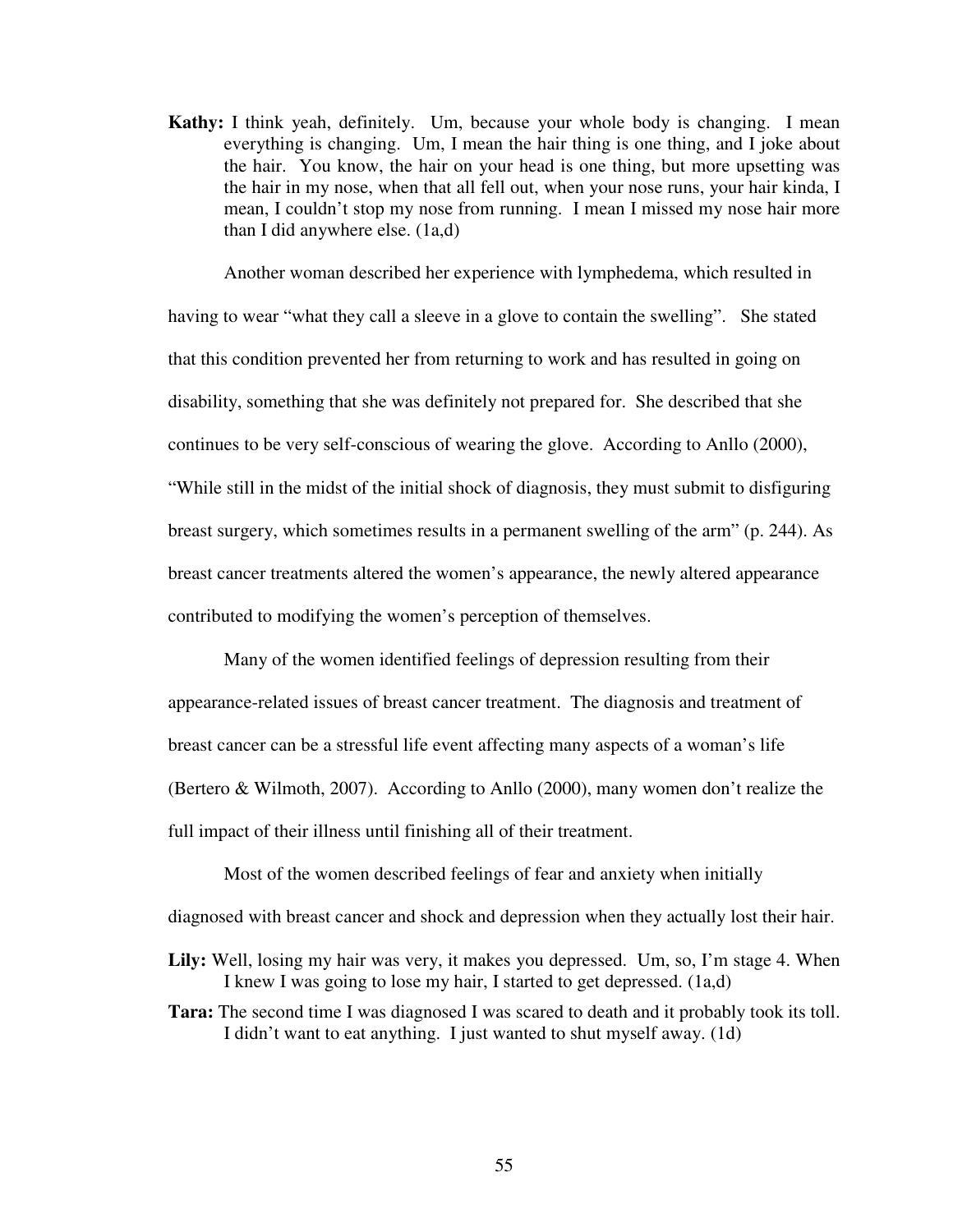Tara continued in psychotherapy treatment stating that she doesn't go as often as she used to but feels as if it has helped her get through some very tough times.

# **4.2. Changes in Social Functioning and Social Network**

Many of the women described that although they had appearance-related changes they reluctantly left the house to assume their daily roles of partner, employee, volunteer, and mother. Many of the women complained of feeling self-conscious even with the wigs on. They also described the wigs as being hot, itchy and, along with the bandanas, scarves, and baseball caps, "quite revealing of the disease". The sub-themes, disruptions related to physical functioning, placing less value on themselves, importance of support networks, and crossed boundaries are also woven throughout the following descriptions. One of the women stated:

I did have a wig that I wore once. I didn't like it, itchy. My husband didn't like it on me so I decided not to wear the wig and to wear bandanas and baseball caps. But the first 2-3 weeks after I lost my hair I was very hesitant to go outside. Um, I was very conscious that my children would be uncomfortable being with me. They're both in school. I still wanted to be very involved in volunteering at their school, going to baseball games, and I remember the first baseball game I went to with a bandana, people looked at me and I was very conscious. They knew what was going on, but people don't mean to stare but they do. The people were very supportive. They would give me a big hug, but I was still very, um, I don't say I was embarrassed, I was just, I didn't know if people were going to ask me what was going on. I just really didn't want to go into it. I didn't really want to have to talk about it. But, obviously, people knew because I didn't look like me. Um, definitely self-esteem. (1a, 2a)

At the time of diagnosis all of the women were employed either full or part-time.

They described many physical feelings of fatigue and nausea as well as appearance-

related concerns that resulted from their cancer treatment. Some women described

missing work to attend treatments and doctor appointments. They began to redefine and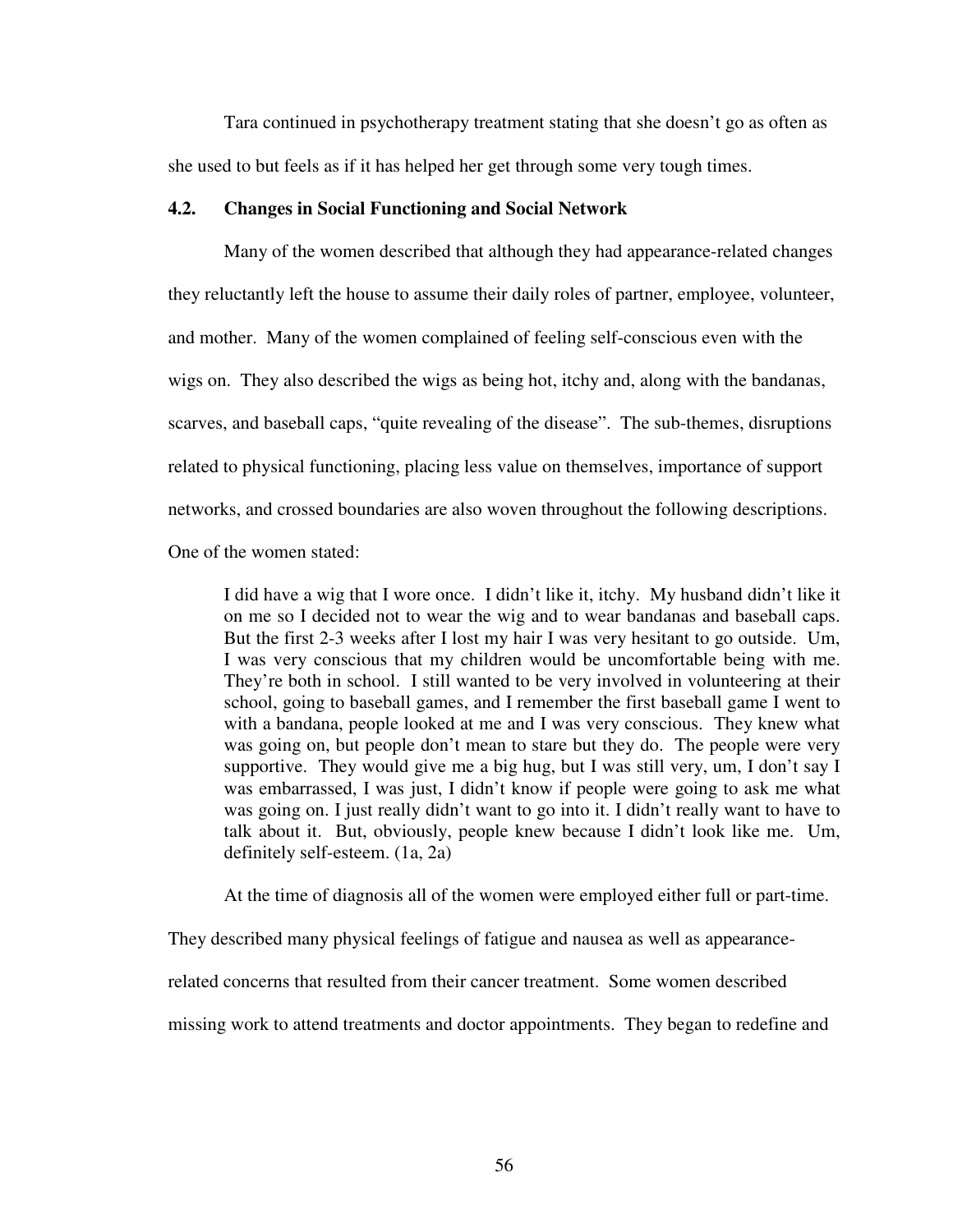place less value on themselves. Again, self esteem takes a nose dive. Their situations are

detailed below:

- **Jan:** Um, I quit once my surgery, or my chemotherapy started because I had so many doctors' appointments, um, in the one year I had over 60 doctors' appointments between the chemo, tests and blood work. Um, it was every day I was having to miss work, and so, at least part of the day. And I found it very difficult, cause I only worked part-time. And, so, um, I just gave it up at the time. (2a)
- **Tara:** Um, as I said, in the beginning when I had my first round of chemo, I felt fine, so I continued to work but my boss allowed me to work from home because my white blood count was low and she didn't want me to get sick. Um, you know I work in an office, they're always sneezing and coughing, and she said, let's, you work from home while you're having your chemo, um, and then you can come into the office afterwards. So, the first month I did work from home. The second month I just called HR and said I can't do this anymore and they were very understanding. They understood. They said, "I didn't know how you did it for a month, we'll support you whatever". So, my oncologist just wrote her, a letter, to them, basically saying, you know, that I was going to be out for four months and there was no question about it. (2a, 2b)

Jane described her work situation at the time of diagnosis and treatment:

**Jane:** Well, I was working as a school nurse and I cut my hours back a lot and I kept just one school. And the reason I kept this one school was because where the office was, um, it was in the back of the building, um, there weren't many kids that would come down to see me and I was really able to work and kind of still be isolated. So, I don't think my co-workers, I hadn't been there that long so I don't think they, they had no investment in me. I didn't know anybody that well. Um, I wasn't there every day. Um, I wasn't like an intricate part of their lives, so I don't know that they thought about it either way. (2a)

Women in the study described a decrease in sexual functioning due to a number

of insecurities related to their body changes as a result of their breast cancer treatment.

Low sexual desire and low sexual satisfaction was attributed to the drug Tamoxifen

which was reported to cause sudden onset of menopausal symptoms. Some of the

women described hot flashes, vaginal dryness, and fatigue as side effects of the drug.

Some of the women were more concerned with the outward appearance-related

changes such as weight gain, scarring, and disfigurement. Women described numbness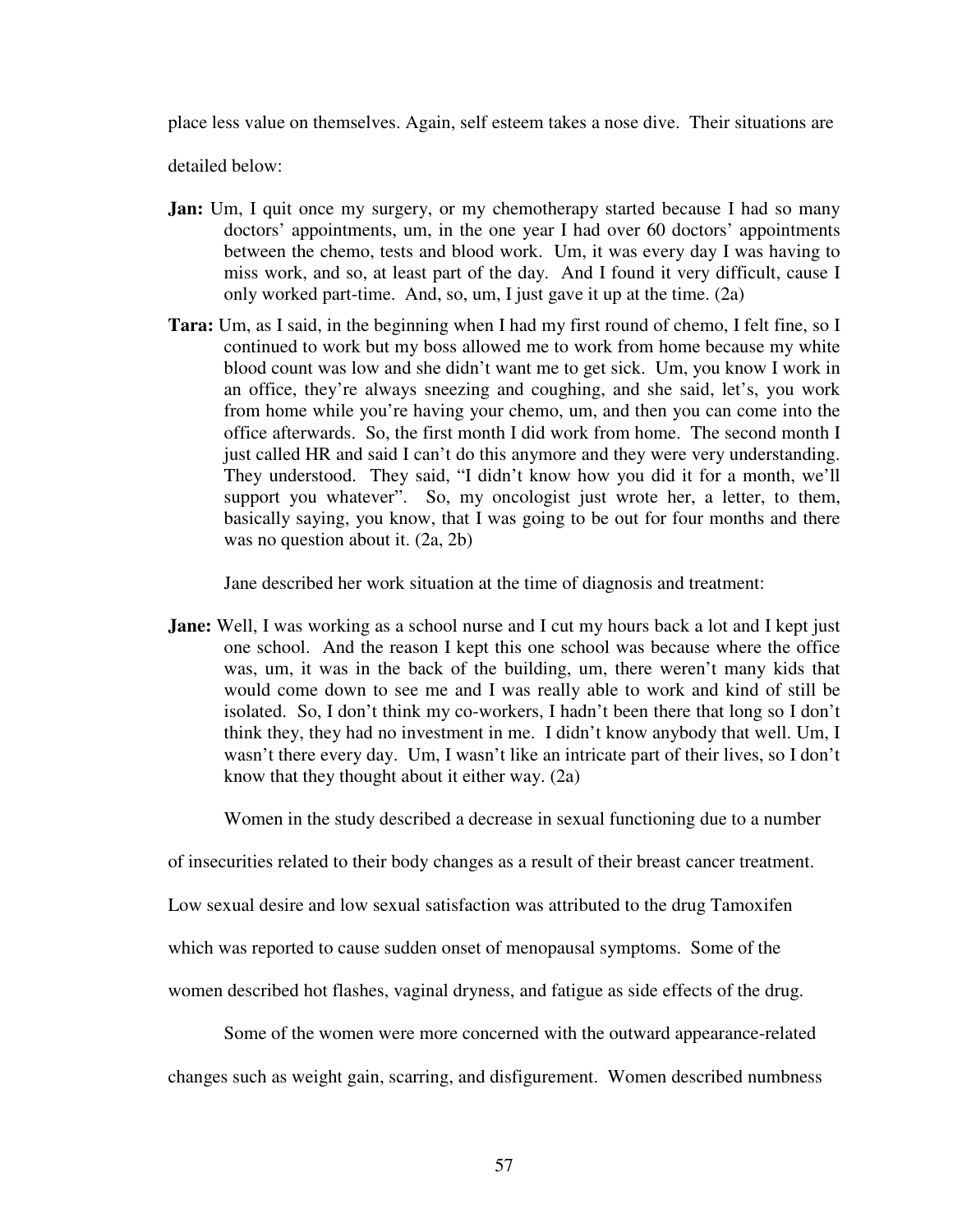and total lack of sensation in both their normal and reconstructed breasts. Poor body

image and negative self-talk attributed to a lowered self-esteem and lack of sexual desire

described by the women following diagnosis and treatment.

One woman described being preoccupied with negative self talk while engaging

in sexual relations with her partner. This participant described her fears:

**Jane:** Um, well, I wasn't very confident. I wasn't. It's very difficult to have sex and keep the wig on and, so, I would kind of, you know, avoid that. And then, yet, when I would avoid it and I would kind of be reluctant to, I would never initiate it. Um, and then I would find that if he wasn't initiating it, it was because I was hideous and, um, you know, of course he wouldn't want to have sex with me because I'm bald and I'm, you know, I look like a cancer victim and so he couldn't really win either way. I didn't really want to have sex because I didn't feel good about anything and if he wanted to, you know, I really didn't want to have it and then if he didn't initiate it, it was why aren't you initiating it, you know, I guess your lying, you don't look that good…and so, that guy could not win, in that instance. Um, and he was pretty understanding through it all. (1a, 2a, 2b)

When asked if the breast scarring bothers her:

Jane: Yes, Yes, it does. And, it does so, I mean, there's two specific times that it really affects me, um, one is during sex (1b, 2a).

Jane's description related to her sexual experience with her husband was riddled

with self-disparaging statements.

One participant described having her ovaries and fallopian tubes removed because

she was considered a high risk. She reported going through menopause at age 40. "I

wasn't interested in sex at all". Another participant reported, "I don't think we had sex at

all. So, from June of 2002 until January of 2003 I don't believe we had sex at all". (2a)

Feeling accepted and supported by family members, friends and co-workers

helped many of these women to accept the appearance–related issues of their treatment.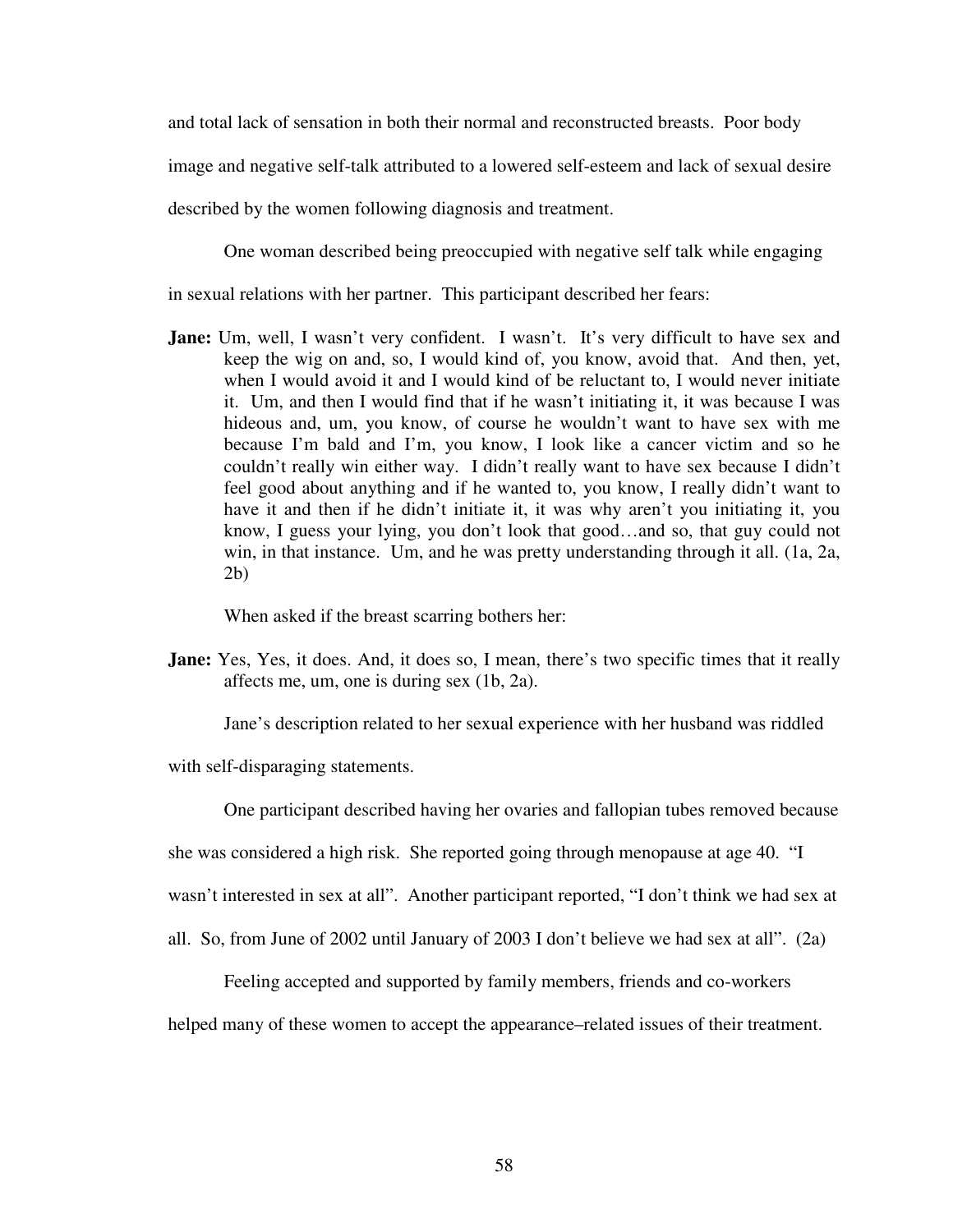This led to an acceptance of self and an improved self-esteem. One woman stated that her

husband would go to all of her support meetings with her:

My husband is very understanding about, um, that sort of thing. You know, I've been to support groups where husbands, where women have told me that when I would go to support group meetings my husband would always come with me. But a lot of women, their husbands wouldn't come because they were either embarrassed to talk about breast cancer and mastectomies or they just weren't interested in their wives anymore and that was sad. But my husband would always come with me and be there. (2b)

Many women described aspects of support:

- Jan: Oh, he just, he was just wonderful. He said it didn't matter at all and he loved me just the way I was……….And at one point I had gotten a turban and I came home with it and I showed it to him, and he said, well, I said I got two of them and he said for what? And I said, one for you. He said, well, I'll wear one. So we sat at the dinner table that night with our turbans on and just got hysterical laughing (laughing). (2b)
- **Jane:** I never had any bits of conversation with anyone except my kids about my hair. And my son would also wear one of those nightcaps to bed the whole time that I was bald. He wore this little cap to bed just like I did so I wouldn't feel bad, just precious. Yeah. (2b)
- **Tara:** Um, my daughter was five. She would wear my bandanas with me and my scarves. I mean, I made her part of my make-up routine, my scarves, my hats. (2b)
- **Betty:** Um, my children were in their teens, um, my older son, who's a bit dramatic offered to be a bone marrow donor if I needed it (laughing). (2b)
- **Mary:** My partner actually was my advocate and she embraced me 24/7. (2b)
- Karen: Oh, everybody was wonderful. You know I worked through the whole thing. Um, I think I had my mastectomy for about six weeks. They were very positive. I'll just say one story here, was that a bunch of us went out to lunch and were coming back to work and it was really windy that day. The wig just kind of blew off my head. And it just got ripped by it and then everybody started to laugh and it was really one of those things that you remember. Everybody was positive. They told me what a great job I was doing and everything. (2b)

Some women described experiences where they were approached by strangers in

public places. They described the appearance-related changes as "wearing a veneer of

vulnerability" which opens the door for strangers to approach them. Although some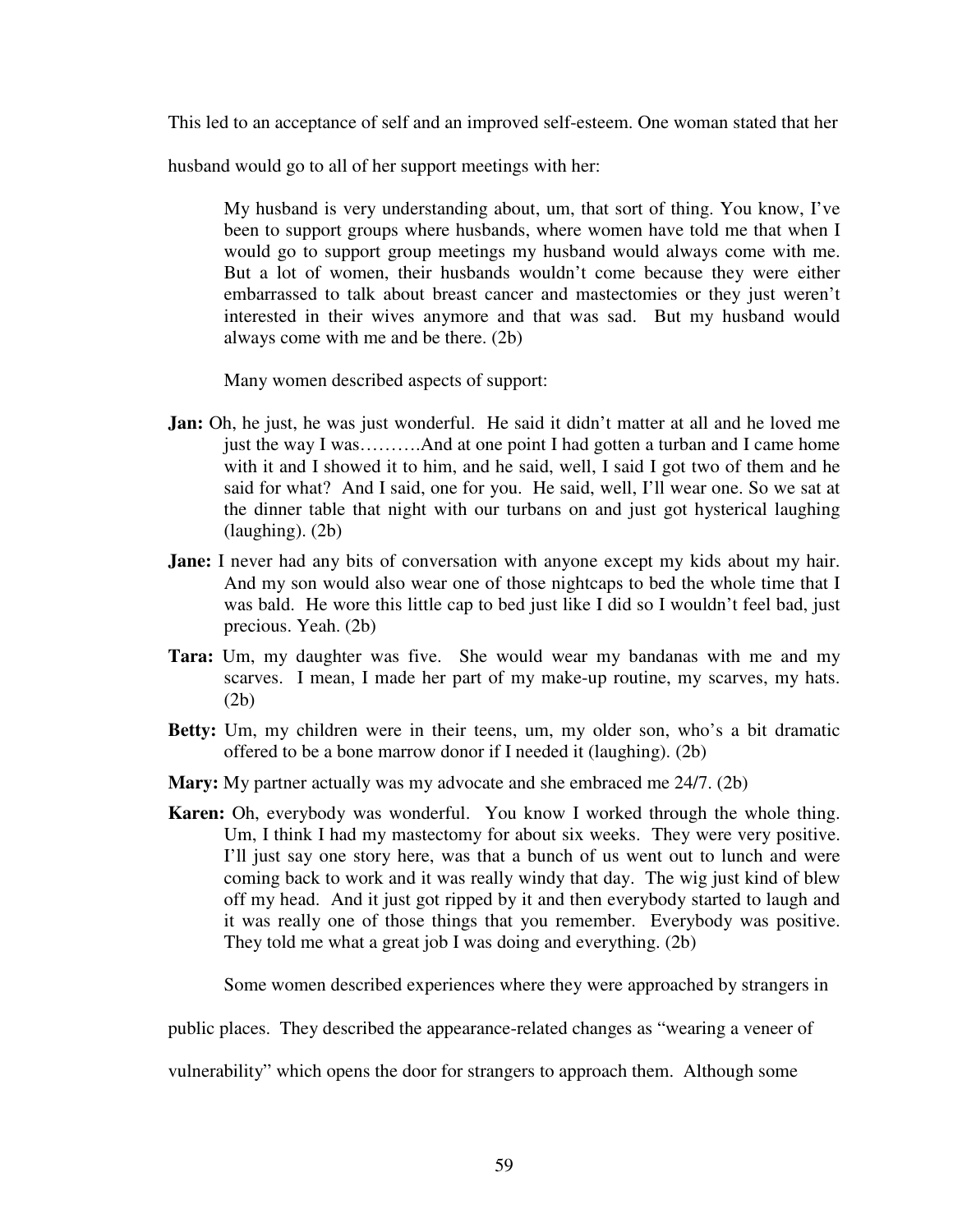women responded well to the support, others describe feeling angry, insecure, and

violated. When asked if she ever felt the need to hide appearance-related side effects:

**Tammy:** No, the only reason I may have worn a wig or something like that was that people felt the need, strangers felt the need to come up to me and ask me random odd questions that were really none of their business. And, I think if I blended in more with society perhaps they wouldn't have done that. (2c)

Some of the women responded well to the crossing of boundaries by others. For

instance:

- **Susan:** Um, I took my wig off one day because I had a horrid headache and I was at the hospital with my mother who had broken her hip and the nurse's aide said to me, "I don't know you. I don't have any right to say this but you look much cuter without your wig". I never put that thing back on my head. It was the happiest day because I could go without it and just be me. (2c)
- **Kathy:** I can't tell you how many people came up to me during the whole thing, women, never any men, but always women, would, you know. I would always have a hat on or something and it would usually be "Are you in treatment?" or "Do you have cancer?" or, you know and I would say "yes", you know, I am….I'm not going to lie to anyone. And then they would tell me about how they had breast cancer or ovarian cancer and, you know, so many people would give me their cards and, you know, it was just fine. I was in the airport one time and I was going to California and this woman came up to me and gave me a huge hug and she said, "Oh, I know what you're going through, this is going to be better, you're going to get through this", and she's like, you know, "good for you that you're traveling, you're doing things", and I'm like, yeah! (2b,c)

Both Susan and Kathy described holding assumptions about their appearance,

which caused them to feel insecure and self-conscious until they received support from

strangers. These validating interpersonal connections were described as important to the

women's sense of self, enhanced their personal adjustment, and improved their self-

esteem. The sub-theme of importance of a support network (2b) is apparent in these two

interviews. The women reported an improvement in self-esteem and social functioning

when feeling accepted by others. Further, this acceptance by others, ultimately, resulted

in self-acceptance.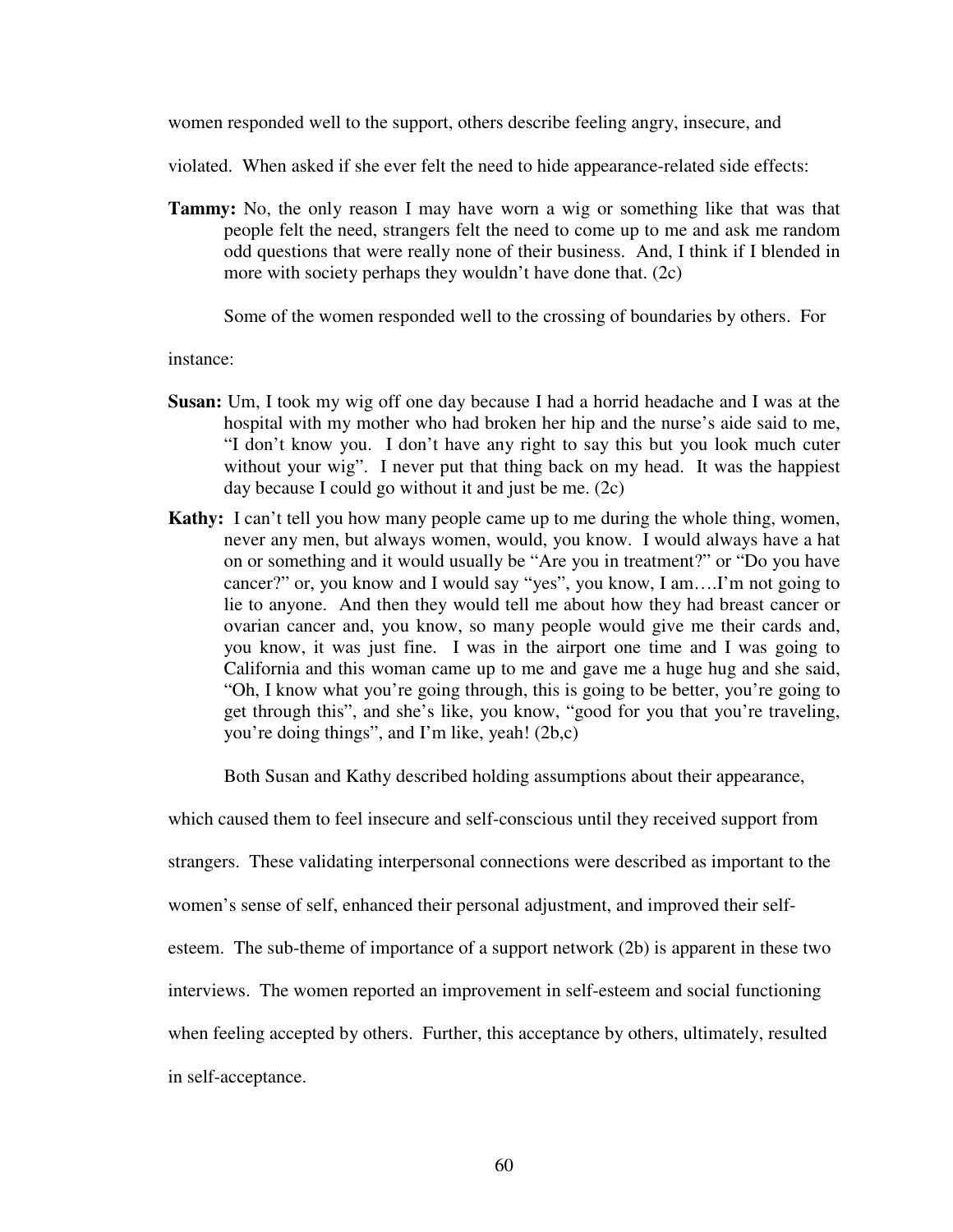Tara detailed a situation that arose in the supermarket check-out line when a customer was staring at her. She stated that the women made her feel very uncomfortable. "She then demanded that I take off my baseball hat". Tara reported that the woman caught her off guard. "I didn't know what to do so I actually took my hat off, right then, right there. The woman then said you are much more beautiful without it and gave me a hug." Tara stated that she felt empowered and never wore the baseball cap again. (2b,c)

### **4.3. Self-Advocacy and Empowerment**

Many of the study participants agreed that it was important to be advocates for themselves. They reported that it was essential to ask questions, get second opinions, and research treatment options. One woman described a situation where she felt rushed by her doctor. Another woman stated that her plastic surgeon left the hospital in the middle of her treatment and she had to find a new doctor. Sub-themes of finding a voice, light at the end of the tunnel, and gained sense of control are apparent in these descriptions.

Some of the stories are detailed below:

So, I went to the surgeon, she told me she had to do some blood work and stuff, but she told me she had to do what's called an excision biopsy which means surgically going in and taking a piece of the cyst and having it diagnosed and then to have to know what you have to take. And I met with her shortly before I went into the operating room and I said specifically to her, please, whatever you have to do, do it. If you need to do a mastectomy, please do not wake me up to tell me you have to go back, put me under again and take my breast off. I said whatever you have to do, I would like you to do it. (3a)

Two of the study participants were in the health care field and had conducted their

own extensive research prior to having their breast cancer surgeries. Jane reported that

having this knowledge made her feel empowered in some situations yet brushed off in

others.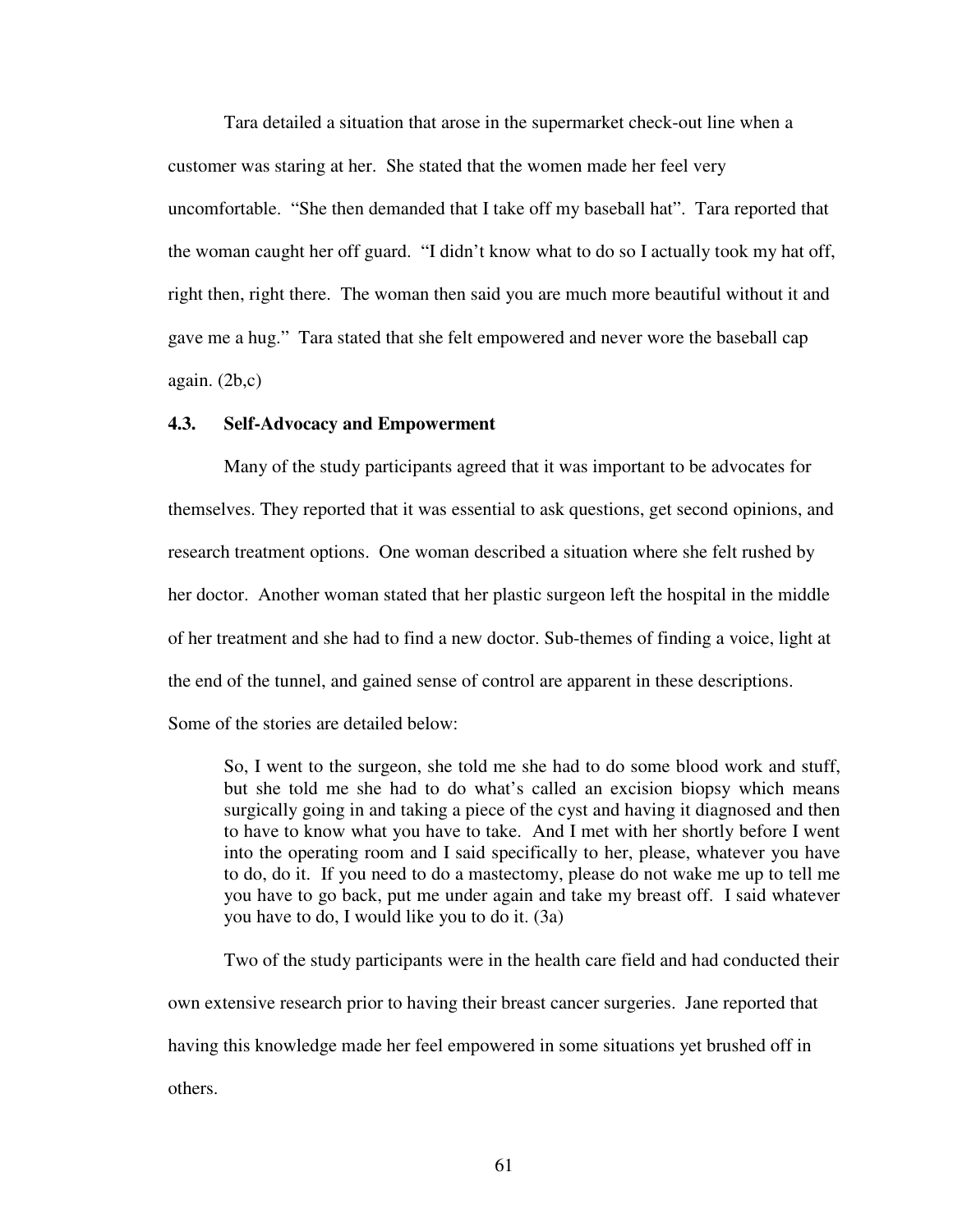- **Jane:** And then I went to a breast surgeon and because of having two tumors in the same breast, they recommended a mastectomy and I requested having a double mastectomy. They kind of brushed that off, said they really didn't feel that was necessary. I decided to have reconstructive surgery at the same time as my surgery. If you were to have one implant and one not, you would have one that's much higher and more firm. So they told me this was the way to go. And the breast and the plastic surgeon too also said, you know you don't need to have both done. So, again I was told, you know, not to worry about that. So, I had that done and ended up having, I lost count, about five more surgeries after that which was all cosmetic. Um, trying to get the other breast to look, you know, similar to the other breast. Having nipples reconstructed, having nipples reduced, having tattoos, having a breast lift and an implant put in my unaffected breast. And all of this was cosmetic. (1b,d, 3a,c).
- **Jane:** Um, so yes, it helped me to be a nurse, that, you really, every person needs to be their own advocate and because there were things that I suggested that they agreed to and had I not suggested them, they would not have offered them. And, um, for instance, they wanted to put a port in for the chemo. Well, that's a surgery. You know, you have this little pick line put in where it's a permanent IV basically, it's usually up by your clavicle, and um, it leaves a scar and I thought. I said to them, I said, I don't want it. I'm only getting four IVs, I didn't need six months of chemo. Certainly that type of procedure would be necessary because you know, six months of trying to find a vein every time, it would be difficult, but four times, you can have an IV four times. It's not that it hurts me. And they said, okay. And that's why I didn't get a port. (3a,c)
- **Jan:** I started noticing atrophy in the one breast. It was the same breast I had cancer in previously. Um, I was just becoming very, very small and I brought it to the attention of the radiologist and he just said it was because of having had radiation, that there would be changes and kind of dismissed it. And the oncologist did as well. When I went for the mammogram it did show something. So they sent me for an open MRI and this was when they were quite new. In fact, I was one of the first patients to ever have the test on the scoping MRI which was back in 1999. And, believe it or not, it came back negative which I kind of think it may have been a misreading there that I don't know. But the change continued. I just kept getting smaller and finally I decided to go to my surgeon and the minute he looked at me he said, Um, and he could feel something, there was also something that you could actually feel. And he thought it was suspicious. He did a biopsy and told me that he thought it was a very large tumor and again I was in there very shortly after. And he had done the mastectomy, did the lymph nodes which were completely clear and, um, from there I had the reconstruction and TRAMflap and started the chemotherapy once I began to heal. (3a,c)
- **Mary:** Appearance related changes? Well, the nipple reconstruction is awful and if you'd like to see, I can show it to you. I don't have a problem with, … One thing that I have learned is that women that have had the TRAMflap reconstruction, we share this information and we look at each others breasts and we embrace each other because, you know, we can relate to what each other has gone through. And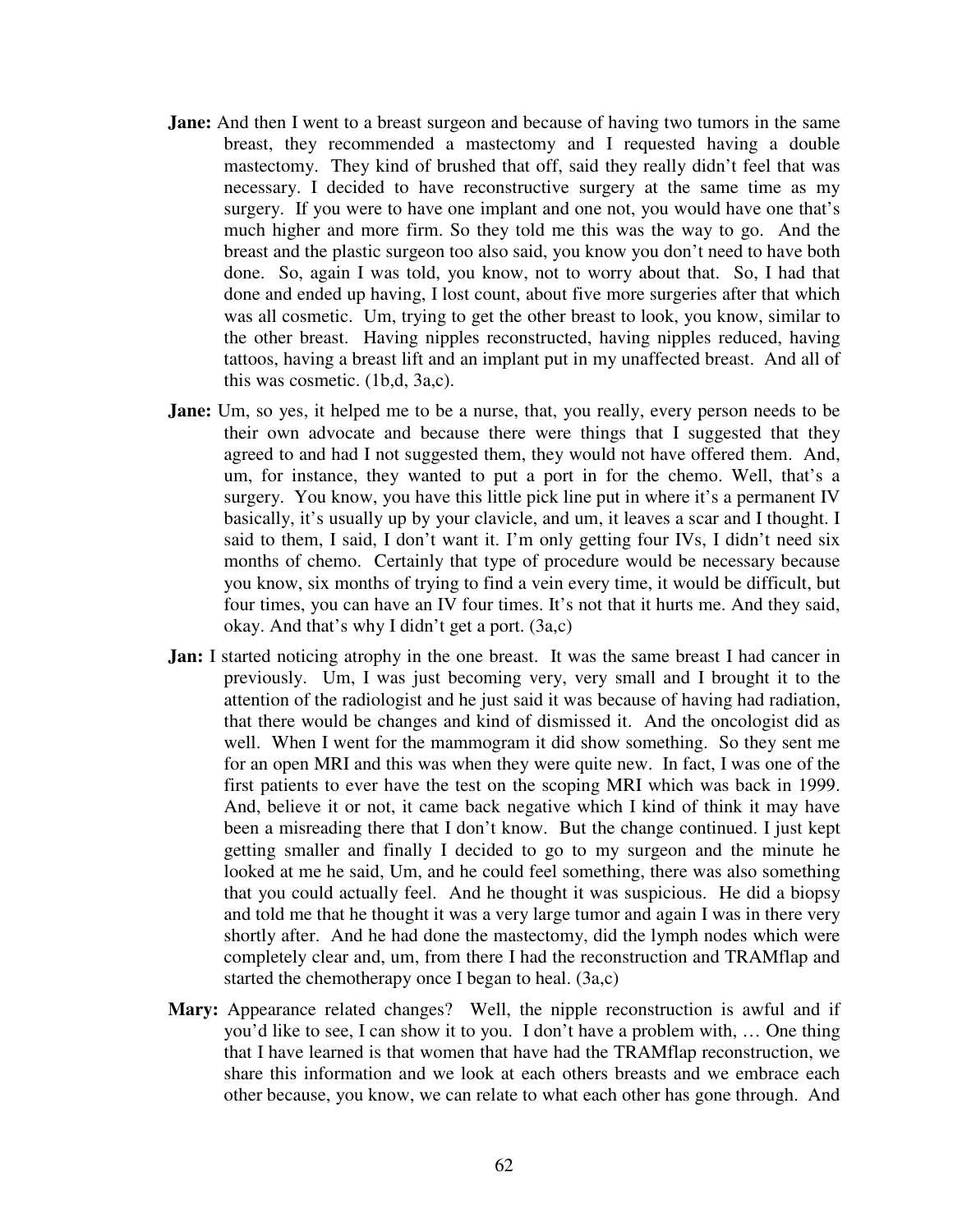thus far, I have the worst reconstruction and I have realized going through this that I really have to be my own advocate, especially when, in dealing with doctors. If you don't, no one else will. And I think we need, (short pause) in dealing with doctors, you have to be diplomatic and I just have to diplomatically approach the surgeon. And I struggle with that because he and one breast, just don't work and the right breast there's no nipple and it's just so mismatched and it's a mess. (1b,d, 2b, 3a)

**Mary:** Sense of self (pauses) I think when it comes to getting dressed or going to a special occasion or something and I look in the mirror. Because I think all women embrace their girls and I really embraced mine and I enjoyed them, you know, they were a nice enhancement with a female body. So now I just, I don't like it. I don't, it's not so much that I don't feel attractive. I didn't get what I expected. (1b,d, 3a)

Mary elaborated that she didn't get what she expected related to her surgery. She

described disappointment in her surgeon and the outcome of the surgery. She wanted to

be validated, to express her feelings of disappointment and frustration. Many of the

women reported following up with cosmetic procedures to "fix" their altered bodies.

Mary later described how her mother was upset with her because she chose to

have a double mastectomy. Mary emphasized the need to educate people like her mother,

who she described as "totally illiterate" when it comes to breast cancer. She stated that

women are not informed as described below:

**Mary:** And when I tried to explain to her the TRAMflap, you know, and she was like, "Why would you want to do that to your body? Why don't you just do a lumpectomy?" and I explained to her the size of the lump and blah, blah, blah ,and she still didn't get it so I just went to the American Cancer Society website and just printed information so she would understand the different stages, the difference between a lumpectomy and a mastectomy and a double mastectomy.

Unfortunately, not all women have resources at their fingertips. According to

these women, the need for education is imperative once you've been diagnosed with

breast cancer.

Throughout the interviews most women found it extremely important to emphasize to other women who are diagnosed with breast cancer that some of the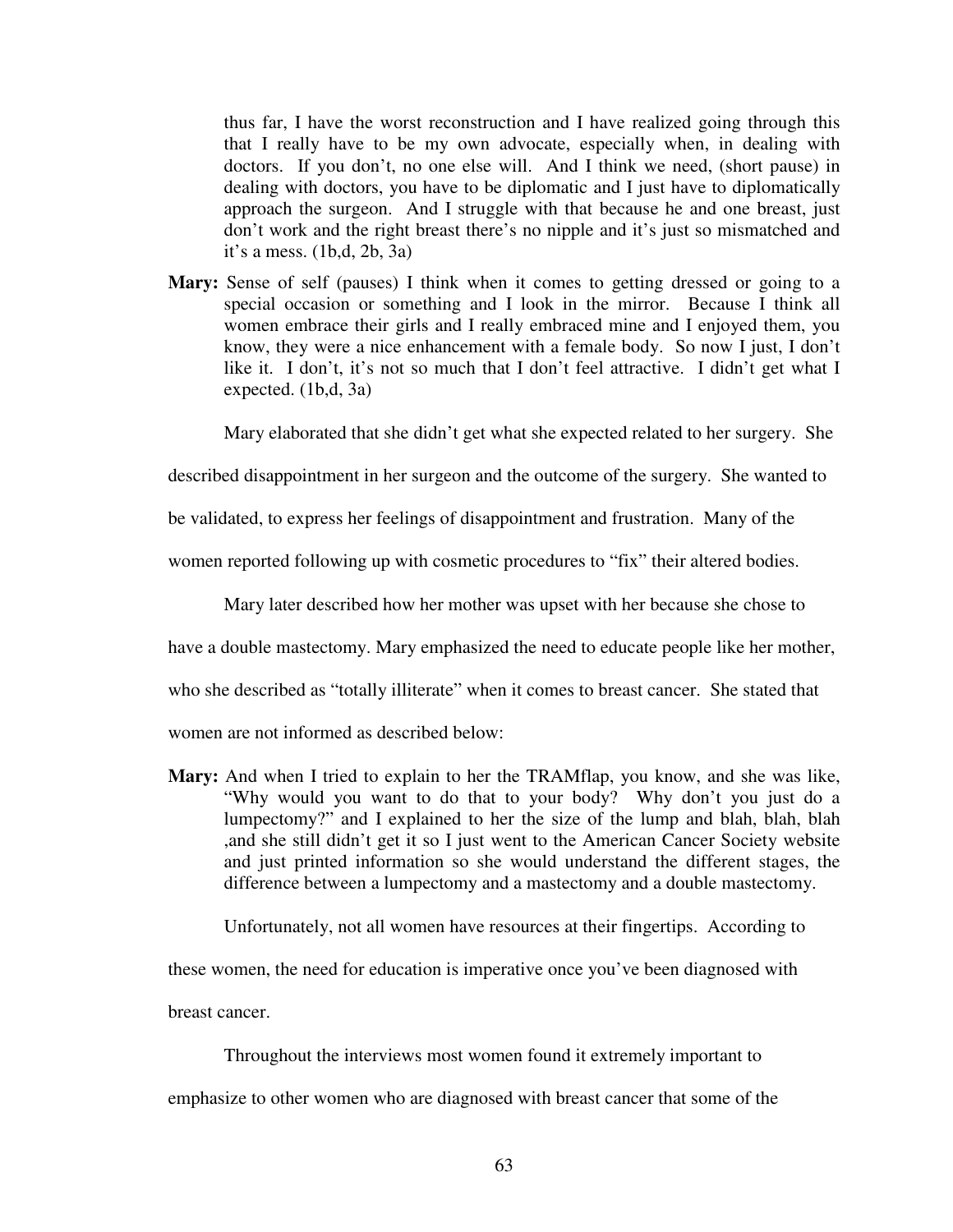appearance-related changes, particularly hair loss, are only temporary. They all wanted

to give other women the reassurance that if they experience the appearance-related

changes resulting from breast cancer treatment that they would look "normal" again.

- **Tammy:** Just that it's very short-lived. At the time it seems like a travesty, but it's very short lived. So, I mean, the hardest part is, you know, some women end up gaining some weight, which I think is very hard on your mental stability, depending on who you are. And, um, the weight comes off, the acne goes away, your eyebrows grow back in, you know, pretty much overnight. Um, it's all very short-lived. (3b,c)
- **Susan:** You will not constantly feel ugly because you will grow your hair back. (3b,c)
- **Tara:** Um, I would just let them know that, you know, you are not alone. That there are lots of women out there that would want to help them, but it's temporary, it's when you lose your hair, it will grow back. When you feel really crappy, you're not going to feel that way forever. Um, radiation will affect your skin, but it won't affect it forever. You can get through this with support and family support and you just, you know, just be strong because there is a light at the end of the tunnel. (2b, 3b,c)
- Lily: Um, I guess the most helpful thing is to, you know, once they realize that it's a possibility, cause I ran into people who did not lose their hair, um, to just know it's a temporary thing and there's all kinds of things out there. Wigs and make-up and had to have all kinds of things to make you look better, or about your hair. And, It's only temporary. Your hair's coming back. Just like a part-time thing is going to happen and then as soon as the chemo is over, your hair is going to start growing back. It's just a temporary thing that you have to go through. Cause, it's not forever. I think once we realize this is not forever, this is just a temporary thing that we have to go through…….then, we're okay. (3b,c)
- **Betty:** Um, as my very first breast cancer buddy told me, she had her breast cancer 21/2 years before. She said, "Your hair really will grow back". Um, it was encouraging for her to look normal to me, you know. She made it through and she's back to normal. You know, I think women talking to other women who've been through it is very important. (2b, 3b)
- **Jane**: Um, I think talking to other people that have gone through it. You know, I was told that my hair would, you know, probably grow back very quickly. It didn't. Um, I was worried that it was never going to come back. I was going to the doctor and saying, it's been six months since my last chemo and I don't have anything. I mean nothing, I was panicked. I knew other people who were getting stubble in between their treatments. So their hair was going to come back quick. Um, and I also didn't have, you know, a short haircut to begin with. So, you know, just awful. So, um, you know, talking to people, I would tell them that, you know, not to worry if this doesn't come back quick, it will come back and you know with me this is what happened. Just having somebody who personally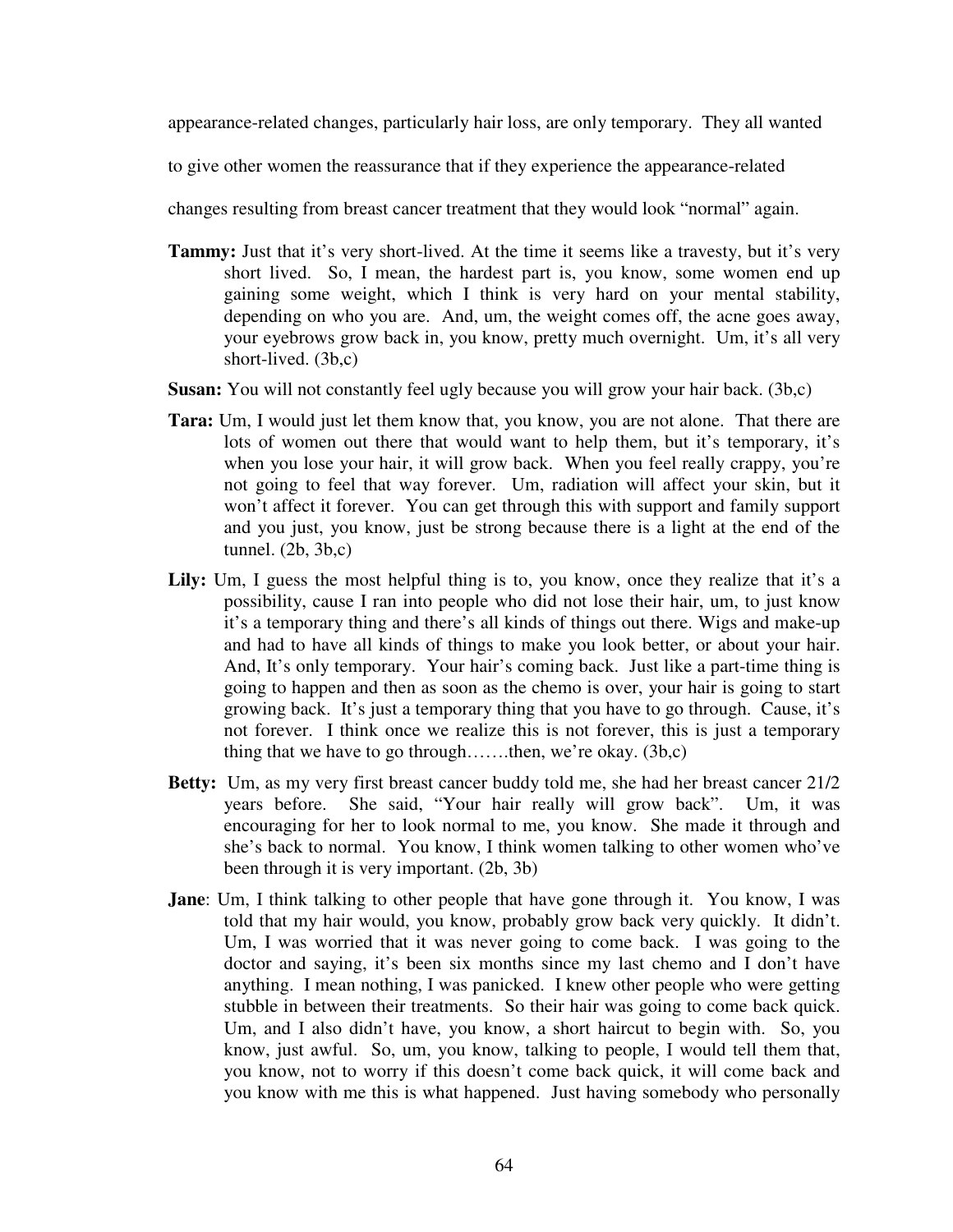went through it and who also cares about their appearance. You know, often I would talk to people that were just like, "Oh I didn't even care about my hair, all I wanted to do was live". Well, I wanted to live too, but you know, I mean, yes, of course, that should be your priority otherwise you wouldn't be doing it in the first place. But to say that or just kind of brush it off like that's not important, it's ridiculous. And maybe for some people it's not. I would say to the vast majority of people, it is. So, I would think it would be helpful to talk to other women who had gone through it and could tell them how they felt and that it's completely normal to feel ugly and unattractive but that it will change, it'll come back. (1a,d, 2b, 3b,c)

Eventually, taking control of decisions related to personal appearance became

empowering for some of the women. The women began describing an improvement in

self-esteem and regained sense of self. Many of the women described making changes

through diet and regular exercise programs. A few of the women stated that they stopped

drinking alcohol. Others described feeling better about their appearance as a result

surgical decisions, for instance, one woman reported:

Well, um, I did not have reconstructive surgery at the time. And, I don't know, seven or eight years later, I got tired of being two different sizes and so that's when I had breast deconstruction surgery. I had the other breast made smaller and the surgery removed some of the scar tissue from the original surgery that's right next to the chest wall. And so, that made me feel better. Nobody really noticed it but I did, every time I looked in the mirror. (3c)

Tara was diagnosed and treated for breast cancer five years ago. She had genetic

testing done and found out that she was BRCA2, a genetic predisposition to breast cancer. She had a double mastectomy with immediate reconstruction at the time. "I had two implants put in". Two years later she was giving herself a breast self exam and felt a lump. Following a biopsy she discovered that the cancer had returned. She began chemotherapy in May of 2009, which she described as "horrible". The chemo was followed with radiation therapy and now she is on Tamoxifen for five years. Tara states that she is now able to think about cosmetic reconstruction: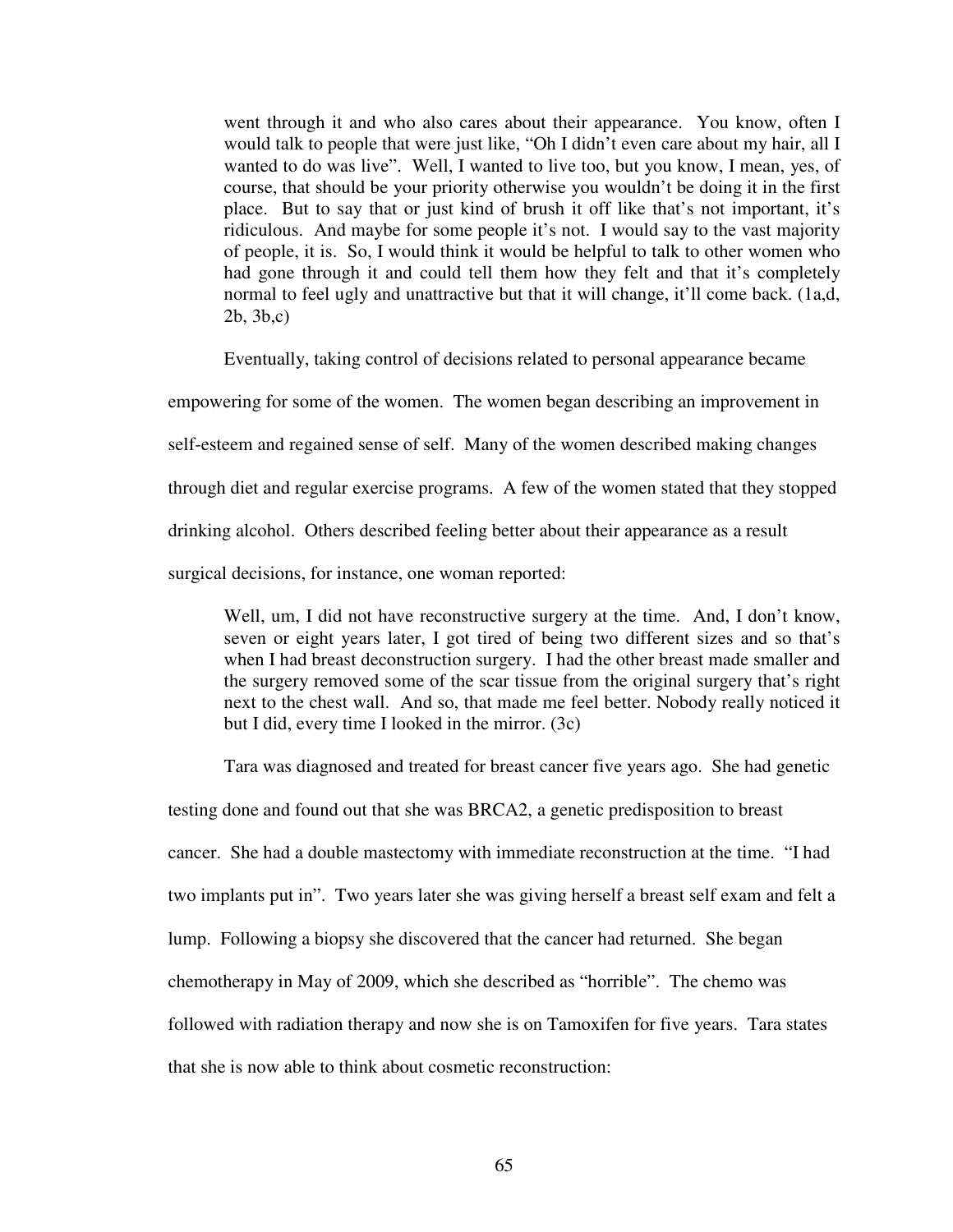**Tara:** Um, I'm actually going to have a bit of more reconstruction done on my breast implants because my very first experience was not a good one. (1d, 3c)

Women described having botox, liposuction, breast reconstruction, upper lip

waxing as appearance investment procedures following their recovery from breast cancer.

Some of the women described wearing more cosmetics, even if it was just lipstick.

When asked about the importance placed on appearance investment prior to

diagnosis, for example, did they have their hair done regularly, did they wear cosmetics,

did they get their eyebrows waxed, or use any skincare products, most women felt that it

was important to invest in their appearance, for example:

**Kathy**: I've always had really good skin. Um, I've always cleaned my skin, like, you know, in the shower like with soap, not with soap, but like with facial moisturizer or that kind of thing. I've never been big into make-up at all. Was never really, you know, really cared. You can't tell my hair is curly now, but my hair has always been curly. Um, so I never really did that much with my hair because my hair will just be curly anyway. Um, I definitely think when I started doing this whole cancer thing that, um, I definitely wear more make-up now and I really tried to make myself look more female. Cause, just being bald, you just don't feel like, you still have boobs, but I mean, you know you don't look, you look more like a guy, I think, when you're bald. (1a, 2a, 3c)

## **4.4. Support for A Cosmetic and Grooming Behavior Clinic As An Aspect of**

## **Breast Cancer Treatment**

My last question was to ask the women about a clinic to address some of the appearance-related issues of breast cancer treatment. Although some of the women did not wear make-up or use skin care or hair care products prior to being diagnosed with breast cancer, they all felt that being prepared for the appearance-related side effects by attending a clinic was important. Some of the women described feeling less selfconscious and more supported in one of the clinics that they attended because "we were all in the same boat". Some comments are described below: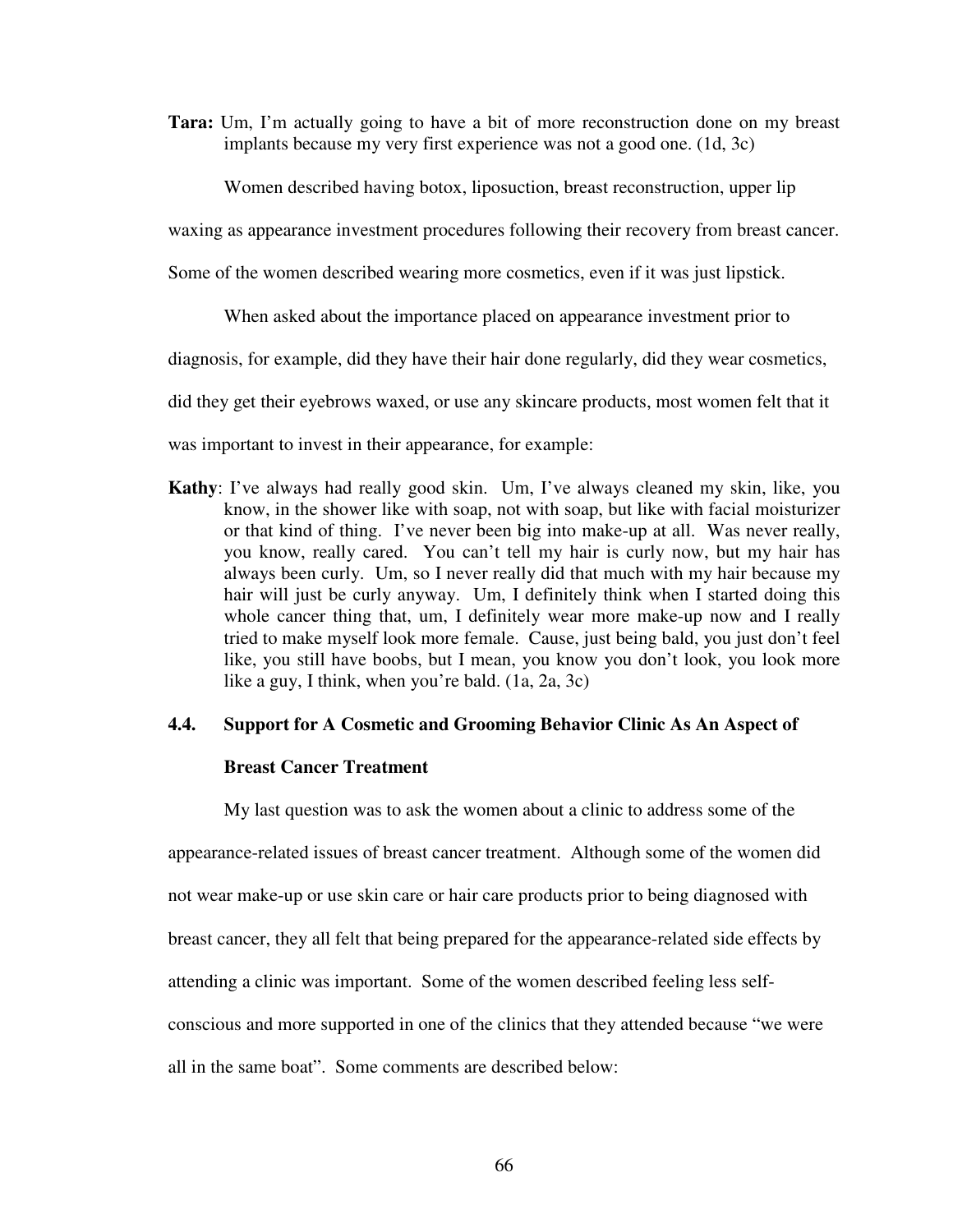- **Mary:** I think it's important…. I think it's important. And I went to the Look Good…Feel Better group and that's a nice program for women who are going through chemo and the radiation. Because you really do, I think, for your selfesteem, you want to pull yourself together and try to keep yourself up and build yourself up because it does. When you look good, you feel better. That's my opinion. And you feel better about yourself. So, to get up and put a little lipstick on, you don't have to do the whole nine yards, but just something. Even if it's a little perfume, you know. (2b, 3c)
- Tara: There was a program. That Look Food...Feel Better program through\*\*\*\*\*\*\*\* hospital and when I lost my hair, um, my daughter recommended for me. It was an evening at \*\*\*\*\*where they have make-up artists that come in and they actually give you very generous, um, and it did me the world of good. They give you a large bag of cosmetics and they show you, basically, how to draw in your eyebrows, how to make….My face was dry when I had chemotherapy and they would show you the right moisturizers to use, um, how to wear the bandanas and different hats, just to make you feel, to look good and feel good and there were about twelve women that attended that night. I was a little apprehensive about going. Wasn't quite sure if I wanted to go and take my scarf off in front of strangers and have them look at me with no make-up on and then putting make-up on, but I ended up, actually, um, I was the model for the make-up artist so I sat in front of the class and she actually made me up and showed the other women what to do. It made me feel good because I went home and, you know, my husband thought it was great and, uh, my daughter, who was five, said, "oh, mom, you look pretty" and I'm glad I went there. It was a good program and I definitely recommend anyone going through it to attend that kind of seminar. You were able to keep the cosmetics that they gave you, eyebrow pencil, blush, so, a great program. (2b, 3c)
- **Betty:** I think the one I went to was just one day, but it was very good. The clinic was very encouraging for me. There were so many women there and there were three or four, or five instructors and they all had something to teach us from different aspects about your hair or your color of your clothing, your make-up, or something. It was encouraging to see so many other women in the same place. (2b, 3c)

Betty went on to say that she had never heard of the program before she had

learned about it through her oncologist's office. She thought the program would be

helpful for women diagnosed with breast cancer, "Publicity for the program is essential."

This chapter summarizes for the reader verbatim quotes by the participant's,

themselves, to deliver their messages related to altered appearance related to their breast

cancer treatment and how it affected their sense of self, self-esteem, and social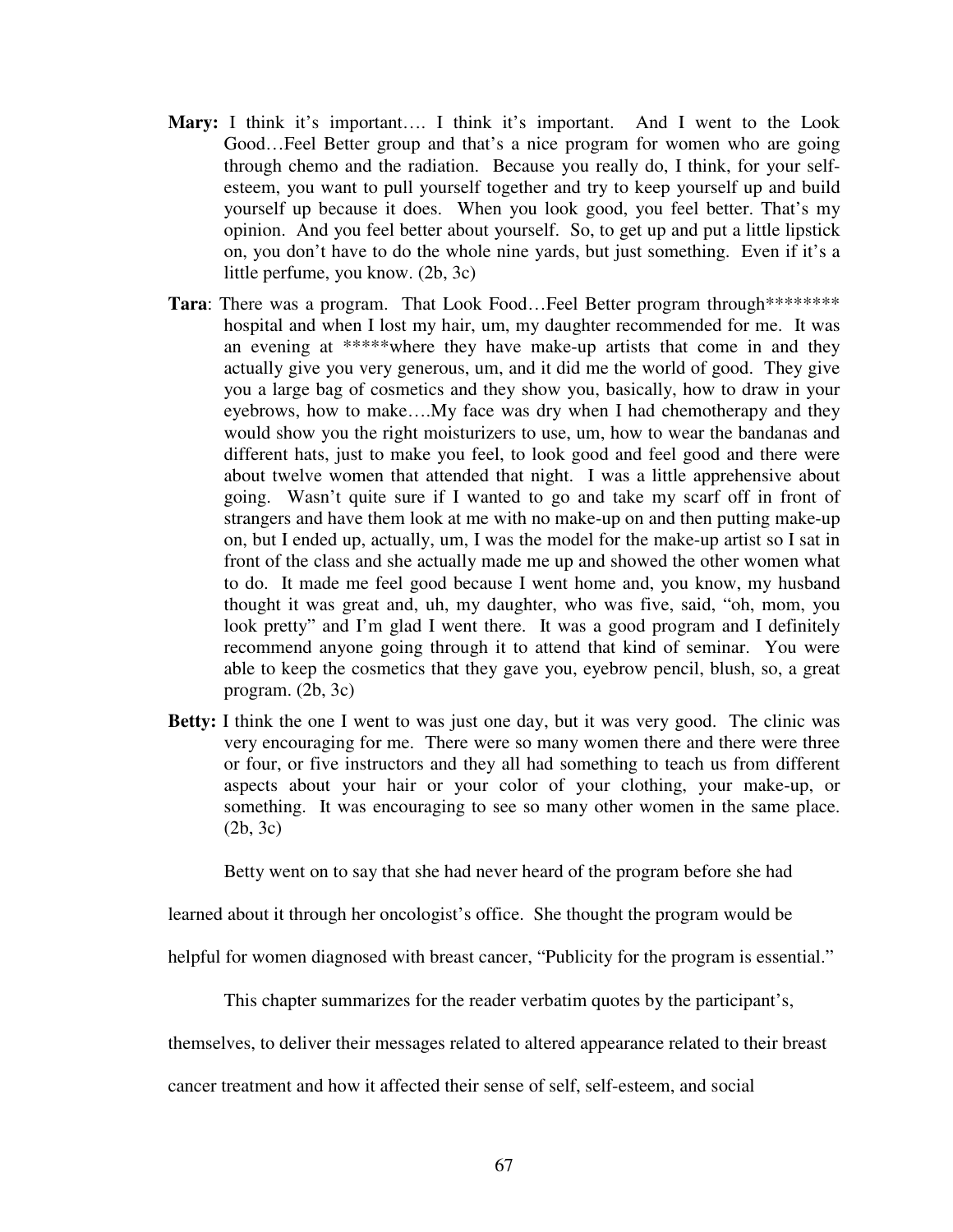functioning. The three major themes and sub-themes that surfaced during data analysis were also reviewed in this chapter.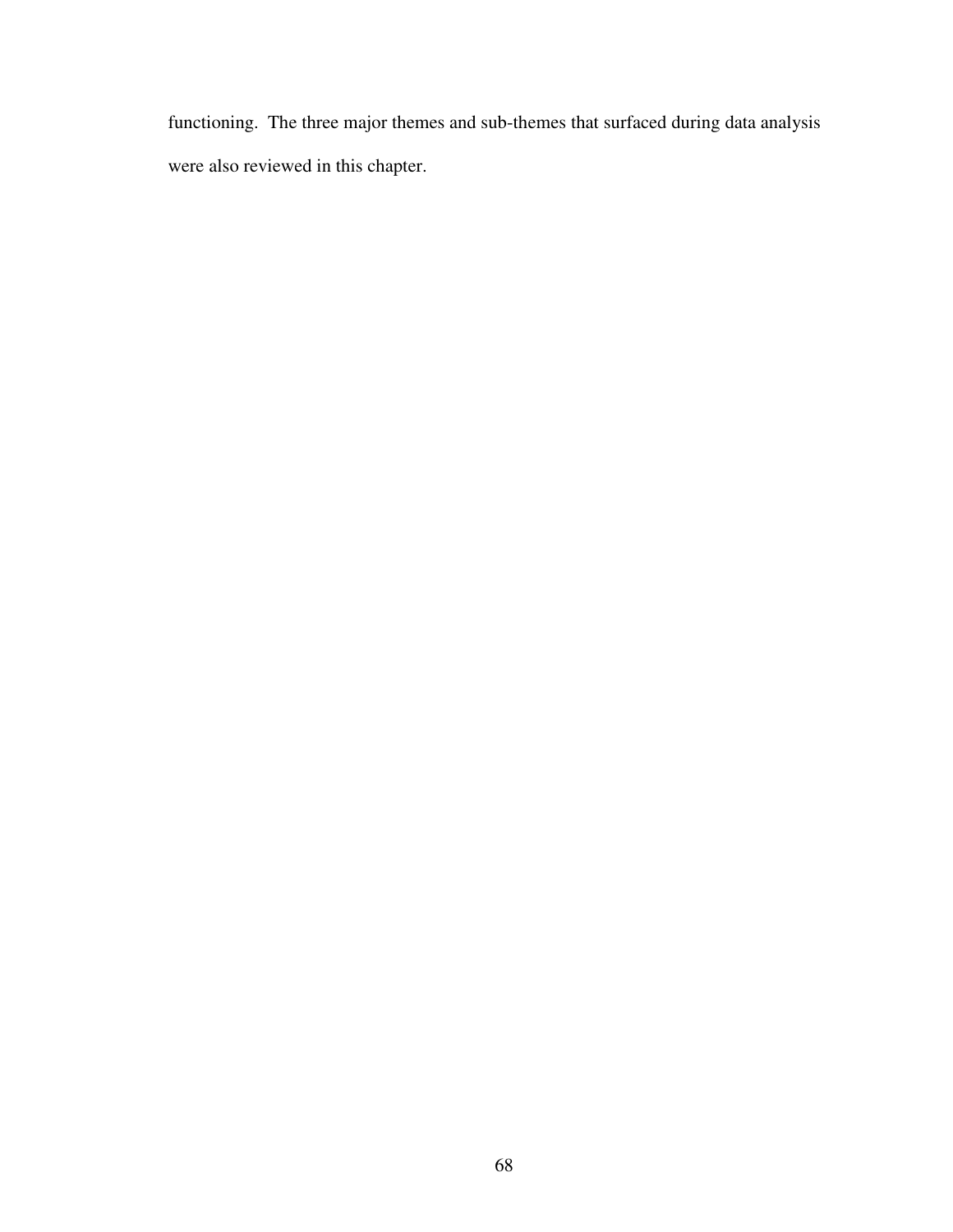#### **CHAPTER 5**

#### **Discussion**

The present study was to explore whether appearance-related issues of breast cancer treatment affect sense of self, self-esteem, and social functioning. In this study female breast cancer survivors described their experiences related to their altered appearance. The results unearthed in this study were consistent with issues presented in the literature related to altered appearance and how it affects one's thoughts, feelings, and behaviors. This chapter will connect theories in Chapter 3 to the findings in this study.

This study confirmed that women have specific concerns adjusting to the disease and its treatment as they are associated with altered appearance. These aesthetic changes have been reported to disrupt many aspects of a woman's sense of self, which include but are not limited to, self-image, self-esteem, self-concept, self-confidence, and body-image. Disturbances in body image have been linked to low self-esteem (Striegel-Moore & Franko, 2002). This adjusted sense of self related to breast cancer treatment has been described as having an impact on the women's self-esteem which resulted in disturbances in several aspects of social functioning such as employment, sexual intimacy, and social events.

Research shows that scarring and disfigurement to a woman's body can result in changes to self-perception and lower ratings of attractiveness (Ogden & Lindridge, 2008). Today an increasing number of women are undergoing surgery for breast cancer which may include lumpectomy, mastectomy, breast reconstruction, and placement of a port, all of which have been described as concerns for the women in this study. Fobair et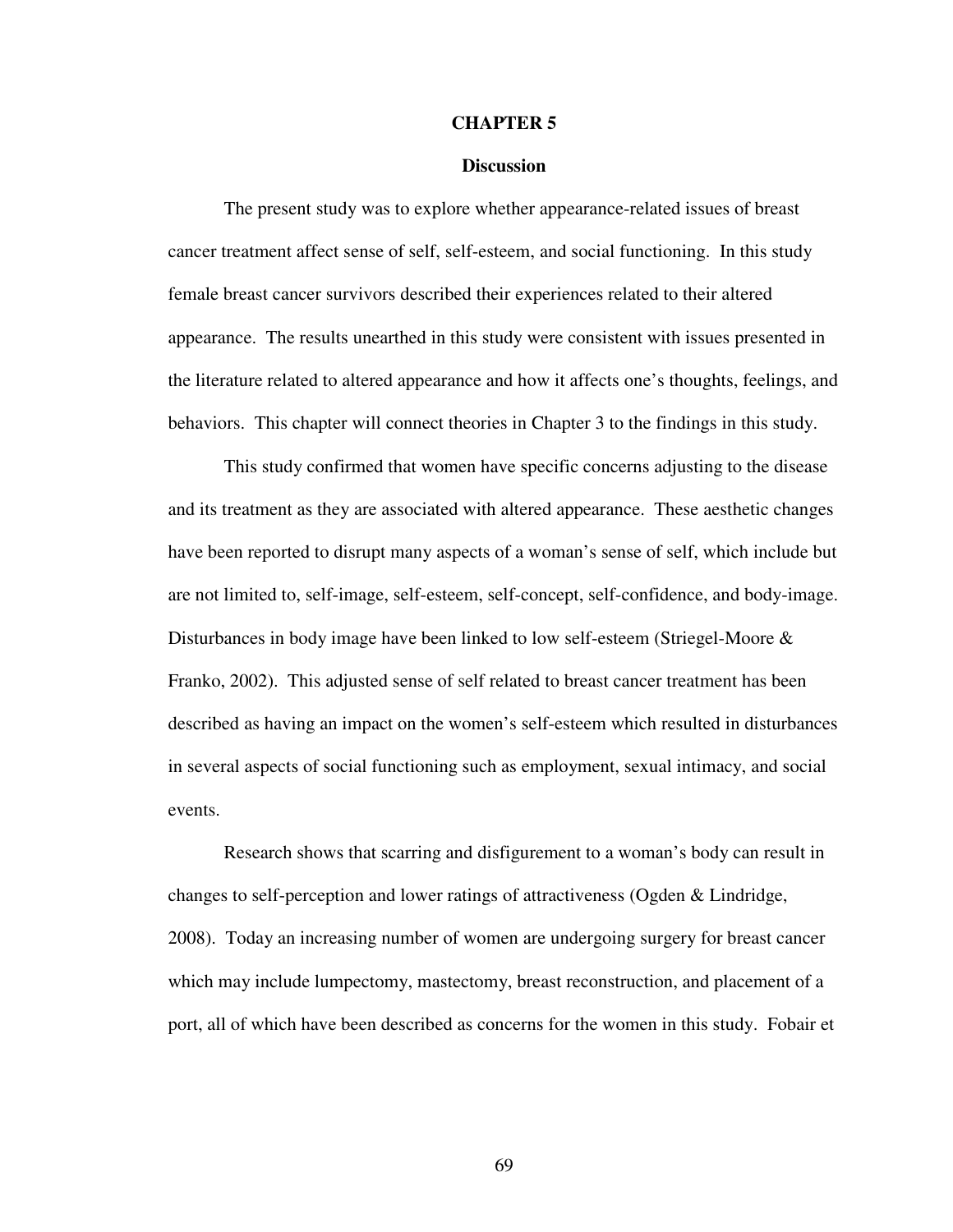al. (2006) found that these concerns are common following surgical and adjuvant treatment.

A major contribution of this study was that it validated existing knowledge on the topic of altered appearance in women with breast cancer. This first theme, changes in self concept due to changes in appearance, is consistent with the findings of Bertero and Wilmoth (2007) in their fourth interpretation, described as redefinition of self. They defined "body picturing", as a result of breast cancer treatment, causing the women to feel "not normal" or "altered" to a point where they did not recognize themselves. The study women didn't look the way they wanted to look and needed support around that.

According to Sullivan (1953, p. 350), interpersonal theory describes "the person's personification of himself is not very estimable by comparison with his personifications of significant other people. For example, Tara was concerned that other people were looking at her in a different way, Betty described needing to be supported by other people, and Jane's detailed description in the supermarket are all indications of interpersonal interactions and how they affected the women's sense of self which, is this study, was interconnected with the women's self-esteem.

As described above, altered appearance can cause the women to have false messages or assumptions about themselves. Tara described: "I felt lots of people who knew what was happening were looking at me in a different way." Jane stated that maybe she wasn't as unattractive to other people as she thought she was. Consistent with the interpretation of attachment validation related to womanhood/femaleness in the study by Bertero and Wilmoth (2007), the women in this study described questioning whether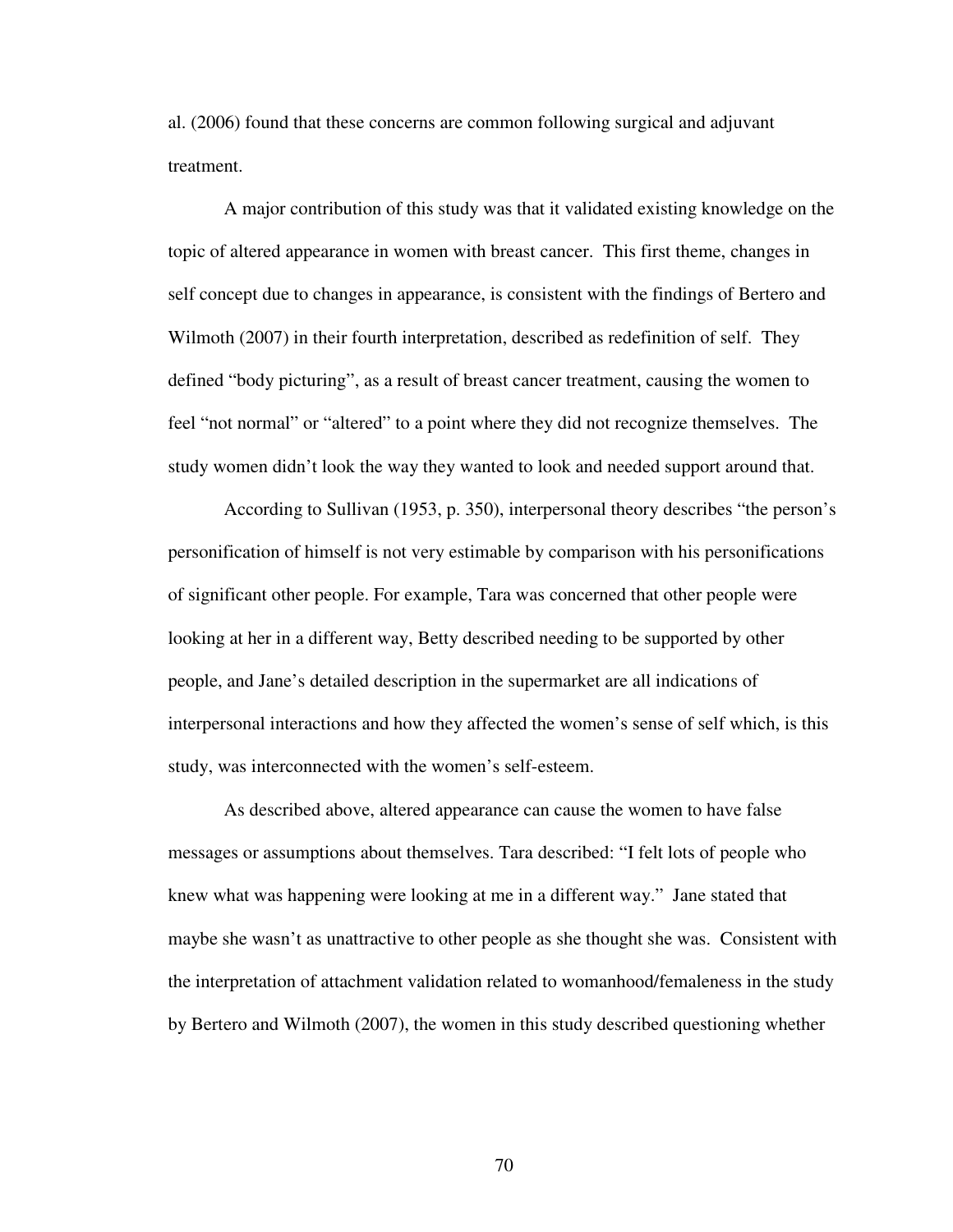they were still desirable women. The sub-themes were interwoven and interconnected throughout the main themes of the study.

Sarwer (2006) reported that a persons appearance can shape their self-image; ultimately, affecting the way they deal with others. According to Beck (1979), cognitive theory maintains that how an individual structures his or her life experiences largely determines how he or she feels and behaves. Oftentimes appearance-related side effects of breast cancer treatment can results in holding assumptions about oneself. In this study the women described how thoughts about their altered appearance directly interfered with their functioning.

These findings are consistent with Interpersonal theory which postulates that people with low self esteem minimize their anxiety through some degree of social isolation, that is, to some degree they limit their contact with others (Sullivan, 1953). Sullivan described one's deep, absorbing preoccupations, "in which one loses all touch with things outside of oneself short of fire, there is great centering of conscious referential process on tiny little signs, often grossly and dreadfully misinterpreted, in the somatic organization of the body" (p. 356). Sullivan pointed out that interpersonal interactions and environmental influences serve to modify perception of self as well as one's external experiences with others. Interpersonal theory places emphasis on the formulation of a set of internal assumptions, ideas, and fantasies about other people and oneself, referred to as personifications. Appearance, therefore, is not just personal but societal.

According to cognitive theory these assumptions can lead to distortions, catastrophizing, exaggeration, shame, and negative self-statements. These distorted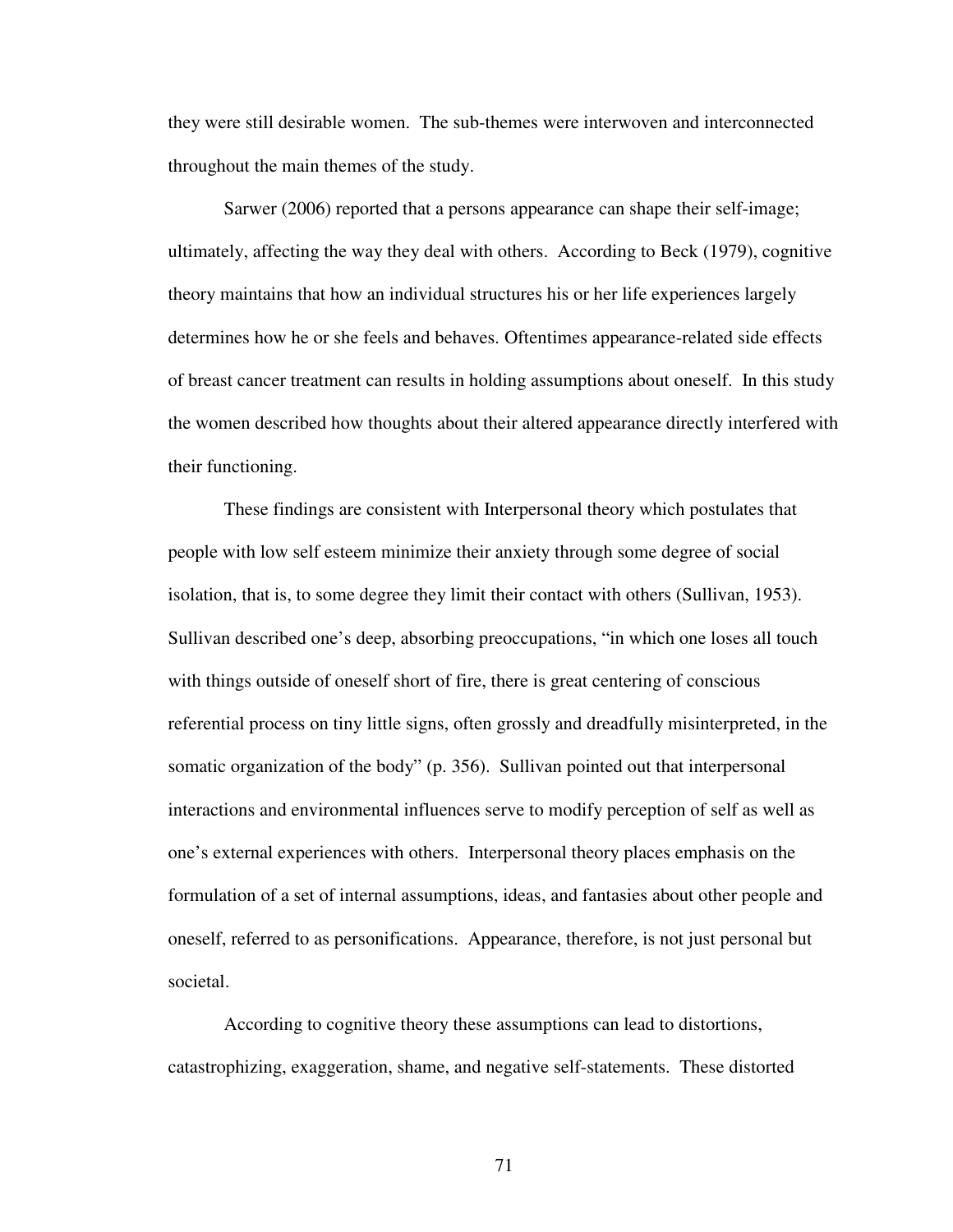patterns of thinking often lead to misperceptions about oneself, one's environment, and one's experiences. The perception of oneself becomes inadequate along with a negative view of the world. This study provides evidence that changes in appearance related to breast cancer treatment caused these women to make assumptions about themselves. The women reported holding assumptions that they would be judged by their families, coworkers, or strangers in society. Some women reported assuming they were unattractive or less feminine because of their breast cancer diagnosis and treatment. These women feared being ostracized or marginalized in their community. They described these assumptions as having an impact on their role as partner, co-worker, and person in their environment.

It is important to note that in the third theme, related to advocacy and empowerment, when the women received positive support by family, co-workers, and strangers it seemed to result in a more positive self-concept. If one receives acceptance and support by others then those feelings are mirrored back from the individual. The women described feeling more comfortable around those people they knew and trusted. The women also described feeling uncomfortable around strangers, people they didn't know, until that stranger provided positive support. The women apprehensively left the safety of their homes describing feelings of vulnerability and self-consciousness. The women held "false beliefs" that they would be judged by others. Therefore, in addition to the use of cosmetics, hair and wig care, etc., a cognitive behavioral intervention should be explored to evaluate efficacy with breast cancer survivors and the assumptions they develop related to these appearance-related changes.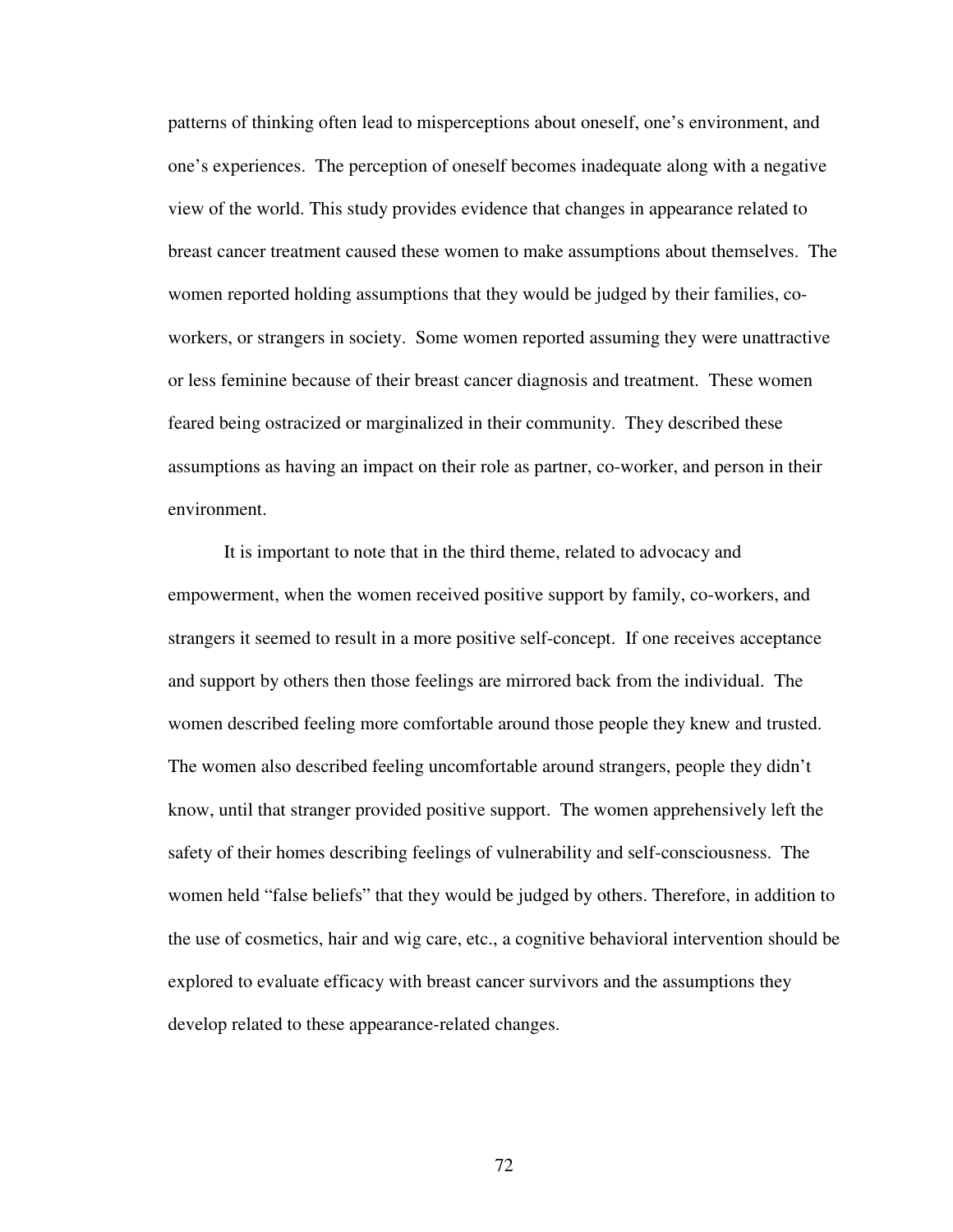Interestingly, as described by Cozolino (2002) in Chapter 3, the brain exists in relationship with other brains and when acceptance is demonstrated by others it can produce acceptance of oneself; ultimately, healing suffering. This was confirmed by several women in the study who were encouraged to expose their bald heads. These women reported feeling empowered describing that once they removed their head coverings in public they never felt the need to cover their head again.

Crossed boundaries, one of the sub-themes of the study, caused many of these women to go on an inner journey of self discovery. Nezu  $\&$  Nezu (2003) referred to this as the "true self". Whether positive or negative the feedback gained from society, frustration related to health care, and the desire to have a sense of control resulted in self advocacy. The women began to find their voices to fight for themselves. This gained sense of control appeared to have created a domino effect. The women reported that advocating for themselves led to feelings of empowerment; ultimately, this improved their self-esteem which improved their sense of self and their overall social functioning. This renewed sense of self-esteem enabled the women to move from the victim role which placed them in the driver's seat of their own lives.

It is also important to note that this study does not promote or suggest the use of cosmetics or a particular program. It is only reporting the interest in cosmetic care that the women, themselves, described to build support networks and camouflage the negative side effects of breast cancer treatment.

#### **5.1. Clinical Implications**

This study recognizes that coping with appearance-related issues as a result of breast cancer treatment was a major concern for these women. These findings have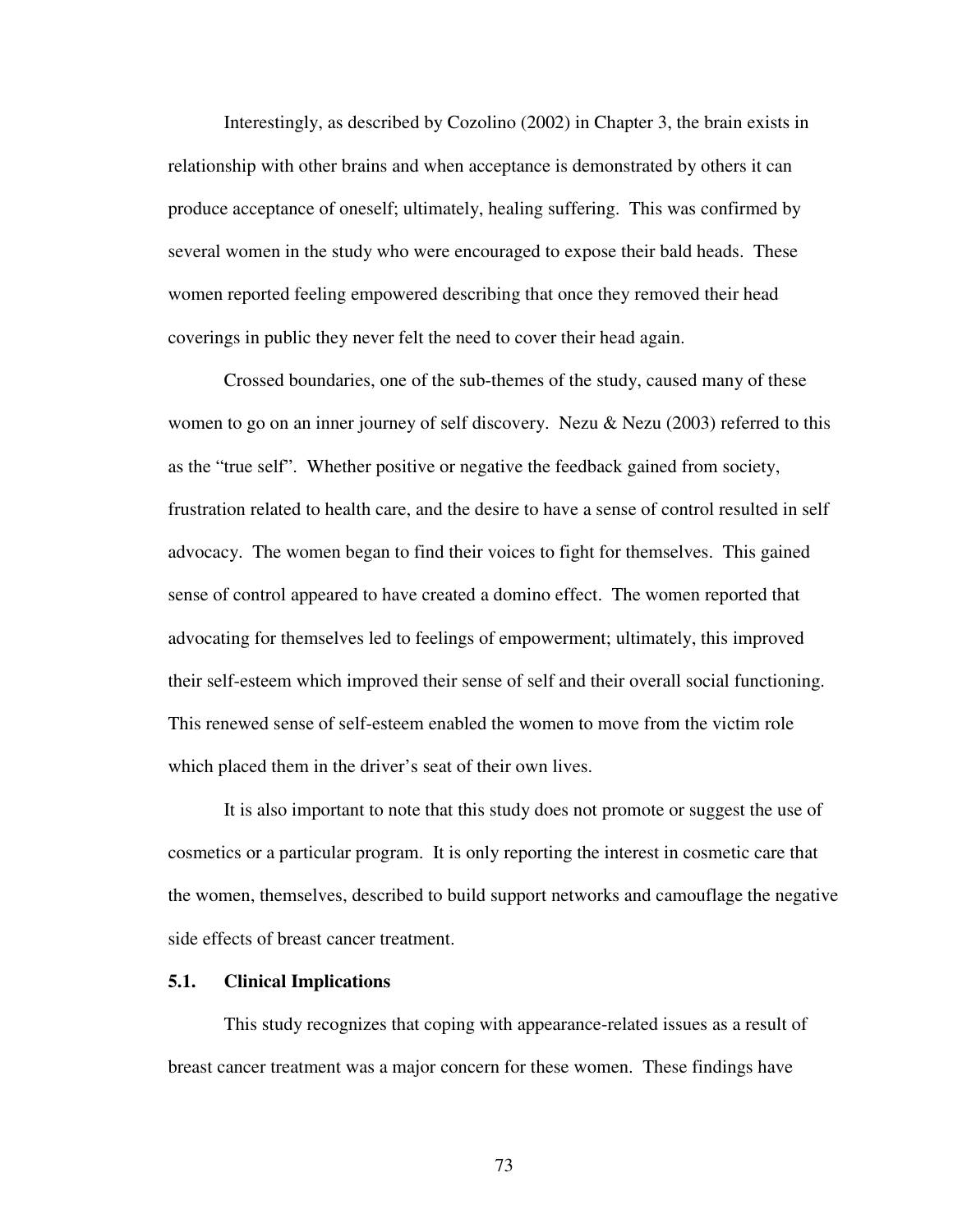numerous implications for clinical social workers. First, understanding and validating the concerns revealed in this study can assist clinical social workers in their ability to be more mindful of this important aspect of breast cancer treatment and provide the necessary interventions. According to Titeca et al. (2007), although these side-effects of breast cancer treatment may have a significantly detrimental impact on a patient's quality of life they are often not recognized as important by healthcare professionals. Perhaps this is because of the lack of knowledge in this area that this study hopes to bring to light.

Cozolino (2002) reported, "As a therapist, one of my primary goals has been to shift my clients' experience of anxiety from an unconscious trigger resulting in avoidance into a conscious cue for curiosity and exploration" (p. 33).

Second, as health care professionals clinical social workers are trained to validate feelings while meeting their clients where they are, helping to improve social functioning and develop effective coping strategies. One of the central roles of a social worker, as the psychotherapist, is to provide psycho-education. Social workers, whether in clinical hospital settings or outpatient practices, "have an important role in helping individuals and their family adjust to the diagnosis and treatment of cancer" (Bourjolly, Kerson,  $\&$ Nuamah, 1999, p. 16).

Lastly, if we are going to continue to work with this population it is important to feel comfortable assessing these areas of outward appearance enabling us to address the "whole" person both inside and out. Throughout the research literature it has been noted that these appearance related issues have resulted in psychological issues for many breast cancer patients; however, very seldom do we see them being referred for psychotherapy. Therefore, this study suggests the importance of clinical social workers in hospital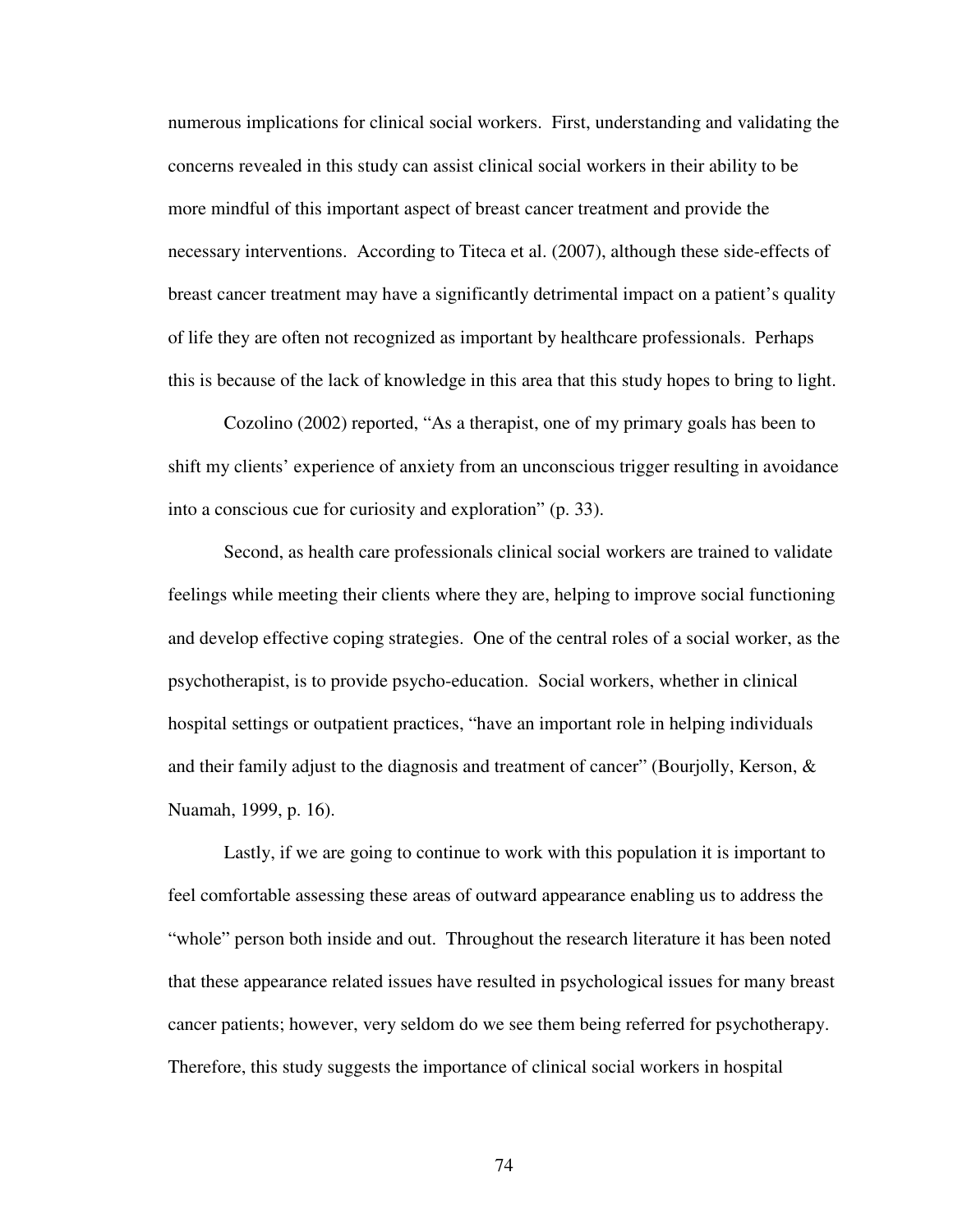settings assessing appearance-related issues of breast cancer treatment to help women in their adaptation of these issues and refer to outpatient psychotherapists as needed.

Further, to bring light to this topic can advance the knowledge of psychotherapist in developing ways in which we can prepare, educate, and implement clinical interventions to support these women as they struggle with the physical, psychological, and appearance-related aspects of breast cancer treatment. We have the responsibility to transfer what we know to our health care treatment teams, social work colleagues, as well as the next generation of healthcare providers to prevent them from disregarding this important aspect of psychotherapeutic intervention for women in treatment for breast cancer.

For example, a recent study by Hunter, Coventry, Hamed, Fentimen, and Grunfeld (2008) evaluated a cognitive behavioral therapy (CBT) group, which consisted of relaxation and paced breathing techniques, as an intervention to alleviate menopausal symptoms in women following breast cancer treatment. Although they report that further studies are needed, their research found clinically significant data to support a CBT group intervention to reduce hot flushes and night sweats in women who had undergone treatment for breast cancer.

Research indicates that psychosocial support can be helpful with the psychological stress experienced by women who are going through breast cancer treatment (Badger et al., 2007). Fobair et al. (2006) found that addressing body image and sexual functioning were essential in improving the quality of life in women with breast cancer. Annlo (2000) reported that psychotherapy can be effective in helping women cope with these difficult changes in body-image and sexual functioning; however,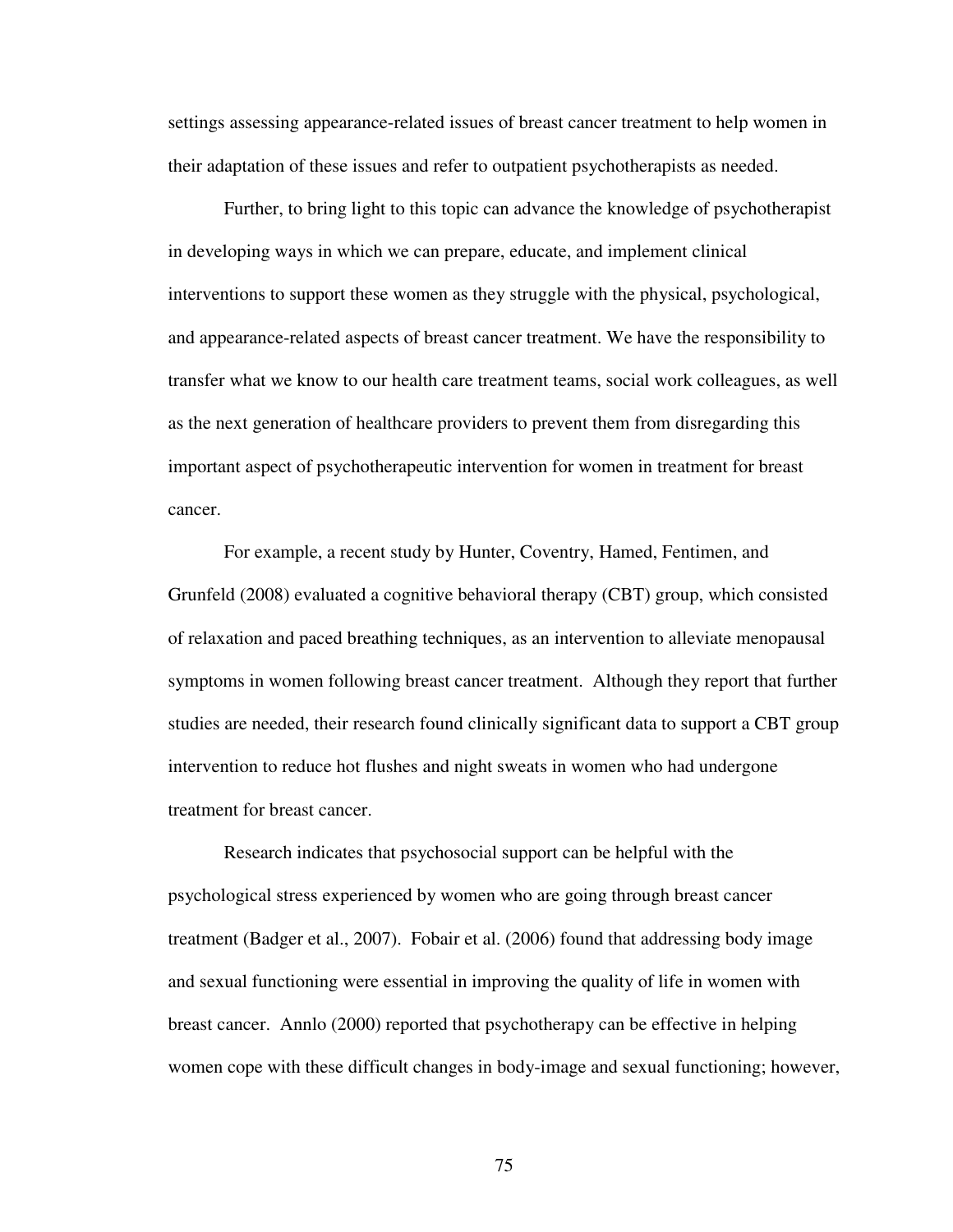stated that most mental healthcare providers are not comfortable addressing these issues. Consequently, many of the participants in this study struggled with alterations in sense of self, self-esteem, and social functioning without seeking professional support.

Denzin & Lincoln (2005) reported that, "The interviewer becomes an advocate and partner in the study, hoping to be able to advocate social policies and ameliorate the conditions of the interviewee" (p. 696). Bringing awareness to these appearance-related issues can be a first step in recognizing that they actually do exist. Many suggestions were made by the participant's during the interviews. One such suggestion was to provide neighborhood educational clinics where women could go seven days a week to gather information, support, and counseling. Another suggestion was to educate and empower these women with both group and one-on-one cosmetic and grooming instruction to prepare women for the appearance-related changes of breast cancer treatment.

A case study by Badger, Segrin, Meek, Lopez, & Bonham (2004), identified telephonic counseling sessions as an effective intervention in improving psychological distress in women receiving treatment for breast cancer as well as their families. By developing a rapport with the client and her support network via telephonic sessions this method can meet the client where she is and assist with symptom reduction of anxiety and depression by providing education and support. According to Badger et al. (2004), "Brief, focused psychosocial interventions delivered over the telephone may be a solution to improve symptom management and quality of life for women receiving adjuvant therapy for breast cancer and their partners" (p. 1003). This type of intervention could possibly be useful for women struggling with appearance-related issues of breast cancer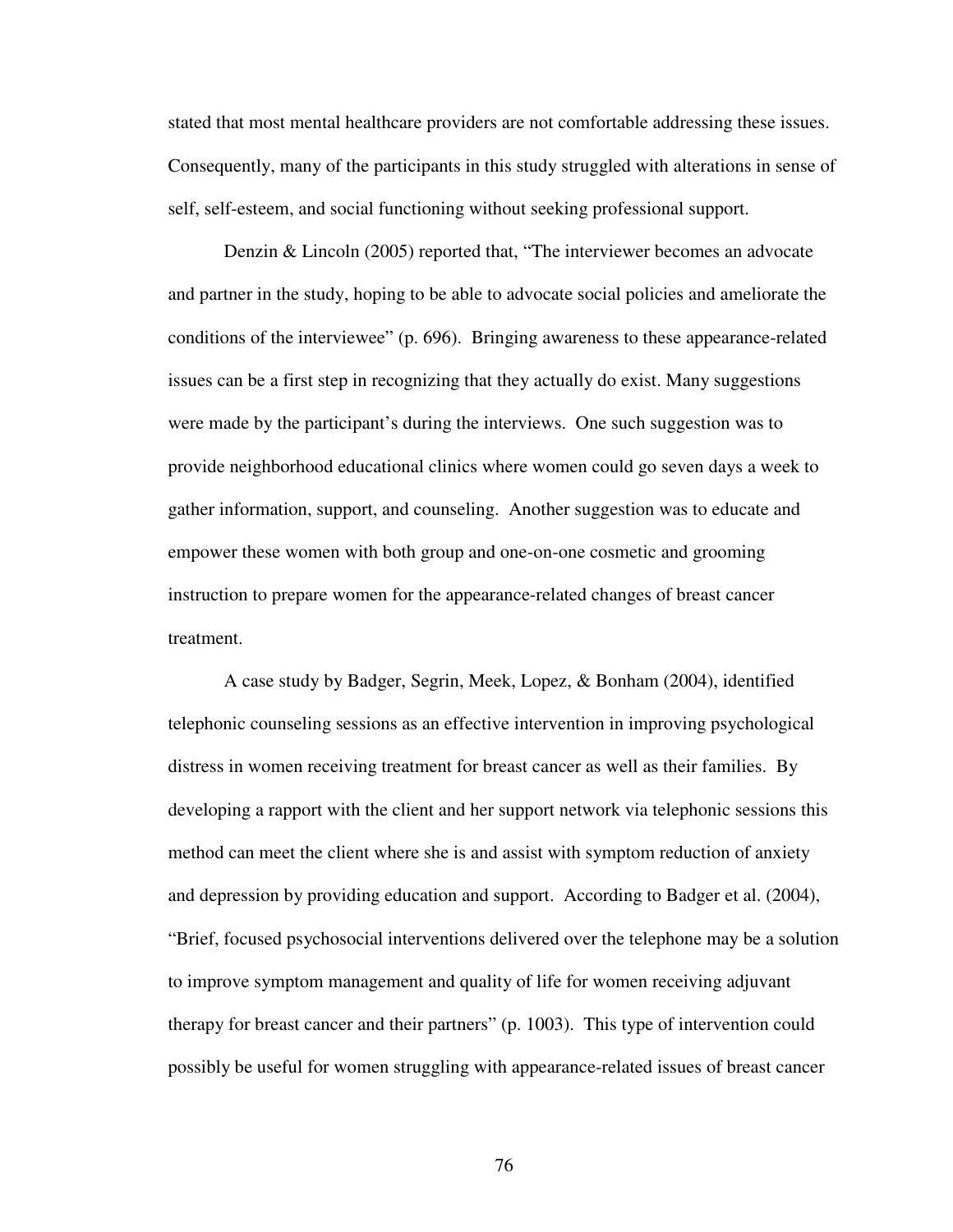treatment due to their initial reluctance to leave the safety of their homes. Through telephonic session the clinician can reach the client and their family where they are while helping to build support, and provide resources, education, and encouragement.

#### **5.2. Strengths**

First, this study provided a thick description of the women's reality, which validated existing knowledge and helped to gain new insights. Second, this study was able to reach data saturation with no new data that was forthcoming after the last interview. Third, for credibility, member checking was done to ensure that what was being transcribed and analyzed was, in fact, what was meant by the participants. Lastly, the study's findings may be transferred to other well-educated breast cancer survivors.

#### **5.3. Limitations**

The interviewed participant's for this study were representative of one group of women. The sample lacked a wide range of cultural diversity and socioeconomic backgrounds; therefore, the results cannot transfer to all women who have received treatment for breast cancer. However, this qualitative study was to interview a small heterogeneous sample as a way to secure rich description of their reality as it pertained to appearance-related issues arising from their breast cancer treatment. This study described and gave voice to the interviewee's perceptions.

#### **5.4. Future Studies**

The findings lend support for further research into the area of appearance-related issues of breast cancer treatment. These are major concerns that, to date, are not being fully addressed by the social work profession. Although this study was able to validate existing knowledge, many years later these appearance-related issues continue to remain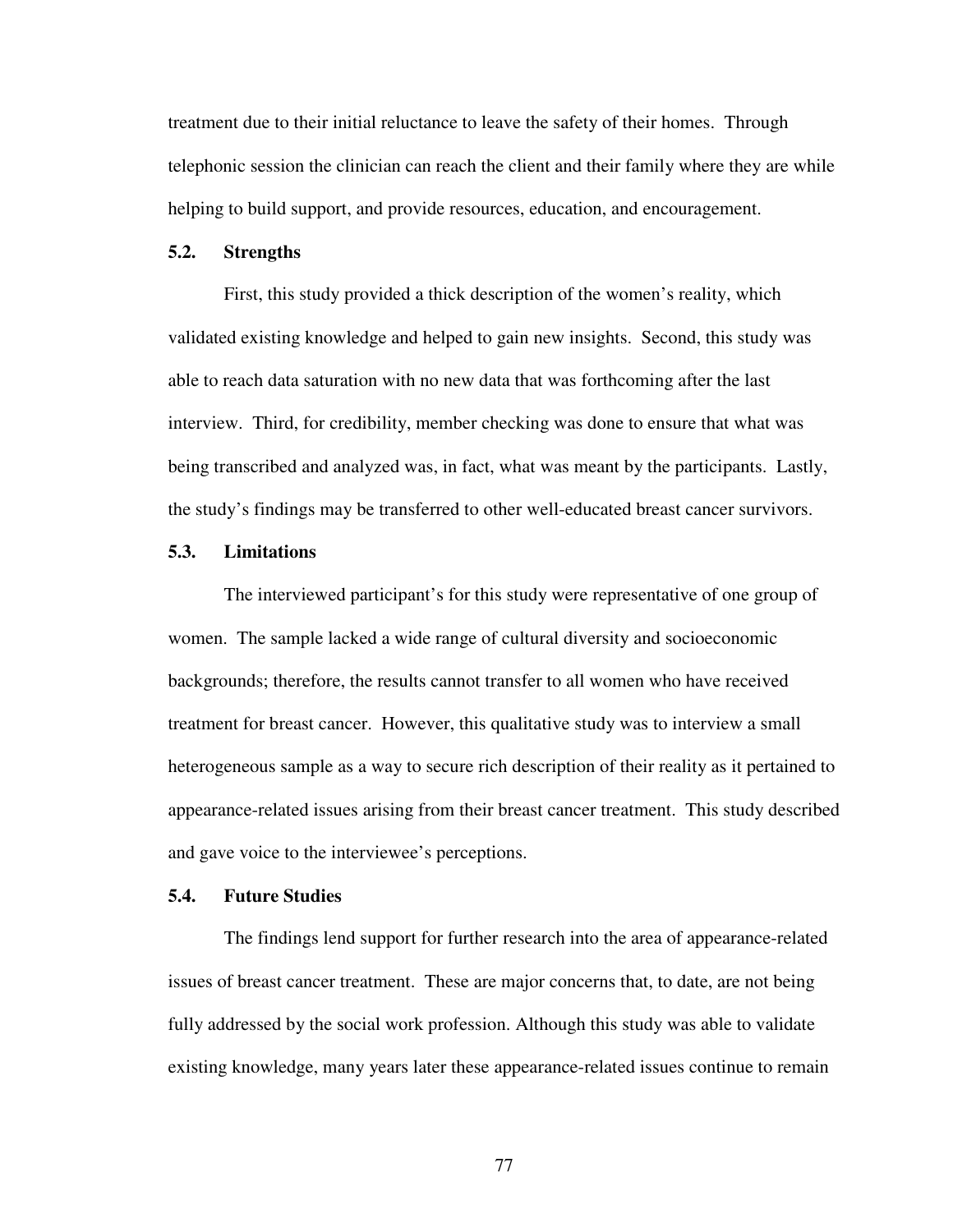unassessed by many members of the healthcare team. In 2009 a self-report measure of body-image and sexual adjustment was developed and found to be a valid and reliable mean for assessing these areas in breast cancer patients (Dalton et al., 2009). This scale addresses the "potentially unique body image disturbances experienced by breast cancer patients" (p. 287). A quantitative study could move this study forward by using this scale known as the Sexual Adjustment and Body Image Scale (SABIS) to measure these disturbances that are unique to breast cancer patients. In future research this could lead to identifying more evidence based interventions specifically designed to target these very valid concerns.

More research is needed to further explore assumptions related to altered appearance in women with breast cancer and the effectiveness of a cognitive behavioral intervention. This research is essential in assisting clinical social workers in gaining a sufficient contextual understanding of the appearance-related issue when working with this population and developing effective interventions. Further research is required to understand, from a clinician's perspective, the reluctance to assess this very important aspect of treatment. Additionally, studies could include a more diverse sample of women from different socioeconomic backgrounds.

In conclusion, despite limitations, this study suggests that women would like to be educated about the potential appearance-related issues of breast cancer treatment. Having this knowledge can empower women to consider their choices when making decisions related to their breast cancer treatment. Women diagnosed with breast cancer need to be prepared both educationally and psychologically from initial time of diagnosis to determine their treatment options. By identifying resources and having this valuable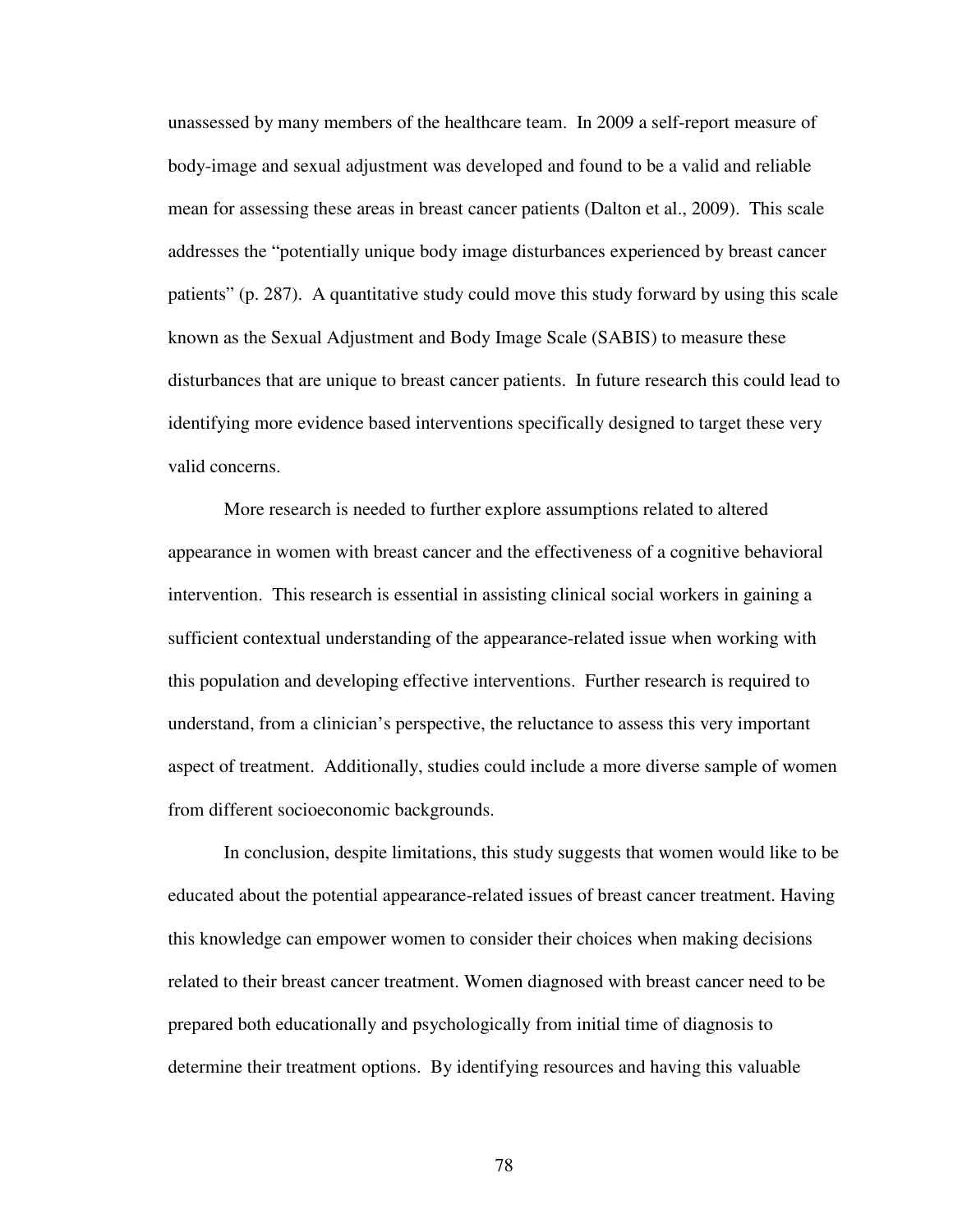information available at their fingertips, social workers can provide breast cancer survivors with information and education necessary to make more informed decisions. Literally, women need to stop putting their bodies into the hands of others without knowing the consequences of their choices, how those choices will affect their appearance, and how their changed appearance will affect their sense of self, self-esteem, and social functioning.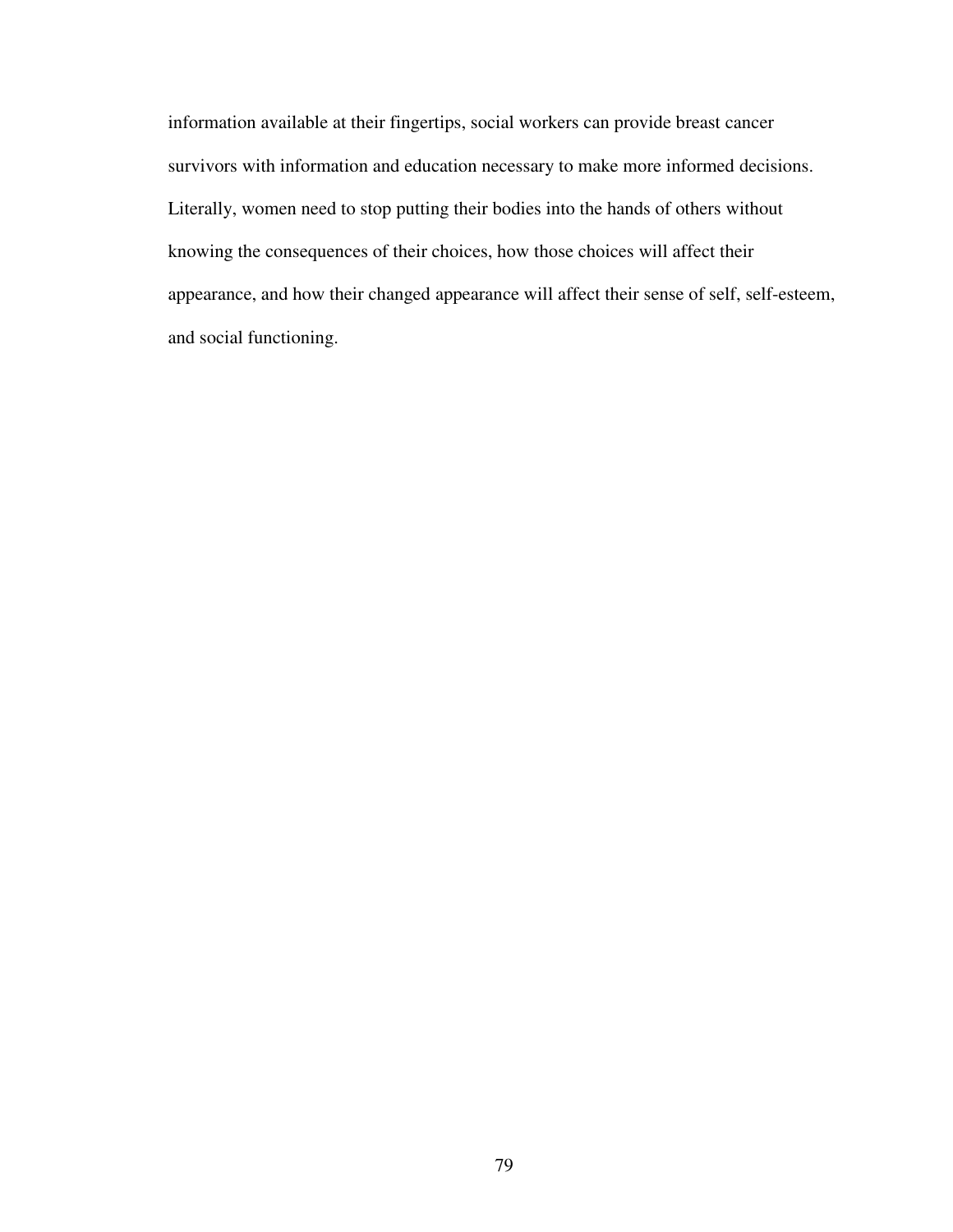**APPENDIX A** 

**Recruitment Flyer** 



# **Volunteers Needed For a Doctoral Research Study**

**Are you a woman who has been diagnosed and received treatment for breast cancer? If so, please consider participating in a doctoral research study to discuss appearance related issues as a result of your breast cancer treatment. This research project will help to assess the needs of women in their recovery from breast cancer treatment. Participating is confidential and involves:** 

- **A confidential background Survey identifying demographic information for purposes of the study**
- **A signed consent**
- **A 60 to 90 minute interview**

**If you are interested in this participating, please contact: Margaret Preston, LCSW, DCSW 215-805-1742 or e-mail: hp6250@aol.com**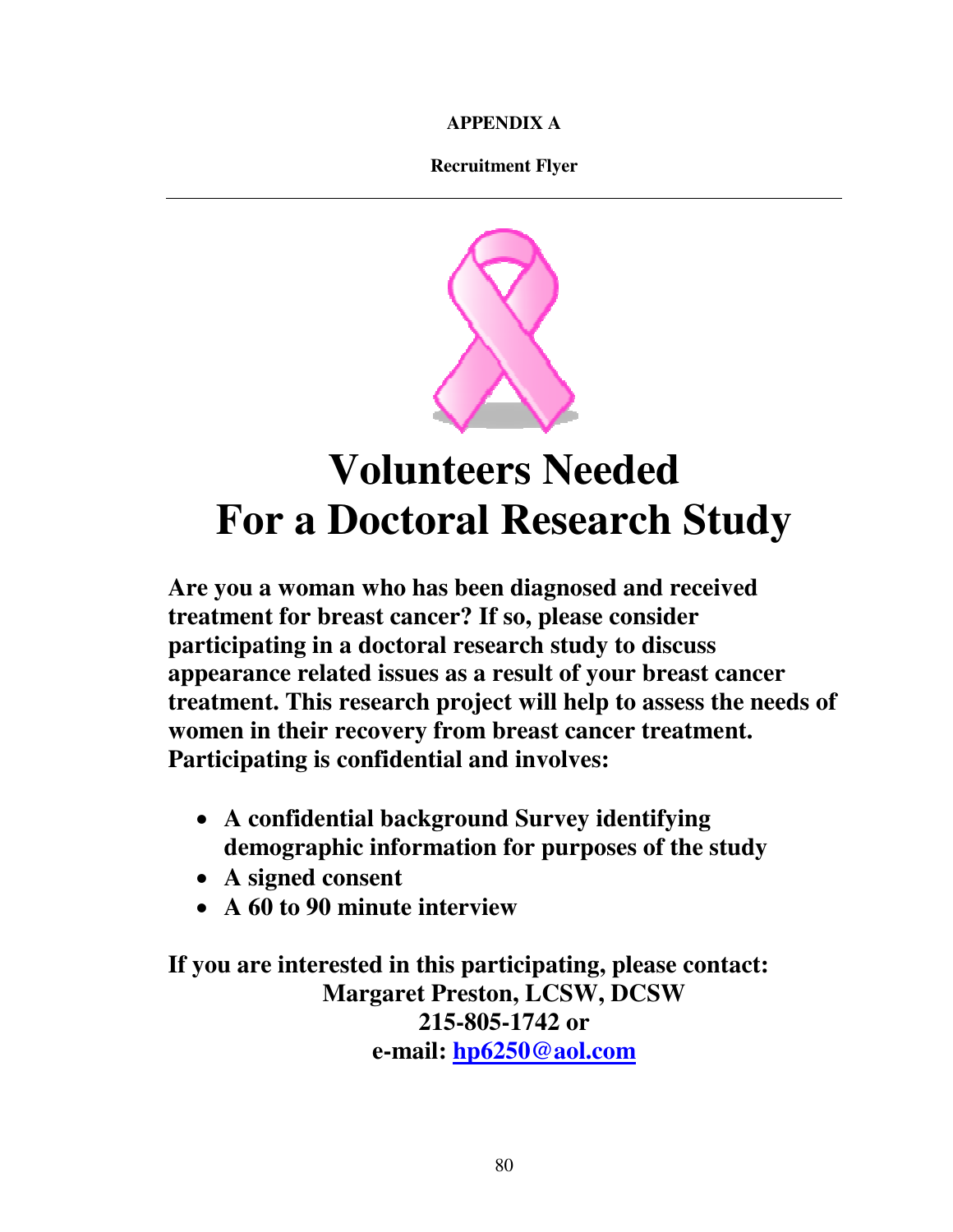# **This study has been approved by the University of Pennsylvania Institutional Review Board**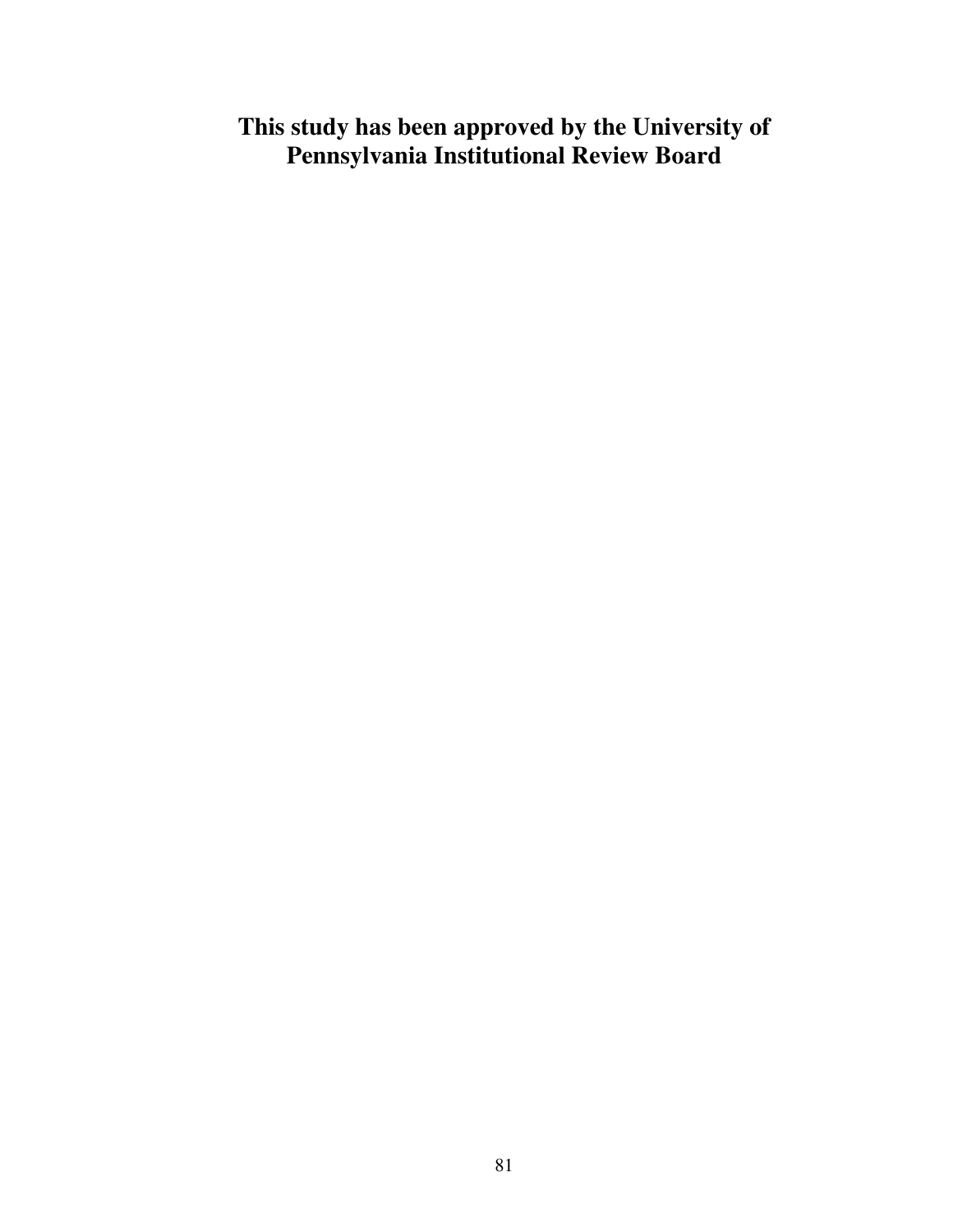## **APPENDIX B**

## **Consent Form**

**Title of the Research Study: An Exploration of Appearance-Related Issues of Breast Cancer Treatment on Sense of Self, Self-Esteem, and Social Functioning in Women with Breast Cancer Protocol Number: Principal Investigator: Jerry Bourjolly, Ph.D. 3815 Walnut Street Philadelphia, PA 19104-6179 215-898-5523 e-mail: jerri@sp2.upenn.edu Co-investigator: Margaret M. Preston 11 Rose Lane Flourtown, PA 19031-1909 215-805-1742 e-mail: hp6250@aol.com Emergency Contact: Margaret M. Preston** 

You are being asked to take part in a research study. This is not a form of treatment or therapy. It is not supposed to detect a disease or find something wrong. Your participation is voluntary which means you can choose whether on not to participate. If you decide to participate or not to participate there will be no loss of benefits to which you are otherwise entitled. Before you make a decision you will need to know the purpose of the study, the possible risks and benefits of being in the study and what you will have to do if decide to participate. The research team is going to talk with you about the study and give you this consent document to read. You do not have to make a decision now; you can take the consent document home and share it with friends, family doctor and family.

If you do not understand what you are reading, do not sign it. Please ask the researcher to explain anything you do not understand, including any language contained in this form. If you decide to participate, you will be asked to sign this form and a copy will be given to you. Keep this form, in it you will find contact information and answers to questions about the study. You may ask to have this form read to you.

## **What is the purpose of the study?**

The purpose of the study is to explore appearance-related issues in women who are receiving treatment for breast cancer and whether they affect sense of self, self-esteem, and social functioning. This study is being conducted for a doctoral dissertation.

## **Why was I asked to participate in the study?**

You are being asked to join this study because:

- $\checkmark$  you are a female who is 18 years or older
- $\checkmark$  you are currently receiving or have previously received a course of treatment for breast cancer, stage 1 or higher,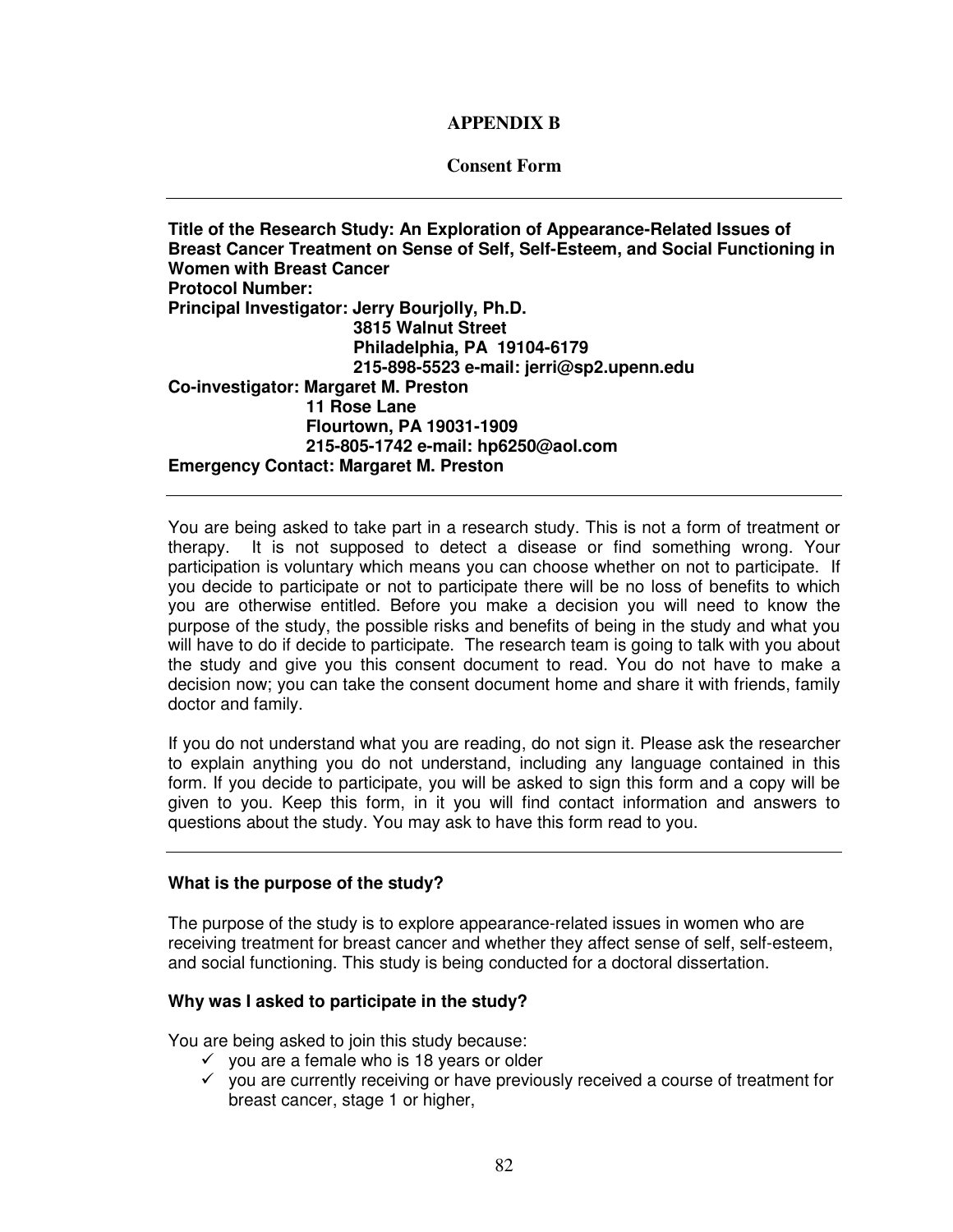$\checkmark$  your treatment includes radiation therapy, chemotherapy, or hormonal therapy.

## **How long will I be in the study? How many other people will be in the study?**

The study will take place over a period of six months. This means that we will ask you to be interviewed for a period of 60-90 minutes to discuss appearance-related issues of your treatment for breast cancer.

You will be one of 12 to 25 people in the study.

## **Where will the study take place?**

You will be asked to be interviewed in a place that is most comfortable for you, whether that is in my private office located at 1407 Bethlehem Pike, Flourtown, PA, in your own home, or an agreed upon private location.

## **What will I be asked to do?**

You will participate in a 60-90 minute interview to discuss your treatment and any appearance-related issues. The interviews will be audio-recorded. All measures will be adhered to for protecting confidentiality.

## **What are the risks?**

There are no known risks of participating in this study. A potential risk may involve the psychological discomfort of discussing the diagnosis of breast cancer and the appearance related issues as a result of treatment. Should you feel ongoing discomfort at any time, you may elect to stop the interview for a few moments, or you can decide to stop participating entirely. In the event that the emotional distress should continue, this researcher will assist you in finding a therapist.

## **How will I benefit from the study?**

There is no benefit to you. However, your participation could help us understand whether a cosmetic and grooming behavior clinic could be an important aspect of treatment to deal with the appearance-related side effects of cancer treatment, which can benefit you indirectly. In the future, this may help other people to better understand ways to deal with these issues

## **What other choices do I have?**

Your alternative to being in the study is to not be in the study.

## **What happens if I do not choose to join the research study?**

You may choose to join the study or you may choose not to join the study. Your participation is voluntary.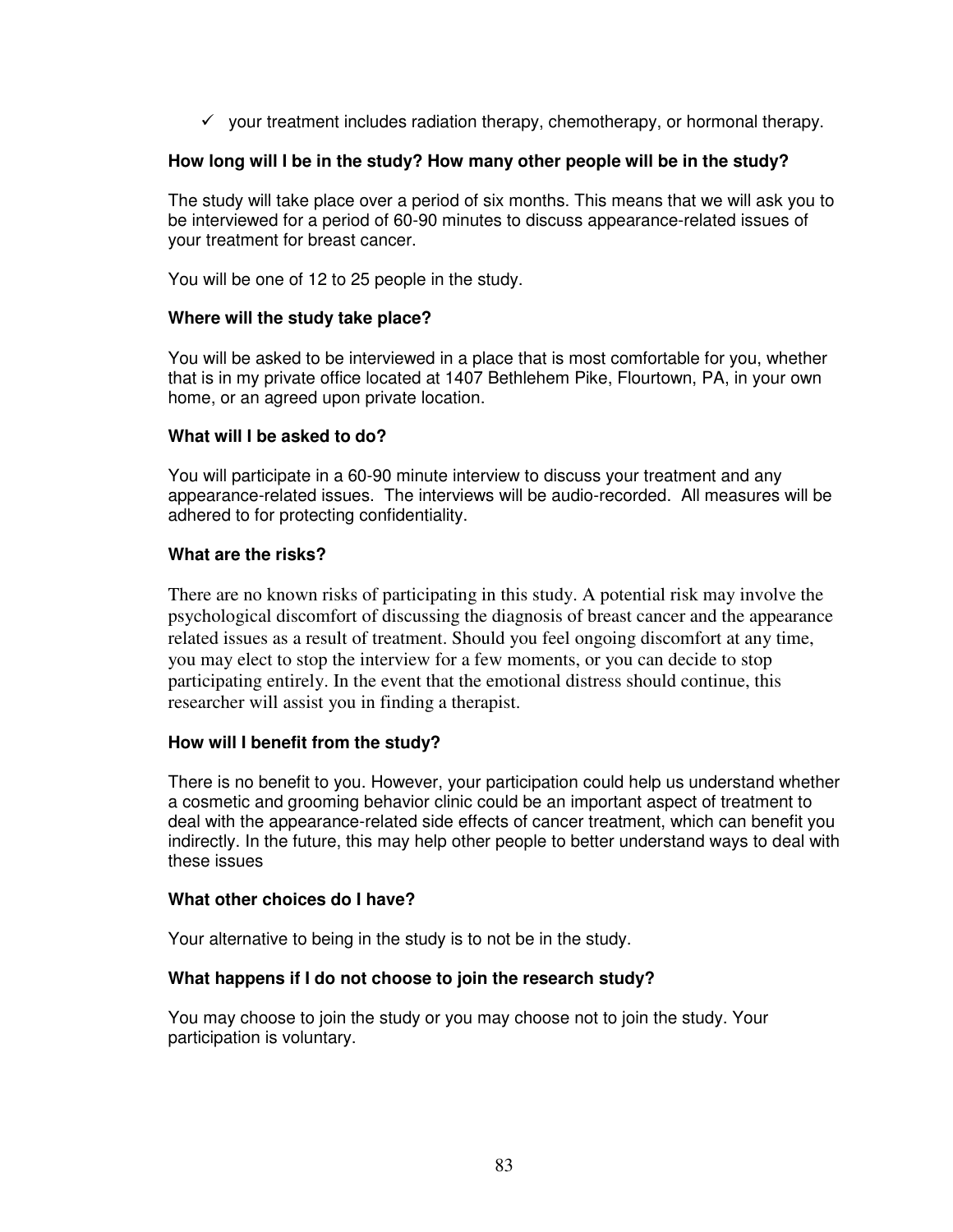There is no penalty if you choose not to join the research study. You will loose no benefits or advantages that are now coming to you, or would come to you in the future. Your therapist, social worker, nurse, doctor or will not be upset with your decision.

If you are currently receiving services and you choose not to volunteer in the research study, your services will continue.

There are no negative consequences should you choose not to participate in the study.

## **When is the study over? Can I leave the study before it ends?**

The study is expected to end after all participants have completed all visits and all the information has been collected. The study may be stopped without your consent for the following reasons:

- $\circ$  The PI feels it is best for your safety and/or health-you will be informed of the reasons why.
- o You have not followed the study instructions
- $\circ$  The PI, the sponsor or the Office of Regulatory Affairs at the University of Pennsylvania can stop the study anytime

You have the right to drop out of the research study at anytime during your participation. There is no penalty or loss of benefits to which you are otherwise entitled if you decide to do so. Withdrawal will not interfere with your future care.

If you no longer want to be in the study, you may simply drop out with no questions asked.

## **How will confidentiality be maintained and my privacy be protected?**

The research team will make every effort to keep all the information you tell us during the study strictly confidential, as required by law. The Institutional Review Board (IRB) at the University of Pennsylvania is responsible for protecting the rights and welfare of research volunteers like you. The IRB has access to study information. Any documents you sign, where you can be identified by name will be kept in a locked file cabinet in my private locked office, located at 1407 Bethlehem Pike in Flourtown, PA. These documents will be kept confidential. The co-investigator will manage all data. All data will be stored and analyzed at the co-investigator's private office. Paper documents will be kept in a locked file cabinet in that locked office. Computer files will be stored on a password secure computer. Coded numbers will be used for all participants. All possible identifiers of participants will be kept in a locked closet in the locked office and separate from codes. Street addresses and phone numbers will be collected to confirm interview appointment and send reimbursement money for transportation, which may include gas or public transportation. Following the interview, this information will be destroyed. Audio recordings will be destroyed following transcription. Once the study is complete, the transcriptions will also be destroyed. There will be no future use of any of these recordings/transcriptions**.** All the documents will be destroyed when the study is over.

## **What happens if I am injured from being in the study?**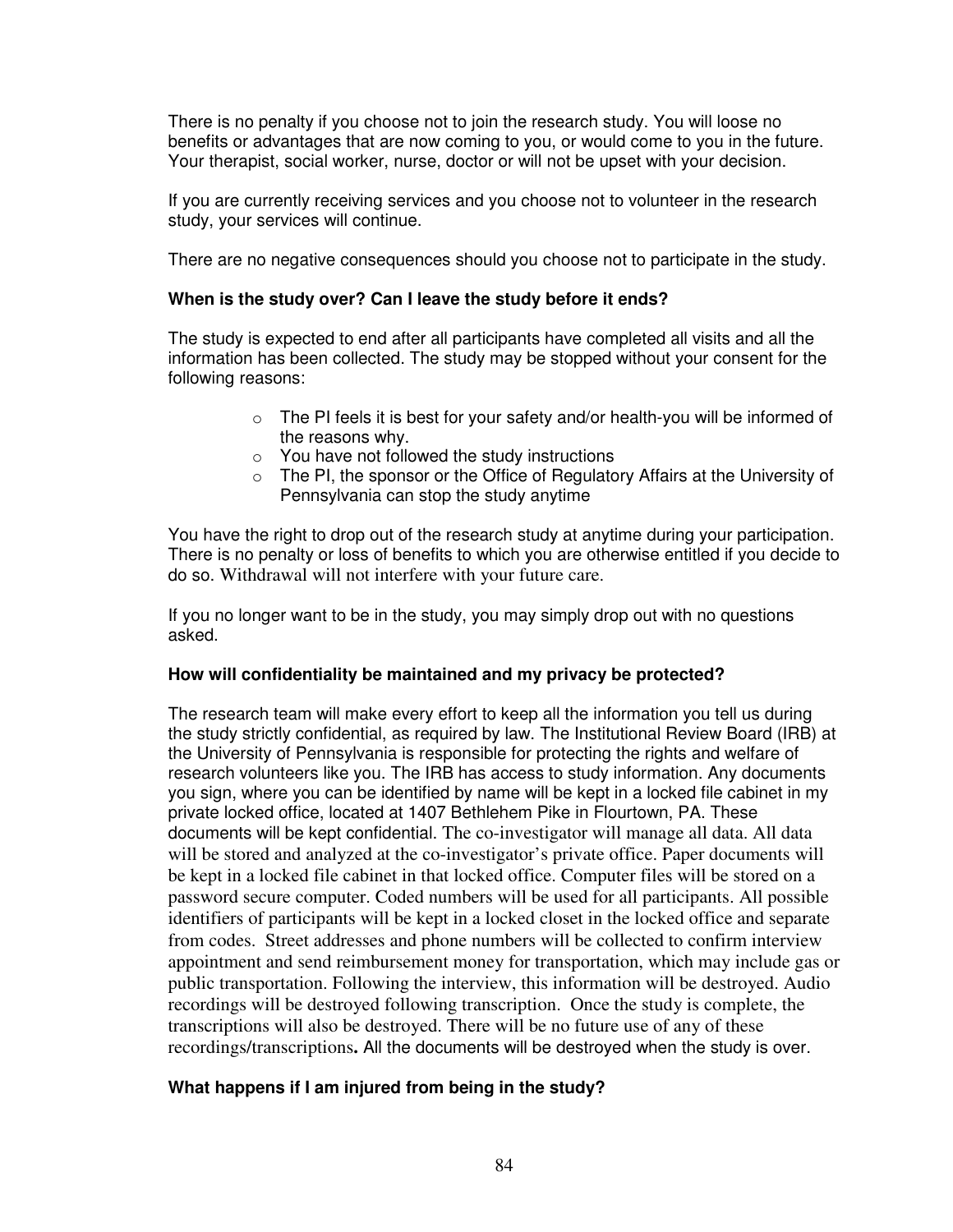This study poses minimal risk and there are no foreseen injuries associated with it.

If you are injured and/or feel upset and emotional discomfort while participating in the study you may contact the PI or the emergency contact name on the first page of this form. Also, you may contact your own doctor, counselor or seek treatment outside of the University of Pennsylvania. Bring this document, and tell your doctor/counselor or his/her staff that you are in a research study being conducted at the University of Pennsylvania. Ask them to call the numbers on the first page of this form for information.

If you are injured and/or feel emotional discomfort from being in the study, the appropriate care will be provided without cost to you, but financial compensation is not otherwise available from the University of Pennsylvania. If you are injured and/or feel emotional discomfort while in the study but it is not related to the study, you and your insurance company will be responsible for the costs of that care.

## **Will I have to pay for anything?**

There are no costs to you for participating in the study.

## **Will I be compensated for participating in the study?**

You will receive a \$10.00 gift certificate to Borders bookstore. You will also be reimbursed for transportation expenses such as gas or public transportation and/or tolls.

## **Who can I call with questions, complaints or if I'm concerned about my rights as a research subject?**

If you have questions, concerns or complaints regarding your participation in this research study or if you have any questions about your rights as a research subject, you should speak with the Principal Investigator listed on page one of this form. If a member of the research team cannot be reached or you want to talk to someone other than those working on the study, you may contact the Office of Regulatory Affairs with any question, concerns or complaints at the University of Pennsylvania by calling (215) 898-2614.

When you sign this document, you are agreeing to take part in this research study. If you have any questions or there is something you do not understand, please ask. You will receive a copy of this consent document.

Signature of Subject **Example 20** 

Print Name of Subject

Date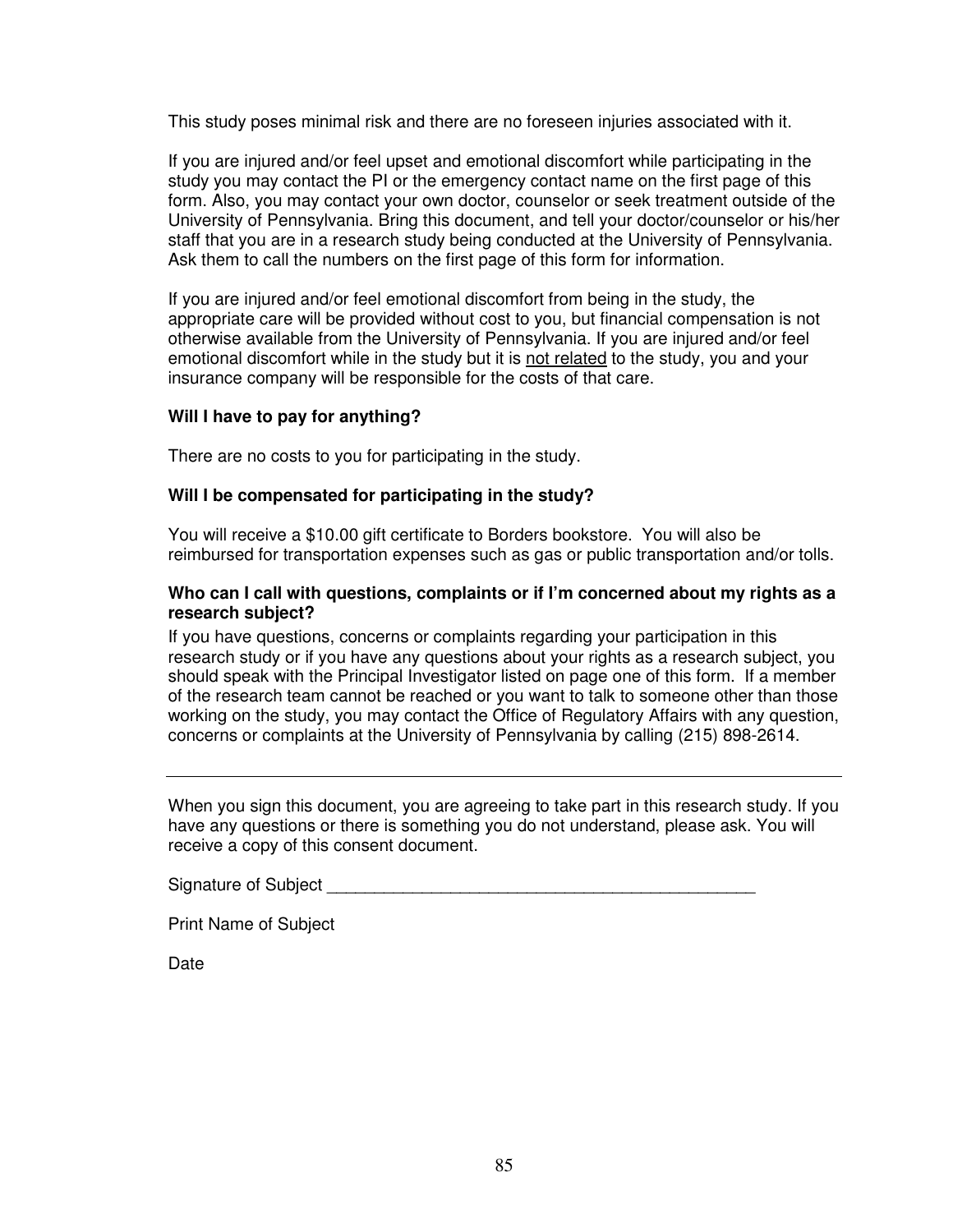## **APPENDIX C**

# **Demographic Data**

|                                                                                                                                                                                                                                                                                             | Code |
|---------------------------------------------------------------------------------------------------------------------------------------------------------------------------------------------------------------------------------------------------------------------------------------------|------|
| <b>Confidential Background Survey</b>                                                                                                                                                                                                                                                       |      |
| I will begin by asking you a few questions about yourself. Remember that<br>answering these questions is voluntary and this information will be kept<br>confidential. You may skip any questions that you do not want to answer. There<br>are no right or wrong answers to these questions. |      |
| 1. Were you employed prior to your diagnosis of cancer? Yes No                                                                                                                                                                                                                              |      |
| 2. Are you employed now? Yes____ No____                                                                                                                                                                                                                                                     |      |
| Full time                                                                                                                                                                                                                                                                                   |      |
| Part time (less than 30 hrs. per week)_______                                                                                                                                                                                                                                               |      |
| 3. Marital Status                                                                                                                                                                                                                                                                           |      |
| Married_____                                                                                                                                                                                                                                                                                |      |
|                                                                                                                                                                                                                                                                                             |      |
| Divorced______                                                                                                                                                                                                                                                                              |      |
|                                                                                                                                                                                                                                                                                             |      |
| 4. Children? Yes_____ No______                                                                                                                                                                                                                                                              |      |
| a. If yes, how many do you have?                                                                                                                                                                                                                                                            |      |
| b. If yes, how many still live at home with you?                                                                                                                                                                                                                                            |      |
| 5. Race/ethnicity?                                                                                                                                                                                                                                                                          |      |
| Caucasian<br><u> </u> <b>African American</b>                                                                                                                                                                                                                                               |      |
| Latina/Hispanic_______ Asian________ Other________ Explain______________________                                                                                                                                                                                                            |      |
|                                                                                                                                                                                                                                                                                             |      |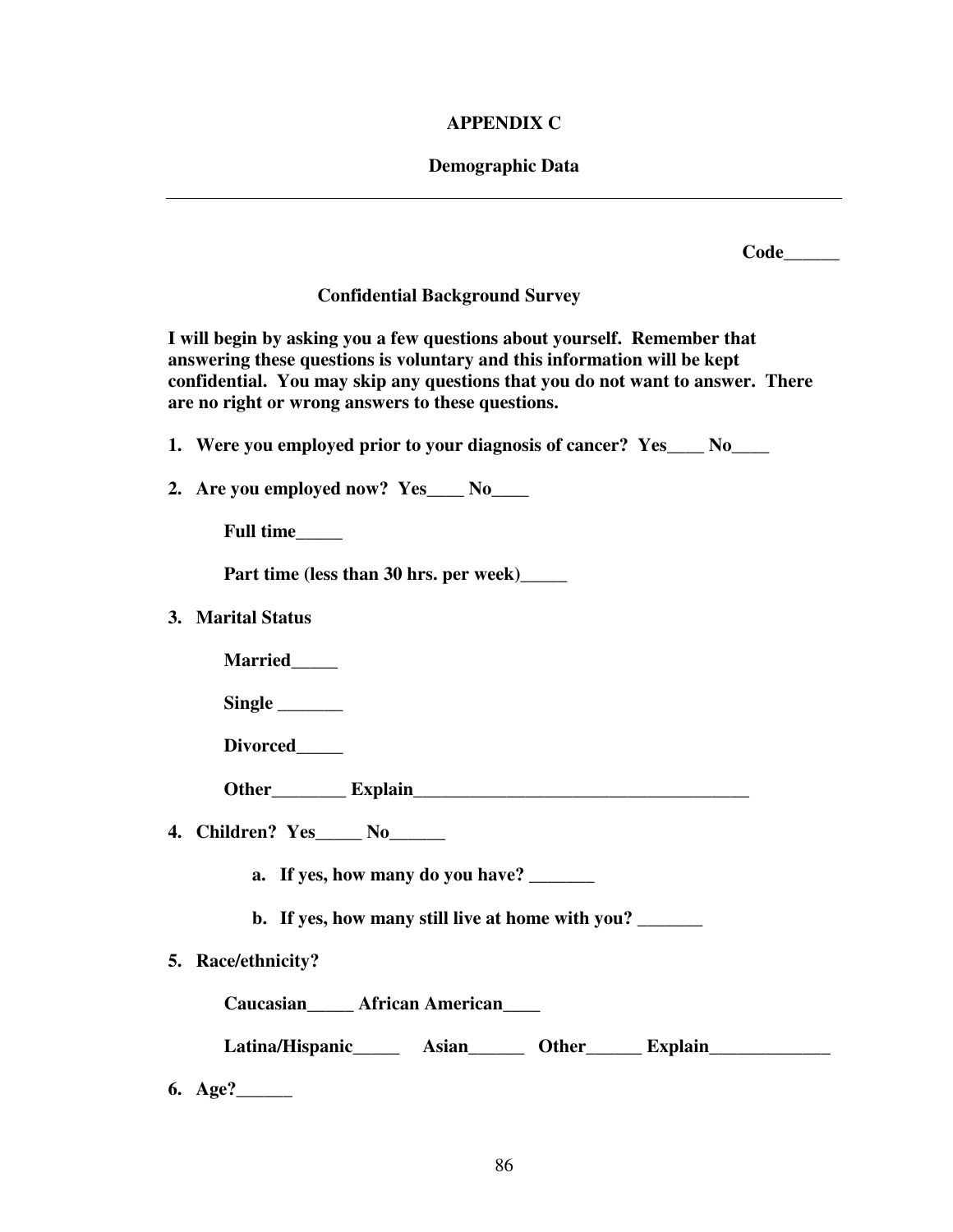**7. Level of Education?** 

| Less than high school________       |                       |
|-------------------------------------|-----------------------|
| High School or GED________          |                       |
| Some College________                |                       |
| College Graduate______              |                       |
| Graduate degree                     |                       |
| 8. Family history of Cancer? No Yes |                       |
|                                     |                       |
|                                     |                       |
|                                     | No Explain            |
|                                     |                       |
|                                     |                       |
|                                     | 12. Type of Treatment |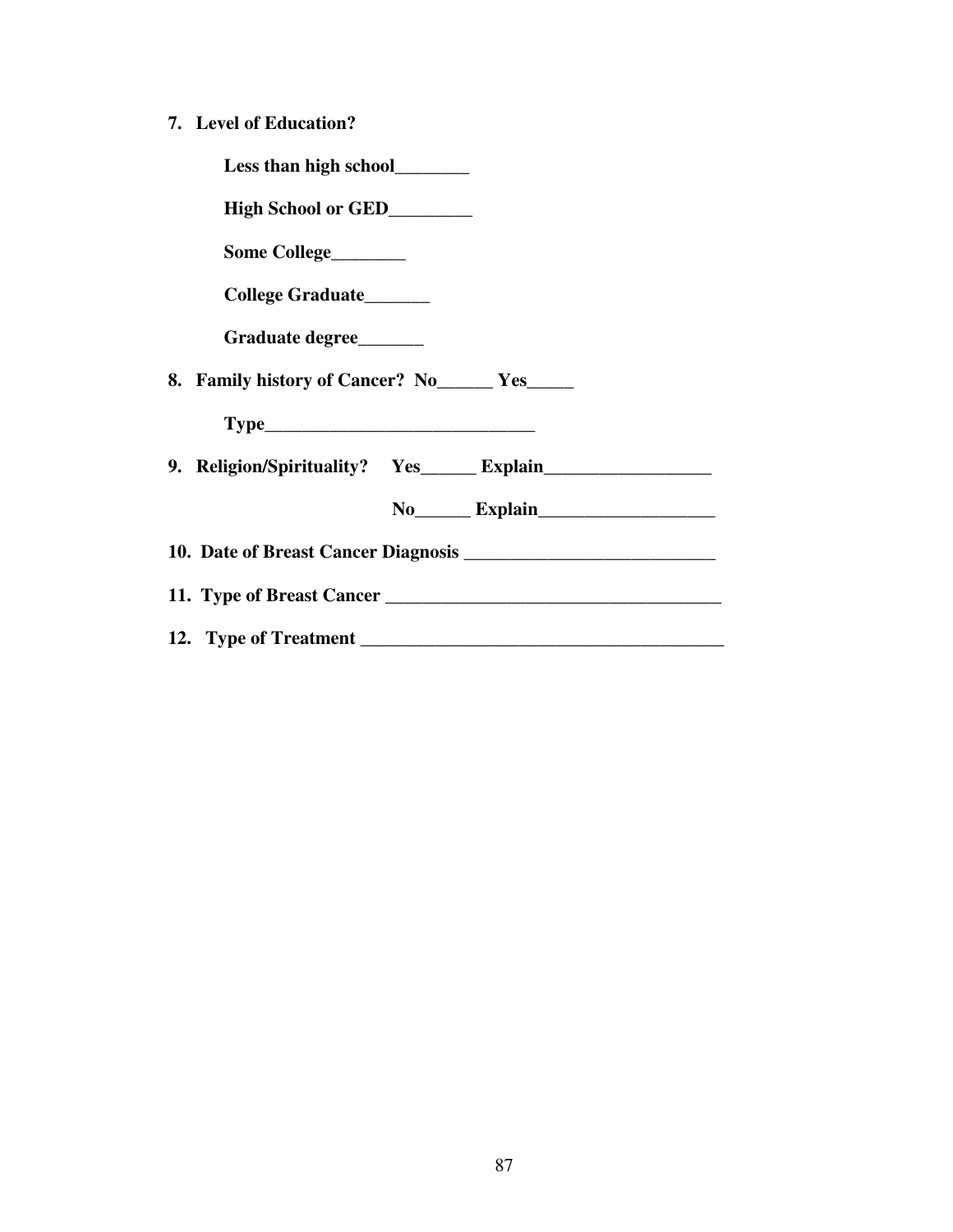## **APPENDIX D**

## **Interview Guide**

**Introduction: My name is Margaret Preston on (date) with participant (case#). I am going to ask you about your experience related to your diagnosis of breast cancer and any side effects of your cancer treatment. There are no right or wrong answers—I am simply interested in your honest opinions and feelings and thoughts.** 

- **1. I'd like to begin by having you tell me your breast cancer story going back to the time of diagnosis.**
- **2. Have you had any appearance-related changes since your breast cancer diagnosis?** 
	- **If so, how have these changes affected you?**
- **3. Were you prepared for any appearance-related changes?**
- **4. Tell me about the importance you placed on appearance investment prior to your diagnosis? For example, did you have your hair done, wear cosmetics, get your brows waxed, use skin care products, etc.**
- **5. Tell me more about your self-esteem prior to your diagnosis? Has your selfesteem changed since your diagnosis and treatment for breast cancer?**
- **6. Can you describe any time you felt the need to hide your cancer to avoid being stigmatized?** 
	- **If so, please explain.**
- **7. How do you feel the following people perceived you during your breast cancer treatment?** 
	- Your partner
	- Your family
	- Your friends
	- Co-workers, if employed
	- School or recreational activities
	- Grocery store or other public places
- **8. What was your perception of physical attractiveness prior to your treatment?** 
	- Related to yourself?
	- Related to your sexuality?
	- Has that changed since the cancer diagnosis and treatment?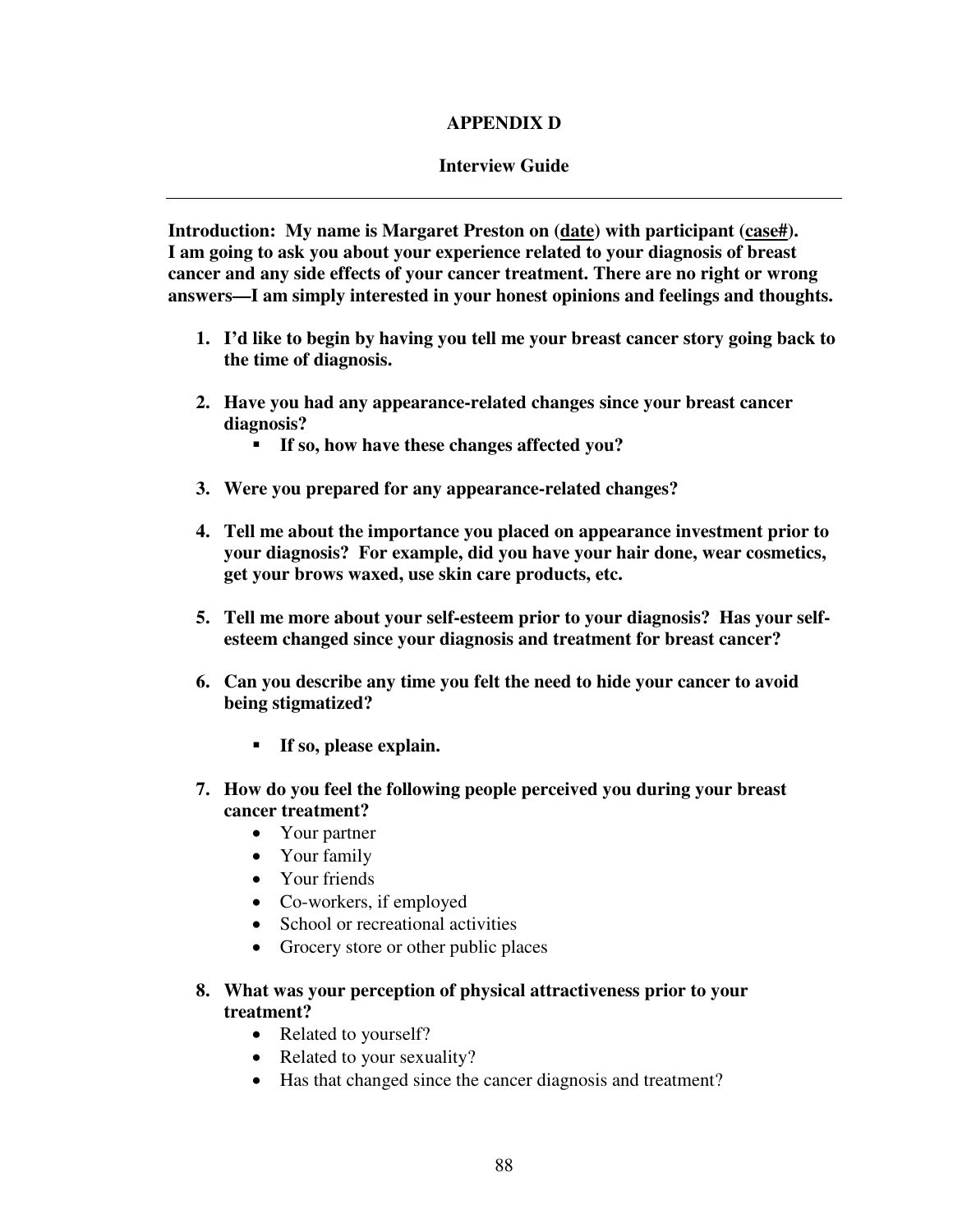- **9. Did any aspect of breast cancer treatment inhibit you from engaging in normal activities? If so, can you please describe?**
- **10. Tell me about your experience related to your social functioning in the following areas:** 
	- With your spouse/partner (If you have one)
	- With your family/children
	- With your friends
	- With your church/synagogue (If you have one)
	- With your shopping
	- With your job (If you have one)
- **11. Had any member of your cancer treatment team discussed with you the appearance related side effects of cancer treatment? If so, what were you told?**
- **12. Was it difficult for you to prepare your family for anticipated changes? If so, can you explain? Did anyone guide you?**
- **13. Does it matter to you if people perceive you as someone who has cancer?**  - **If so, please explain.**
- **14. Can you describe any experience where you felt insecure about your appearance since your diagnosis?**
- **15. Do you think it is important to address the appearance-related side effects of treatment?** 
	- **Can you please explain?**
- **16. Please describe any aspect of treatment that inhibited your sexual activities?**
- **17. Have you made any changes to your physical appearance since your diagnosis and treatment?**
- **18. What are your thoughts on a cosmetic and grooming behavior clinic as an aspect of treatment for women going through appearance-related side effects of cancer treatment?**
- **19. Would you prefer a one-on-one or a group approach to learning techniques to deal with any appearance-related aspects of cancer treatment? Explain?**
- **20. Tell me about what you think would be helpful to women who are experiencing treatment-related side effects of breast cancer?**
- **21. Were you involved with a social worker during your breast cancer treatment?**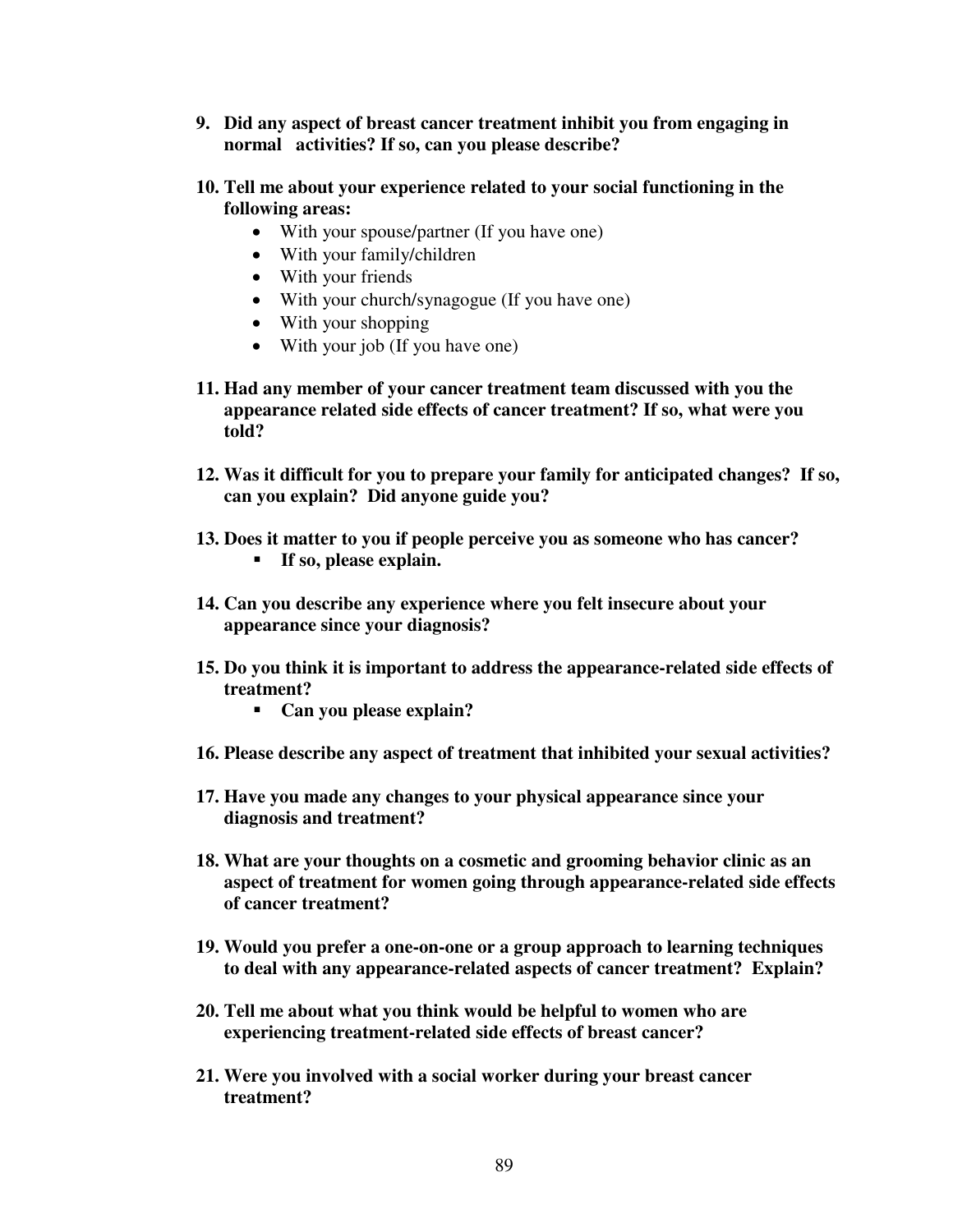- **If so, what role did the social worker play?**
- **22. Were you involved with any type of psychotherapy/counseling to help you to discuss any psychological discomfort during your breast cancer treatment?** 
	- **If yes, please explain?**
- **23. What do you think would be helpful for other women to know who have been recently diagnosed with breast cancer in terms of appearance-related side effects of treatment?**
- **24. Is there anything you would like to add?**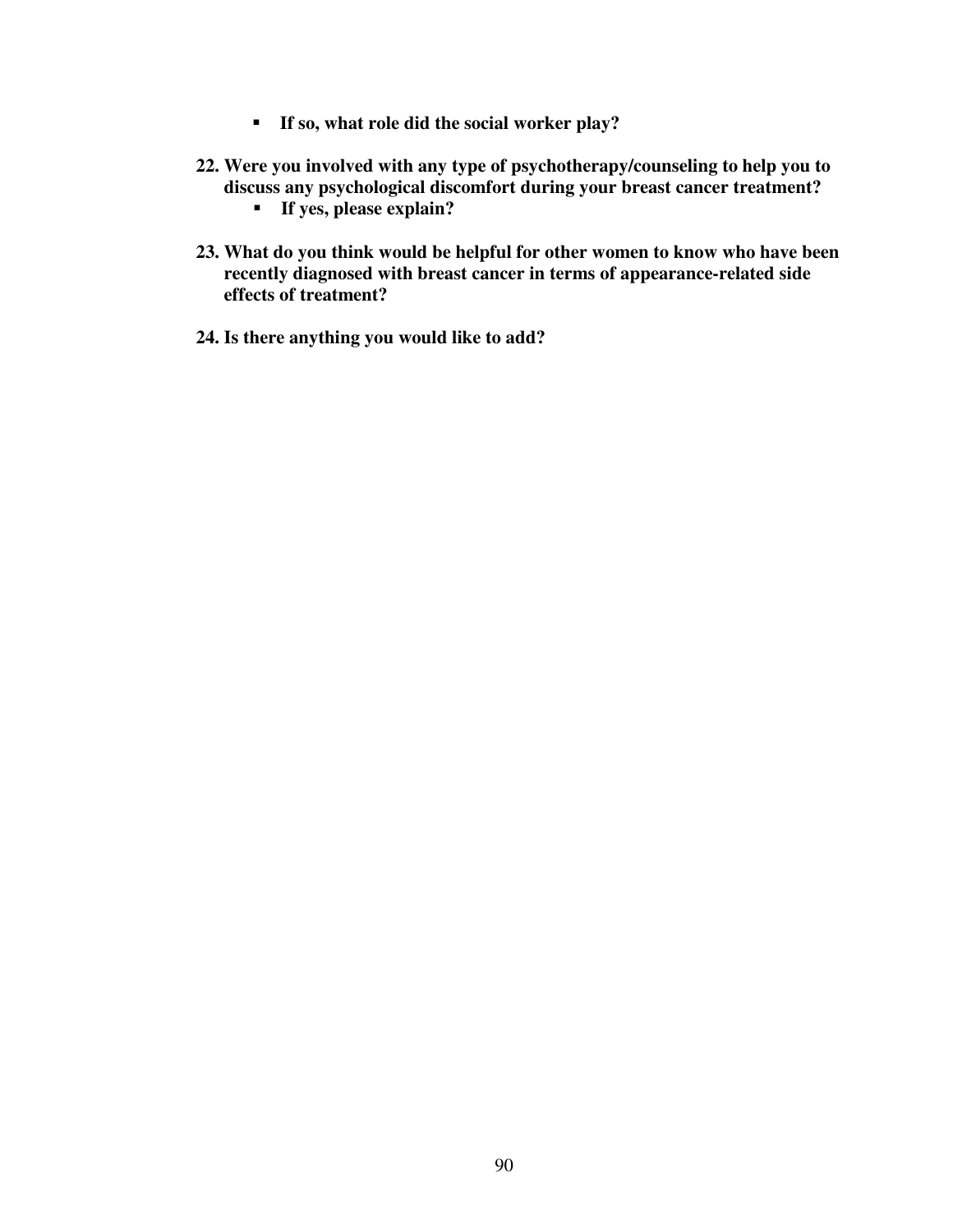#### **APPENDIX E**

#### **Participants' Portrait**

#### **Tammy**

Tammy is a forty-three year old married white female. She was diagnosed with breast cancer at age forty-one. Tammy has two young children and works full-time. She had a double mastectomy last year with LAT flap reconstruction followed by chemotherapy, radiation, and Herceptin. There is no identified family history of breast cancer. Tammy reports that she did have immediate breast reconstruction and increased her bust line one cup size. Tammy identifies spirituality as something that has been important in her life.

#### **Tara**

Tara is a forty-three year old married white female. She was diagnosed with breast cancer five years ago with a reoccurrence three years ago. Tara reported having a positive family history of breast cancer which included her sister. She lost her sister from breast cancer while she, herself, was just finishing radiation treatment. Tara had genetic testing after her daughter was born and tested positive for the BRCA1 gene. Tara had a double mastectomy with immediate reconstruction, implants, and oral medication for two years following her first diagnosis. After her second diagnosis Tara had a tumor and 13 lymph nodes removed. Her treatment consisted of four months of chemotherapy, six weeks of radiation, followed by Tamoxifin for five years. Tara has two small children at home. She reports completing some college courses and currently works part-time. Tara reports being spiritual but doesn't attend church. Tara states that she is going to have more breast reconstruction done to correct what she referred to as a "rushed" reconstruction the first time.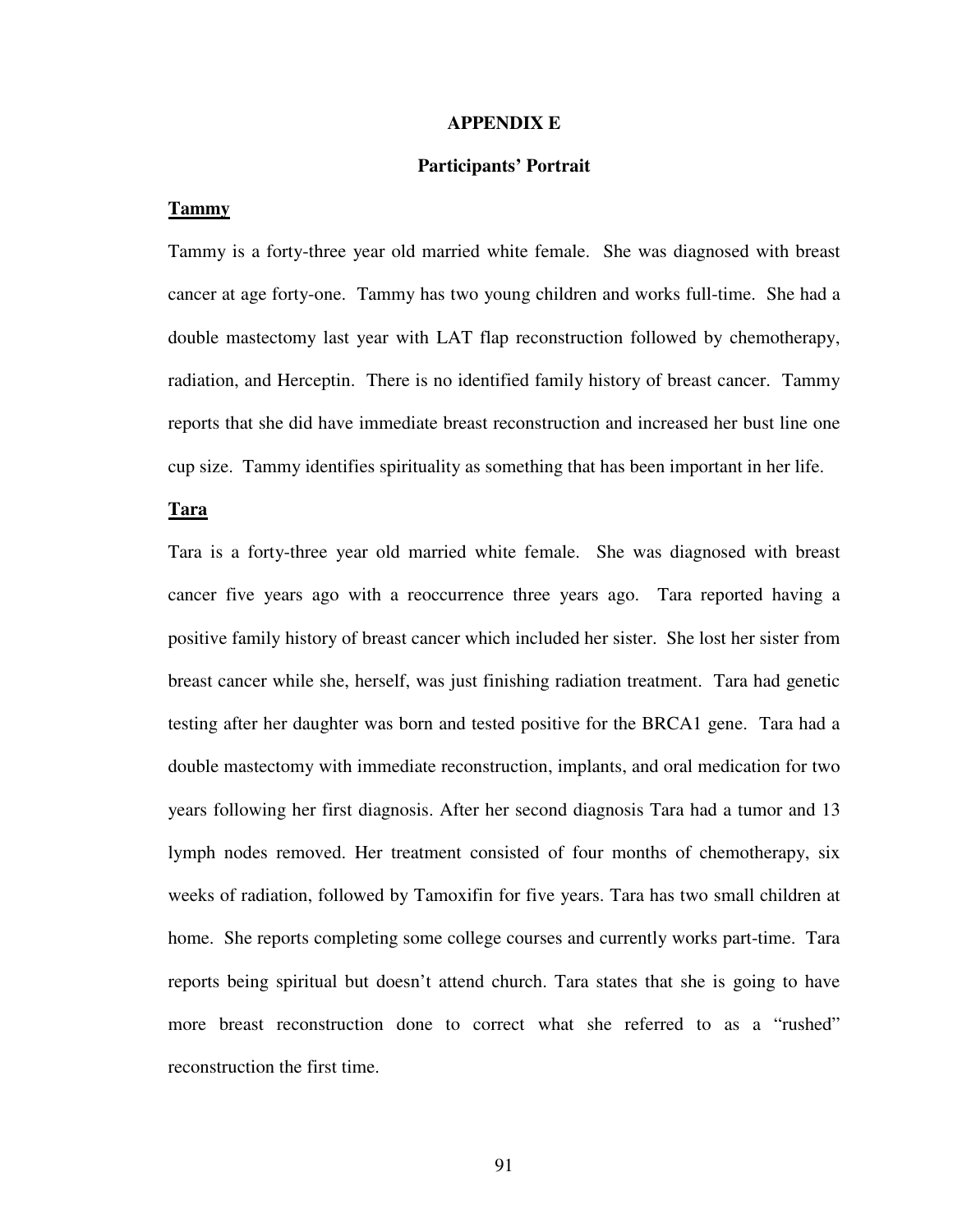#### **Jane**

Jane is a forty-one year old, married white female. She was diagnosed with breast cancer five years ago after finding two lumps on her right breast while in the shower. Jane had her right breast and three lymph nodes removed with immediate LAT flap reconstruction and an implant. Jane had four treatments of chemotherapy followed by five years of Tamoxifin. Jane does report a family history of breast cancer which includes her maternal aunt and grandmother. Jane has two children at home. She reported that she cut her hours back at work while going through her breast cancer treatment. Jane is now working a full-time job. Jane identifies as Catholic. She reports that she had five or more breast reconstruction surgeries following her mastectomy that were all cosmetic.

#### **Kathy**

Kathy is a forty-two year old married, white female. She was diagnosed with breast cancer following a routine mammogram at age forty. Kathy had two surgeries to make sure the surgeon was able to get clear margins followed by chemotherapy, radiation, and Tamoxifin. Kathy does not have children. She identifies prayer as very important in her life and a way that she was able to find strength throughout her diagnosis and treatment for breast cancer.

#### **Susan**

Susan is a fifty-year-old widowed, white, Jewish female. She reported that she was diagnosed with breast cancer at age fifty after finding a lump in her breast while bathing. Susan initially had a lumpectomy followed by a second surgery to remove 12 lymph nodes. The surgeries were followed by four rounds of chemotherapy, thirty radiation treatments, and Tamoxifin. Susan reports that there is no history of breast cancer in her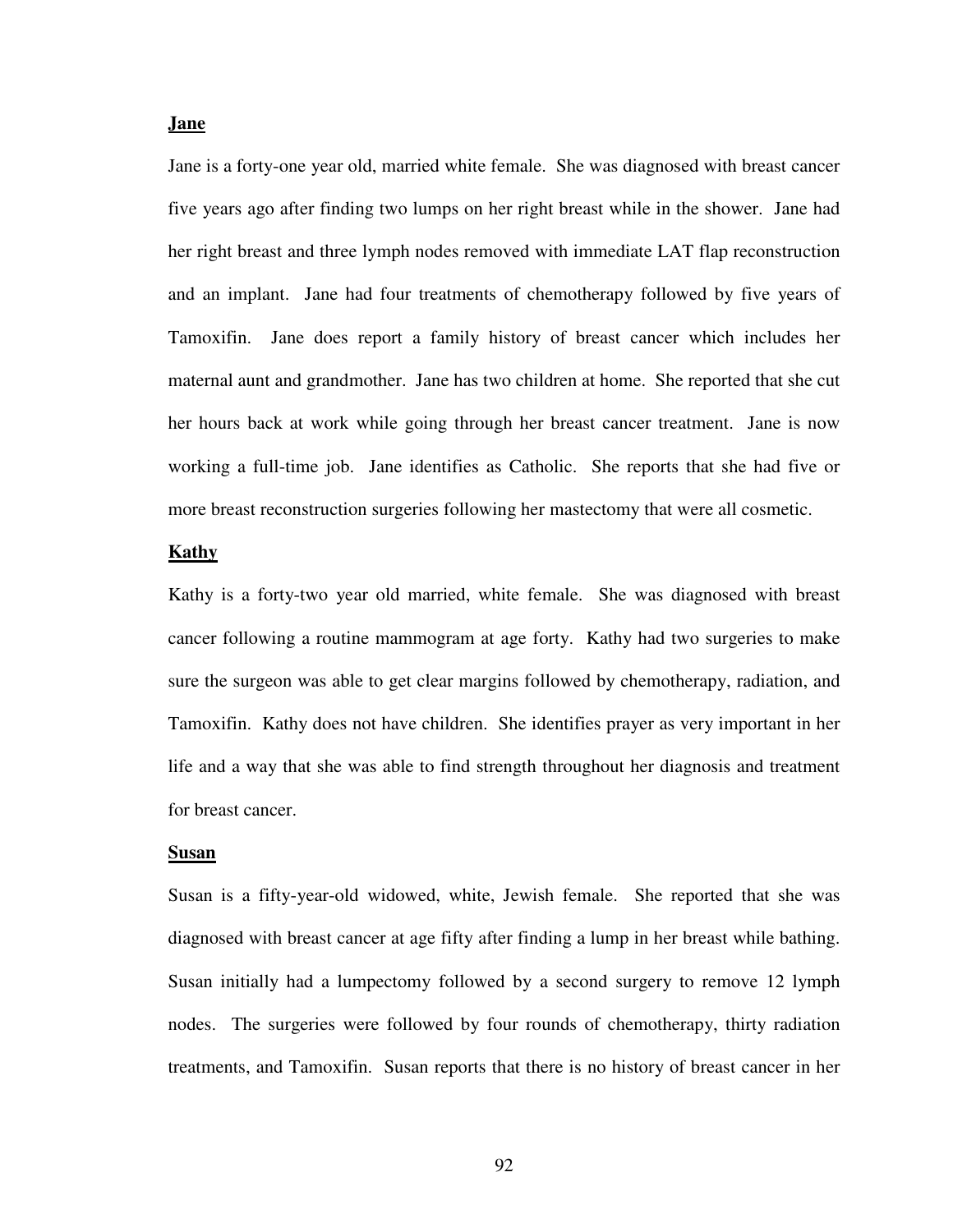family. She does not have any children. She was employed at the time of her diagnosis but is not employed now

## **Jan**

Jan is a sixty-five year old, married, white female. She reported an initial diagnosis of breast cancer at age fifty with a re-occurrence four years later. At the time of her first diagnosis she was having her annual mammogram when they discovered a suspicious area. This finding resulted in a lumpectomy and radiation treatments. Several years later she started to notice atrophy in the same breast which doctors attributed to the radiation. When the changes continued she decided to follow-up with her surgeon who confirmed a very large tumor. Jan had a mastectomy, with TRAM flap reconstruction, chemotherapy, and Tamoxifin. Jan has a family history of breast cancer, which includes her mother, maternal grandmother, and niece. Jan has three adult children. She was employed at the time of her diagnosis. She stated that she quit her job following her surgery due to having so many doctor appointments. Jan describes herself as a spiritual person.

#### **Mary**

Mary is a fifty-three year old, African American female who identifies as openly gay and in a long-term relationship. She was diagnosed with breast cancer at age fifty-one after finding a lump in her breast. She made a decision to have a double mastectomy with TRAM flap reconstruction. Mary also had fifteen sessions of chemotherapy followed by 28 sessions of radiation. Mary stated that she was unaware of a family history of breast cancer. She identifies her religion as Baptist. Mary worked prior to her diagnosis but does not work now. Mary stated that she is not happy with the results of her reconstruction and would like to have it corrected if she could.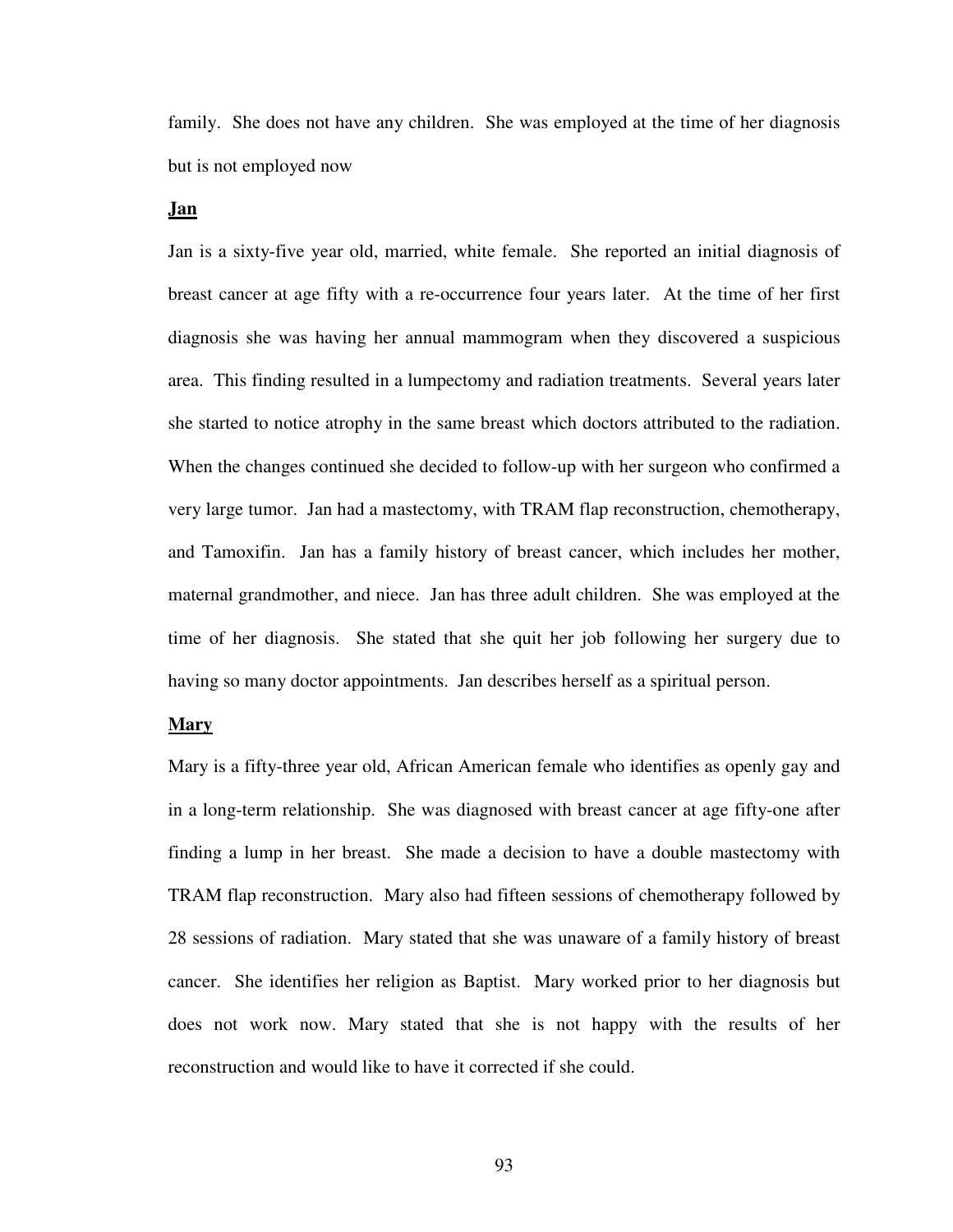#### **Betty**

Betty is a sixty-two year old, married, white female. She was diagnosed with breast cancer at age fifty-one following a routine mammogram. She had a lumpectomy followed by chemotherapy and seven weeks of radiation. Betty is unaware of a family history of breast cancer. Betty has two grown children. She identifies as a religious person who received thoughts and prayers from family members throughout her diagnosis and treatment. Betty states that she worked full time and had a terrific manager who allowed her to work from home. Betty reported that after seven or eight years she was tired of having two different sized breasts and decided to have breast deconstructive surgery which made her feel better.

#### **Karen**

Karen is a fifty-seven year old, married, white female. She was diagnosed with breast cancer after a routine mammogram came back with suspicious findings when she was forty-six years old. Karen credits the mammogram with finding the cancer because she did not have a lump that she was aware of at the time. Karen had a mastectomy of her left breast with immediate reconstruction and reduction of her right breast. During the reduction of the right breast the surgeon found that there was also cancer in that breast but he was able to get clear margins. Karen's treatment consisted of chemotherapy, thirty-three rounds of radiation, and Tamoxifin for five years. Karen was unaware of a family history of breast cancer. She was employed full time at time of diagnosis and continues to maintain her full time status. Karen identifies as being a spiritual person. She has four grown children.

#### **Wanda**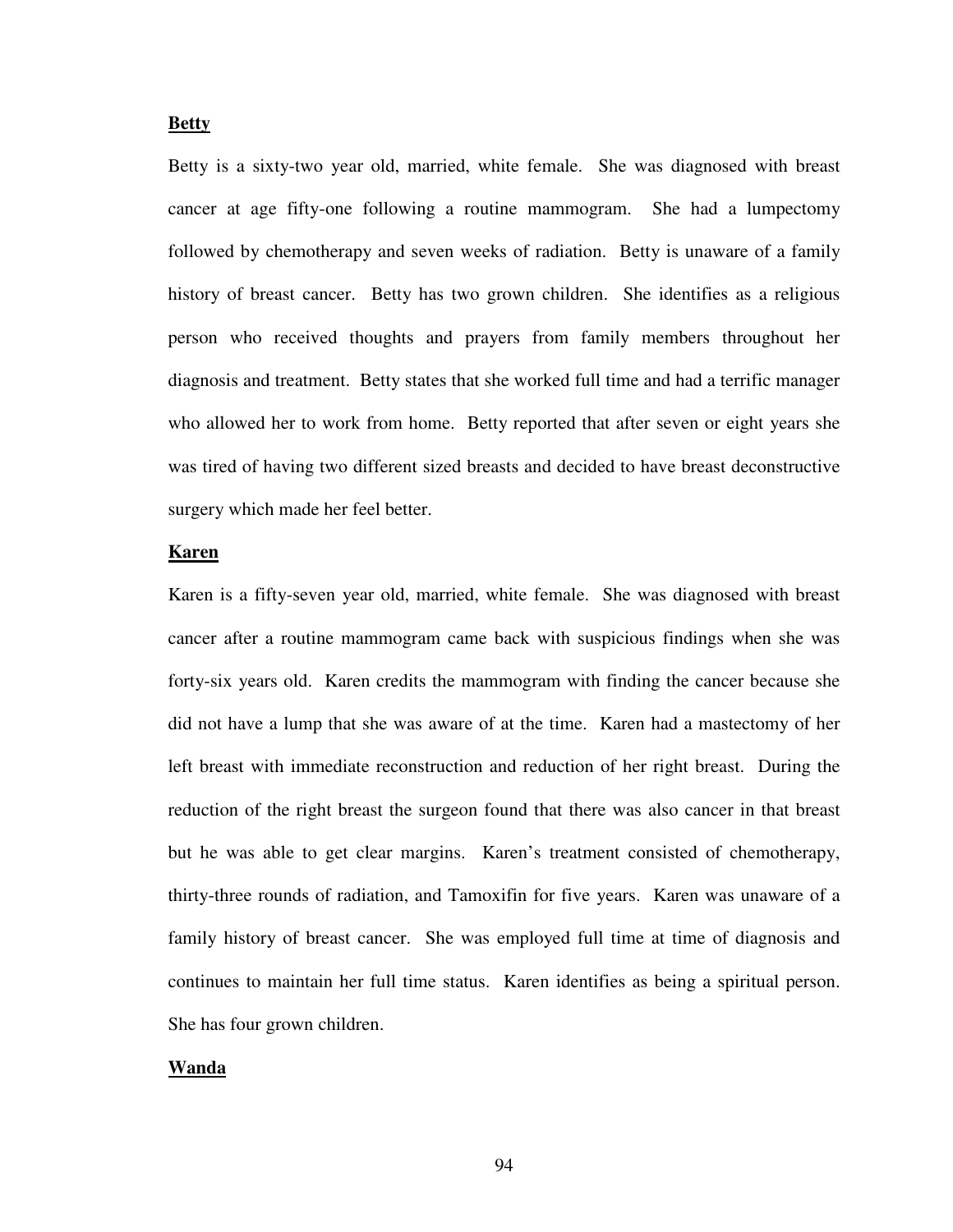Wanda is a forty-nine year old, married, Jewish female. She described having a baseline mammogram at age thirty-five and yearly mammograms beginning at age forty. Wanda discovered a lump when adjusting her bra strap. After a series of tests, she was eventually diagnosed with breast cancer. Wanda elected to have a double mastectomy with immediate reconstruction followed by four rounds of chemotherapy. Wanda has three children and works part time for a friend.

## **Lily**

Lily is a fifty-eight year old, separated, African American female. She was diagnosed with breast cancer at age fifty-two after finding a lump on her right breast. Lily had a lumpectomy followed by chemotherapy, radiation, Tamoxifin, and Arimidex. Lily identifies an aunt who was also diagnosed with breast cancer. Lily worked full time prior to her diagnosis and treatment; however, due to the development of Lymphedema she had to go on disability. Lily has three grown sons. She describes herself as a religious person who attends a Baptist church regularly.

#### **Lauren**

Lauren is a fifty-eight year old, married, white female. She discovered her breast cancer during a routine mammogram at age forty-eight. Lauren elected to have a Lumpectomy, lymph node dissection, and radiation followed by Tamoxifin then Arimidex. Lauren worked full time throughout her diagnosis and treatment for breast cancer. She has three grown children. Lauren describes herself as a Catholic.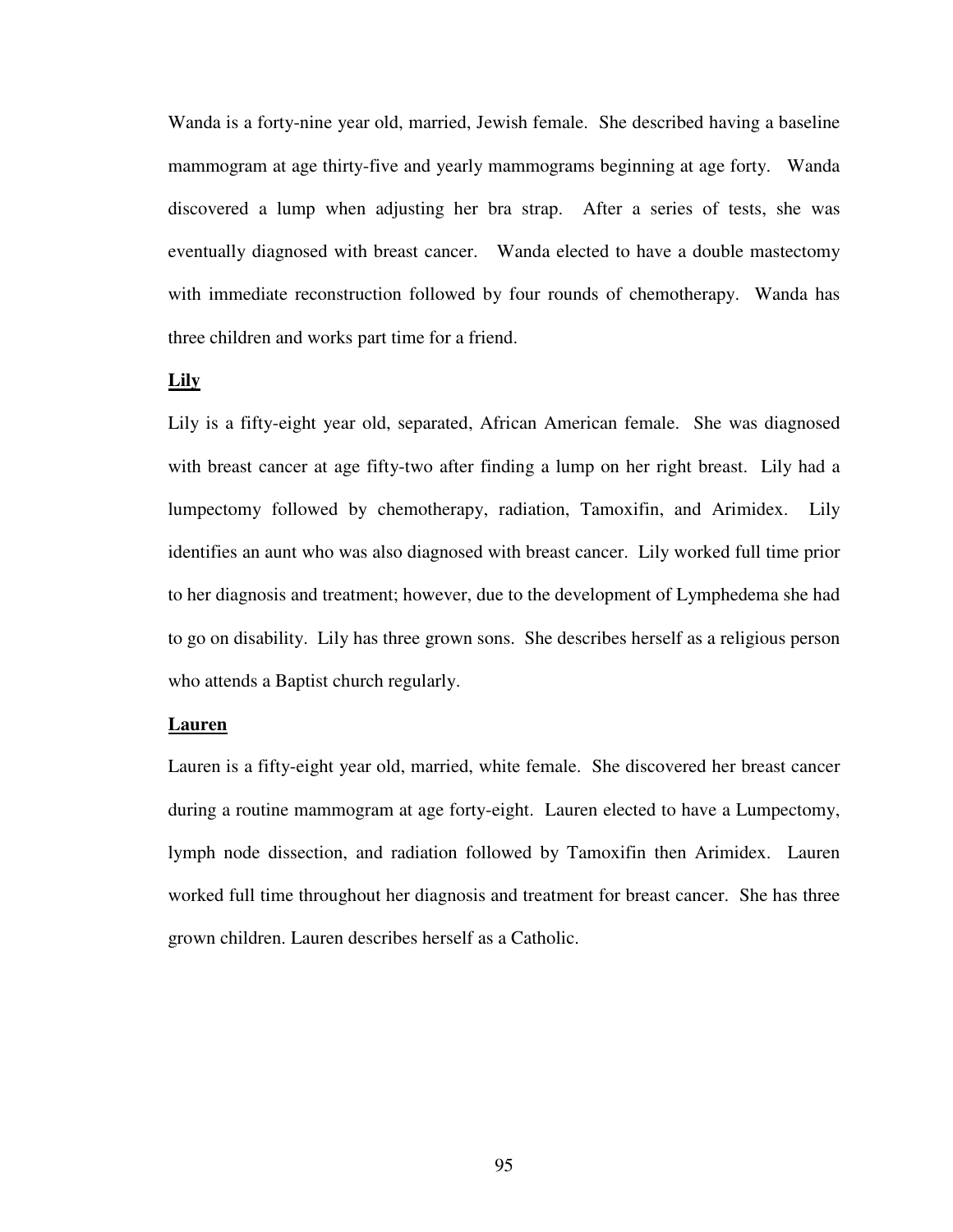#### **BIBLIOGRAPHY**

- American Cancer Society. (2009). *Cancer reference information*. Retrieved August 25, 2009 from http://www.cancer.org.
- Anllo, L. (2000). Sexual life after breast cancer. *Journal of Sex and Marital Therapy, 26*, 241-248.
- Badger, T., Segrin, C., Dorros, S. M., Meek, P., & Lopez, A.M. (2007). Depression and anxiety in women with breast cancer and their partners. *Nursing Research,* 56(1), 44-53.
- Badger, T., Segrin, C., Meek, P., Lopez, A. M., & Bonham, E. (2004). A case study of telephone interpersonal counseling for women with breast cancer and their partners. *Oncology Nursing Forum, 31(5),* 997-1003.
- Balkrishnan, R., McMichael, A. J., Hu, J. Y., Camacho, F. T., Shew, K. R., Boulec, A., et al. (2004). Correlates of health related quality of life in women with severe facial blemishes. *International Journal of Dermatology, 45*, 111-115.
- Bandura, A. (1986). *Social foundations of thought and action*. Englewood Cliffs, NJ: Prentice Hall.
- Bauman, A. J., (2008, Jan). Beauty lost or beauty gained? Low level laser therapy is a promising, yet controversial, modality for hair loss. *Healthy Aging, 3(5),* 63-66.
- Beatty, L., Oxlad, M., Koczwara, B., & Wade, T. D. (2008). The psychosocial concerns and needs of women recently diagnosed with breast cancer: A qualitative study of patient, nurse, and volunteer perspective. *Health Expectations*, *11*, 331-342.
- Beck, A. T. (1979). *Cognitive therapy and the emotional disorders.* New York: Penguin.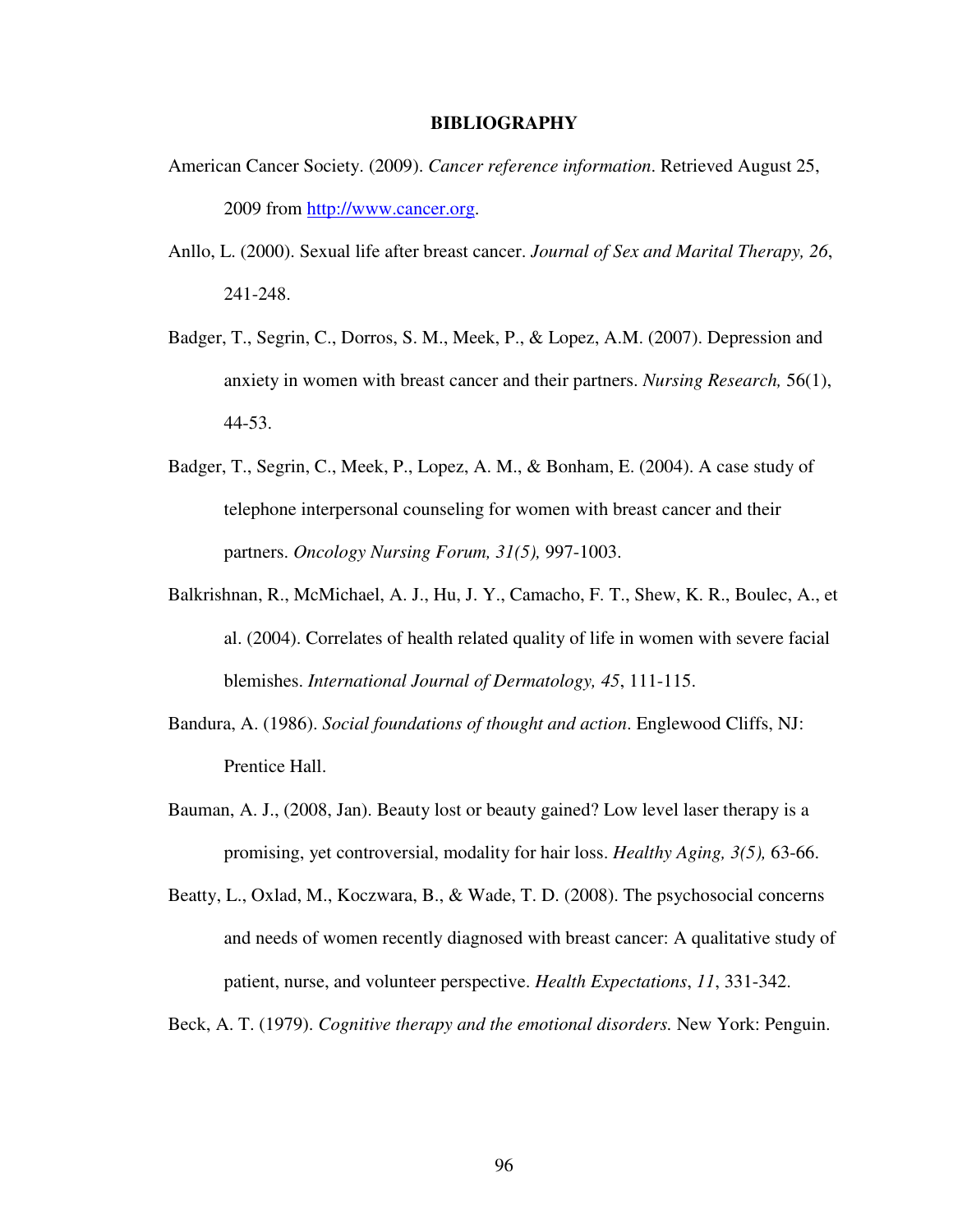- Bertero, C., & Wilmoth, M. C. (2007). Breast cancer diagnosis and its treatment affecting the self: A meta-synthesis. *Cancer Nursing, 30*(3), 194-202.
- Blakely, T., & Dziadosz, G. (2007). Social Functioning: A sociological common base for social work practice. *Journal of Sociology & Social Welfare, 34*(4), 151-168.
- Bloch, P. H., & Richins, M. L. (2006). You look "mahvelous": The pursuit of beauty and the marketing concept. *Psychology and Marketing, 9,* 3-15.
- Blynn, S. (2003). Da mission. Retrieved August 27, 2010 from http://baldisbeautiful.org.
- Bourjolly, J., Kerson, T., & Nuamah, I. (1999). A comparison of social functioning between black and white women with breast cancer. *Social Work in Health Care, 28*(3), 1-20.
- Branden, N. (1992). *The power of self-esteem*. Deerfield Beach, FL: Health Communications.
- Breast Cancer Survivor Guide. (2007). *Healthmonitor*. New York: Health Monitor Network.
- Buchholz, T. A., Woodward, W. A., Duan, Z., Fang, S., Oh, J. L., Tereffe, W., et al. (2008). Radiation use and long-term survival in breast cancer patients with T1, T2 primary tumors and one to three positive axillary lymph nodes. *International Journal of Radiation Oncology \* Biology \* Physics, 71*(4), 1022-1027.
- Cancer Survival Rates. (2009). *Breast cancer survival rates.* Retrieved April 2, 2010 from http://www.cancersurvivalrates.net.
- Carr, K. ( 2008). *Crazy sexy cancer survivor: More rebellion and fire for your healing journal*. Guilford, CN: Globe Pequot Press.

Cash, T. F., & Pruzinsky, T. (2002). *Body image.* New York: Guilford Press.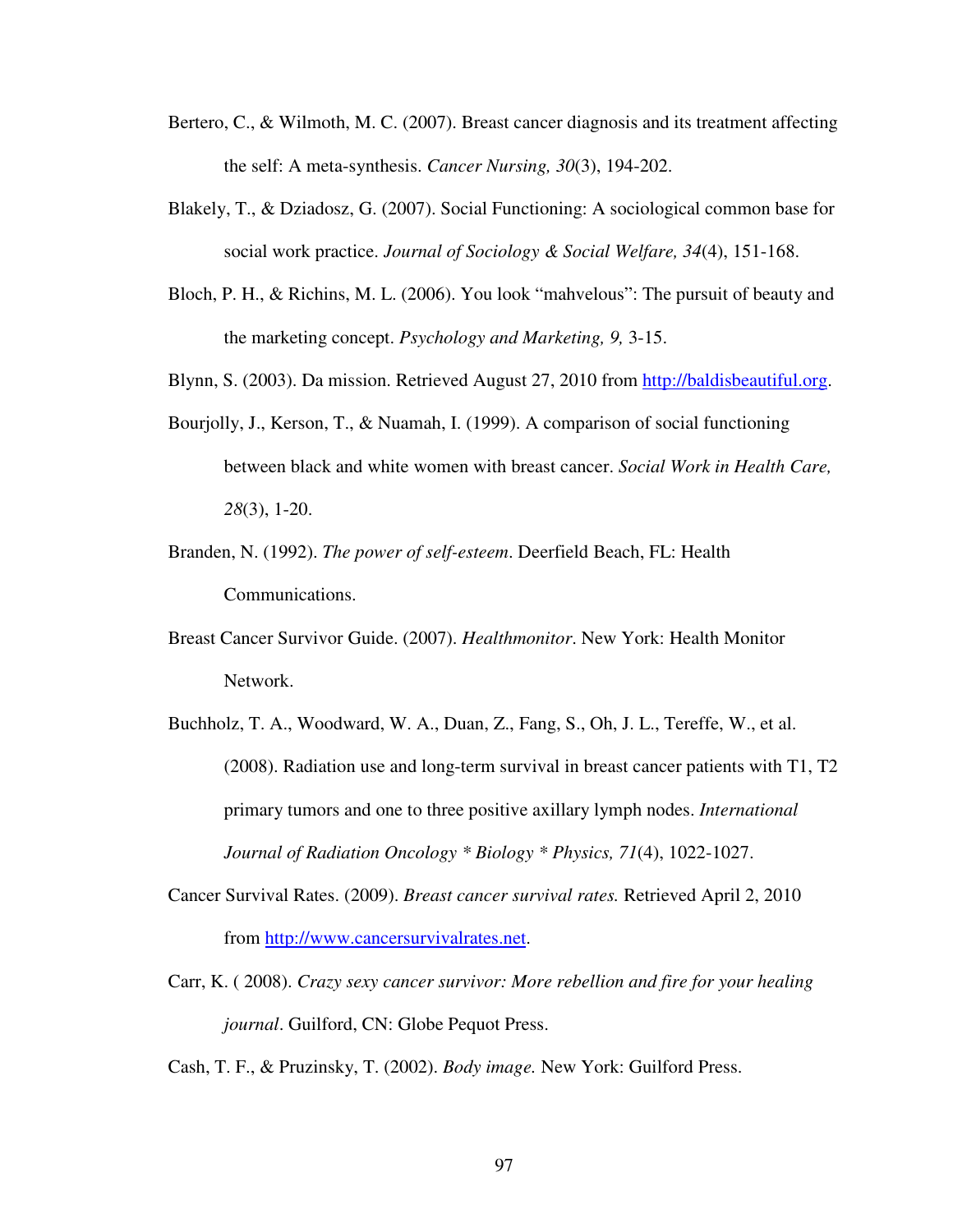Centers for Disease Control and Prevention. (2010). *Understanding breast health*. Retrieved April 27, 2010 from http://www.cdc.gov/cancer/breast/.

Chassin, T. (2008). Treat the whole woman. *Healthy Aging, 3(5), 65.*

- Cohen, J., Cullen, J. W., & Martin, L. R. (1982). *Psychosocial aspects of cancer.* New York: Raven Press.
- Coopersmith, S. (1981). *The antecedents of self-esteem* (2<sup>nd</sup> Ed.). Palo Alto, CA: Consulting Psychologists Pr. Inc.
- Cozolino, L. (2006). *The neuroscience of human relationships: Attachment and the developing social brain*. New York: W. W. Norton.
- Cozolino, L. (2002). *The neuroscience of psychotherapy*. New York: W. W. Norton.
- Cushman, P. (1995). *Constructing the self, constructing America: A cultural history of psychotherapy.* Cambridge, MA: Da Capo.
- Dalton, E. J., Rasmussen, V. N., Classen, C.C., Grumann, M., Palesh, O. G., Zarcone, J. et al. (2009). Sexual adjustment and body scale (SABIIS): A new measure for breast cancer patients. *The Breast Journal, 15*(3), 287-290.
- Denzin, N. K, & Lincoln, Y. S. (Eds.). (2005). *The Sage handbook of qualitative research.* (Rev. ed.). Thousand Oaks, CA: Sage.
- Ellis, A. & Harper, R. (1961). *A new guide to rational living*. N. Hollywood, CA: Wilshire.
- Etcoff, N. (1999). *Survival of the prettiest.* New York: Random House.
- Fobair, P., Koopman, C., Dimiceli, S., O'Hanlan, K., Butler, L., Classen, C. (2002). Psychosocial intervention for lesbians with primary breast cancer. *Psychooncology, 11,* 427-438.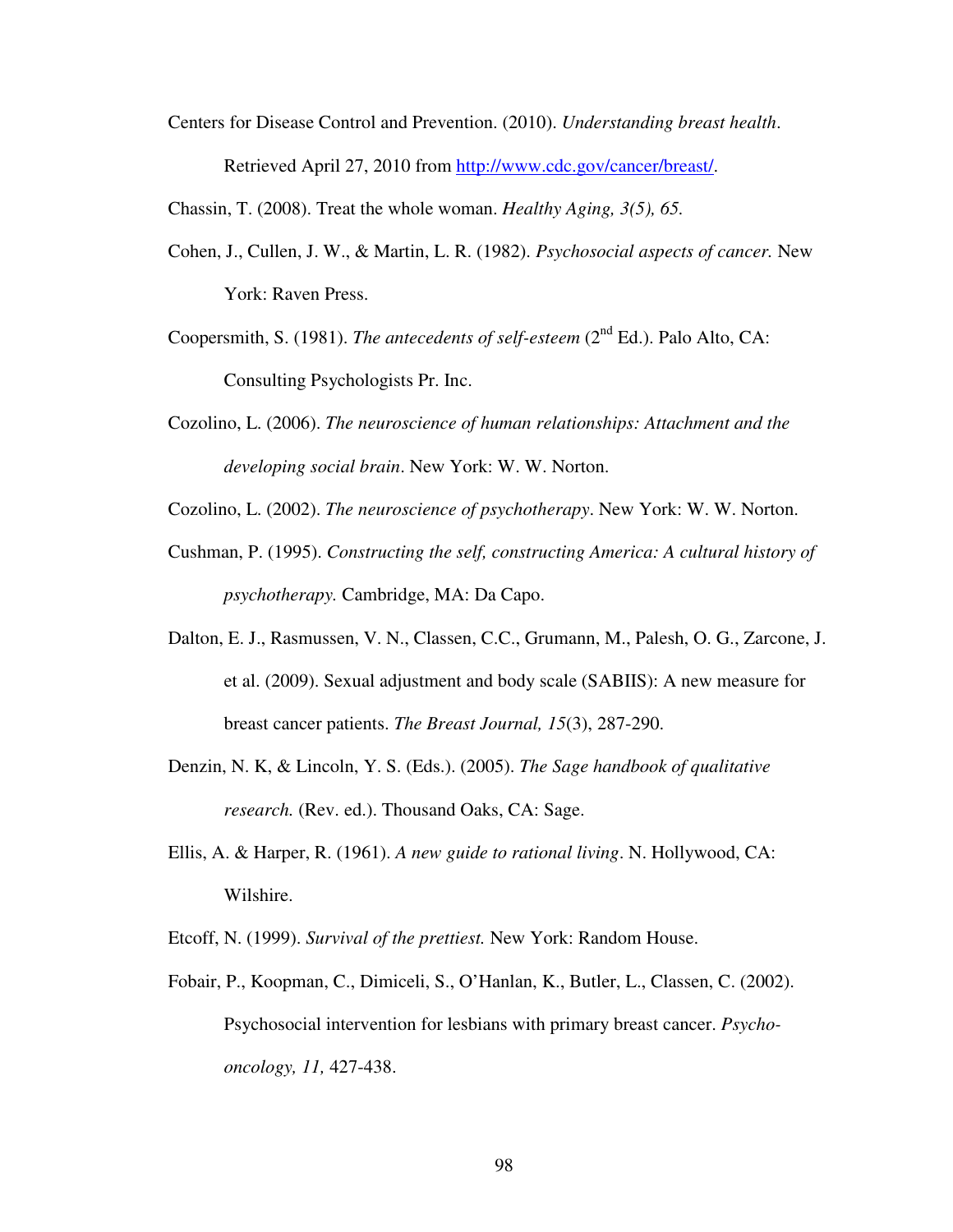- Fobair, P., Stewart, S. L., Chang, C., D'Onofrio, C., Banks, P. J., & Bloom, J. R. (1996). Body images and sexual problems in young women with breast cancer. *Psycho-Oncology, 15*(7), 579-594.
- Freeman, A. & Dattilio, F. M. (1992). *Comprehensive casebook of cognitive therapy,*  New York: Plenum.
- Frierson, G. M., & Andersen, B. L. (2006). Breast reconstruction. In D. B. Sarwet et al. (Ed.), *Psychological aspects of reconstructive and cosmetic plastic surgery* (pp. 173-183). Philadelphia: Lippincott Williams &Wilkins.
- Frith, H., Harcourt, D., & Fussell, A. (2007). Anticipating an altered appearance: Women undergoing chemotherapy treatment for breast cancer. *European Journal of Oncology Nursing, 11,* 385-391.
- Gallese, V. (2001). The 'shared manifold' hypothesis-from mirror neurons to empathy. *Journal of Consciousness Studies, 8,* 33-50.
- Ganz, P. A. (2008). Psychological and social aspects of breast cancer. *Oncology Continuing Medical Education Journal, 22,* 642-650.
- Harcourt, D., & Frith, H. (2008). Women's experiences of an altered appearance during chemotherapy. *Journal of Health Psychology, 13*, 597-606.
- Hunter, M., Coventry, S., Hamed, H., Fentiman, I., Grunfeld, E. (2008). Evaluation of a group cognitive behavioural intervention for women suffering from menopausal symptoms following breast cancer treatment. Retrieved August 27, 2010 from http://www.interscience.wiley.com.
- Hyland, T. (2008, April 10). Look good, feel good. *Penn Current, 1-4.*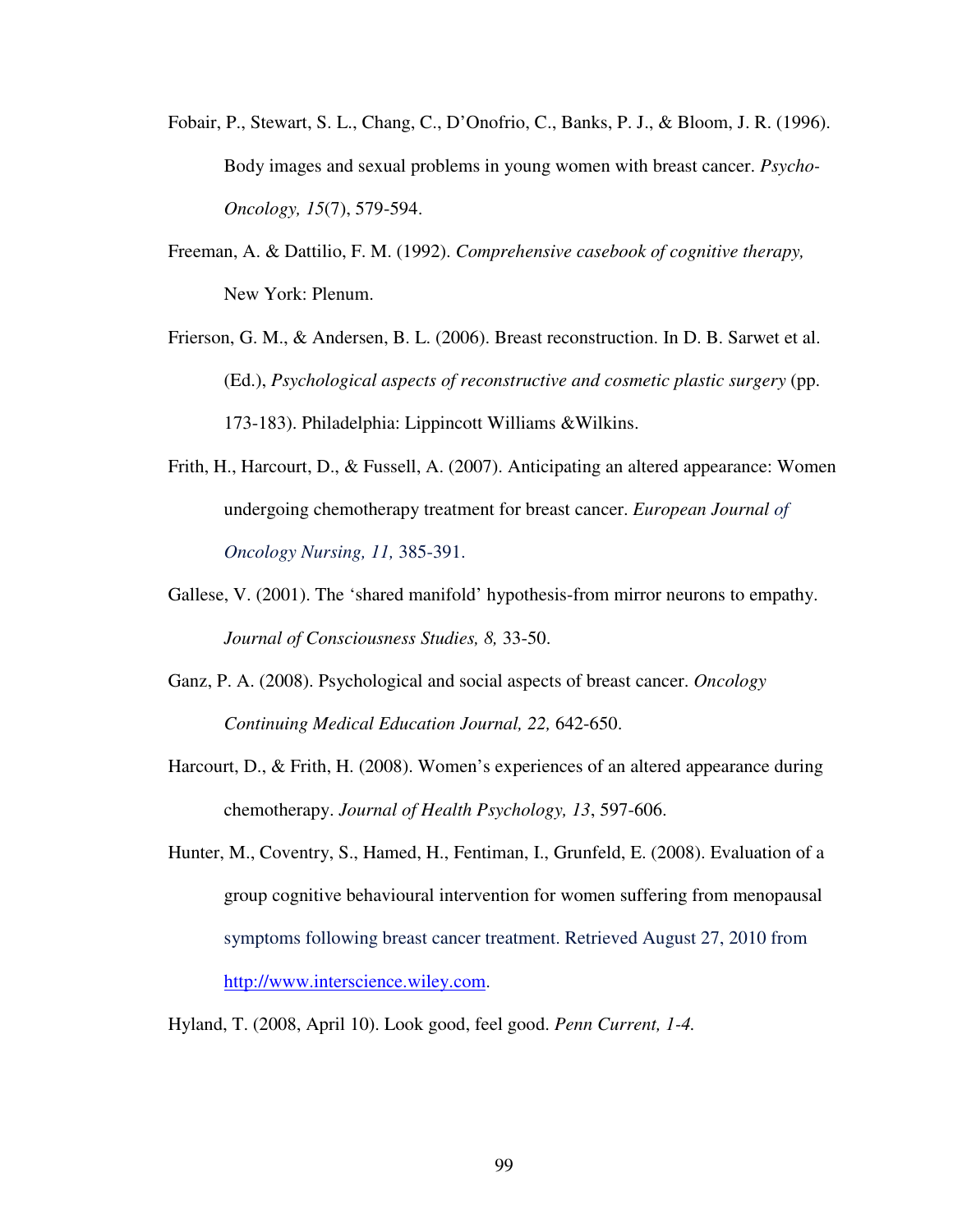Imaginis, (2008). *The women's health resource*. Retrieved April 29, 2010 from http://www.imaginis.com.

- Jackson, L. A. (2002). Physical attractiveness: A sociocultural perspective. In T. F. Cash & T. Pruzinsky (Eds.), *Body image: A handbook of theory, research, & clinical practice* (pp. 379-386). New York: The Guilford Press.
- Johnson, P. & Harris, J. (2001). *Tenderheaded: A comb bending collection of hair stories.* New York: Washington Square Press.
- Karabulut, N. & Erci, B. (2009). Sexual desire and satisfaction in sexual life affecting factors in breast cancer survivors after mastectomy. *Journal of Psychosocial Oncology, 27,* 332-343.

Lange, V. L. (1998). *Be a survivor.* Los Angeles: Lange.

- Leary, M. R., Terdal, S. K., Tambor, E. S., & Downs, D. L. (1995). Self-esteem as an interpersonal monitor: The sociometer hypothesis. *Journal of Personality and Social Psychology, 68*, 518-530.
- Lemieux, J., Maunsell, E., & Provencher, L. (2007). Chemotherapy-induced alopecia and effects on quality of life among women with breast cancer: a literature review. *Psycho-Oncology, 17,* 317-328.
- Lloyd, S. M., Watson, M., Oaker, G., Sacks, N., Querci Della Rovere, U., & Gui, G. (2000). Understanding the experience of prophylactic bilateral mastectomy: A qualitative study of ten women. *Psycho-Oncology, 9*, 473-485.
- Lueboonthavatchai, P. (2007). Prevalence and psychosocial factors of anxiety and depression in breast cancer patients. *Journal of Medical Association of Thailand, 90,* 2164-2174.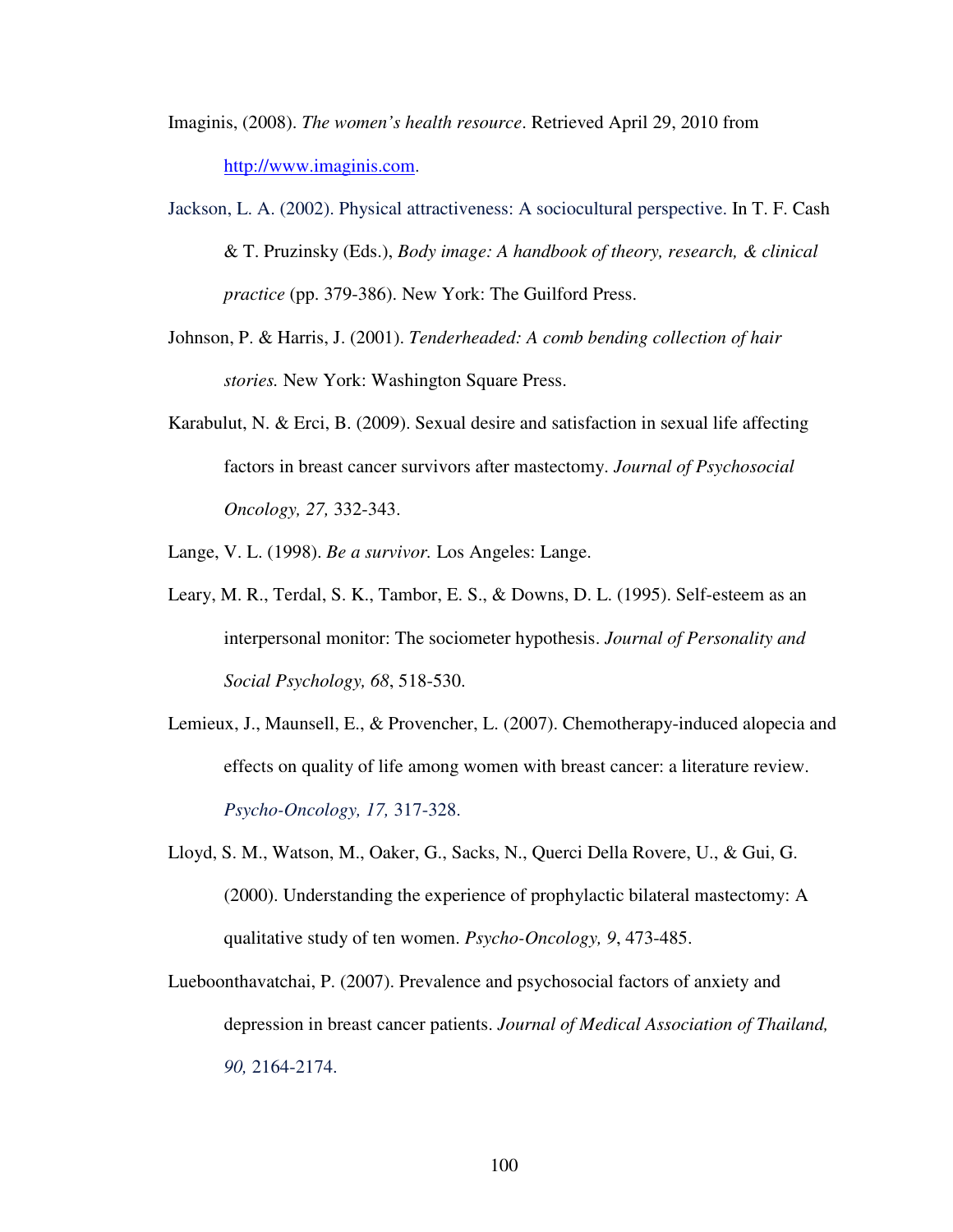Lucas, G., (2004). *Why I wore lipstick to my mastectomy.* New York: St. Martin's.

Maltz, M. (1960). *PsychoCybernetics*. New York: Simon & Schuster.

McKay, M., & Fanning, P. (1992). *Self-esteem.* Oakland, CA: New Harbinger.

Moorey, S. S. (2007). *Breast cancer and body image.* New York: Routledge.

- Morse, J. M. (1994). "Emerging from the data": The cognitive process of analysis in qualitative inquiry. In J. M. Morse (Ed.), *Critical issues in qualitative research methods* (pp. 23-43). Thousand Oaks, CA: Sage.
- Morse, J. M. & Field, P. A. (1995). *Qualitative research methods health professionals*   $(2^{nd}$  ed.). Thousand Oaks, CA: Sage.
- Murray, S. L., Rose, P., & Griffin, D. W. (2003). Calibrating the sociometer: The relational contingencies of self-esteem. *Journal of Personality and Social Psychology, 85*, 63-84.
- Nash, R., Fieldman, G., Hussey, T., Leveque, J., & Pineau, P. (2006). Cosmetics: They influence more than Caucasian female facial attractiveness. *Journal of Applied Social Psychology, 36,* 493-504.
- National Association of Social Workers. (2010). *NASW Standards for the practice of clinical social work.* Retrieved April 2, 2010 from

http://socialworkers.org/practice/standards/clinical\_sw.asp#definitions.

- National Breast Cancer Coalition, (2009). *Facts and statistics about breast cancer in the United States*. Retrieved August 22, 2009 from http://www.stopbreastcancer.org/.
- National Breast Cancer Foundation. (2009). *What is breast cancer?* Retrieved August 25, 2009 from http://www.nationalbreastcancer.org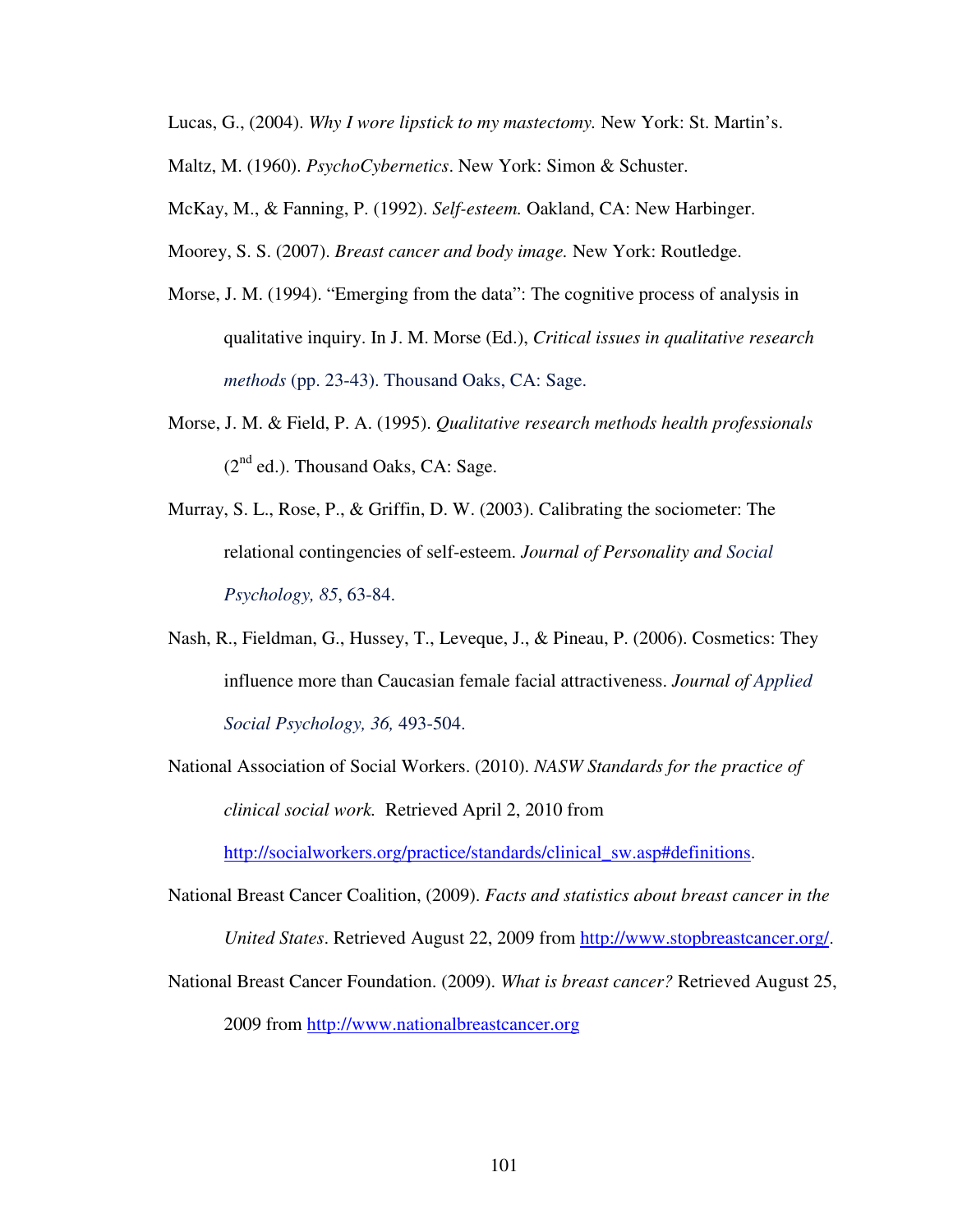- Nezu, C. M. & Nezu, A. M. (2003). *Awakening self-esteem*. Oakland, CA: New Harbinger.
- Ogden, J., & Lindridge, L. (2008). The impact of breast scarring on perception of attractiveness. *Journal of Health Psychology,13,* 303-310

Oktay, J. S. (2005). *Breast cancer: Daughters tell their stories.* New York: Haworth.

- Ollonen, P., Lehtonen, J., & Eskelinen, M. (2005). Stressful and adverse life experiences in patients with breast symptoms: a prospective case control study in Kuopio, Finland. *Anticancer research, 25(1B),* 531-536.
- Padgett, D. K., (2008). *Qualitative methods in social work research.* (Rev. ed.). Thousand Oaks, CA: Sage.
- Poon, J., (2000), Attractiveness and outcomes of job interviews. *Management Research News, 23(1),* 11-18.
- Robinson, R. Y., & Petrek, J. A. (1994). *A step-to step guide to dealing with your breast cancer*. New York: Carol.
- Roizen, M. F. & Oz, M. C. (2008). *You being beautiful: The owner's manual to inner and outer beauty*. New York: Free Press.
- Saldana, J. (2009). *The coding manual for qualitative researchers*. Thousand Oaks, CA: Sage.
- Sandelowski, M. (2000). Whatever happened to qualitative description? *Research in Nursing & Health, 23*, 334-340.
- Sarwer, D., Pruzinsky, T., & Cash, T. (2006). *Reconstructive and cosmetic plastic surgery*. Philadelphia: Lippincott Williams & Wilkins.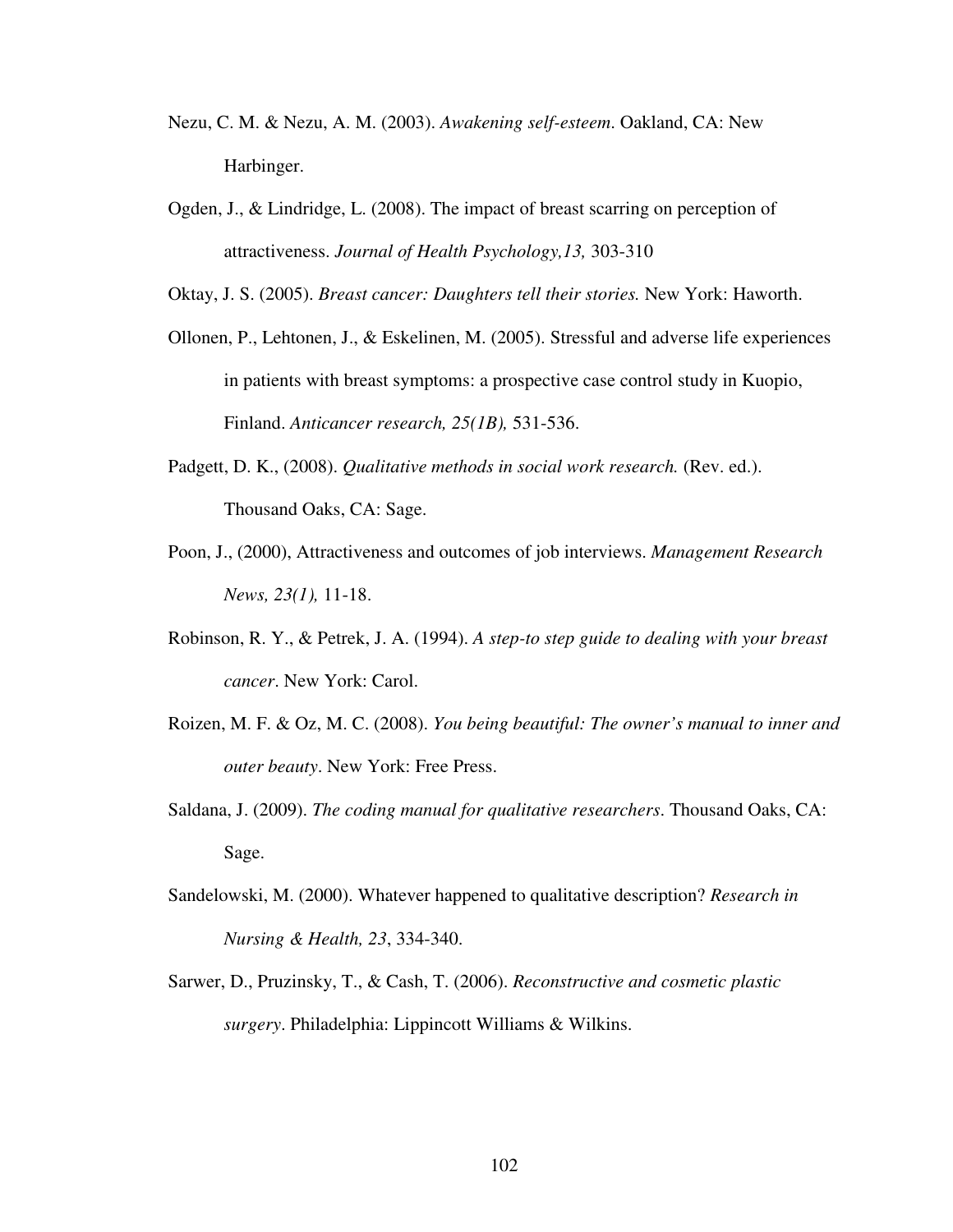- Sehlen, S., Hollenhorst, H.,Schymura, B., Herschbach, P., Aydemir, U., Firsching, M., et al., (2003). Psychosocial stress in cancer patients during and after radiotherapy. *Onkologie, 26,* 557-563.
- Shannon, M., & Stark, C. (2003). The influence of physical appearance on personal selection. *Social, Behavior, and Personality, 31(6),* 613-624.
- Siegel, D. J., (2007). *The mindful brain reflection and attunement in the cultivation of well-being*. New York: Norton.
- Sisters Network Inc. (2009). *Breast cancer facts.* Retrieved April 22, 2009 from http://www.sistersnetworkinc.org.
- Stinson, D. A., Logel, C., Zanna, M. P., Holmes, J. G., Cameron, J. J., Wood, J. V., et al. (2008). The cost of lower self-esteem: Testing a self-and social-bonds model of health. *Journal of Personality and Social Psychology, 94,* 412-428.
- Striegel-Moore, R. H., & Franko, D. L. (2002). Body image issues among girls and women. In T. F. Cash & T. Pruzinsky (Eds.), *Body image: A handbook of theory, research, & clinical practice* (pp. 183-191). New York: Guilford Press.
- Sullivan, H. S. (1953). *The interpersonal theory of psychiatry.* New York: Norton.
- Susan G. Komen for the Cure (2009). *Understanding breast cancer.* Retrieved August 25, 2009 from http://ww5.komen.org.
- The Breast Care Site (2010). *Dis Tress…African-American women, breast cancer, and hair loss.* Retrieved August 27, 2010 from http://wwwthebreastcaresite.com.
- The Sidney Kimmel Comprehensive Cancer Center at Johns Hopkins, (2009). Retrieved August 25, 2009, from http://www.hopkinskimmelcancercenter.org.
- Thorne, S. (2008). *Interpretive description.* Walnut Creek, CA: Left Coast.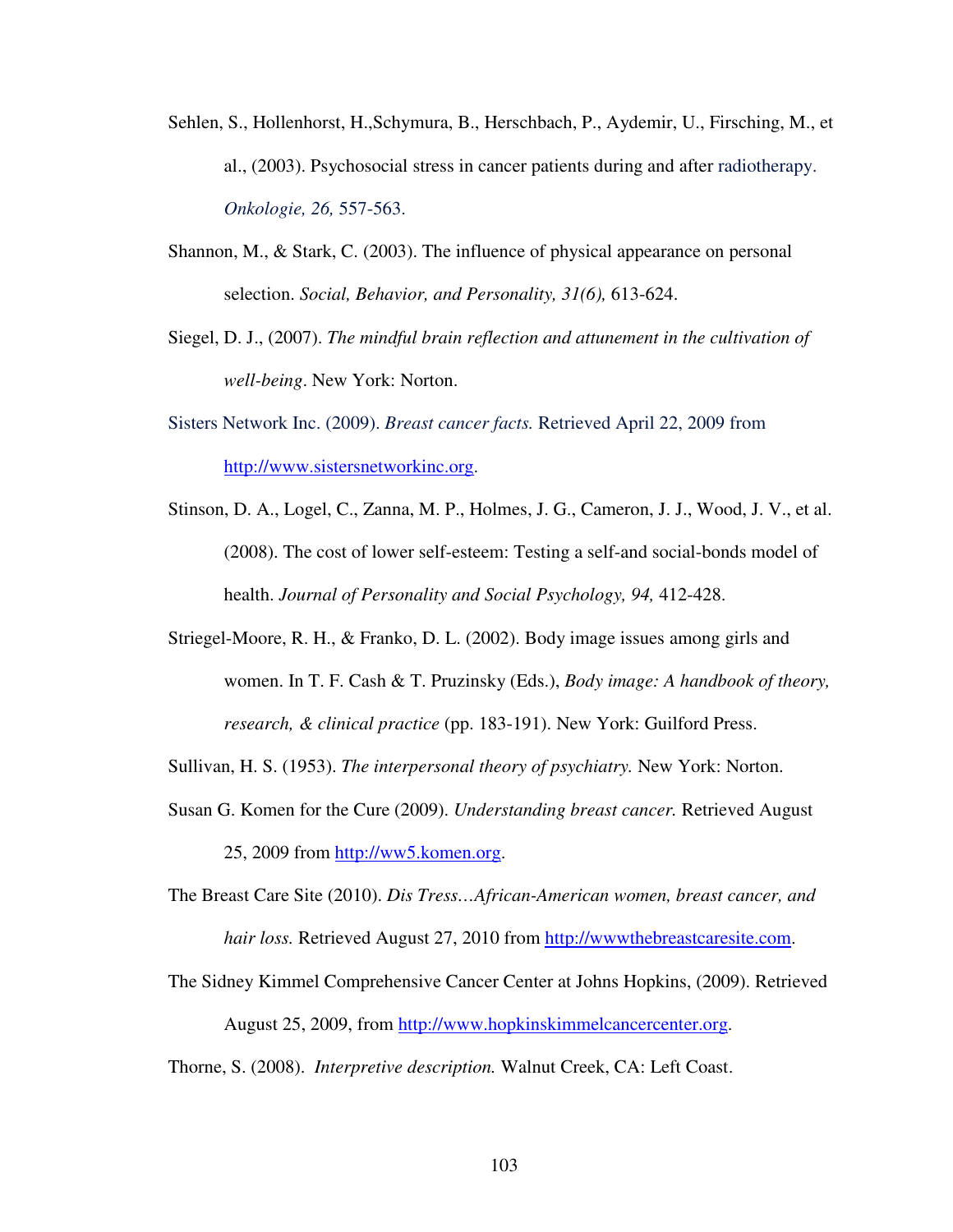- Titeca, G., Poot, F., Cassart, D., Defays, B., Pirard, D.,Vereecken, P., et. al. (2006). Impact of cosmetic care on quality of life in breast cancer patients during chemotherapy and radiotherapy: An initial randomized controlled study. *Journal Compilation European Academy of Dermatology and Venereology, 21*, 771-776.
- Tolman, D. L., Impett, E. A., & Tracy, A. J. (2006). Looking good, sounding good: Femininity ideology and adolescent girls' mental health. *Psychology of Women Quarterly, 30*, 85-95.
- Uchino, B. N., Cacioppo, J. T. & Kiecolt-Glaser, J. K. (1996). The relationship between social support and physiological processes: A review with emphasis on underlying mechanisms and implications for health. *Psychological Bulletin, 119,*  488-531.
- Wallace, M. L., Harcourt, D., Rumsey, N., & Foot, A. (2007). Managing appearance changes resulting from cancer treatment: resilience in adolescent females. *Psycho-Oncology*, 16, 1019-1027.
- Walsh, J. (2006*). Theories for direct social work practice*. Belmont, CA: Thomson.
- Wellnesspick, (2010). Pedicle flap breast reconstruction. Microsurgical breast reconstruction with perforator flaps. Retreived April 12, 2010 from http://www.wellnesspick.com/health-wellness-guide.
- White, C. A. (2002). Body images in oncology. In T. F. Cash & T. Pruzinsky (Eds.), *Body image: A handbook of theory, research, & clinical practice* (pp. 379-386). New York: Guilford Press.
- Wolpe, J. M. (1988*). Life without fear: Anxiety and its cure*. Oakland, CA: New Harbinger.